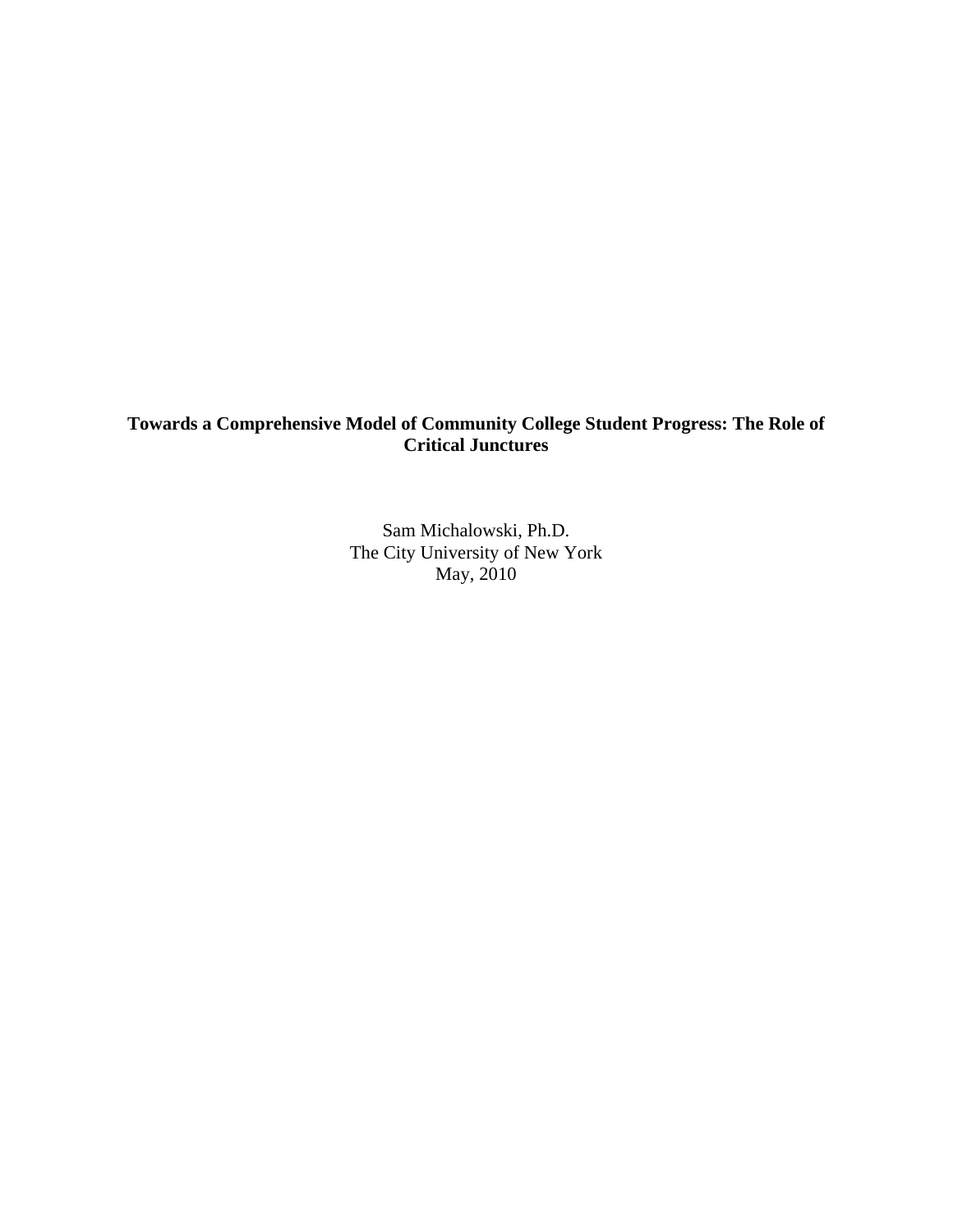# Contents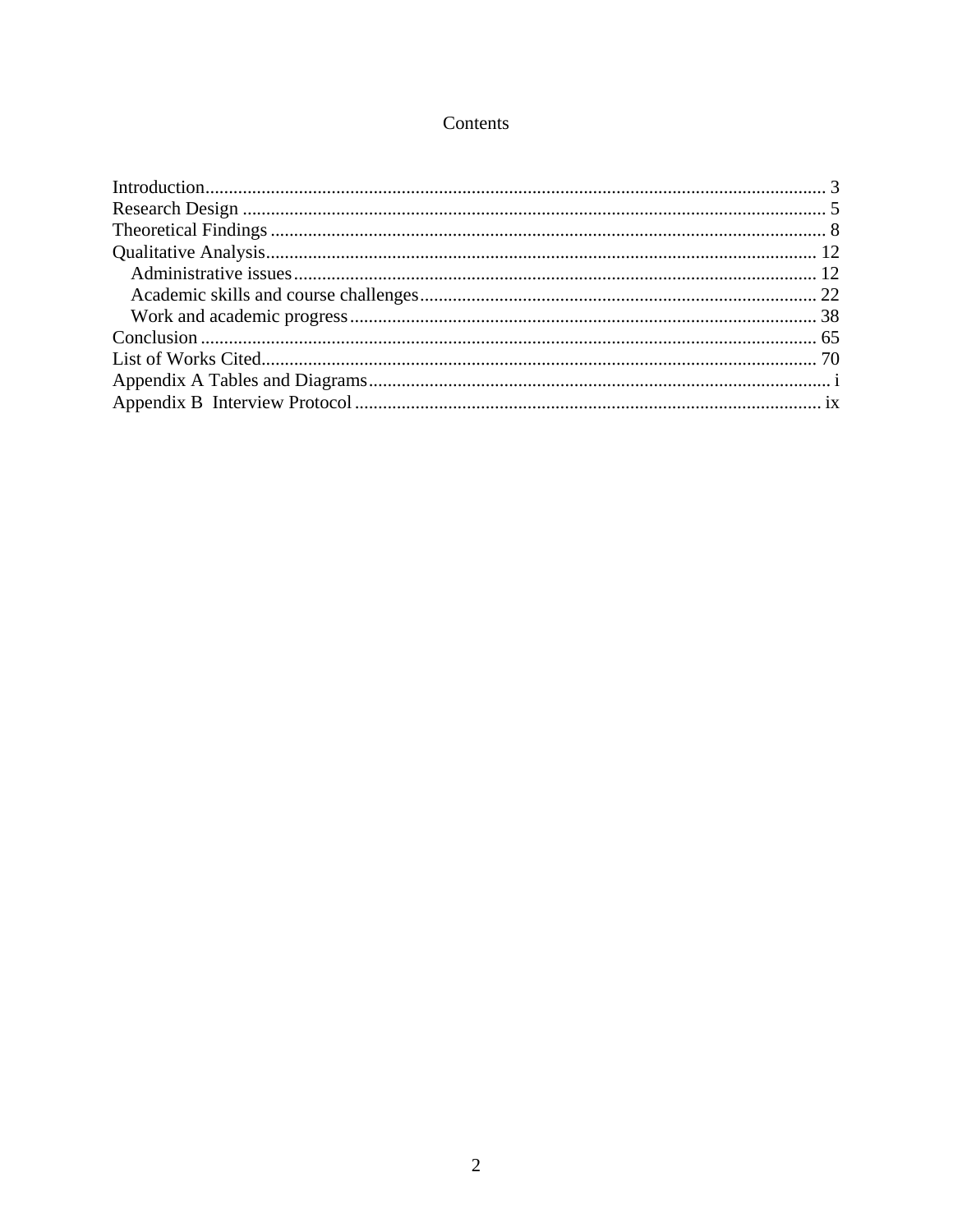# **Introduction**

<span id="page-2-0"></span>Community colleges' streamlined and cost-efficient certificate and degree programs are currently being emphasized in current national economic recovery efforts as a way to quickly retrain and graduate citizens into high demand and well-paying job fields. While the current recession has led to record enrollments at the nation's community colleges<sup>1,2</sup> most state have sharply curtailed their funding for higher education. At the same time, a burgeoning national "completion agenda" is taking shape to address community college's low graduation rates. A few initiatives such as state dual enrollment programs, *Achieving the Dream* and various efforts by the Gates Foundation have already begun to address this issue.

Only thirty-six percent of students enrolled nationally in ostensibly two-year degree programs at community colleges graduate within six years (Bailey et al. 2006). The poor academic preparation and "non-traditional" backgrounds of many community college students are cited as major causes for their high rates of departure (Bean and Metzner 1985; Grubb 1996; Tannock and Flocks 2003; Johnson et al. 2009). Academic difficulties including developmental coursework when paired with financial precariousness and work and life responsibilities lead to irregular enrollment patterns delaying graduation at best and causing departure at worst. Irregular enrollment includes part-time attendance, "stopping-out" (Berkner et al. 2000; Goldrick-Rab 2007; Horn and Nevill 2006) and inter-institutional "swirl" (Adelman 2006; Bahr 2009; Goldrick-Rab 2004). Community college students who enroll full-time continuously or in the main over their academic careers have this highest rates of degree completion. Unfortunately due to the reasons cited, their ranks are few in number (Clery et al. 2010).

Despite the immediate need for action, the existing literature on the causes of community college students' disengagement needed to guide policy and interventions is sparse. The literature on college student outcomes is dominated by quantitative studies of baccalaureate degree students (Bailey and Alfonso 2005) in their first and second years following Tinto's (1983, 1987) influential work on the role of academic and social integration. Quantitative studies on community colleges are modeled on this approach and provide mixed results of Tinto's model (Vorhees 1987; Bers 1991; Pascarella and Chapman 1983; Stahl and Pavel 1992). They find that social integration does not play a significant role in community college students' outcomes primarily because their engagement with this feature of college going is quite limited. While some studies have been conducted on non-traditional student attrition stimulated by Bean and Metzner's model (1985), these either tend to be of limited scope also on baccalaureate degree students (Metzner and Bean 1987; Ishitani 2006; Jeffreys 1998) or unpublished research (Stahl and Pavel 1992).

The shorter time horizon of degrees offered at community colleges, their multiple missions along with the weaker academic preparation and non-traditional backgrounds of their students requires more foundational research. Qualitative studies on college students' progress do exist, but the bulk focus again on students in baccalaureate degree programs (Attinasi 1989, 1990, 1992; Gohn et al. 2001; Padilla 1999; Wells 2007). The few qualitative studies of

 $\overline{a}$ 

 $1$  In addition to an unprecedented increase in new student enrollment at community colleges, there is also evidence that increasing numbers are transferring from 4-year programs to less expensive and shorter associate degree programs in the wake of the economic downturn.<br><sup>2</sup> The rate of certificates and associate degrees awarded at community colleges now outpaces baccalaureate degree

 attainment in public sector colleges and universities (Horn, Li and Weko 2009).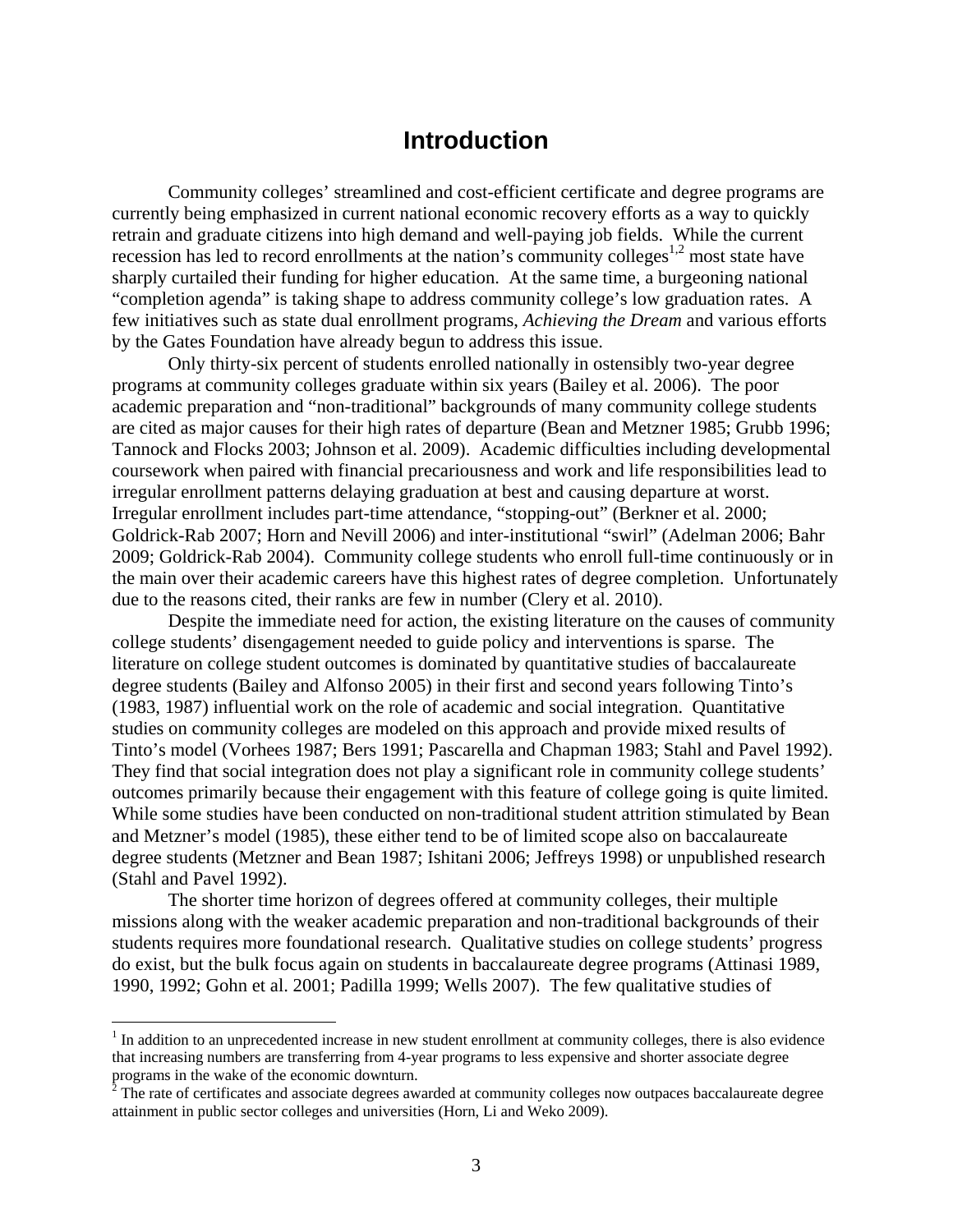community college students are either dissertations (Di Tommasso 2008; Neuman 1985), use national cross-institution and cross-sectional surveys (Center for Community College Student Engagement 2009; Public Agenda 2009) or have a limited unit of analysis (Cox 2009a, 2009b; Gardenhire-Crooks et al. 2010; O'Gara 2009).

## **Purpose of the Study**

To provide foundational research for comprehensive models about community college student progress, a qualitative interview study using a grounded theory approach (Glaser and Straus 1967) was conducted at a large diverse urban community college in the northeast. Interpretive analysis of interviewees' accounts of their lives and college-going experiences is used to build theory about disengagement and progress from "the ground up." This affords the identification of new theoretical insights, processes and mechanisms of progress which may invigorate the study of this issue and aid in policy and intervention. As such, this study answers prevalent calls in the literature to study community college students' perspectives and experiences through qualitative and narrative approaches (Attinasi 1989; Bers 2008; Delaney 2008; Guiffrida 2006; Tinto 1993, 1998; Van Mannan 1987). This study seeks to bring community college students' direct, contextualized and historically situated accounts to bear on this issue.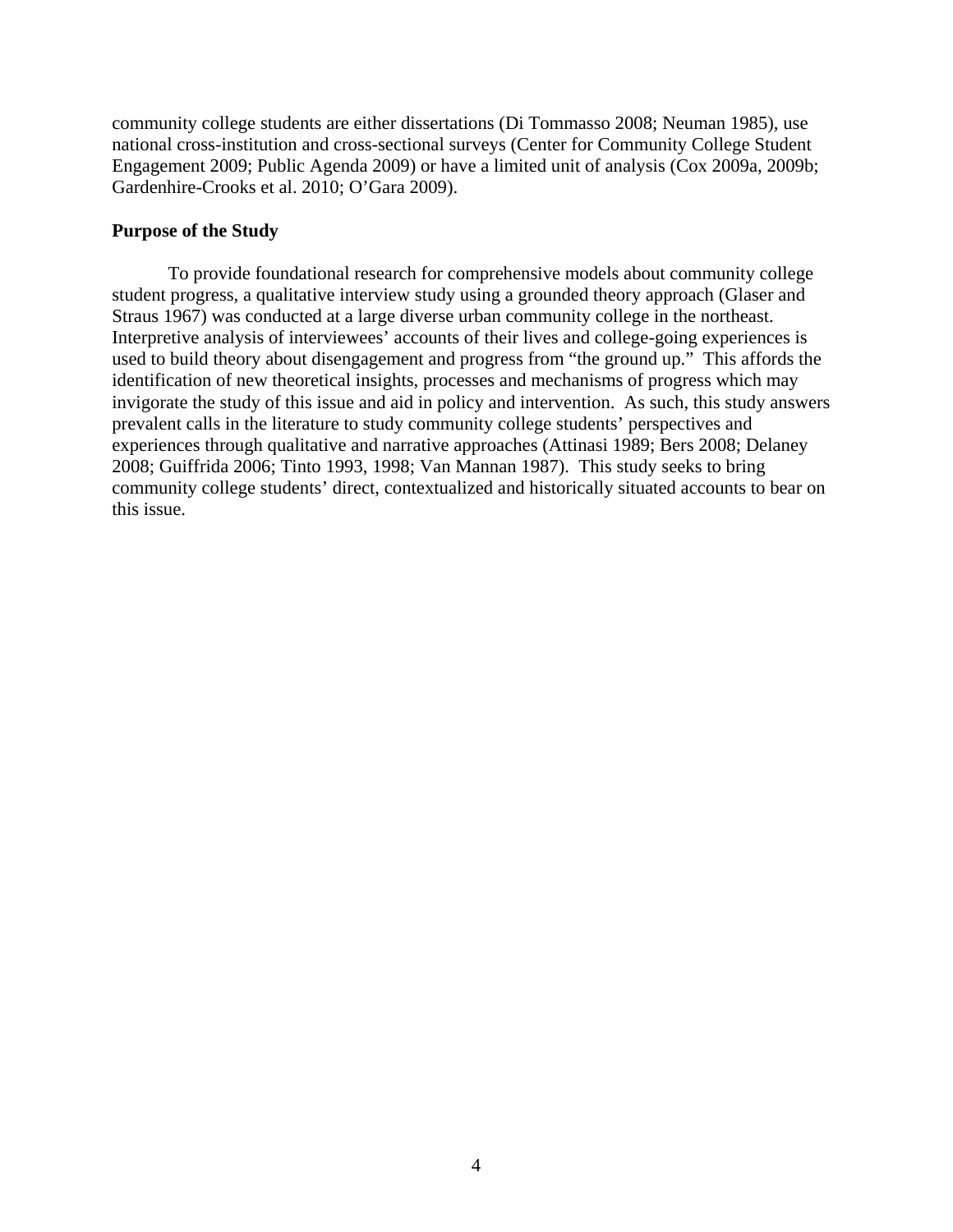# **Research Design**

# <span id="page-4-0"></span>**Research Question**

This study emerged initially from the study college's applied interest in understanding why full-time students disrupt their enrollment. The following single research question guided its research design:

*What causes community college students to attend less than full-time?* 

### **Unit of Analysis**

To answer this question, in-depth interviews were solicited from a stratified random sample of associate degree students in a large urban community college in the northeast of the U.S.. These recruits were stratified by year of entry or readmission (2006, 2007), gender and first semester GPA (no GPA,  $\langle 2.0, \rangle = 2.0$ ) and whether they engaged in the three forms of disengagement during the spring 2008 semester: attending part-time, stopping out for one semester or leaving the college.

## **Methodology**

An interview protocol (Appendix B) was organized into sets of interview questions derived from the literature on the sources of college student disengagement and success including: pre-college experiences and traits like preparation in high school (Adelman 2006); being the first to attend college in their family (Pascarella et al. 2004; Terenzini et al. 1994); being an urban college student (Roueche and Roueche 1993); work and family responsibilities (Adelman 1999; U.S. Department of Education 2003; Nora et al. 1996; Tannock and Flocks 2003); intrapersonal, psychosocial or non-cognitive skills such as help-seeking (Karabenick 2004), goal-setting and goal-commitment (Tinto 1975; Zimmerman et at. 1992); academic engagement and knowledge (Conley 2005; Kuh et al. 2008) and involvement (Astin 1984); and, their academic and social integration at the college (Braxton 2000; Tinto 1975, 1987).

Other questions focused on interviewees' personal resources such as family support (i.e., financial and emotional) and family composition, immigration and naturalization experiences for those who were foreign born, difficulties and challenges experience during their education including academics and finances, and their experiences with known features about the study college such as support services (e.g., tutoring) and requirements (e.g., internships). Interviewees' academic transcripts were also prepared in advance of the interviews to serve as a point of reference and source of specific conversation about their academic careers at the study college.

## **Data Collection**

Interviews were conducted with a total of 56 students in fall 2008, one semester after the target semester of spring 2008. IRB approval was obtained and protocols were followed at all times to insure voluntary participation and maintain participants' anonymity and confidentiality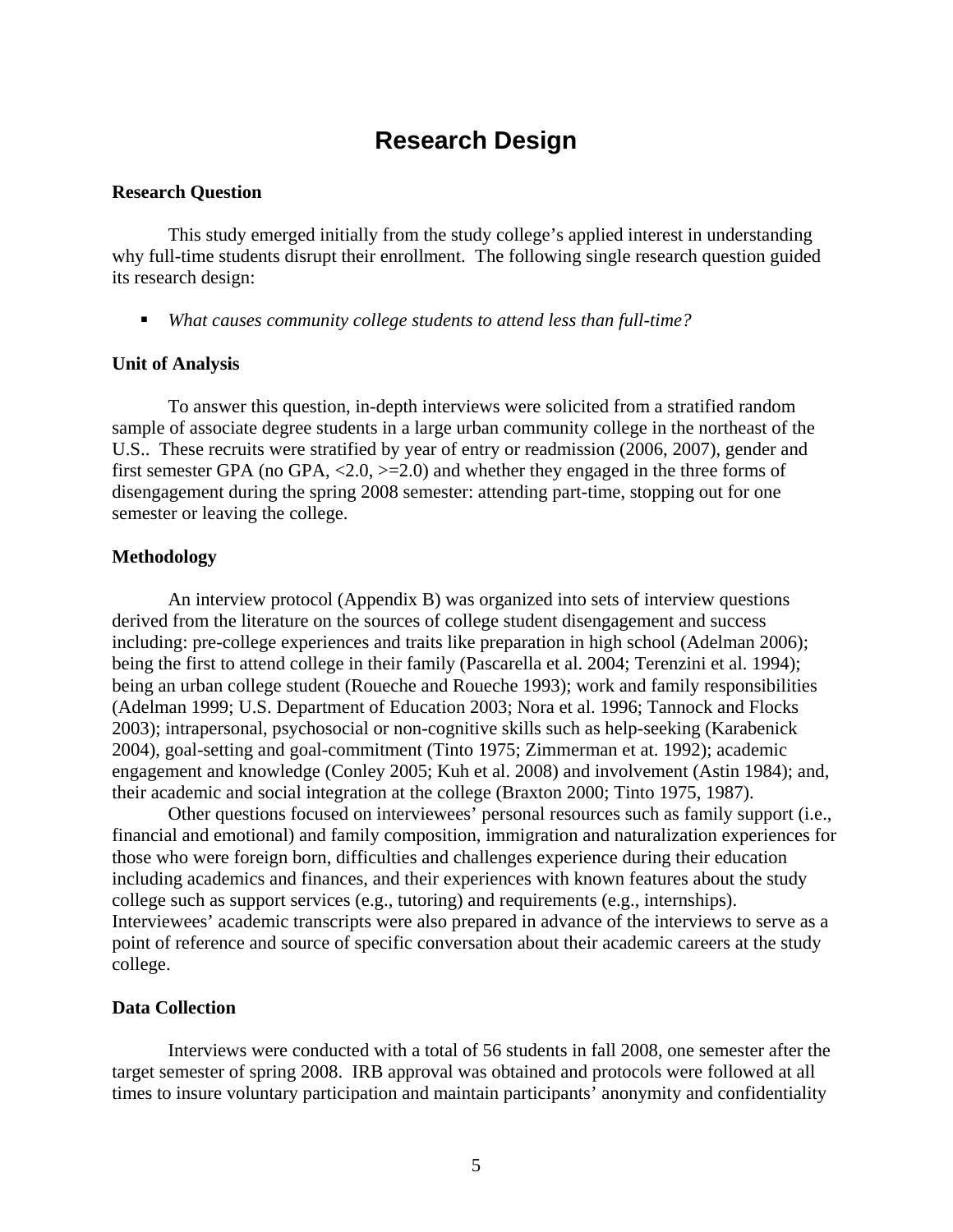and data security. Twenty-two enrolled part-time in the target semester and fifteen stopped out. These were termed "returners". Eighteen students who did not enroll in the target semester (spring 2008) and did not enroll in the following semester (fall 2008) were interviewed as "potential leavers."<sup>3</sup> Interviews were conducted in a variety of formats according to interviewees' convenience and preference including one-on-one in-person (37) and over the telephone (12) and two group interviews (4; 2). Forty-three (78%) of these interview sessions were audio recorded<sup>4</sup> averaging about 45 minutes in length. Halfway during the interview recruitment period, it was necessary to recruit additional male interviewees due to their low uptake rate. In the end, the interviewee pool represented the study college's highly diverse degree student population (see Table 1) with a few exceptions including a higher percentage of GED recipients, foreign born and, ironically, a higher percentage of males. Interview data from 55 recruits were eventually used due to a missing audio recording for one interview.

# [Table 1 about here]

Follow-up interviews were solicited one full year after the first interviews in fall 2009 to which twenty-two participated. Time and funding limitations prevented more follow-up interviews from being conducted. Though a systematic analysis of the transcripts from these follow-up interviews is not part of this paper, they allowed for member checks on the written interpretation of their accounts in the first interviews.<sup>5</sup> And, where immediately relevant, these transcripts provided opportunities to recursively refine, confirm and extend findings and further build grounded theory.

### **Data Analysis**

1

The audio recordings of the first interviews were transcribed by a professional transcription company and combined with written interview notes coded using the Nvivo8 software program. Interview data was first open coded with particular attention to the initial research question expanding to other events of disengagement and success. While several hundred specific or "free nodes" were generated, these were eventually organized into ten sometimes overlapping "tree nodes" into which the majority of free nodes were nested. These ten tree nodes were: educational background, college experiences, job/work, money, time, studying, family, moods, goals and interpretative concepts (e.g., striving, disengaging). Descriptive case studies of interviewees' personal and academic histories were written. These

 considered in future research and policy efforts. It should also be noted that disengagement was not isolated to the target semester. Six "returners" appear to have left the college and not enrolled elsewhere as of spring 2010. In fact, only 17 of the entire sample were enrolled continuously through (or had graduated by) spring 2010 and of  $3$  Five of these potential leavers eventually returned to college within the time-scope of the study. That is they converted from "leavers" to 1-year or longer "stop-outs" (though two left the study college for another local community college). Thus, "potential" was an accurate modifier, though unfortunately, the majority of these (72%) did not return to college. This also highlights the fact that there are different types of stop-outs and might be those, only three (5%) were enrolled full-time continuously through this time period.

<sup>&</sup>lt;sup>4</sup> Some interviews were conducted before the technical resources to record were secured. Here, notes were taken during the interview either manually or in the case of phone interviews using a computer and these were then expanded upon immediately after the interview.

<sup>&</sup>lt;sup>5</sup> Follow-up interviewees were provided with the written analysis of their accounts (usually in the form of a case study) which they were invited to comment on and correct. In nearly all cases, the interviewees responded positively to these, and in only one instance was it necessary to correct an interpretation.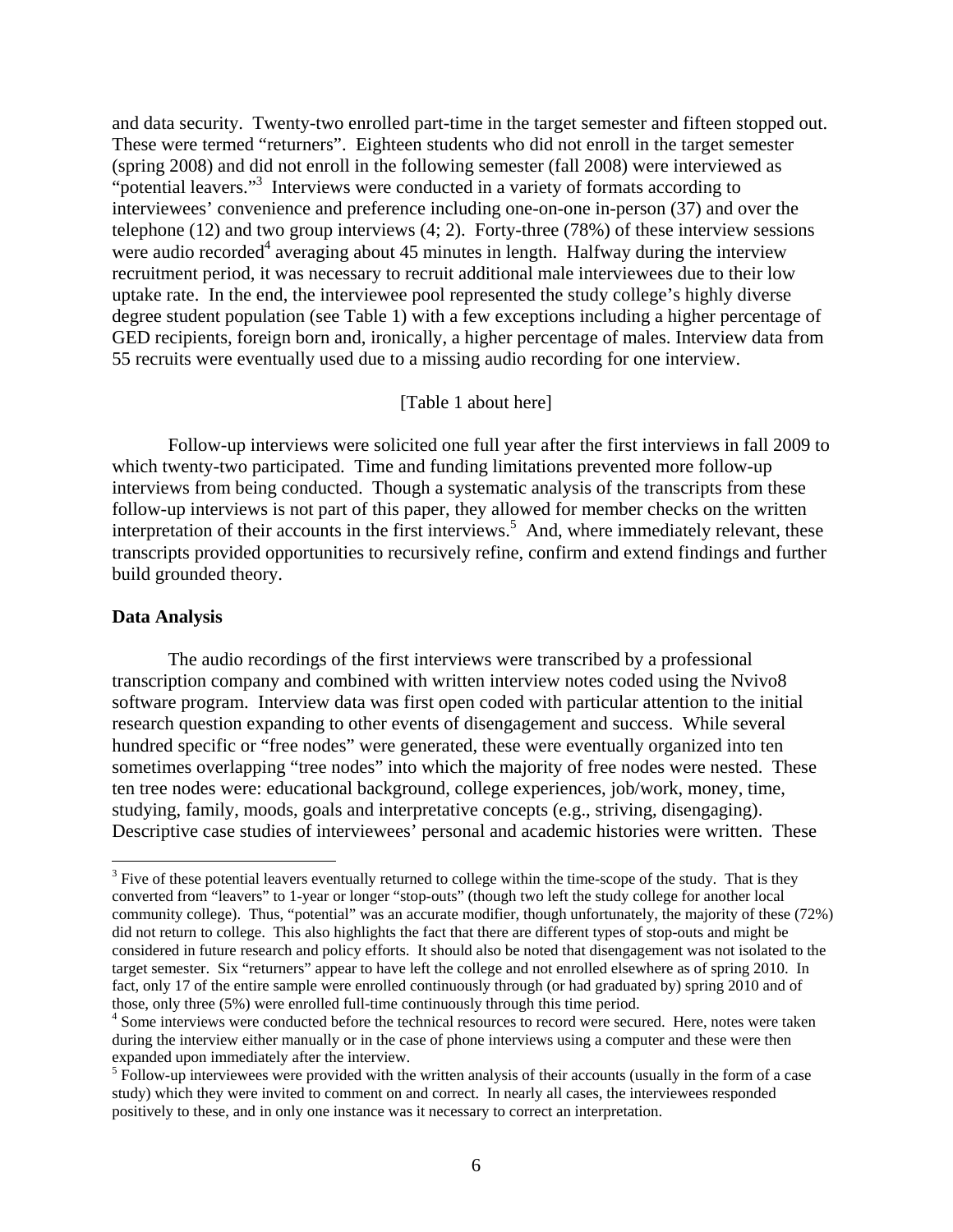were then compared, contrasted and classified which helped in generating axial coding of the data and generating cross-case themes which ultimately produced the grounded theoretical insights.

Additional opportunities for analysis and triangulation of interview findings were provided by their responses to a new student survey,  $\sim$  continual access to their academic transcript data at the study college and their enrollment in subsequent colleges using two crossinstitutional data sources, the university system data warehouse and the National Student Loan Clearinghouse. This supplemental data served to both verify, correct and expand interpretation of the qualitative data collected in the interviews. A running casebook of qualitative and quantitative indicators was created and added to Nvivo8 to aid in querying. Interviewees' academic progress was tracked in light of their goals and intentions as well as the grounded theoretical findings for two years after the target semester (i.e., to the start of Spring 2010 semester).

### **Unique Assets of this Study**

 $\overline{a}$ 

This study benefits from three unique assets. First, this study's unique comparison group structure is nearly completely absent from the literature. Allowing for a comparison of the conditions, sources and outcomes of these three categories of disengagement can provide new insights on their differential causes and consequences. Further, studies which sample and compare stayers (comprising part-timers and stop-outs) from leavers is nearly absent from the peer-reviewed literature. Second, the study college serves and is staffed by an extremely diverse population where an ethnic minority (i.e., Hispanics) are in the plurality. This diversity is argued to bracket the cultural and social conflict that some researchers (Attinasi 1990; Rendon et al. 2000) claim college students from ethnic minorities experience which acts to suppress their success.<sup>7</sup> In terms of ethnicity, therefore, the findings have the potential of being more widely applicable as opposed to more narrowly appropriate to one or more particular subgroups as common in the existing literature. Further, a critical mass of students were interviewed that cut across a number of increasingly relevant subgroups in urban higher education not wellrepresented in the literature. These include foreign born, both from English and non-English speaking countries, immigrating both early and late-in-life and undocumented residents.

The third asset is the fact that as an institutional researcher at the study college, I had nearly unprecedented ongoing access to student data, interviewees and research resources. This *native* status also provided me with access to other resources such as the experiential knowledge of faculty and staff, ongoing research at the college and other documents which provided useful in carrying out the study and vetting the findings. Also, as an applied research study at the college, the data and study results were dispersed widely and informed new initiatives, policy improvements, research and institutional analysis. That is, the consumption, verification and extension of the study's findings by members of the study college provide a unique assurance of study finding's validity, reliability and quality.

interviewees did not need to take this exam; therefore, their responses are missing from this data.  $^7$  Instead of confronting a process of essimilation, equally provided at earliers any remain <sup>6</sup> This is a brief survey presented to those who are required to take an academic skills placement exam. Eight

Instead of confronting a process of assimilation, acculturation or rejection of a college environment which reflects the dominant cultural value system, students arguably encounter a culturally relativistic or perhaps even culturally neutral environment. The cultural disjunctures (Rendon et al. 2000) experienced by students at the study college may have more to do with adapting to the value system of higher education rather than ethnic diversity.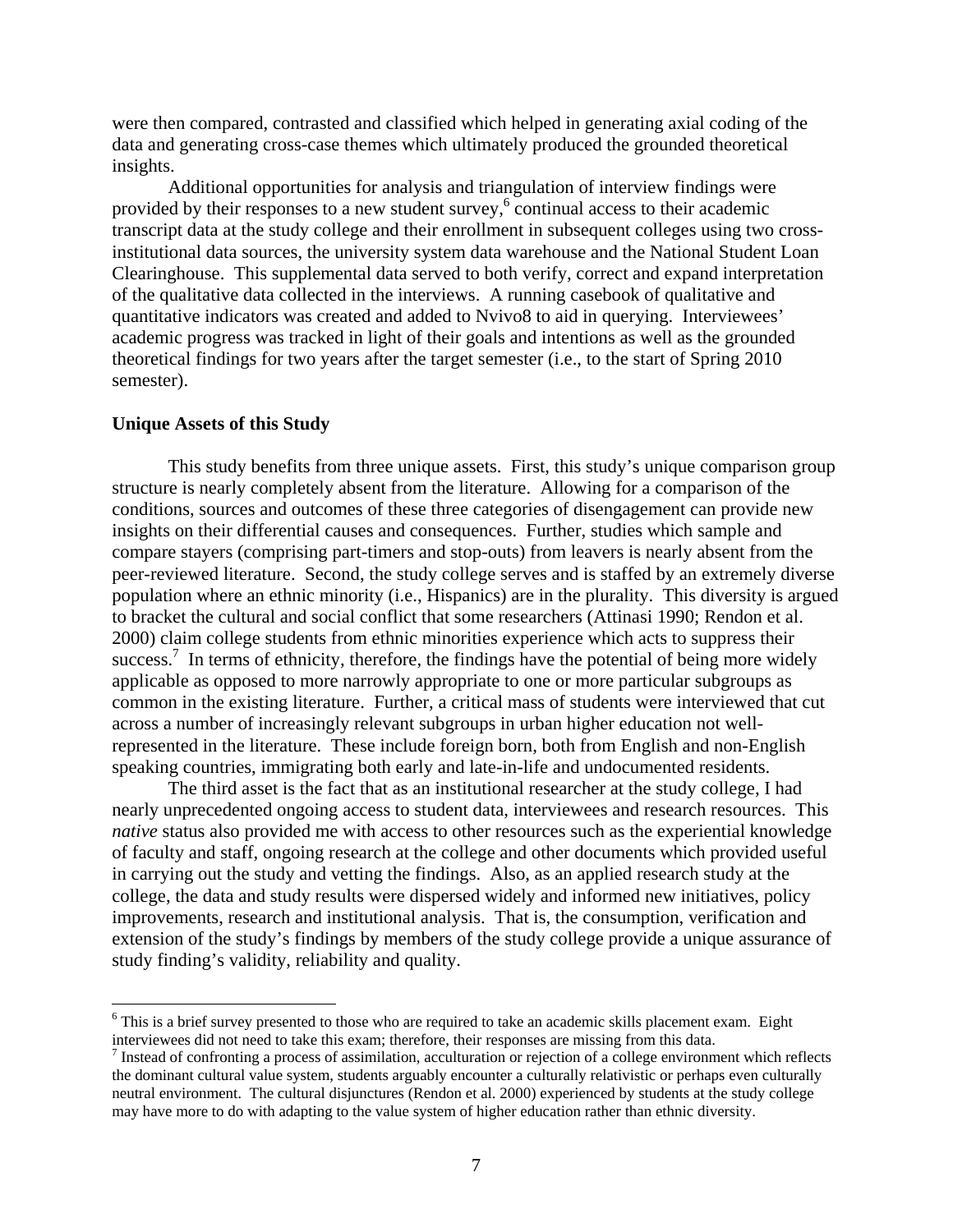# **Theoretical Findings**

# <span id="page-7-0"></span>**Sources of Disruptions to Full-time Enrollment**

# *Critical Junctures*

 $\overline{a}$ 

Junctures of critical value to interviewees' ability to remain enrolled full-time and make academic progress before, during and after the target semester emerged in interpretive analysis of their interview and academic transcripts. Distinguished from the ordinary and nearly daily challenges of pursuing a college degree, these *critical junctures* are points at which the collusion of substantial factors led interviewees to view full-time enrollment as impractical or improbable and their continued and productive enrollment depended upon their response.

Factors and experiences from three dimensions contributed to interviewees' critical junctures. The first dimension are life factors and unexpected crises external to their collegegoing like family responsibilities and living arrangements and work and other time liabilities like commuting which competed with interviewees' ability to attend classes and study. These life factors correlate strongly with their "non-traditional" background characteristics and act to pull interviewees' away from their engagement with college and compromises the formation of a college-going identity (Saunders and Serna 2004) no matter how nascent or robust.

The second dimension includes college-going experiences related to courses (e.g. material, instructors' pedagogy), campus life (e.g. interaction with other students) and administrative tasks (e.g., application, advising, financial aid). Positive college-going experiences worked to strengthen interviewees' academic engagement and mitigate the effects of negative experiences which, on the other hand, often encourage interviewees to disrupt their enrollment.

Past academic experiences comprise the third dimension. These delivered interviewees to their particular academic capabilities and outlooks, shaped situationally their ability to comprehend and complete academic work and informed self-assessment of their academic abilities. In this sense, "college preparedness" was operationalized dynamically. Past academic experiences and preparation not only determined at what level they were placed into the college and shaped their capacities to do the work required of them, but these also shaped how they thought about their academic skills which in turn affected how they engaged with their studies. For academically challenged interviewees, overcoming the idea that they were incapable students seemed as paramount to perseverance as their actual abilities and skills was to completing their course assignments. This often very difficult process influenced many to reevaluate the likelihood that they would complete their degree and even recalculate the value of such a degree.

In addition to the timing, severity and complexity of the above constituent factors, interviewees' responses to these junctures were largely shaped by a) the *interpersonal skills*<sup>8</sup> they brought to bear such as problem-solving abilities and b) their access to and utilization of *socially based resources* like friendship networks. Table 2 presents these as interviewees brought them bear on the critical junctures they faced. Like past academic experiences, interviewees' interpersonal skills and socially based resources were not viewed as static or

 are not direct measures of academic ability (like test scores), but are inter- and intrapersonal dispositions and  $8$  Interpersonal skills are also referred to as non-cognitive in the literature. These are non-cognitive in so far as they capabilities which are also strongly associated with academic progress and personal effectiveness.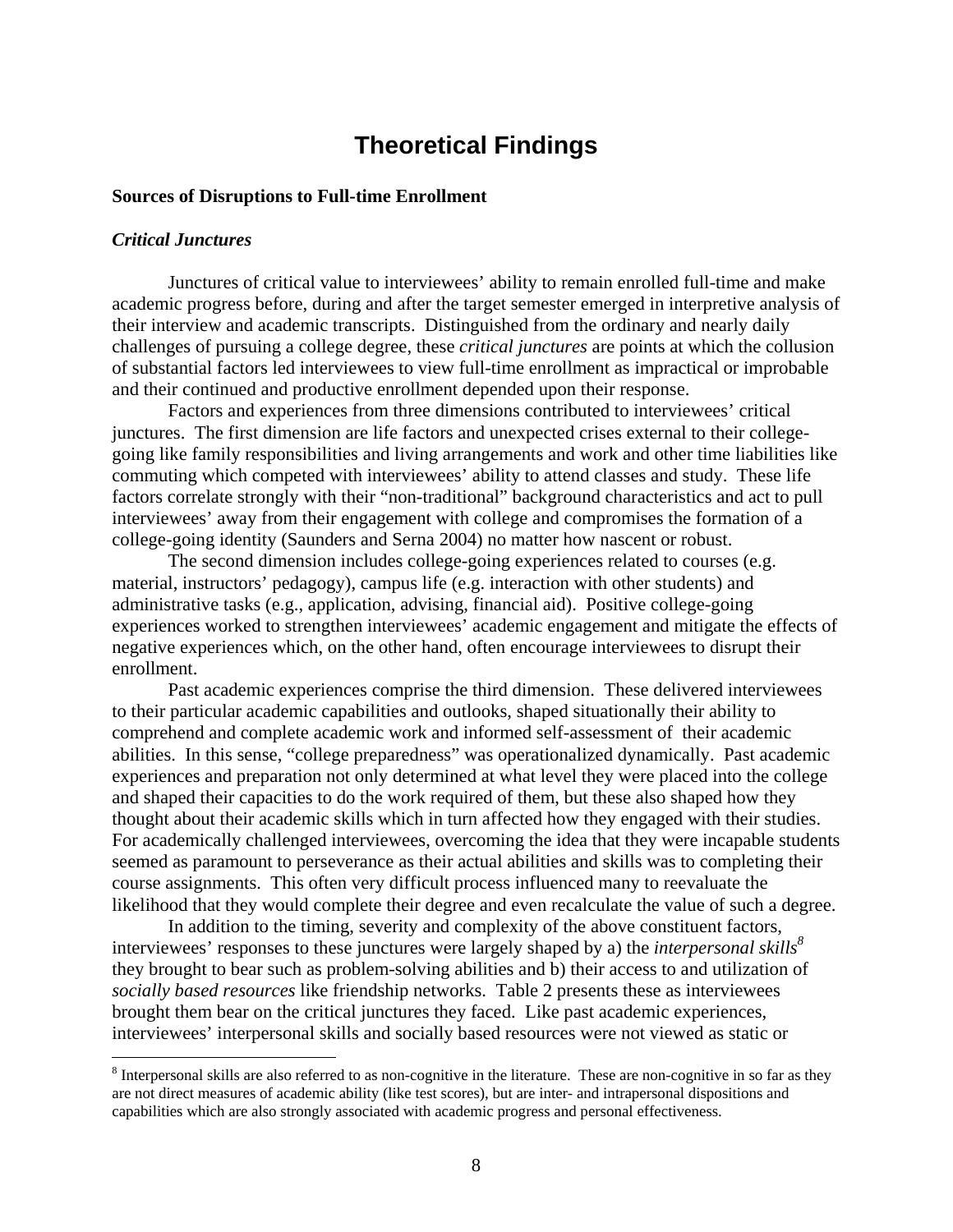passive traits. Interviewees' accessed these depending upon the situation and circumstances at hand. Their responses were shaped by the way in which they responded to similar situations in the past, whether in a productive or unproductive manner. In many cases, history repeated itself when interviewees' repeated unproductive responses. Others reflected upon their past unproductive responses and changed their approach to a reoccurring situation.

# [Table 2 about here]

Interviewee's responses to critical junctures ranged in terms of a) voluntarity and b) outcome. Some interviewees' chose to go part-time or stop-out to avoid an academic calamity such as failing a course or courses. Others simply had no other choice but to disengage from full-time study due to the severity of the juncture at hand. Outcomes of these enrollment disruptions ranged from having very little effect on their academic progress (e.g., attending parttime to save their GPA) to a complete halt for those who left the college. Pertinent to the outcome was the degree to which they sought help from friends, family or college personnel, grew in their problem solving skills, persevered through often difficult circumstances and recovered academic ground (or at least held it) in subsequent semesters. Diagram 1 presents this interpretive model of critical junctures.

[Diagram 1 about here]

## *Personal Choice* **and** *Administrative Issues*

 $\overline{a}$ 

While the majority of enrollment disruptions were due to critical junctures, administrative issues and personal choice factored into enrollment disruptions before, during and after the target semester. Disengagement due to fairly simplistic and usually preventable administrative issues and missteps on the part of interviewees, instructors, and/or college personnel was quite common. On the part of the student, haste, impatience or incorrect assumptions about administrative tasks caused such missteps. $9$  On the part of the college, problems in policy, data handling, communication or information were the source. And while enrollment disruptions did not always ensue from the presence of administrative issues outside the target semester (doing so by definition in the target semester), the cumulative effect of such experiences led several interviewees to have diminishing faith in their academic progress contributing to their decision to go part-time, stop-out or leave the college in later semesters.<sup>10</sup> Similarly, when added to other factors contributing to a critical junctures, administrative issues (but not factors related to personal choice) often was the last straw leading to enrollment disengagement.

Less common were personal reasons. Three chose to attend part-time and one to stop-out in the target semester due to travel plans. The fourth choose to leave the study college after qualifying for legal status in the U.S. and landing a full-time job. In these instances,

<sup>&</sup>lt;sup>9</sup> This behavior is distinguished from students' acts of academic disengagement like not studying for a test which is relevant but not critically so to this institutional-level (meso-level) oriented study.

 $10$  It should be noted that outside of the target semester, not all administrative missteps or adjustments or critical junctures resulted in enrollment disruptions. In these instances, interviewees' interpersonal skills and personal resources were crucial to avoiding and enrollment disruption. In this sense, understanding how students are able to avoid enrollment disruptions can aid in developing interventions in those instances where an enrollment disruption otherwise appears eminent.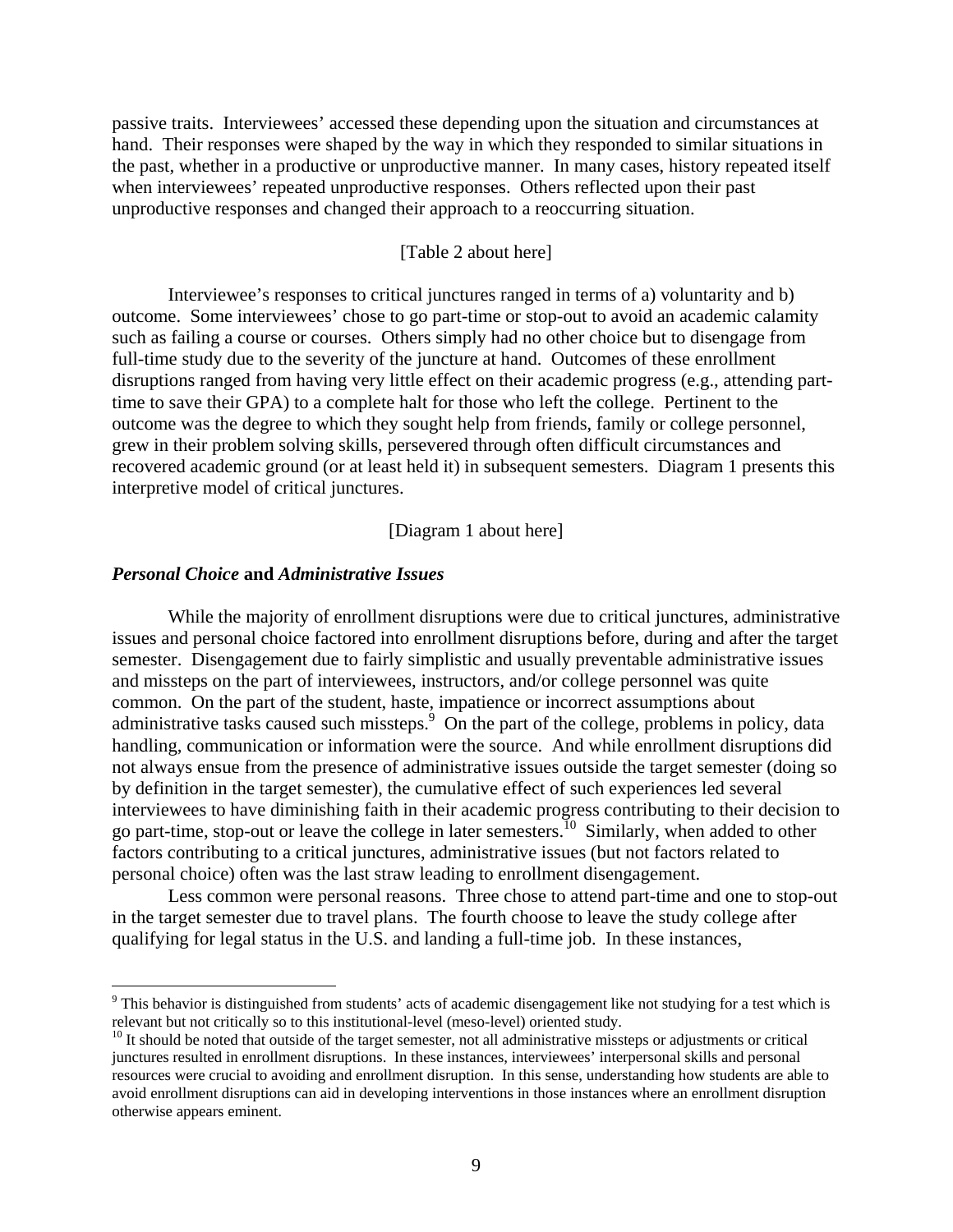interviewees more or less had the luxury of placing personal endeavors above the need to make progress on their degrees.

# **Sources of Enrollment Disruption in the Target Semester**

Table 3 presents the distribution of interviewees' enrollment status in the study's target semester by the source of the disengagement from full-time study as either a critical juncture, an almost universally preventable administrative issue or personal choice. Critical junctures were the overwhelming source of disengagement in the target semester across the three types with the strongest representation among "potential leavers" (17). Principle sources of critical junctures across all degrees of enrollment disruption included the external factors of work (11), family (6) and personal health issues (7). Problems in their academic courses (7) or maintaining a satisfactory GPA (6) were dominant internal factors.

# [Table 3 about here]

# **Additional Research Questions**

Three additional research questions emerged as a result of the critical junctures model which were useful in structuring analysis of critical junctures before, during and after the target semester. These are:

- *How do students' life responsibilities and crises and academic challenges produce critical junctures*?
- *What interpersonal skills and personal resources do students bring to bear in their responses to the critical junctures?*
- *What type of short- and long-term outcomes result from their responses?*

The remainder of this paper presents qualitative analysis involving case studies and crosscase analysis of the causes of interviewees' enrollment disruptions with a primary focus on critical junctures. This analysis is guided by the research questions and where relevant, existing literature. The presentation of qualitative analysis is organized into three topic areas, 1) administrative issues, 2) academic experiences and challenges, and 3) work and academic progress. Though presented in the most relevant subsection, detailed accounts of selected interviewees' critical junctures may involve discussion of factors from other dimensions. For instance, while a work problem may appear central to a particular interviewees' critical juncture, it might also be relevant to discuss the role that difficulty in a math course played. In these instances, the section in which this critical juncture is presented is arbitrary.

Many cross-case themes or factors both influencing interviewees' academic *and* life progress are explicitly developed in the qualitative analysis that follows. Space limitations preclude in-depth treatment of every theme or factor encountered or implied, but the following are worth highlighting as they are relevant factors to community college students' progress which may deserve follow-up in future research. These are:

- Avoidance of student loans
- Difficulties and challenges of undocumented students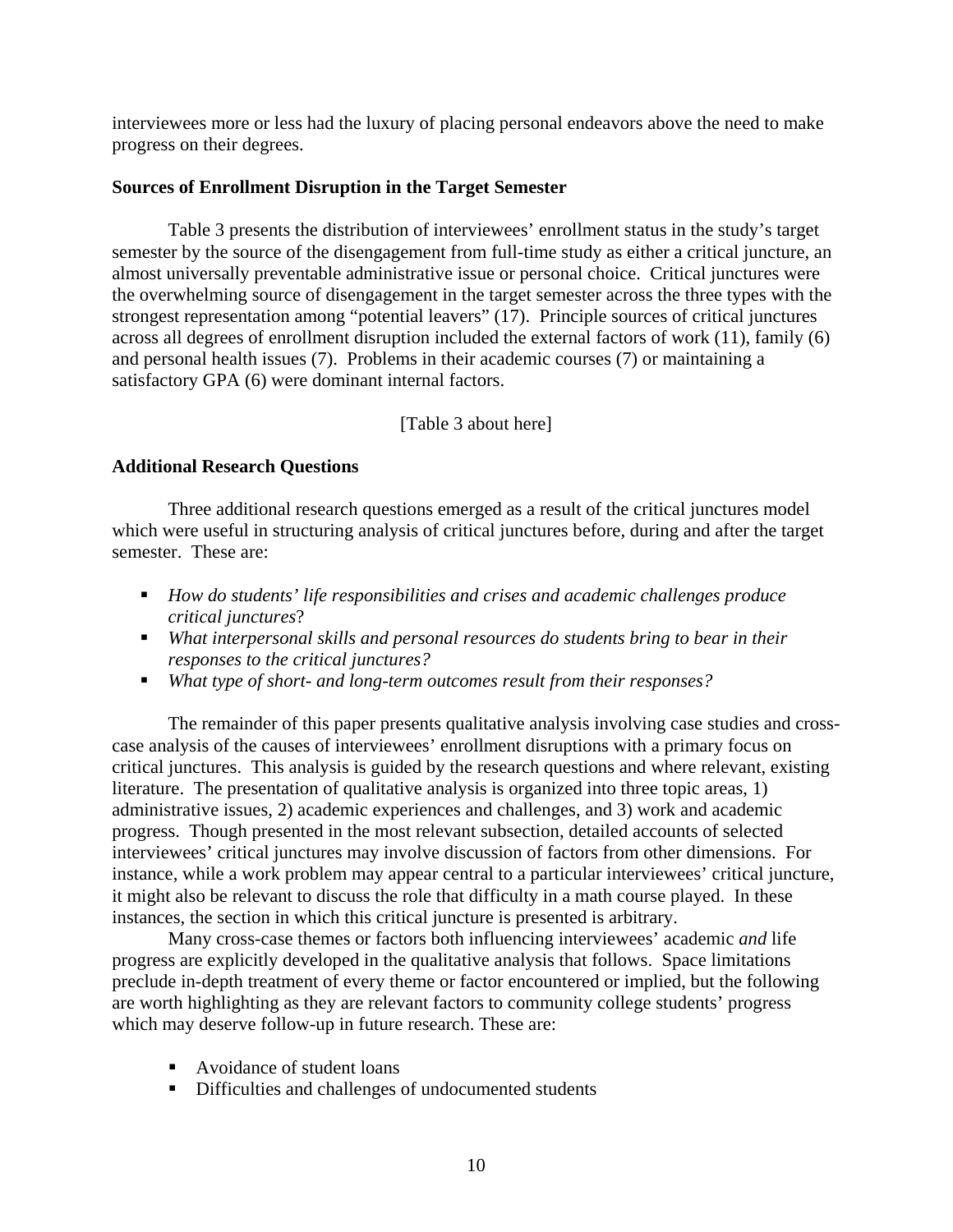- Opportunism and "unofficial" workarounds
- **Parents' guardians' and bosses' withdrawal of support or sabotage of students'** college-going
- Aspirational vs. pragmatic education and career goals
- Cultural conflict between students and instructors
- **Female students' greater exposure to severe personal crises**
- Difference in academic preparation of native vs. immigrated students
- Physical proximity to college
- $\blacksquare$  The effect that transferring has on academic momentum
- The pull of proprietary educational institutions.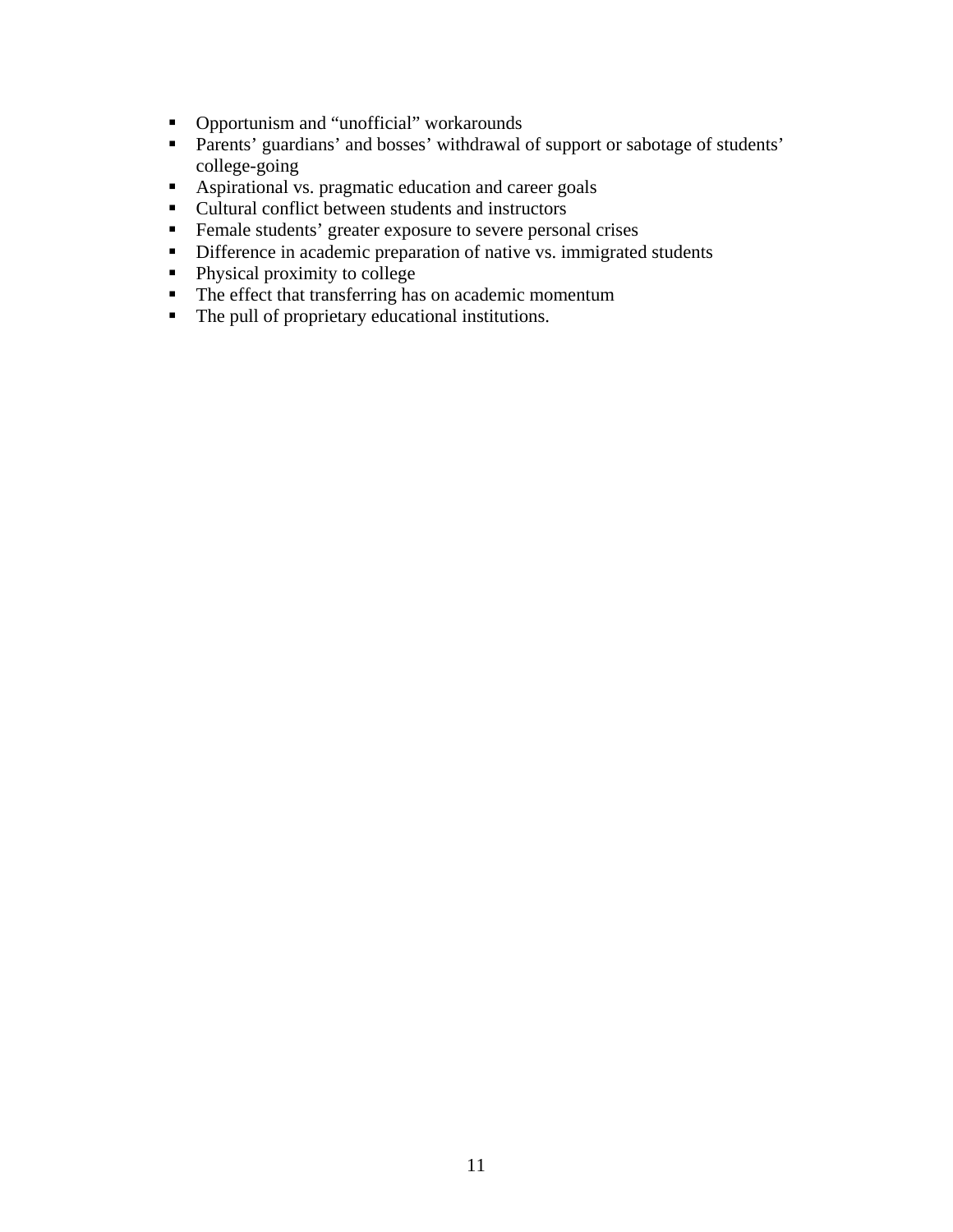# **Qualitative Analysis**

# <span id="page-11-0"></span>*Administrative issues*

Administrative issues which caused enrollment disruptions were most prevalent towards the first semesters of interviewees' college-going. Many of these were preventable and both student-initiated such as failing to fill out paperwork properly or not attending a counseling session and college-initiated like misinformation provided by college personnel or a change of classroom. While most of these events were tied to attending part-time or stopping-out and not departure, per se, those who experienced these in tandem or in sequence over a number of semesters were more likely to leave. That is, getting off on the wrong-foot and staying on the wrong foot administratively speaking contributed strongly to dissatisfaction, frustration and eventual departure.

Interviewees who experienced particularly acute administrative hurdles were those who applied and were admitted to late to the college (late-comers), who transferred from another college (downward or lateral transfers) or who were new to the U.S. educational system (newcomers). These hurdles included appropriate course placement and availability, paying tuition on time, establishing a payment plan or fully understanding their course of study. Late-comers experienced problems mostly due to missed or rushed advising sessions or being locked out of particular courses (particularly the study college's freshmen orientation course which serves as a crucial source of information for new students). Lateral transfers from same-system colleges had difficulties transferring their skill placement test scores. Both lateral and downward transfers lost credits, sometimes substantially, particularly when changing majors. This credit loss contributed to unwanted adjustments in their academic goals. New-comers were often vexed by the structure of the liberal arts model of higher education in the U.S., but in many cases were at an advantage in terms of academic preparation. Enrollment disruptions caused by these administrative issues and events can be seen as creating a significant amount of *slippage* in early college-going.

Many interviewees also described administrative "runarounds" at various points in their careers where they were directed back and forth between administrative offices in their attempts to solve a particular problem. In the best cases, this experience resulted in frustration where interviewees just gave up and suffered through the particular issue such as not understanding which courses they needed to take. In the worst cases, the failure to solve such issues was the last straw for those already entrenched in a critical juncture leading them to leave the college in a rushed and unproductive manner. An example of this is when interviewees did not fully withdraw from the college, leading to an overdue account and hold on any future registration.

### **Issues Related to Advising, Course Availability and Scheduling**

#### *Janice*

Poor academic preparation leading to academic difficulties and poor advisement, haste and uninformed decision-making factors in Janice's decision to leave the college as of spring 2008. Janice graduated from a city high school at 19 with the lowest classification of diploma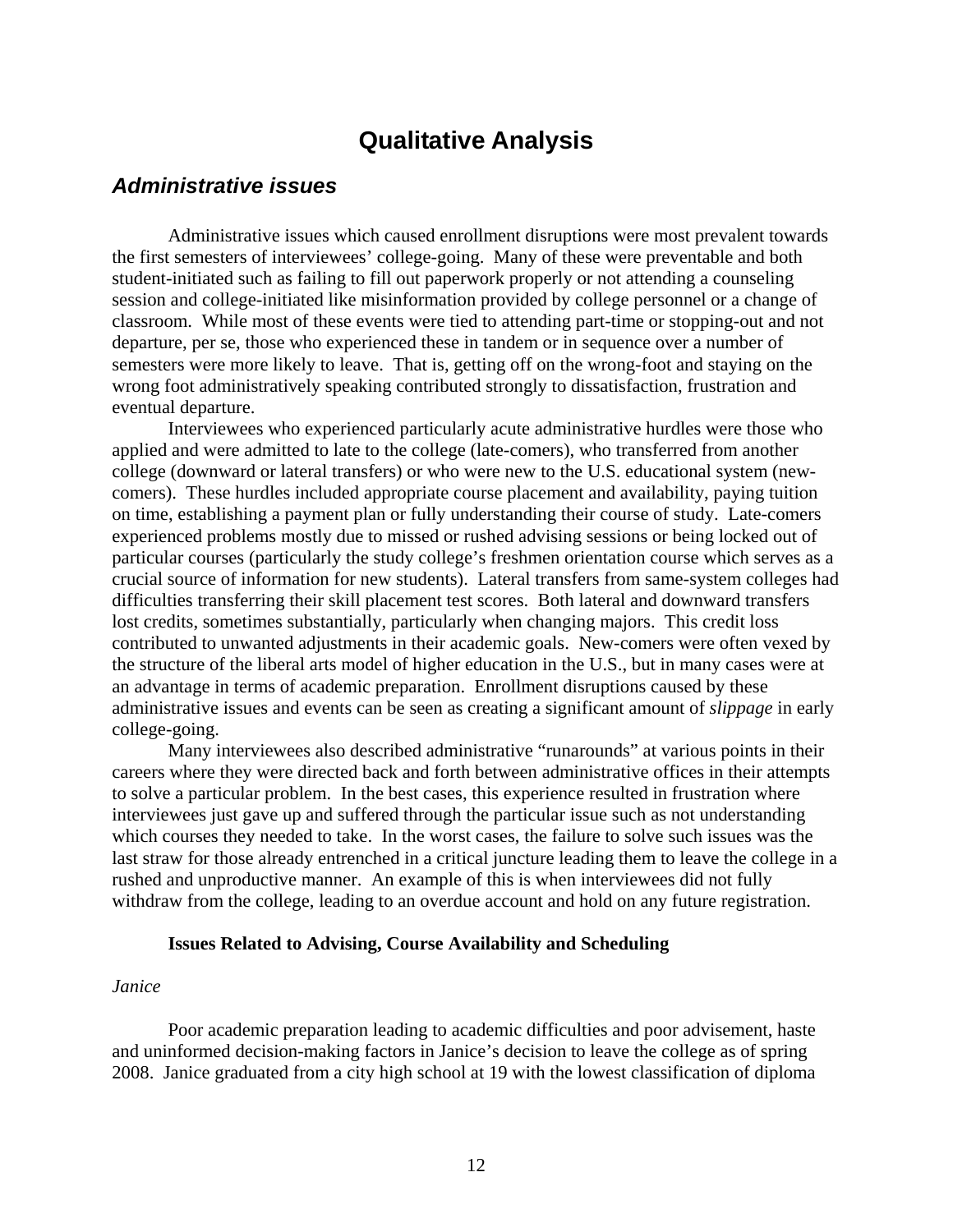offered.<sup>11</sup> She had a long-standing interest in working with animals and after some online research, the veterinarian technology program at the study college was an obvious choice. Her weak academic background and one year delay resulted in developmental coursework in math and writing, a fact which does not bode well for her in this science-intensive program.

Her first challenge occurred during her second semester (spring 2007) when she took two social science courses at the behest of her advisor:

"He [the advisor] told me that basically if I would get my social sciences out of the way that the next semester I could kind of *speed up my process* of getting my remedials *out of the way*, because right now I'm trying to get my key courses<sup>12</sup> *out of the way* so I can actually go into my clinical phase" [emphasis added].

There is both a sense of planning and haste in Janice's account ("speed up my process," "get…out of the way"). While both welcomed, this haste belies the actual time that she will need to make up for her academic shortcomings. Of note here is her advisor's advice (whom she refers to by name in our interview) to take reading and writing intensive social science courses before completing her developmental courses. While we were not privy to the advising session which led to this course of study, and she enrolls early enough to get the correct classes, either Janice or her advisor seemed to overestimate her ability to handle these courses. Janice described struggling with the amount of reading in the two social science courses both of which she failed.

Her penchant for haste and uninformed decision-making is evident in her second semester. Assuming that she failed the skills test associated with her *Basic Writing I* course, she registered for the second course in that sequence, *Basic Writing II*.<sup>13</sup> While she claims receiving no information about the outcome of her test, the more likely fact is that she did not attend the last class where, as departmental policy dictates, all students are given their skills test scores and advised as to which English course to take next. After finding out midway during the spring 2007 that she had actually passed the test, she withdrew from *Basic Writing II*. Due to the late date, however, Janice could not receive a refund for the course. This annoyed Janice because she was trying to diminish the financial burden on her mother who was "breathing down her neck" about paying her tuition, giving her constant reminders which felt "like blackmail." Janice did not receive financial aid because she claimed she only found out about a necessary correction on her FAFSA (again) toward the middle of her first semester. She also complained that she did not have a job at the time to help pay for tuition. Therefore, her mother's assistance was a necessary burden in order to afford college.

The next semester (fall 2007), Janice dropped to a part-time load both to assuage her mother and to have more time to study for her social science course and *Basic Math II* which she had already failed three times previously. She passed one of the social science courses and *Basic Math II* with C's and continued to take a part-time load thereafter, although she was not yet out

 $\overline{a}$ 

<sup>&</sup>lt;sup>11</sup> One fact regarding her academic performance in high school may be relevant here. Her high school had worked hard to upgrade its academic standing while she was in attendance, but it was also becoming overcrowded due to the influx of students from nearby high schools that were closed due to academic failure. As a result, her high school was slated for closure shortly after she left.

<sup>&</sup>lt;sup>12</sup> The "key courses" she refers to are the "pre-clinical" science courses that majors in most allied health programs must pass with very competitive grades before they are actually admitted to their program.

<sup>13</sup>*Basic Writing II* is a special intervention for those who fail the skills test taken at the end of *Basic Writing I*, but pass that course.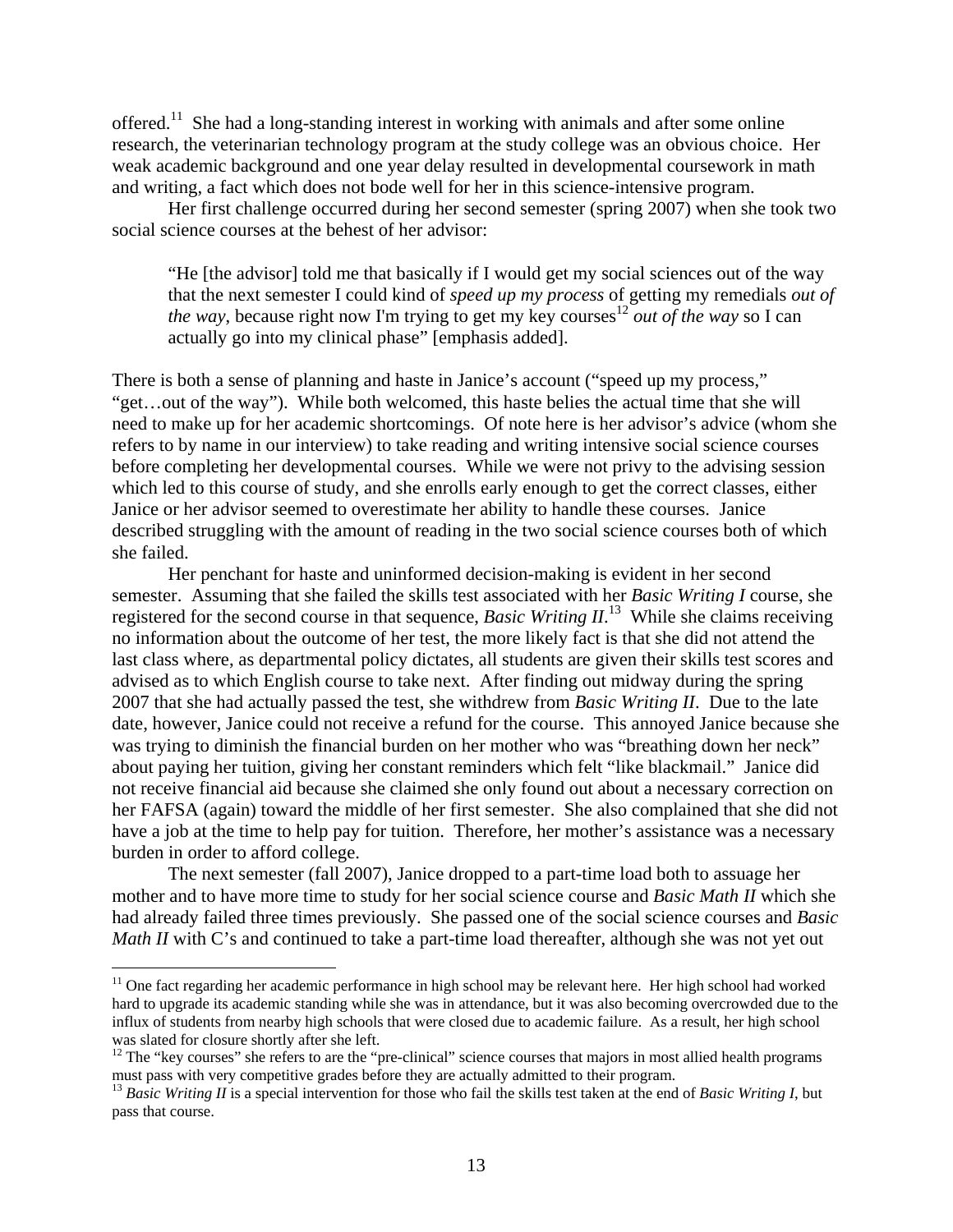of the woods. She claimed that she went part-time during the semester of our interview (fall 2008) because she could not find courses which did not overlap. She wanted to take three courses, *English 101*, *Introduction to Veterinary Technology* and *Biochemistry*, but the latter two, as she reported, "clashed with each other by, like, five minutes." An examination of the course schedule for that semester, however, did not show an overlap of this sort.

Janice's performance during the fall 2008 did not bode well for qualifying for the Veterinary Technology program. She acknowledged in the interview that she was having difficulty with the terminology in the introductory class and intended to attend the professor's tutoring sessions during the semester. However, she failed that course which when added to a C+ in *English 101* resulted in a 1.7 overall GPA and academic probation. After stopping out for spring 2009, she retakes and fails the introductory course again in fall 2009 and also fails a core science course for her major and passes English 102 with a D+. Perhaps signaling defeat, she does not enroll in spring 2010 classes and is not found enrolled in any other college.

Janice faces a critical juncture comprised of the cumulative effects of administrative slippage with significant academic challenges and pressure from her mother. Though her commitment to her chosen major's course of study and seeking guidance from her advisor is encouraging, it is clear from her transcript that she needed to focus more on her basic skills first before rushing headlong into the pre-clinical courses of her major. Here we see how one student's mental map of academic progress does not mesh with how they will need to proceed in order to be effective. Janice and/or her advisor had devised an accelerated time-frame out-ofsync with what she needed to bring her skills up to college level. Examples of this type of disconnect between interviewees' degree goals and career ambitions and their academic preparation are abundant in interviewees' accounts.

### *Jane*

Jane, a lateral transfer student from another community college in the system, also faced ineffectual advising stemming from both her transfer status and late registration, academic difficulties and familial issues which contributed to her departure. She recalled how her initial advisor rationalized the course selection so that she would qualify for full-time financial aid because many of the courses she needed to take were closed four days before the start of classes. She was assigned a credit-bearing reading course before the developmental requirement, given courses outside of her major and allowed to take a course without the proper co-requisite. She also didn't take the freshman seminar. And, he assigned her to the *Liberal Arts* major although she clearly had in mind *Human Services*.

While she does well in a humanities course (*Critical Thinking*) and developmental writing (*Basic Writing II*), she makes a 'D' in a reading course and in the second quarter dropped her *Basic Math I* course. Jane faults the college for needing to drop this course in the second quarter which is six weeks long instead of the more standard length twelve week first quarter: "I'm a slow learner, and they should let you know that when you take a six-week class for math it's not going to work for you." Because she needed to pay back the difference in full-time aid due to dropping this course, she could only afford to retake *Basic Math I* in the spring which she fails.

In her second fall, Jane changed her major to *Bilingual Education* because of her own bilingual and bicultural experience. While this is stems from her growing planfulness about her education and her new interest in becoming a teacher, it also had the drawback of resetting her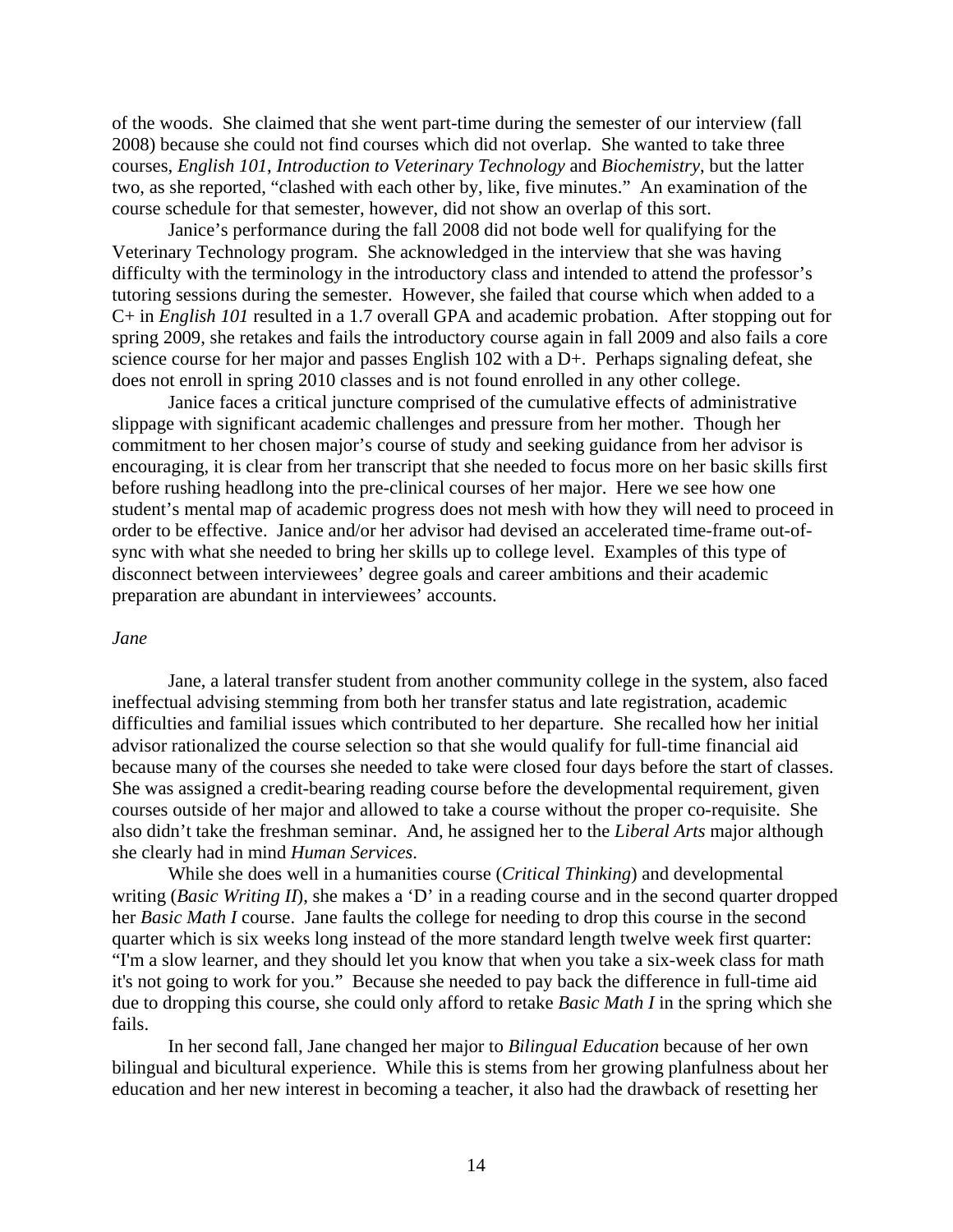catalogue year.<sup>14</sup> Perhaps having learned her lesson about the intensity of the shorter second and fourth quarters, she enrolled in *Introduction to Art* for the shorter second quarter in fall 2008. She received an unofficial withdrawal grade in this course and with a GPA of 1.0 was put on probation. She enrolled for a full-time load in fall 2009 but did not attend receiving failing grades as a result.

While these advisement missteps, difficulties with her developmental math course and her challenges as "a slow learner" contributed to her departure, her mother's ongoing health problems was probably the most crucial component of Jane's critical juncture leading to her departure. Sometime during her senior year of high school her mother (with whom she lived alone) started suffering recurrent panic attacks stemming from her experience of being in one of the World Trade Center buildings during the September  $11<sup>th</sup>$ , 2001 terrorist attacks. Helping her mother to cope with this led Jane to leave high school early and return to finish up her classes in summer school.

In Jane's first semester at the study college, her mother developed a serious health problem requiring multiple [surgeries.](https://surgeries.15)<sup>15</sup> As a result of this health problem, her mother became very depressed and stopped working. Jane had to take over most of the household responsibilities (ex. *early adult roles*). She mentioned always being in a "rush" to get home to help her mother after her classes and that she stayed later than her mother wished to take part in our interview. Though Jane did not respond to a request for a second interview, it is quite possible that her ongoing responsibility to care for her mother played a key role in her departure. Both Janice and Jane have provided two of many examples of both parental sabotage – unintended or otherwise—of their education and getting off on the wrong foot administratively speaking encountered during this study.

### *Santosh*

1

Santosh came to the U.S. at 19 from a near eastern country by means of his father's U.S. asylum status. He attempted to enroll in a city high school, but he was overage (19). His father told him about the GED test, which he passed after studying for only one weekend qualifying him to enroll late in the study college during mid-August. He said he enrolled in the study college because the other nearby 4-year college was too far from his house. He did not know that based on his skill test scores he would not been able to enroll in the 4-year college. This was only one of many things he did not understand about going to college. He also did not understand why he was placed into an ESL course until halfway through his first quarter. And, while he chose to major in paralegal studies to help asylants to the U.S., like himself, neither did he understand this major's course of study nor that it would not qualify him to become a lawyer.

Santosh enrolled part-time in spring 2008 virtue of the fact that his ESL professor gave him a "slip of paper" which he and other classmates brought to the ESL department to register for the next class. He was not aware that he could register for other classes. He just assumed that English courses were going to be the bulk of his major requirements. After sensing that he

 $14$  At the study college like many community colleges, when a student changes his/her major, it also resets their catalogue year to the current year. This means that they must follow the curricula as currently on the books. In some cases, new courses are added or pre-requisites changed which otherwise requires additional work for that student. We see this to detrimental effect in Shannon's experience later.

<sup>&</sup>lt;sup>15</sup> It was unclear if this was a result of exposure to Ground Zero.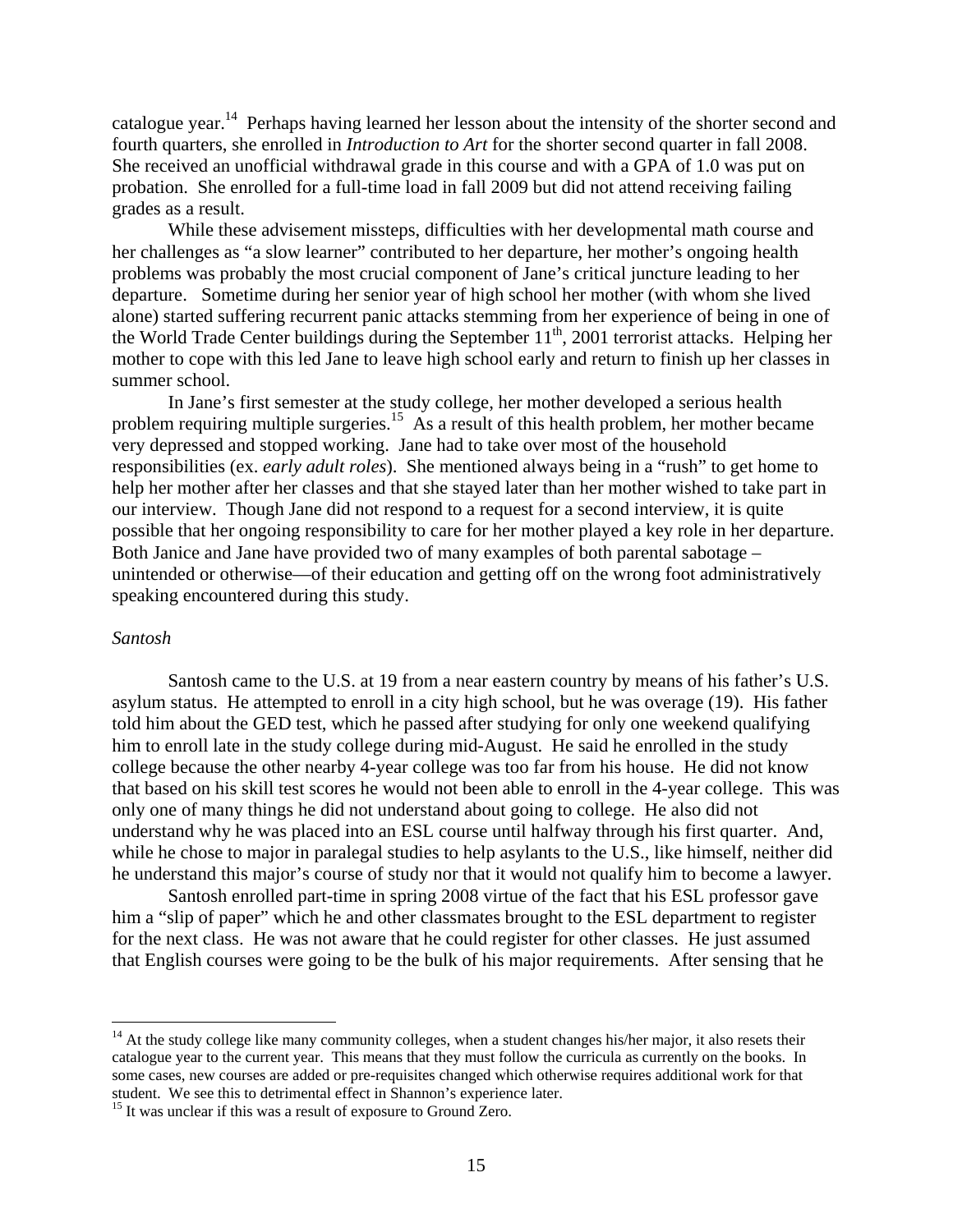was not making good progress toward his degree, Santosh sought out "career" advice from the college but encountered a "run-around":

I asked the one guy for at the reception – no, I don't know what it is called, at the M building, and he told me that I should go C 7-something. I went there and there were some ladies there, and she told me it's not here. You have to go over some E-building or something. I went there; again they told her it's not here. Then I was bored. I don't know. I don't want to go anymore, so I just left.

Had he known that he needed advising rather than career advice, or had the staff inquired more deeply about what sort of information he was interested in, he would have received help at his second stop on this "runaround" which was the college advising office.

Though he was on the precipice of a critical juncture, Santosh was able to correct his course with the help of a new friend, also from his homeland, who taught him about the webbased advisement portal students use to track and plan their progress. Another personal resource is certainly his academic aptitude evidence by passing the GED after one weekend of study, passing the ACT math exam on his first try, and passing all of his early courses with exceptionally good grades. Along with ample family support and the relative luxury of a flexible schedule at his part-time food service job, his perseverance, help-seeking and aptitude clearly helped him to have earned 49 credits and a 3.2 GPA by the start of spring 2010. Though his was able to get back on track after his slow start, he could have been further along with his degree had he been required to attend an advising session before enrolling in classes.

Santosh fell through the advisement cracks for several intersecting reasons. First, he was unfamiliar with the structure of U.S. higher education and believed that English was the sole subject for his major. This would not be out of keeping with the standards in his homeland (and many other countries) where degree coursework is typically taken in only one discipline. He did not understand the liberal arts model of education in the U.S. which requires coursework in many areas. Second, he missed two common opportunities for advisement. Typically, when students apply for financial aid or fail the math skills test, they are brought into contact with advisors. Santosh did not apply for financial aid nor did he fail his math skills test. He was, however, automatically assigned to his first ESL course based on his skill test results, but, either due to his relatively late enrollment or lack of freshmen advisement, he did not enroll in the freshmen seminar.

### *Nina*

Lack of course availability was a marked issue for those who enrolled late. However, even continuing students who were making good progress towards their degree relayed accounts of vexing course availability and scheduling problems. Nina simply had no choice but to go parttime in the target semester because none of the five courses she needed to graduate were offered in the evening. Nina had established a career in her homeland after earning a two-year accounting professional certificate. After immigrating to the local area, she began working in a bank in close proximity to the study college which led her to explore going back to college (ex. *proximity*). She had no family in the U.S. and had continually helped support her parents back home through remittances. She enrolled in some ESL courses offered through the continuing education program at the study college and in the spring of 2003 enrolled as a business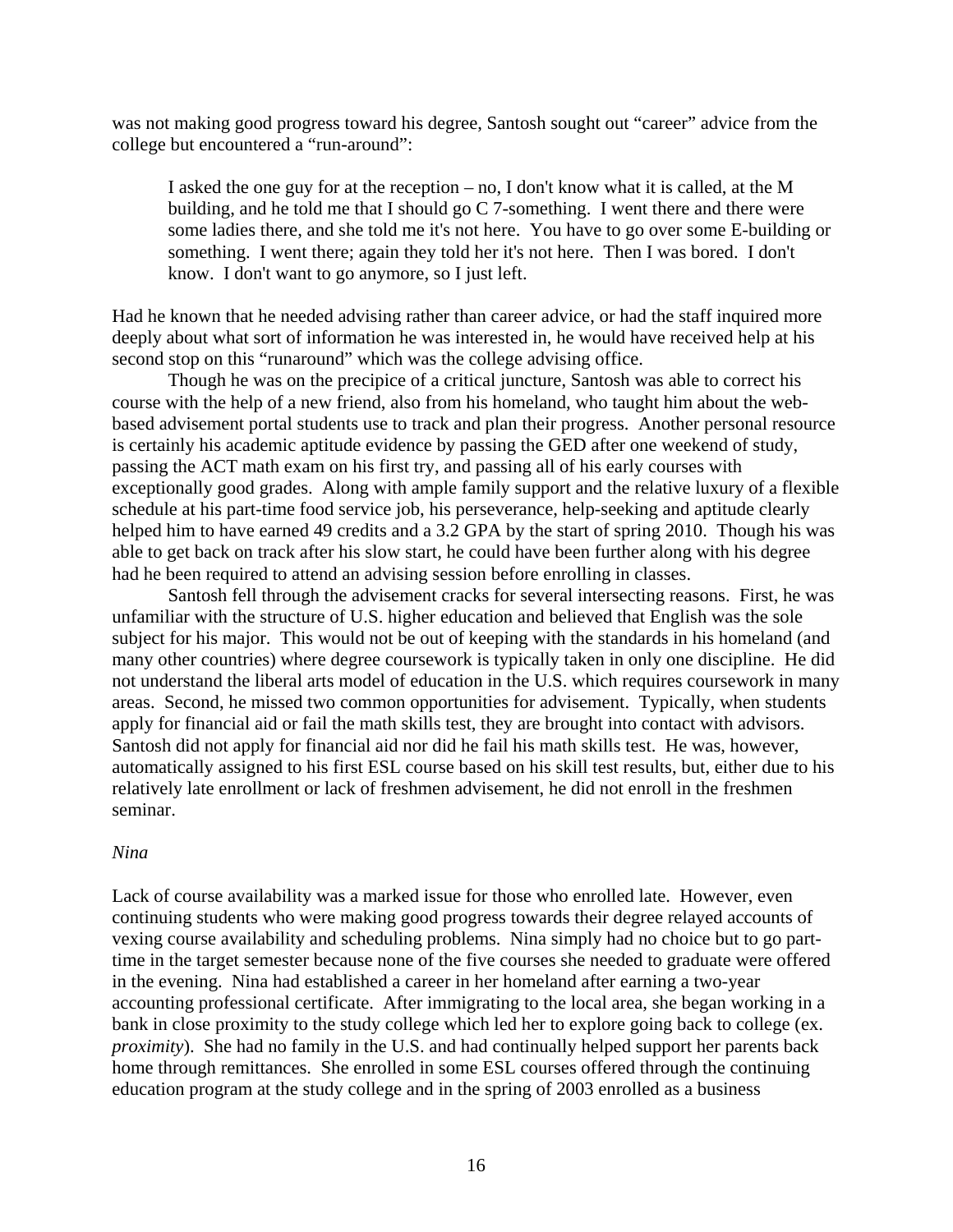administration major attempting to build on her accounting degree and banking experience. However, she could not continue to pay non-resident tuition without financial aid assistance, so she stopped out for a year and a half to get U.S. citizenship. Before stopping-out, she completed an internship in a public school as part of her course of study and learned that she liked working with kids.

Based on this experience, she quit her job in the bank and began work as a substitute para-professional for the local school district, a job she found out about from a friend native to her homeland (ex. *homeland peer network*). She liked this job because it both allowed her to draw on her experience as an English language learner and it allowed her to work with children. Because of a legal issue involving her employer, she was able to petition for an additional day's worth of pay if she worked three days in a week (ex. *opportunism*). This was a fortunate situation because, like all of those who immigrated as adults, Nina was on her own in the U.S. and this extra day of pay helped her make ends meet. She returned to the study college in fall 2006 as a Bilingual Education major having developed plans to earn a education baccalaureate or masters degree (ex. *growth in career and educational planfulness*). However, she was desperate for a full-time position as a para-professional because her income had not kept up with her expenses; "So it's getting already difficult for me because I got, you know, other things to pay and so on. So I wish I can – I can work with kids. I mean, I like kids, and I think I do good at it, but I have to consider other things." Despite her new found passion, she worried that she might have to go back to a more lucrative job in banking if she can't find a full-time paraprofessional position.

Although she worked part-time as a substitute para-professional, Nina could not take courses during the day because she needed to be available for on-call shift work. The courses she needed for her major were rarely, if ever, offered during the day.16 And, by the end of fall 2008, she had exhausted her part-time financial aid resources. In referring to her experience, and despite her intention to earn the AA before transferring to a 4-year college in the same system, she says:

It makes me sometimes – makes me so upset, because I wanna finish this thing, and I'm able, and I'm – I've got the effort and energy and everything, and I cannot do it, you know. It's out of my hands…. So this is another year for me.

One of the few remaining classes that she needs to graduate was *Topics in Chemistry*, a non-science major science class. It was not offered at any time during the 2008-2009 academic year. An examination of her transcript shows that she registered for the science major's version of this course, *Biological Chemistry*, in spring 2009. Because this higher-level course fulfilled the requirement, it is quite possible that she was advised to take this course by a counselor or she enrolled on it on her own. While this is a good example of a student adjusting to the circumstances to overcome a hurdle to their progress (ex. *adaptability*), she dropped this course during the middle of the semester most likely due to the intensive nature of the curriculum.

Due to this and other scheduling difficulties at the study college, she after spring 2009 to enroll in an education baccalaureate program at a local proprietary college. This was done after a substantial investment at the study college. She was enrolled for eight semesters over six

 $\overline{a}$ 

<sup>&</sup>lt;sup>16</sup> She reported that one of the required courses had never been offered until fall 2008 even though it had been added to the major in 2006. She registers for this class in spring 2009, but needed to make some uncomfortable adjustments to her work schedule because it was a day course.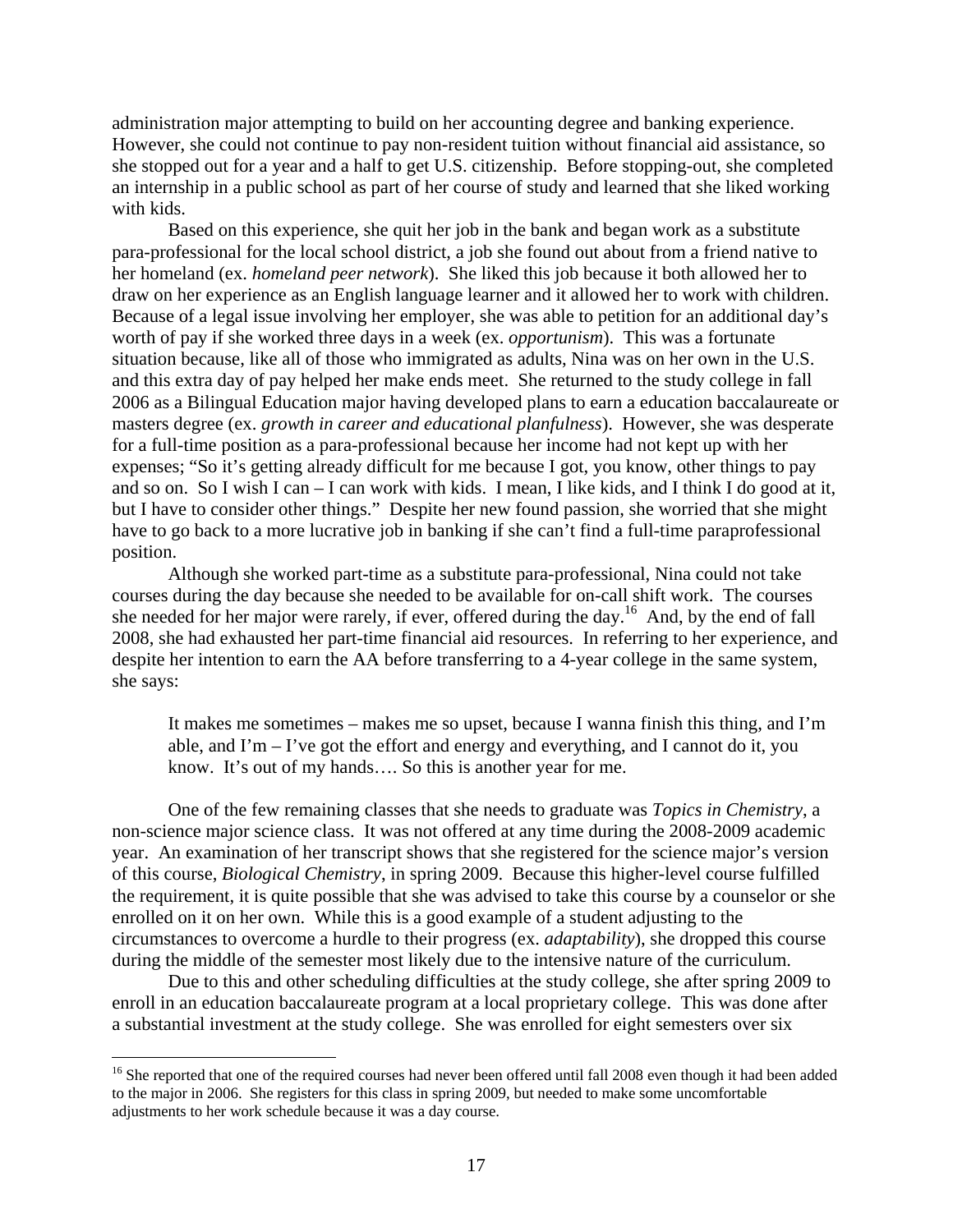years, earned 65 credits (only 44 of which were applicable to her second major), received over \$15,000 in financial aid and passed the high stakes rising junior exam. In our follow-up interview, she mentions that she landed a full-time teaching position and that a number of coworkers recommended the program to her. The former is an important fact in that as a full-time employee, the school system would pay for up to eight credits each semester. She, therefore, could afford the otherwise prohibitively more expensive proprietary college. Combined with the frustration she had with her progress at the study college, the proprietary college was a much more attractive alternative. She contends that "I tried and I couldn't. I wanted to get a degree, I wanted to get a diploma from [the study college], but I couldn't.... If I keep waiting to take one class a year…," it would have taken her three more years to graduate.

# **College Financing**

Problems with the process of funding and paying tuition did most often, however, cause critical junctures leading to enrollment disruptions. Like most community college students, study interviewees had limited financial resources and their ability to attend college was almost always dependent on a full financial aid award. Any disruption in this aid or any difficulty paying what little they owed the college meant some sort of enrollment disruption. In the target semester, problems with financial aid led two interviewees to attend part-time (John, Daphne), two to stop-out (Lydia, Robert) and when combined with child care issues and a loss of a job, led two other interviewees to leave the college (Lori, Tanisha). The principle sources of problems with college financing stemmed from applying for financial aid using the FAFSA, difficulties fulfilling the terms of the tuition payment plan and owing and being unable to pay the college money when they dropped classes.

### **Problems with the FAFSA application process**

The FAFSA application acts as both a gatekeeper and barrier to college access particularly for poor and undocumented students (Olivas 2009; Roderick et al. 2008). While there are efforts underway to streamline the FAFSA application process (Bettinger et al. 2009; College Board 2008), they were not in place to benefit interviewees. Many reported difficulties with the financial aid application process which reduced, prevented or delayed aid resulting in unintended enrollment disruptions. Problems specific to filling out the FAFSA were transposing numbers (Janice), not computing their debt to income ratio accurately (Dian), and technical problems submitting their application on-line from a home computer (John). Janice and John were not immediately notified of their mistakes and struggled to accommodate the repercussions of missed aid. Janice reduced the financial burden she felt she was causing her mother by enrolling part-time. Dian was able to make up for this lost aid by taking up additional shifts at his bartending job. John even printed out the confirmation page of his online financial application session, but the apparent failure of his application meant that he was automatically dropped from all of his classes and he was only able to "get back" two courses for a part-time load in the interview semester.

Others were unable to complete their FAFSA due to the unavailability of parents' or guardians' income information. Except in certain circumstances, parents' income information is required by the Federal government for all undergraduate college students under the age of 24 to compute the Estimated Family Contribution (EFC). At the time of their application: Farrah's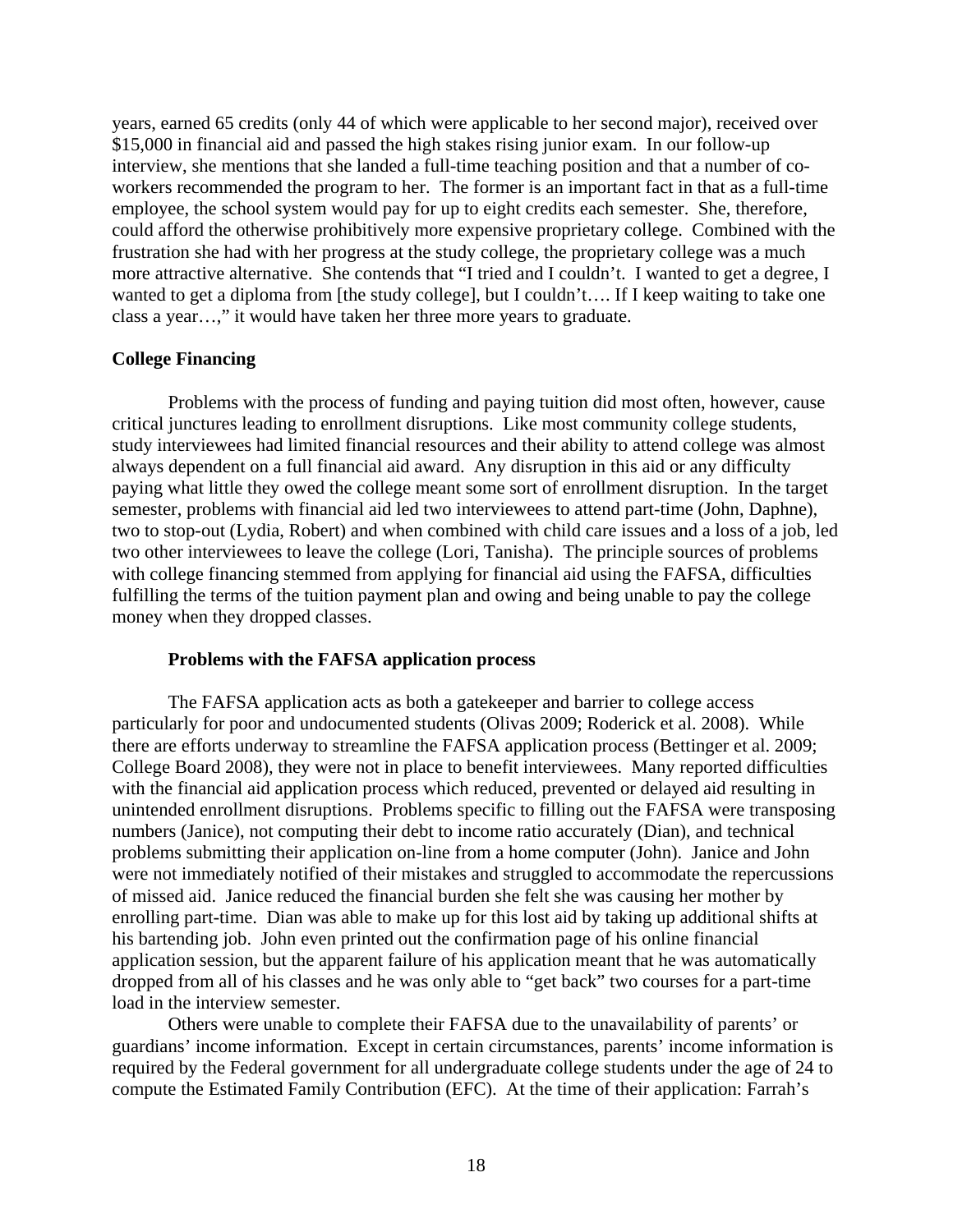guardians' taxes were not finalized; Roberts' parents' tax documents were not delivered from their accountant despite several reminders on his part; and Jimena's parents simply drug their heels in supplying the tax figures she needed. As a result, Farrah's decided to attend part-time, Robert stopped-out and as the final straw in her critical juncture, Jimena decided to leave the college.

# **Difficulties with the financial aid award process**

### *Lydia*

Even when financial aid is awarded, interviewees detailed difficulties with accessing the actual award amount which threatened their enrollment. This happened to Lydia two separate times. The first time, she reported that she and her mother understood that she qualified for \$1,400 worth of aid and that they only owed \$352 for the semester. However, three days before classes started, she found out that she only qualified for \$250 because a recalculation determined that her mother made too much money for her to qualify for the initial sum. Therefore, they had a balance due to the college for her fall 2007 tuition.

As a result of this, Lydia needed to start a payment plan, but because of the following two linked lapses, she did not make the minimum first payment and her spring 2008 courses were canceled. First, she and her mother assumed that they could make their first payment any time before the beginning of the spring semester. This was uninformed decision-making on their part as the payment was due on a particular date (which they missed.) Second, Lydia reported that her mail was still being sent to her grandmother's house where she had lived while in high school in order to attend a better high school (ex. *opportunism*). Therefore, she missed the payment reminders and all of her spring courses were cancelled. She tried to reregister for all of her spring 2008 classes, but could only enroll in one of these and then made the decision to sit out the entire spring 2008 semester. She details that a similar situation happened with a friend of hers at the college:

I had a friend too, they said the same thing for him and he didn't get it either. We both thought we was getting this money and then we paid the balance. I paid the balance. He took care of his later on. But, I paid the remaining balance and I found out they cancelled it. And, they did the same thing to him. They cancelled his, too. Because we both thought we got all this money and we didn't.

Lydia describes the process of discovery she had to go through the second time she applied for financial aid after retuning during the fall 2008 semester.

I filled out - I brought in all the information and said it will be processed. It will take four weeks. I waited over four weeks, six weeks. I just went yesterday and they told me it wasn't processed. But I never got - nobody never told me nothing. It was just sitting there and they just saying it's not processed. And, they told me it was because I didn't bring the tax refund paper – cause my sister must have did it wrong-- put [that I filed] taxes when I didn't. But, I didn't file so they told me try and file it. She gave me a website to go to, I didn't understand that. She told me if it doesn't work just come back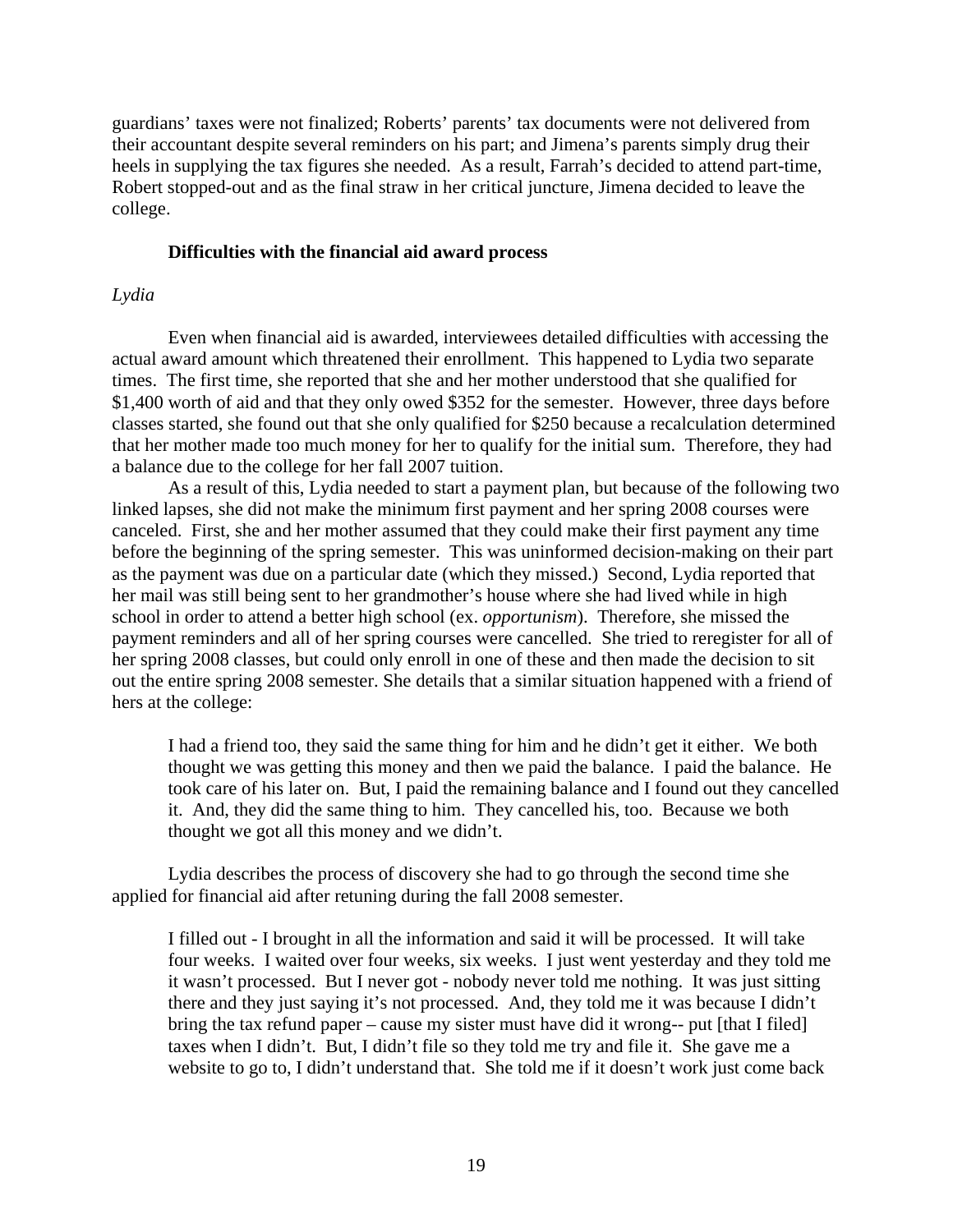and then write on the paper that there was a mistake: I didn't file taxes and now it's going to be processed.

She manages to follow through on these rather convoluted instructions from the financial aid office and receives about \$1,500 for the fall 2008 semester. What we see Lydia learning through her experience is not to take anything for granted. That is, she developed administrative followthrough. In the first instance, she made incorrect assumptions about the conditions of the tuition payment plan and was not proactive about getting her mail from her grandmother. She then paid the price of sitting out for a semester. In the second instance, even though her sister made a mistake on her application, she had the foresight to check on the status of her application. Although she is technically one semester behind because of this issue, Lydia continued to make nearly on-track progress towards her degree into the Spring 2010 semester.

Julia also missed the deadline for payment and all of her courses were cancelled. In her case, however, she was prepared to pay the entire semester upfront, except she counted on a particular person (ex. *personal contact at the college*) to be in the bursar's office to take her payment late. When this person was not in the office, the staff member on hand was "blunt" with her and told her she could not receive the payment late. Therefore, all of her classes were cancelled, and she also stopped out for the spring 2008 semester.

Both Lydia and Julia assumed something which in the end was not productive. In the first instance, Lydia assumed that she understood the requirements of the payment program. In the second, Julia assumed that a particular person would be available to let her pay her bill late. While forming relationships with the study college staff was discussed by several other interviewees and is welcomed as an indicator of a positive campus community environment, interviewees who counted on particular staff to help them out by making exceptions were disappointed.

### **Difficulties with or prohibitions against qualifying for financial aid**

Interviewees presented specific reasons why they were unable to qualify for financial aid, thereby risking their enrollment. The first were those informally emancipated or estranged from their parents and could not get their tax information (Violet, Paul), undocumented residents (Francois, Jasmine, Nathifa), students whose failed one or more skills examinations necessary to qualify for state aid based on their foreign high school credential (Celeste), and international students (Tensing, Indira). This lack of access to aid posed serious challenges for their ability to remain enrolled.

Of the five undocumented interviewees, two (Jasmine, François) were frustrated that they could not qualify for federal financial aid and had to pay the out-of-state tuition rate,  $17$  especially since they could compare it with the fact that college education is heavily subsidized to nearly the point of being free in their homelands. For Jasmine, this frustration was compounded by the amount of time she had been in the U.S. and paying income taxes, yet could not qualify for any aid:

But what I'm saying is why charging someone who's living in the country nine years undocumented or – the fact that you can prove that you have been in the country. I mean,

 $\overline{a}$ 

 university system. Jasmine and Francois, however, could not fulfill these criteria.  $17$  Under certain conditions, undocumented students do qualify for the in-state tuition rate within the study college's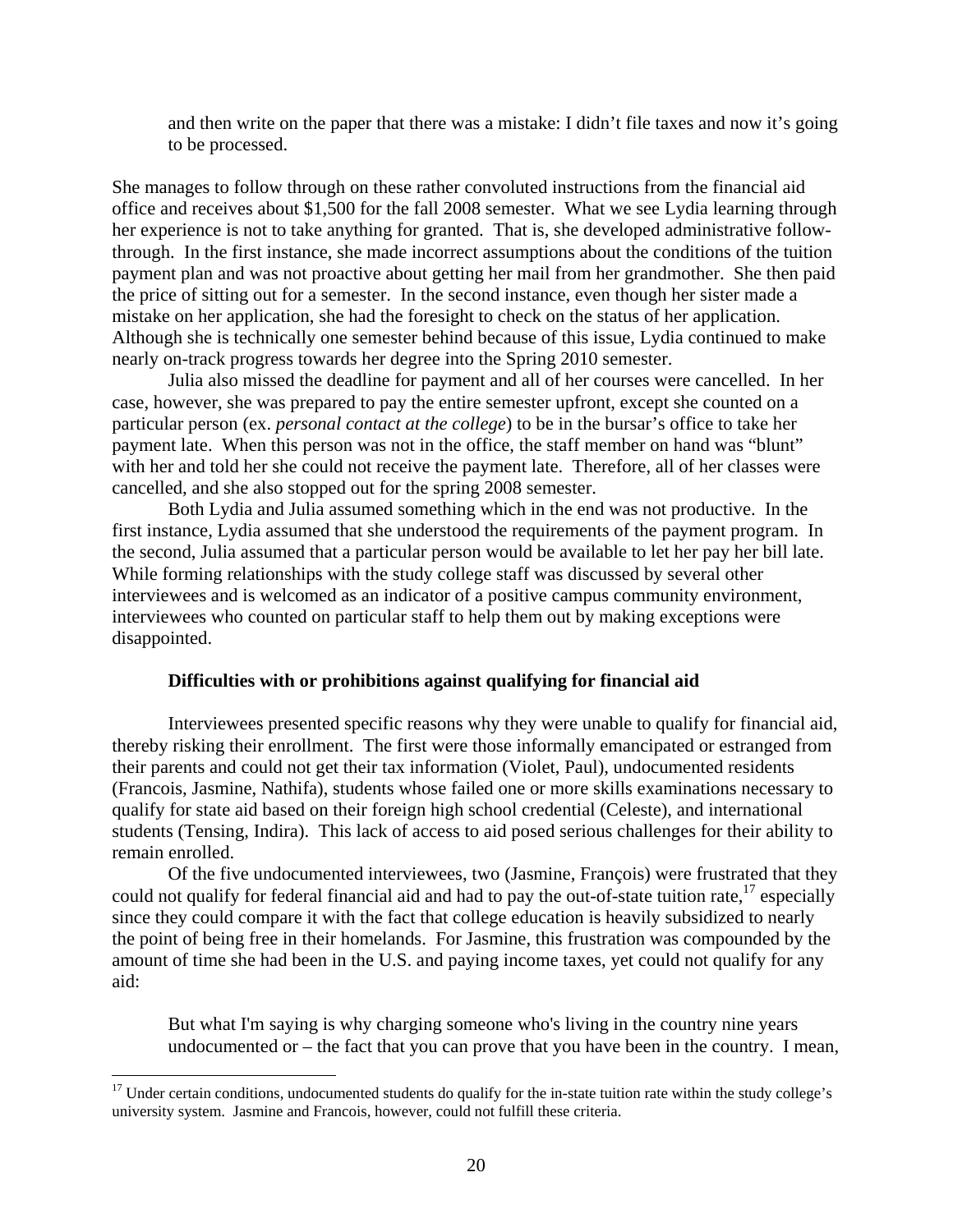I'm a [state] resident I would consider myself as, so why charging me, I mean, that amount of money? If I came from [State] to come here? You know, this' not fair.

Jasmine needed to leave the study college because her boss took advantage of her undocumented status. After leaving, Jasmine did not continue to pay the outstanding balance on her account which she estimated as close to \$2,000. François, however, successfully petitioned for his green card after being an undocumented resident for many years. Though he applied for financial aid starting in fall 2008, he did not qualify quite likely because he earned too much at his restaurant job.

Students on international student visas make up the third category of those who could not qualify for financial aid. Several of these also expressed frustration that they could not receive any sort of official aid, even student loans, particularly because they must always pay the highest tuition rate and cannot work in the U.S. legally, except for work-study jobs on the campus. Here is Indira's account of her experience when she learned that she did not qualify for aid:

[E]ven if I go to the financial aid center, they don't even want us to fill out the FAFSA application because we don't have any legal proof so that we can prove we are eligible for [financial aid]. I went there, and then they said, "If you are not from here – or not a resident or citizen you cannot do that.

Indira also described not being able to qualify for bank loans because she has no cosigner in the U.S. Indira's sole source of income was an off-the-books job at a café at which she worked more than full-time hours. The takeaway here is that Indira would have taken out loans had she been provided the opportunity allowing her to work less and manage her studies better. She is, however, one of the very few who saw loans as an alternative, perhaps because she knew that the eventual economic payoff for getting her Nursing degree made loans a smart investment.

The flip-side to qualifying for aid was the fact that some feared that they may be wasting it because they were not doing well at the study college.<sup>18</sup> While other forms of financial aid available are available including state financial assistance and federally subsidized loans, financially precarious students like Genevieve expressed wariness at exhausting their Federal award prematurely. In some cases, this may be linked to interviewees' decision to leave the study college. They simply did not want to waste their financial aid on semesters in which they knew they either weren't committed or wouldn't do well which we might be understood as sunk cost avoidance.

### **The catch-22 of financial aid and attending full-time**

 $\overline{a}$ 

Many described being in the catch-22 of needing to enroll for a full-time course load in order to qualify for full financial aid though their life responsibilities would otherwise dictate they take a part-time load. These students were universally working full-time to support themselves and sometimes family. They either could not afford or did not want to afford any out-of-pocket costs to pursue their degree, but full-time attendance was ultimately unsustainable. For these double full-time individuals, commuting to the college and attending classes full-time required a nearly unattainable time commitment. In some cases, the three legged commute from

 $18$  The total financial award amount is up to 150% of the total credit hours needed to complete an associate's degree at the study college. That is, a student can only receive enough federal financial aid to attempt 90 credit hours.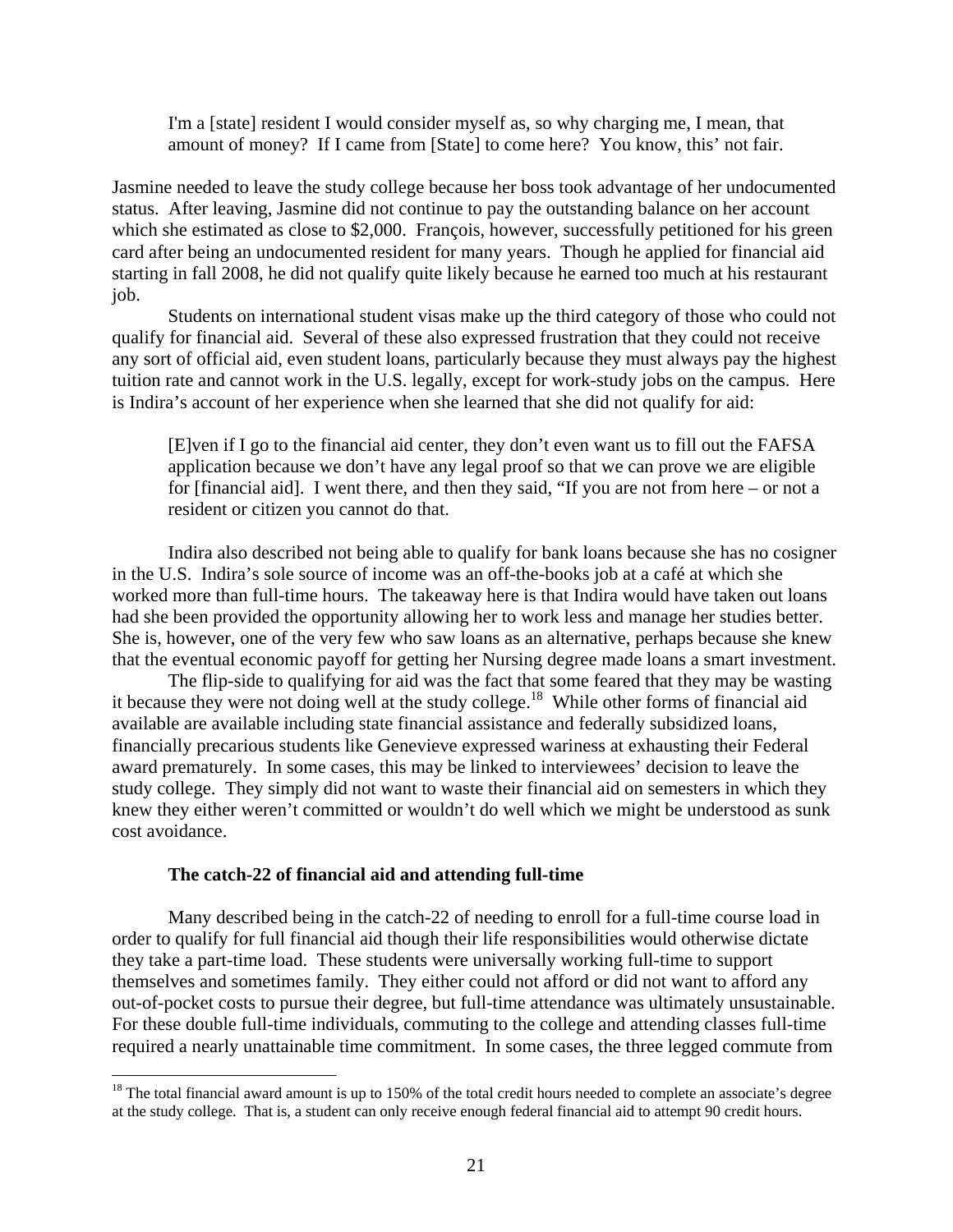<span id="page-21-0"></span>home to work or school and back to home was taking three or more hours out of their day. As a result, they would often miss their first or last class or would not show up for an entire day of classes. The temptation to sleep in and skip class was simply too great. Second, they rarely had time to study outside of class, to seek tutoring or to clear up administrative issues they might be facing. It is not surprising then that most students who worked and attended school full-time described the bus or the subway as the only place that they studied.

Another prevalent theme was that many did not see the value in taking out loans to support their college-going instead of working full-time. In their decision-making about loans they factored in their lack of faith in their academic abilities paired with the uncertainty of the payoff of the degree. That is, they didn't trust either themselves or their future degrees enough to take out loans to cover the differential in support for attending part-time. Several rationalized this by claiming that they didn't want loans "hanging over their heads" if and when they graduated—another example of sunk cost avoidance.

### **Discussion**

 $\overline{a}$ 

How interviewees' responded to administrative challenges depended on what personal resources they brought to bear and the other constraints they faced external to the college. Being proactive in completing administrative tasks or developing administrative savvy by learning from missteps and mistakes served some well. In some cases, interviewees' appeared to go from passive participation in the administrative process to owning this role (ex. *college-going identity*). Sometimes, random events provided them with the information they needed to reach this epiphany such as getting advice from a new friend (ex. *socially-based resources*) or seeing and advisor for an unrelated reason (Santosh, Jane). In others, a past experience made them more suspicious about the progress of an application (Lydia). The remainder failed to develop perseverance, help-seeking and administrative savvy necessary to overcome particular administrative issues. These issues became too intractable and the college environment too complex that when added to academic challenges and pressing external responsibilities, they gave up. This was particularly the case with the often labyrinthine requirements to apply for and maintain financial aid.

# *Academic skills and course challenges*

Fourteen of the critical junctures in the target semester were directly related to interviewees' academic experiences and challenges. Difficulties and experiences in developmental courses (i.e., ESL, English, and math) figured prominently in these. Nationally, 60% of community college students need to take one or more developmental (i.e., remedial) courses and this is reflected at the study college. While getting over the developmental hurdle is a significant stumbling block for community college students, it should be noted that those who do so are just as likely to graduate as those who did not need remediation (Attewell et al. 2006; Behr 2008).<sup>19</sup> Passing required science courses for the critical mass of interviewees enrolled in allied health majors also figured prominently. Interviewees' experiences with the teaching styles, expectations, and demeanor of their instructors along with the course requirements including tests, papers and group work are covered as well as study habits and tutoring.

 $19$  This was also the case in analysis conducted at the study college.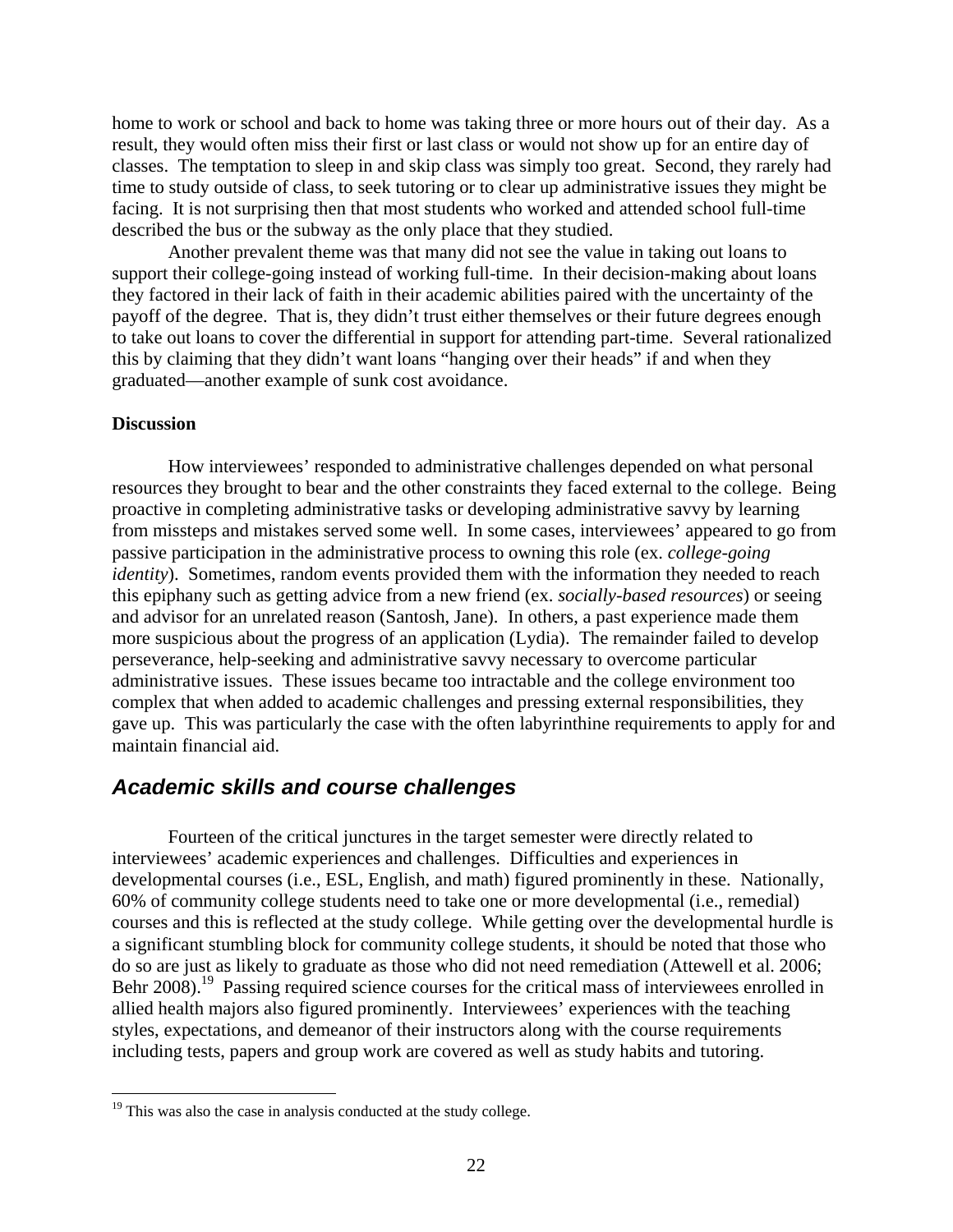In some cases interviewees found ways to navigate through the critical junctures caused by academic challenges including going part-time, stopping out or other strategies. In other cases, they were unable or unwilling to marshal the *interpersonal skills* or *socially based resources* necessary to overcome the particular critical juncture and they left the college.

### **ESL courses**

Ten non-native English speakers participated in the study and their academic challenges starting with their ESL courses and lasting throughout their course of study highlight the fact that English language facility is a necessary prerequisite for academic progress. In all, these two registered for thirty-two non-credit ESL courses. Most of the interviewees' accounts of their experience with their ESL courses were neutral where no opinion or experience was expressed. In the main, most of the remaining comments made about their ESL course experience were based on the questionable teaching practices and behaviors of ESL instructors.

# *Edward*

 $\overline{a}$ 

Edward's repeated difficulties passing his ESL courses along with his demanding career in construction led to his decision to permanently leave the study college as of the target semester. He contended that all of his academic problems stemmed from his lack of English skills, and that he was "coming from zero" English ability when he immigrated. He looks back with frustration at his experience failing his ESL courses three times and his speech course twice because it delayed his ability to take college credit courses.<sup>20</sup> He reports being "ok" with failing each course one time, but with the second and third instances, he places the blame with the college and instructors' teaching methods. In one class he is required to buy a book, but the professor does not use it in the class. In his last ESL course attempt, he was unable to find out why he failed the final exam: "I asking the professor, 'But what was my fault? Show me what's going on. Maybe if you like take the fourth time, I can know what's going on,' but they said no. I don't know, even the professor know nothing."

Edward claims that part of the problem had to do with the fact that too many students were enrolled in his ESL course. As a result, the professor was unable to tailor his teaching to better meet the individual needs of the students. In the following passage, Edward makes a point about the differentiated needs of ESL students which instructors have a hard time accommodating in large classes:

Maybe I think the professor need putting more emphasis in what is your problem? For example, if you — because if you — he took the class 20, 25, 10, whatever it is, students, and they made a class in the same level for everybody, maybe from 10 maybe 2 or 3 are going to learn about what's going on with the other person, because you know each person is different \_\_\_\_\_, is different mind. Maybe you are really good to speak, but you

 looses faith in their ability to earn their degree, but they also seek to minimize future losses by departing. <sup>20</sup> Developmental course requirements are associated with increased time to degree and increased likelihood for departure among community college students in the quantitative literature. Edward's experience not only illustrates how developmental education requirements lengthens time to degree (i.e., multiple attempts), but also a causal mechanism which may help explain departure: the sunk costs that they incur. As these increase, a student not only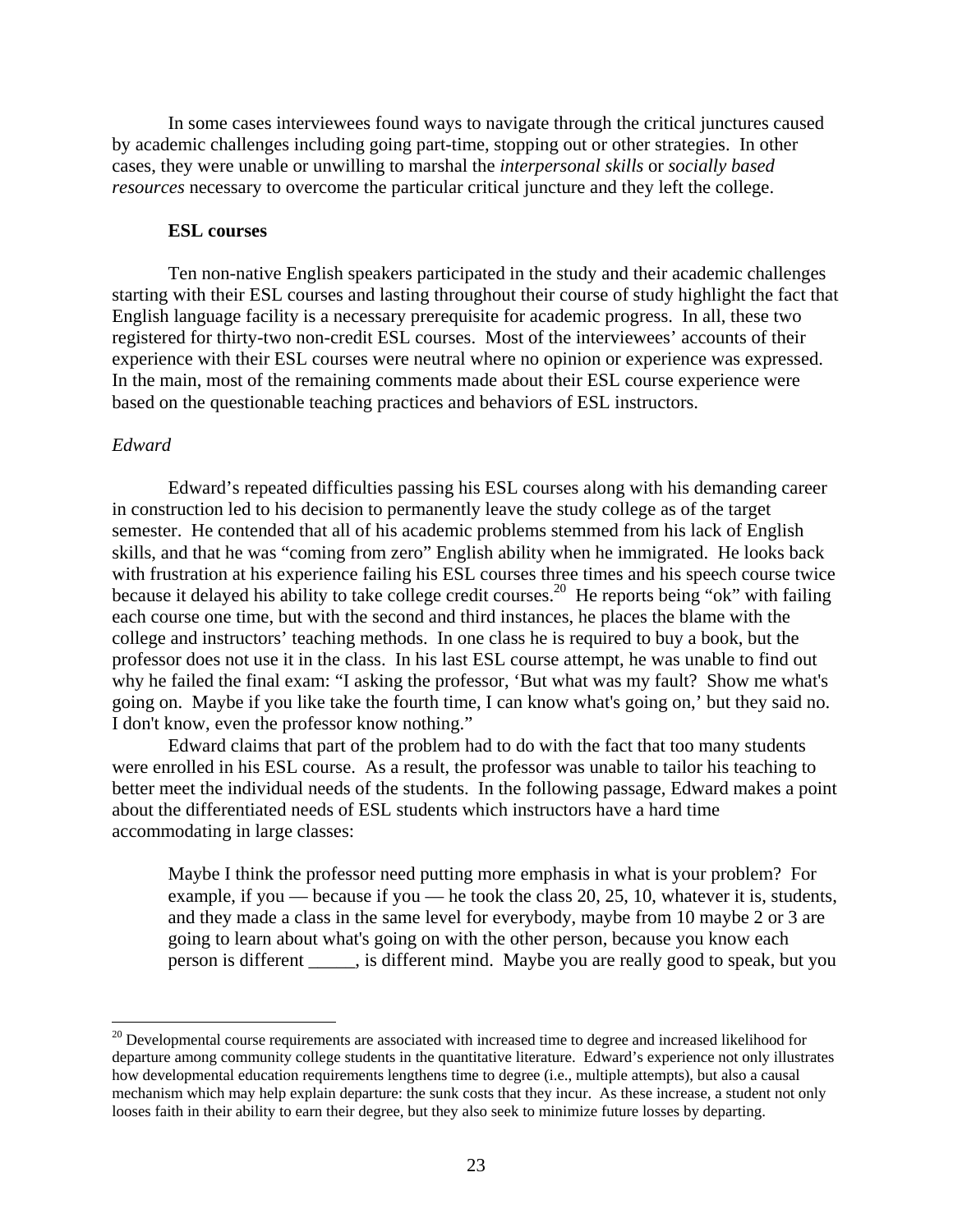have problem to write, or the other person is good to write and can write whatever like professional, but you know, but can he speak?

His suggestion seems to be that English language learners' differentiated needs (i.e., good verbal skills but weak writing skills or visa versa) effects what the instructor is capable of pedagogically. This might suggest that a verbal assessment of ESL students' capabilities would allow the college to differentiate ESL instruction according to their reading, writing *and*  speaking capabilities.

### *Soo*

Soo stopped out during the spring 2008 semester due to what can be described conservatively as a difficult experience with an ESL instructor. On the one hand she questions the value of the teacher's assignments. For one class sitting, the instructor encouraged students to bring food which represented their cultural heritage only requiring that they read the written recipe in front of the class. For the following class the instructor suggested that they go to a museum. Soo reports that "nobody no want to go to the museum but she just said, you know, 'If somebody go with me, I'm gonna give *extra credit*!'" Soo goes on to make the point that "[t]he museum and our writing class is…nothing connected, nothing." She describes how the instructor never really taught the class to write, only correcting "the other person's singular 's'" and not "how do we get into the introduction, or body, or conclusion, anything." During another class, Soo describes the teacher as "just a writing, and then she is eating in front of us… She's eating. Just a, just a screaming 'You can't be here!' Screaming. Everybody went 'Oh! What is she's doing now? Why she never teaches?'"

As a result of feeling like she wasn't learning how to write in English, she spoke to the classes writing lab tutor. The next day in an act of retaliation, the instructor pointed at Soo in front of the class demanding the class to "Teach her how to write!" As a result of this humiliation, she feared that the professor was going to intentionally punish her by failing her and administrative records indicate that she was the only student to fail the course.

In the following exchange, we see how this experience discouraged Soo from returning for the next semester:

#### *Interviewer*

So you… so this one class, you… she…you feel, she, or she did single you out and made you feel bad and then you decided not to come back for the next semester? *Soo* 

Yeah, yeah. Of course I was really afraid, Oh my god! How can I talk about the professor. Even though they teach or not. I have to quiet. So I discourage really. …

I was scared, 'cause personally I, I never have any bad relationship with anybody. I had really good relationship with my classmates, all my friends. But, teacher, I didn't intentionally [say] "she's bad." It's just the tutor asked "why, why you write this way. This is completely wrong." So, I don't know. My professor didn't say anything, so I don't know. So, that's why I wrote this way.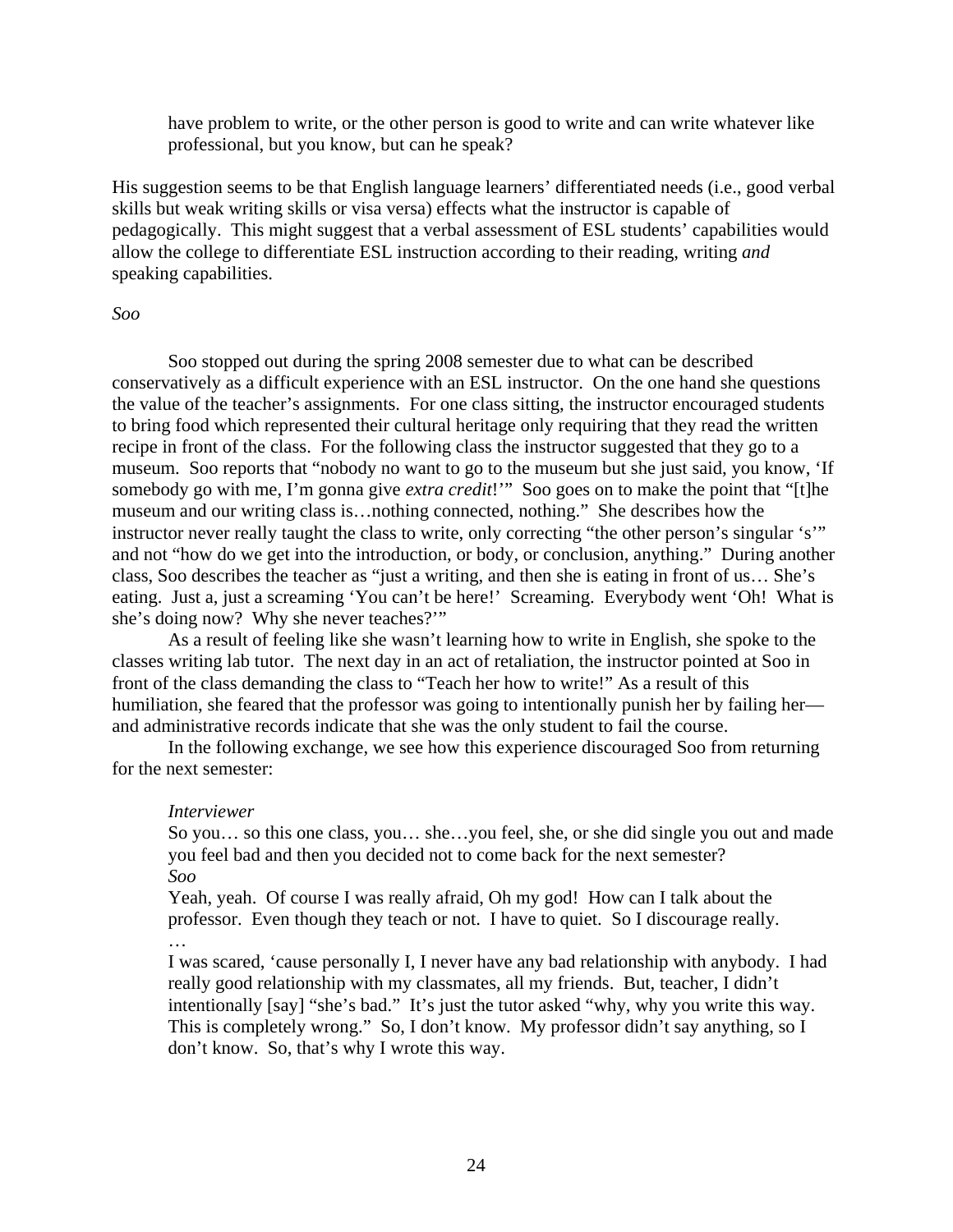While Soo returns for a successful semester in fall 2008, she does not return to the college any point thereafter.

Malika reported an eerily similar experience with an ESL instructor in terms of the instructor's demeanor and teaching practices, but she did not leave the college:

Yeah. Like, when I came first semester, I had a teacher…she was, ah, doing like if you asking her something, like she was screaming "I cannot tell you! I am busy right now!" And she said, "If you don't pass, if you don't do well, why you come here?" …and all student are like embarrassing and they feel like, 'Oh my god. We came here from other country for learn. And if she do, like, if she behave like that, then how can I study? How can I learn?' She is supposed to teach us then she expect like more, but she don't teach us how to write, how to do essay. And, she just get up everyday and come and give a paper, give an article, write this and write this.

Administrative records indicated that Soo and Malika's ESL instructors were not the same. While these two similar incidences of what may be generously described as poor motivational tactics by ESL instructors at the study college do not necessarily indicate a trend, these were the most egregious accounts of instructor behavior in the interviews.

### **Developmental English Courses**

# *Kavon*

Kavon locates the source of his problem in his developmental English courses as partially stemming from his high school which he claims let him graduate "with a bad English grade." He ticks off "technical issues" such as grammar, sentence structure, and punctuation as posing him the greatest challenge. But, he also claims that he found the English tutors and teachers at the study college to be "nonchalant." He suggests that "[i]nstead of treating homework as an everyday thing, [they should] just be more open, more energetic, strict. They should explain how homework and assignments builds on the structure, on what students need to succeed."

In tackling this problem, Kavon describes marshalling numerous socially based resources. He sought help from friends, professors and tutors on his problems with his English coursework and assignments. His described his well-educated parents as supportive of his education and he reported having enough time to study --in his words "too much time." And, with seven developmental English course attempts Kavon might easily qualify as one of the most persistent students at the study college. But, it appears that one crucial source of his difficulty is test taking. He describes that he "always failed the final exam at the end of the semester."

During his second stop out period, Kavon moved to California to pursue his dream of becoming a massage therapist where he enrolled in a community college certificate program. Unfortunately, he could not find a job to support himself while there and returns home with the hope of eventually enrolling in a massage therapy program. The major pull factors was that in the local area he could receive better public assistance (e.g., food stamps) and more direct support from his family in terms of a place to live.

He returns to the study college one last time in fall 2007 and as likely evidence of his experience in California, he applied for and received a very substantial financial aid award (\$4600) for that semester (ex. *learning from mistakes*). He reasons that earning his Associates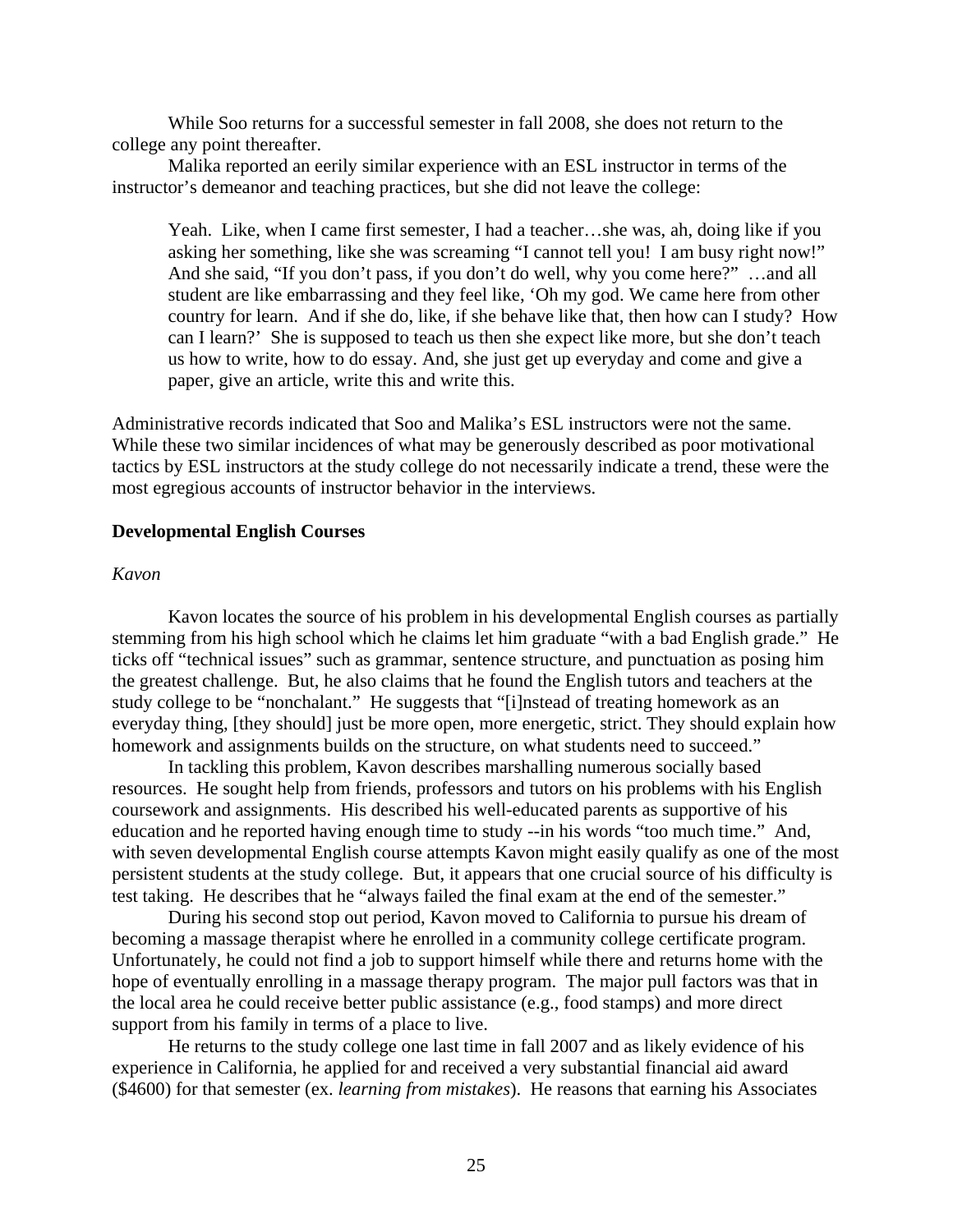first will provide knowledge that can be applied to his future study of massage, and that it will "look good on [his] resume" as a massage therapist. While he earned a  $C$ , a  $B$ , a  $B+$  in three credit courses that semester, he again failed *Basic English II* and thereafter did not return to the college. Despite a critical mass of personal resources and family support for his education, Kavon's sunk costs in his developmental English course appear to have led to his decision to leave the study college.

# **Credit-bearing English Classes**

# *Jimena*

Jimena's experience with *English 101* was not as dramatic as Kavon's, but when paired with difficulties getting financial aid appear to also contribute to her departure. Because of difficulties with her work schedule, during the first session of fall 2007, Jimena withdrew from two courses and received a WU in two others. She returned in the second session to retake two of these courses including *English 101* in which she earns an F. Here's how she recalls the reason for failing this course:

What's silly is that I did really well in the class and my last paper I didn't comp – I did half of it but it was just the silliest thing. I don't even understand why I stopped because every test I took, every assignment I had I got A's, B's so I was doing well but I didn't hand in the final assignment. So she said you can't pass if you don't hand in the final assignment. And I don't know what happened. I got stuck. I got writer's block… ….

#### *Interviewer*

When you didn't do this paper what happened after that? Did you know you were getting an F? Or you got the F? Did you speak to the professor before?

….

### *Jimena*

I went up to her and I said, "Well I've been doing well in the class and I would like to," I was like, "I know I didn't come in last week to hand in the paper," I explained to her I couldn't get the words out, I had writer's block, I couldn't – was confused, stuck. I ripped up ten papers and started all over again. And I said "Right now I'm still working on it. Is there any way I can still hand it in to you in a couple of days?" And she said "Well you know the due date was last week."

*Interviewer*  So she was very strict. *Jimena*  Very strict about it. *Interviewer*  And there was no room; she was not giving you any wriggle room? *Jimena*  No.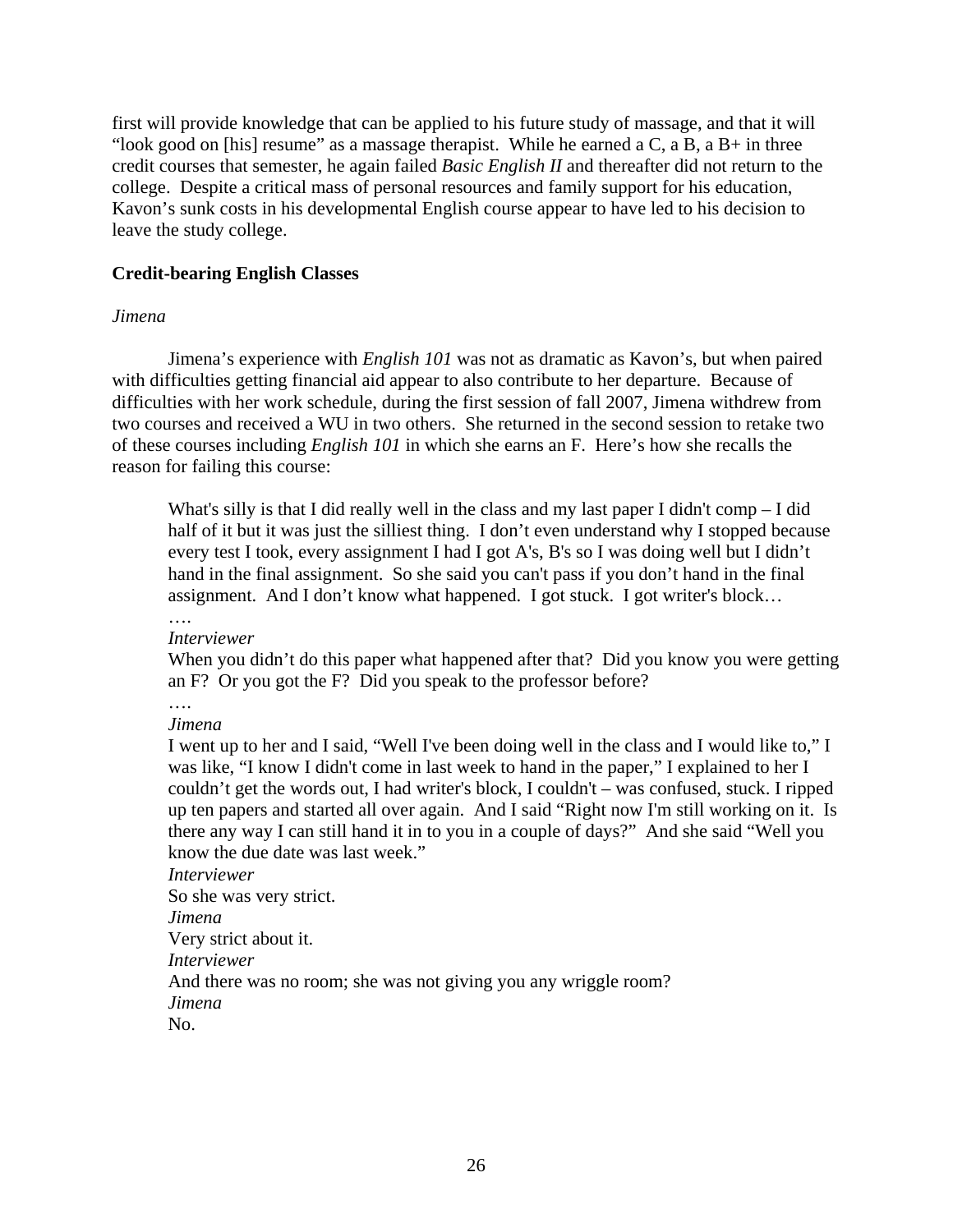Whereas Kavon's difficulty lied with the tests in his English class, struggling to write the term paper for Jimena's *English 101* caused her to fail the class. This highlights the fact that particular course assignments pose stumbling blocks for particular students.

# **Developmental Math courses**

 $\overline{a}$ 

Developmental coursework in math is the most required of college students (Adelman 2004) and is the most highly correlated with the likelihood of retention and graduation (Behr 2008). Reflecting the remedial needs of the college population as a whole, a full 50% of the respondents needed developmental coursework in math.21 Though experiences and difficulties with their math courses only factored in four interviewees' critical junctures in the target semester, many more occurred in earlier semesters at the study college. Twenty-three interviewees took a total of thirty-four developmental math courses before, during and after the target semester through sprint 2010. Of these, there were eight withdrawals and 14 course failures for a total unsuccessful outcome rate of 65%. Inability to pass developmental math figured most prominently in potential leavers' accounts. Paired with a stressful job as a health care aid and pursuant legal conflicts with his employer, Hasan's difficulty with developmental math which he failed two times contributed to his decision to leave the study college as of the target semester:

I just did the math the first time and I was like, "You know what, I'm going to get through it." But, it just so happened I couldn't focus. And, the second time I tried to do it again, it's the same thing happening because whenever I get off work, it's like the time I am so stressed out. I just can't focus. I keep failing the math. The first time, I think, I didn't get to complete it completely. I was so bummed out I just dropped completely.

Difficulties in Cindy's developmental math course also lead her to "lose hope" of making adequate progress toward her degree: "Towards the end of the semester, I was having a difficult time balancing my classes and felt trapped. I didn't have a goal set, and got stuck in math…kind of lost hope."

One striking feature of the math-challenged interviewees' accounts of their relationship to math was how well-formed and negative their math self-concept was. They had very strong opinions about their skills in math and these were tinged with negative emotions and even associated with psychological conditions. This came out clearly in their descriptions of their math abilities when contrasted to their skills and interest in other subjects:

- David describes being "nervous about math" because he "just can't do it."
- Janice says that math was "kicking [her] butt."
- Hasan says that he is "very good at anything else besides math."
- Arnold calls himself "mathematically retarded" and when he sees math his "brain shuts down."
- Math totally "clouded" Cindy's thinking leading her to inquire at the disability office about testing for a math learning disability.

<sup>21</sup> Of the 55 interviewees, 11 (20%) were placed into *Basic Math I* and 17 (30%) were placed into *Basic Math II*.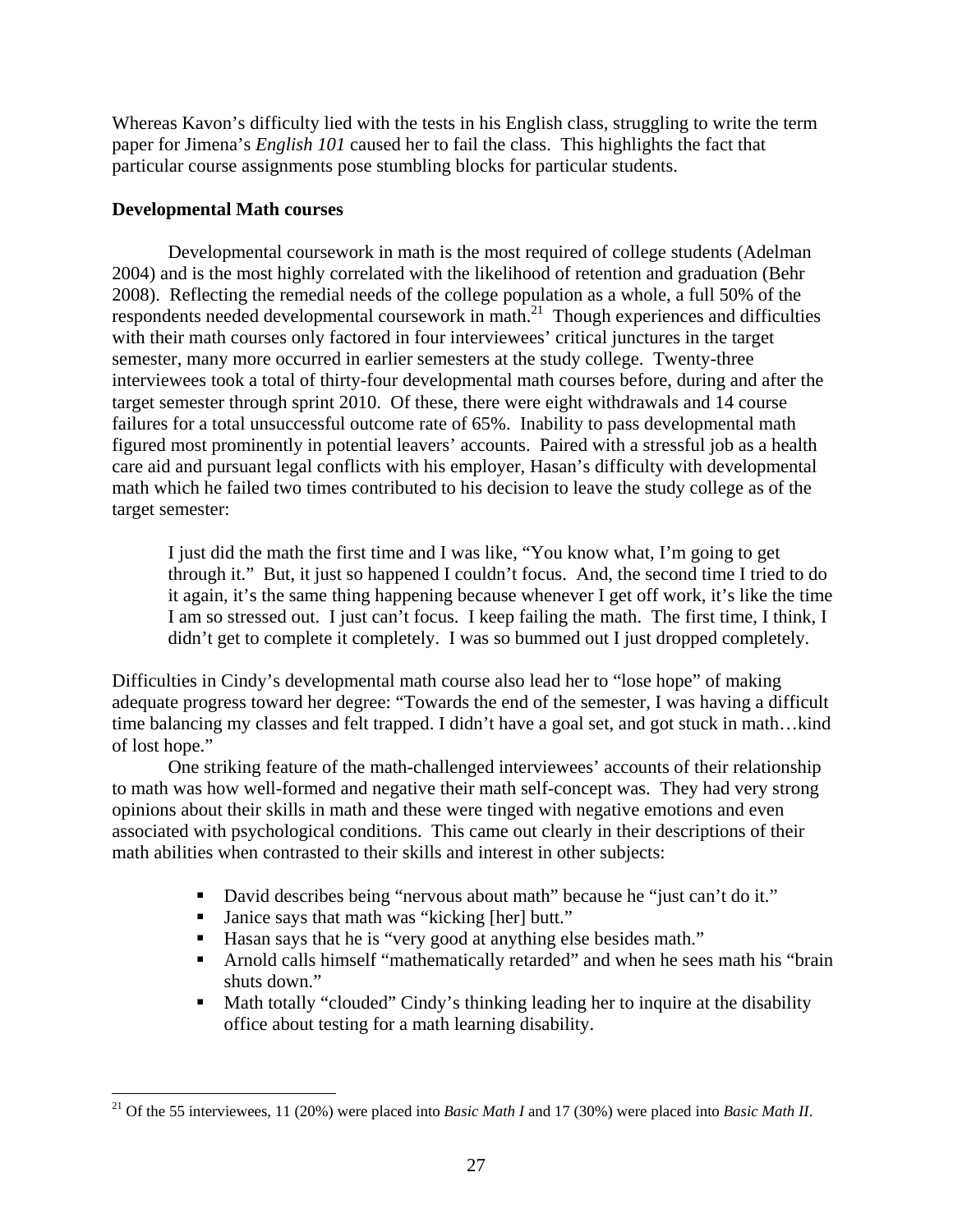Chief among the factors math-challenged interviewees faulted in their difficulty with the subject were their experiences in high school, the length of time that they were out of school, the course level into which they were placed, their English ability and their math instructors' teaching style, English ability and foreign language accents. While some sought out math tutoring at the study college, there were more descriptions of non-beneficial experiences.

### **Role of time between high school and college**

Unlike language based skills which are reinforced daily out of school, the types of math skills taught and tested in college math courses such as algebra are generally not. Put another way, individuals tend only to encounter "math" while they are in school. It may come as no surprise then that many interviewees who took time off between high school and college described being "rusty" when it came to their math ability.

### *Victoria*

You know, I haven't used math for a while, being out of high school... I never initially graduated from high school. I took my GED test. I only finished my junior year, and then I didn't go my senior year, and I wasn't exposed – I mean, I was exposed to mathematics the first two years, but then afterwards, it's like three years before having done actual, any math.

# *Dian*

When was the last time I was in school? 2000 or was it 1999? So, that's a long time.

This was even relevant to interviewees who might be described as math-successful*:* 

## *Carlos*

I always been good in math but I mean maybe 'cause I took so much time off that I kind of lost – I kind of don't remember how it went, how these problems are solved.

#### *Diego*

So one guy… told me that there was no more room for calculus I. But, I could take precalculus. That was good, and I would just take it because I may have forgotten. I said "Okay, let's go: Pre-calc."

Some also described their experience with math in high school as alternatively both less than impressive and as even more rigorous than what they were experiencing in their math courses at the study college. The former tended to be native-born public school graduates and the latter were later immigrating individuals who had spent some time in school in homelands where math was taught using more stricter rote memorization approaches. This was the rule with one exception: Farrah describes the grading in her homeland's school system as revolving around bribes paid to teachers. As a result, she claimed during our interview that she was only learning how to study at that time.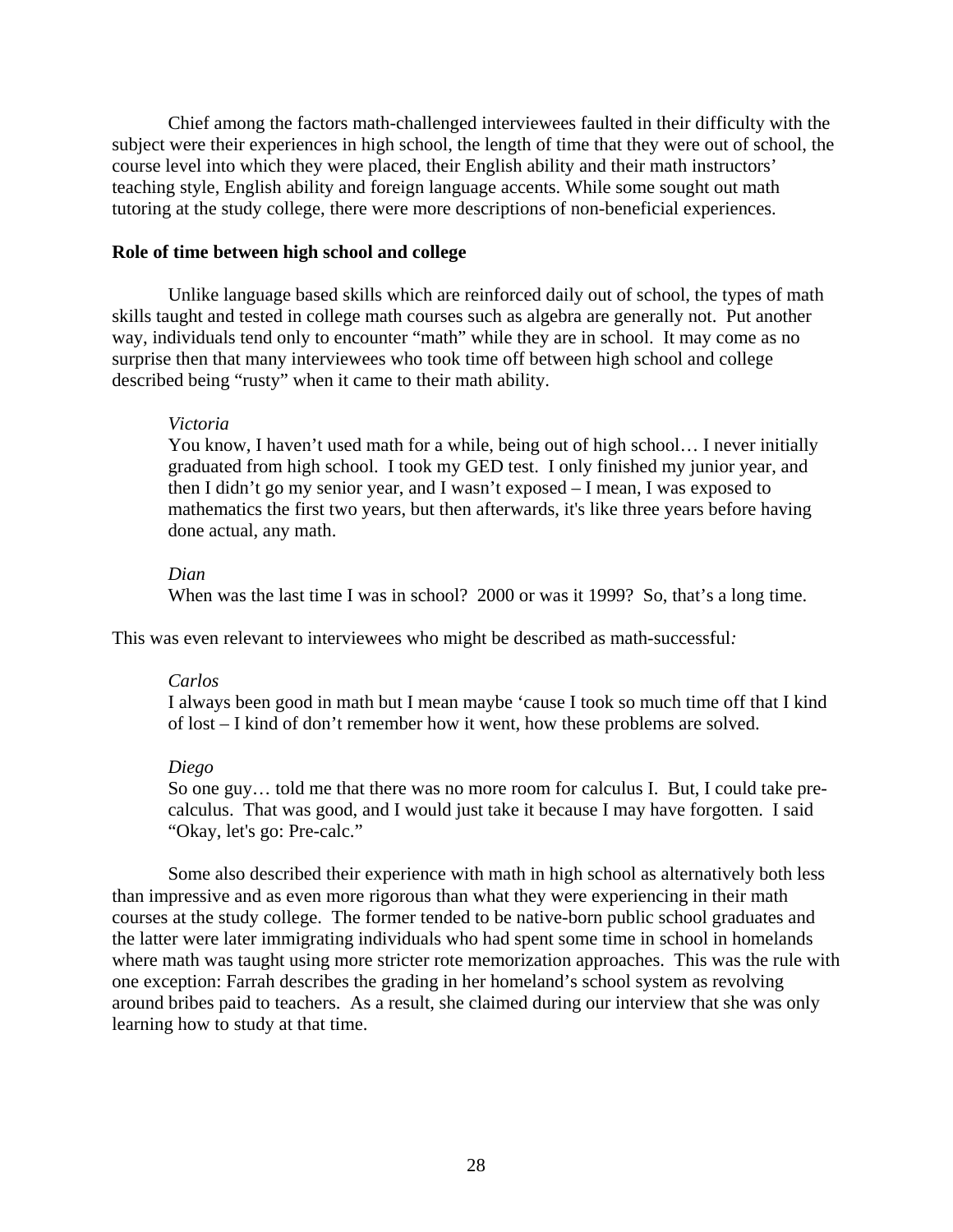### *Ormando*

Past experiences in school are not the only historical experiences which matter for interviewees' math self-concept or -efficacy. While Ormando's determination, follow-thru and self-sufficiency are great assets to his career as a superintendent of a 34 unit building, a gigging musician and as a father, his math self-concept may have played a significant role in his decision to leave the study college. Although he felt "very strong" in other courses (in which he earned a 3.0 GPA average) in his first and only semester at the study school, he reported feeling "intimidated" by his developmental math course. He reported going to math tutoring two or three times, but he "took a fear towards it" and eventually "brushed it off" by withdrawing.

In the following passage, we find out the source of his fear of math is a result of his mother's approach to making him learn it at home:

Well, my mom is from the old school. And, the way that we were taught math we had to pretty much read our times tables or our divisions tables or anything out loud for about two hours. Right? And then, she'd test you on it. And, if you failed you had to go back for another hour or so just so we kind of, it kind of became traumatizing.

It might be likely that his mother's traumatizing way of having Ormando learn his times tables influenced his early departure from high school. If he learned to fear math in grade school (when times and divisions tables are typically taught), and he feared it in college, he likely feared it in high school. For Ormando, math is *always already* an insurmountable challenge because of this experience. Also lurking beneath the surface is the risk to his self-concept as a self-made man. In order to overcome his fear and the challenge of learning math, it would require help seeking and new strategies with the math material on his part. Instead, he employs the adaptive strategy of abandoning his math course and when faced with what he feels is the choice between being a successful parent and college student, he abandons the study college.

When asked what he would do differently if he were to return to college, Ormando not only potentially foreshadows for himself the growth in math self-concept that Victoria described, but also identifies an personal source of this improved self-concept: helping his son with his math homework:

I was considering probably tackling my demons and tackling what was the most difficult part for me. I was thinking of going to a remedial math class, trying to get that going. Because I'm finding that helping my son now 'cause now I sit down and help my son with his homework. And, I see some of the things that I had encountered before and I say to myself, "Now I'm understanding." Because now I'm doing it at a sixth grade, seventh grade level. But, at least I'm touching on these little things that had just been out of my brain for so long.

Situations such as this one where students connect what they are learning in college to some meaningful event or feature of their personal life can provide deeper context and momentum for their studies. Unfortunately, there were very few of these in evidence.

After leaving the study college, Ormando confided in his aunt who works at the study college about this situation and his desire to return to college. She suggested he take a third way: "Go back. One or two classes and take it at your pace." So, he considers "heading back part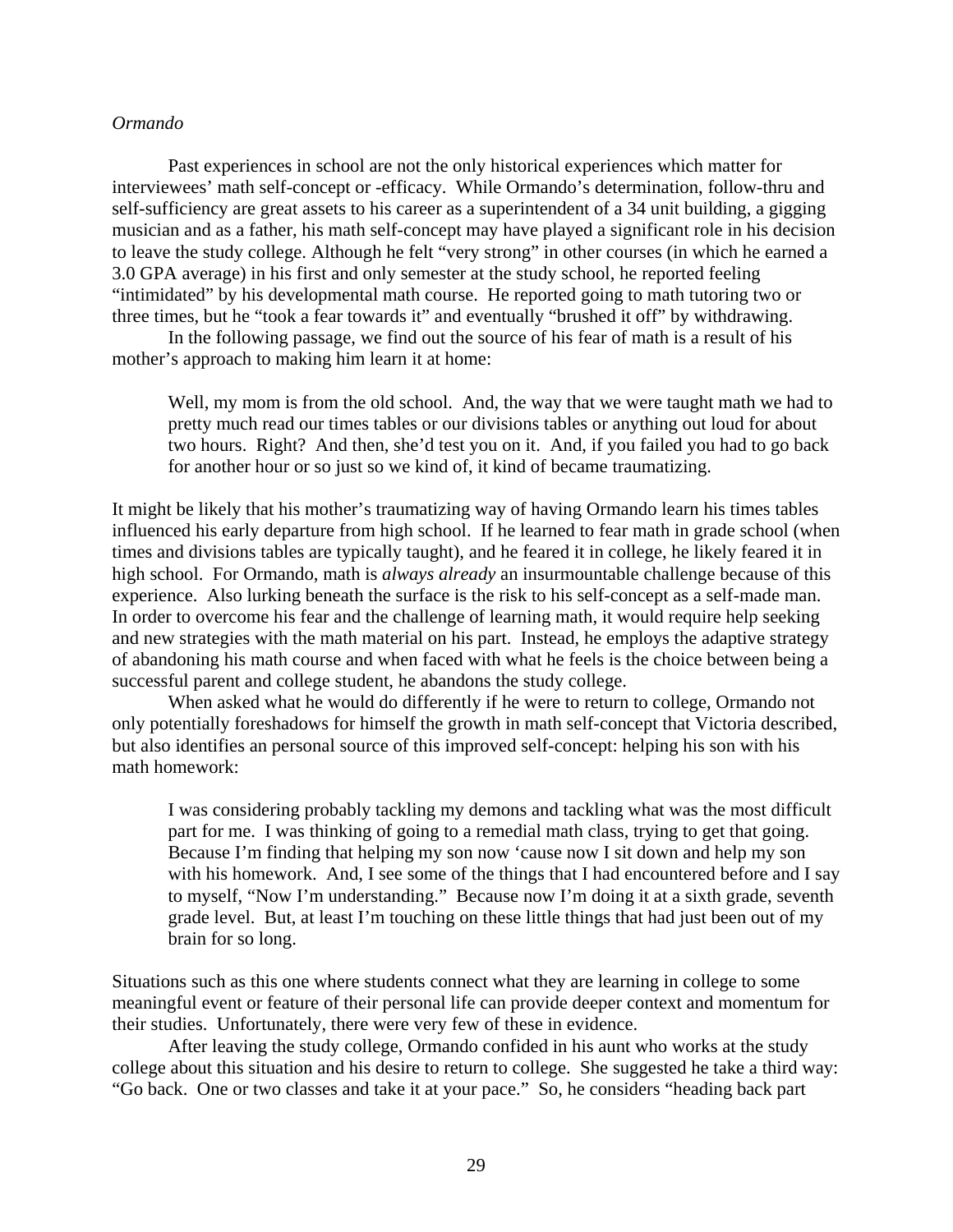time. Only because again I'm afraid to put too much on my plate and not being able to finish, you know?" While we are uncertain as to whether Ormando can afford to go part-time in terms of financial aid, he is at least considering a modification of his normal approach to things; instead of taking a full-time load, he is considering going part-time particularly so that he has adequate time an energy to pass the math course. Perhaps as Ormando continues to improve his math ability and increase his math self-concept through helping his son with his math homework, he may get to a point where he feels confident enough to return to the college and tackle his math demons.

Like Ormando, Victoria implicates difficulties with developmental math along with family and work responsibilities in her decision to leave the study college the first of two times. She reflects on this past experience in our interview: "I never really gave myself a chance, you can say, to kind of knuckle through the whole course, as I would now." Despite this apparent growth in her attitude toward math, she avoided it until spring 2010.

# **Math self-concept of math-successful interviewees**

The few students in the sample who described being good at or enjoying math –nearly all of whom started at the study college "math exempt"—presented a much different math selfconcept than the former group. In most cases, students simply stated that they "liked math" or that they were "good at" math with very little else attached to the subject. Their ability was described matter-of-factly and for many as due course for the technical subjects they were studying (i.e., engineering, accounting). In only a few cases did a math successful interviewee elaborate on the subject of math. Note how Robert's positive math self-concept is woven into how he developed his future career goals:

 Basically right before I came to [the study college] I was thinking what are my interests? What do I like? What can I see myself doing? And I picked accounting because I would like to  $-1$ 'm good with numbers. I like math and I would like to work in an environment where you have to come dressed in a suit every day and look nice, business type, and a 9:00 to 5:00 type job.

For Jose and John, they connect their positive math self-concept to what they see as the disciplinary modality of math versus other subjects:

# *John*

Yea, I'm good at math. Math, science, things that are a definite, you know formula, things definite, research, not just like, "Oh, what's your opinion of this and that?... English I have to work at, put a little more effort into it to make sure I do good. But the math, I don't have to study as much.

*Jose* 

[With] math, I feel better because there's always a definite answer.

Here, these math successful students find that it is easier for them to work on a subject where the goal is a definite answer unlike in other courses where they perceive the goals to be more vague or non-specific. Despite their professed abilities in the subject which poses most students the biggest problem, both Jose and John left the college due most likely to chronic health problems (a head injury and anxiety, respectively).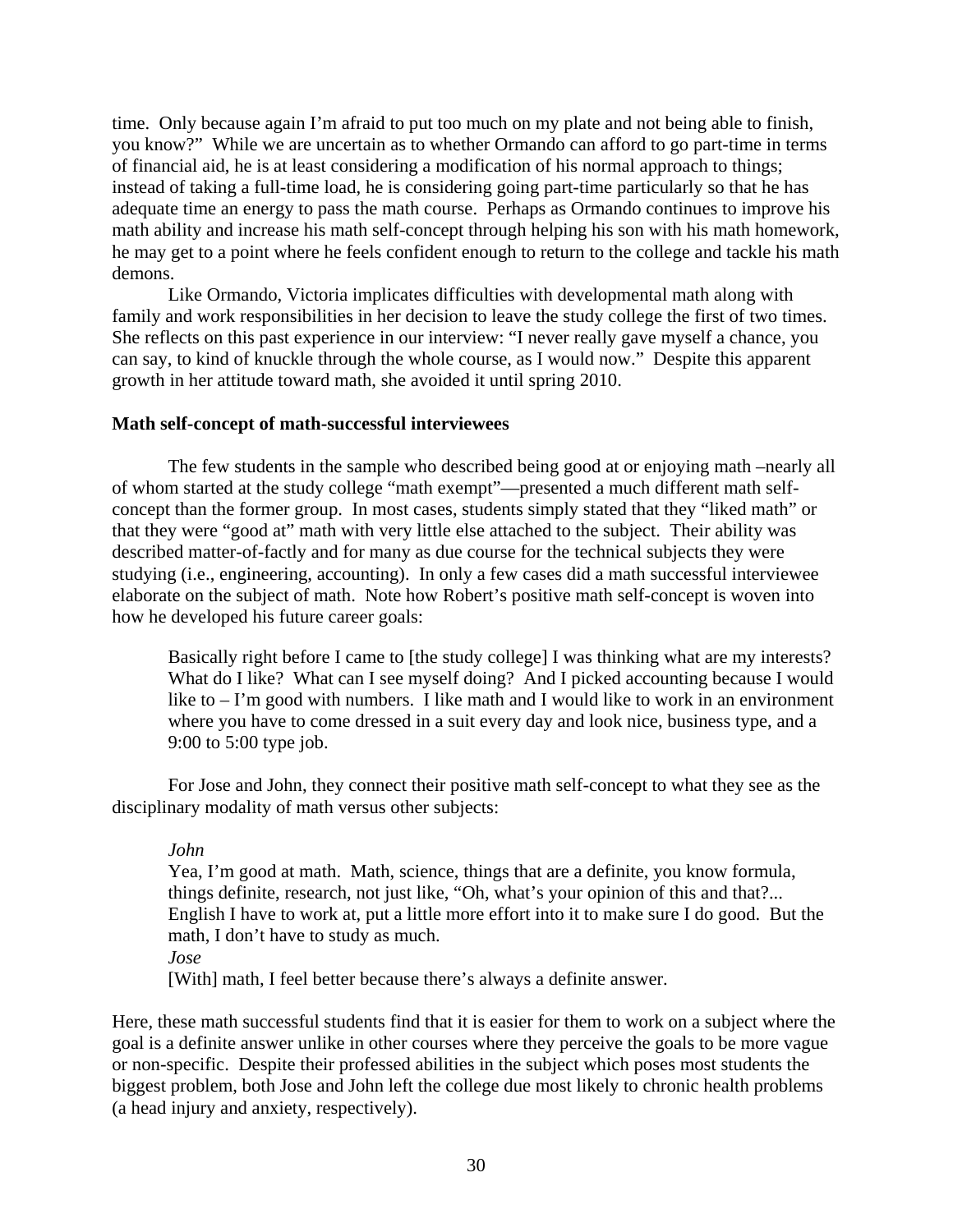# **Role of math instructor or professor**

Several interviewees made a correlation between how well they did in their math courses with the teaching method and qualities of their instructor. Arnold contends that the reason that he had to drop statistics, "one of the easiest math courses you can take," was because "it wasn't really taught well." Dian puts the blame on the speed at which his upper level statistics instructor was going through the material:

*Interviewer*  How is it different or describe the teaching? *Dian*  Fast and I'm pretty quick at catching up. You know you lose track in one, two days and you get lost. And, even trying to read the textbook sometimes doesn't help. I tried to go to the tutoring sometimes. It's just a lot to catch up and that's why. *Interviewer*  Is this [statistics]? *Dian*  Yes. (Laughs) *Interviewer*  So you think the professor is just moving too fast? *Dian*  I mean, there are other classmates that's having trouble as well. And, I was also thinking that if I have time that I would retake the class even if I was given a D just to fix that. If it's possible. I don't know how the system works I still need to find out.

In addition to her instructor's speed, Nathifa also faults his assumption-making about students' capabilities:

In math, uh, it depends on the teacher. … I know that they know the work, but they come to school thinking like I know everything I should know. And they treat us like – they assume we know everything. And they're trying to like – it's the ego, and it's like, "No." That first math teacher I had, he broke everything down to like fact – everything, you know. So it's like okay. Now I understand all this leads to that. You know, you're not really confused…. Or I'm either like, "I really don't get it. You're speaking a different language to me. Like I don't understand anything and I'm practically like – like an alien in your class." And that matters. It really does. It affects whether I'm a D student or an A-plus student, you know.

After failing his statistics course, Dian retakes it immediately the following quarter and earns a C+ (ex. *perseverance*). Nathifa leaves the college due to unfortunate circumstances surrounding the incarceration of her brother.

A few students pointed out that the difficulty they had in their math course was caused by their instructors' non-native English accent. While there were several other accounts by interviewees of not being able to understand their professors in other subjects, math along with other technical subjects was by far the subject that the majority of such complaints occurred.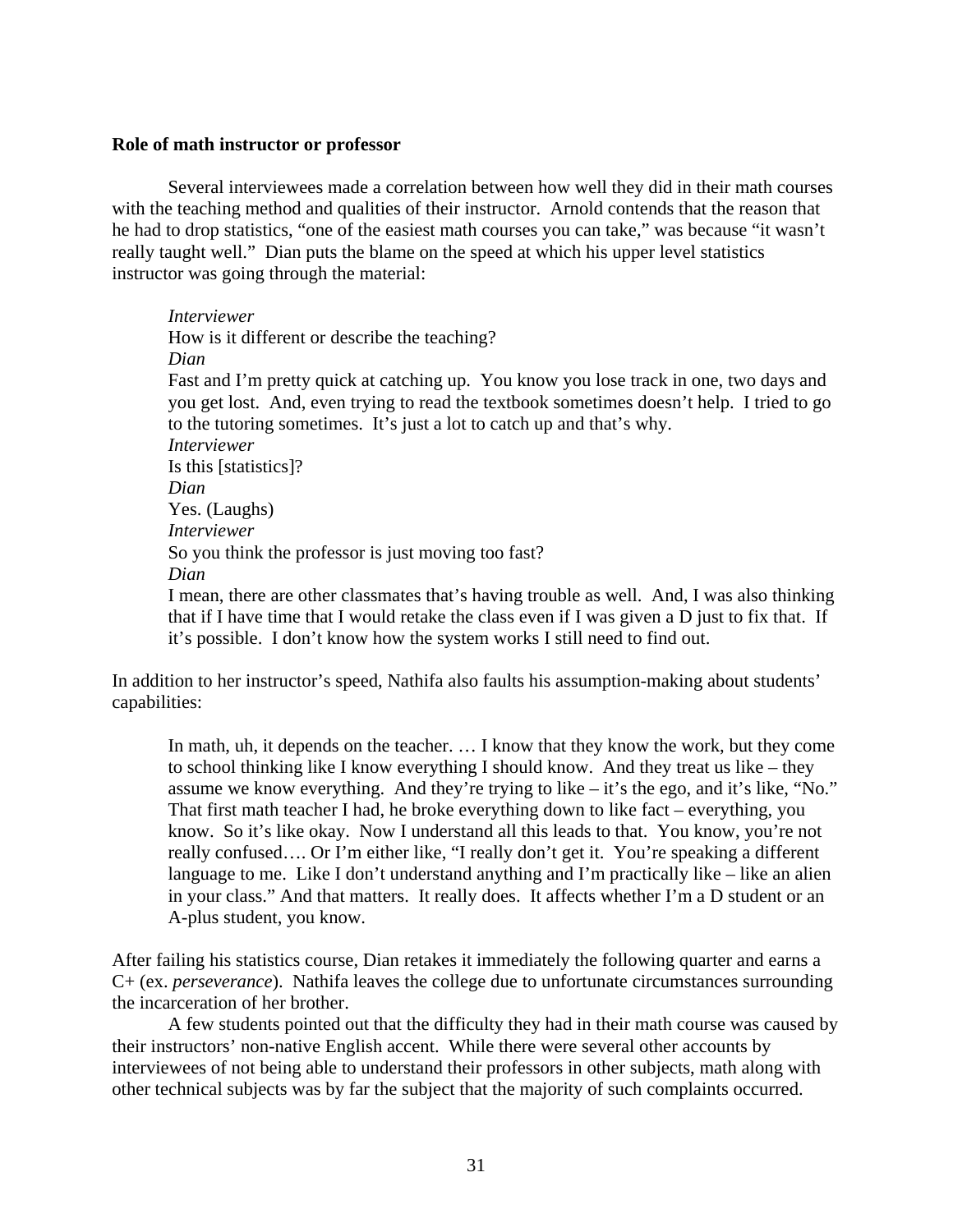# *Hasan*

Well, I can tell you the very first math professor, she wasn't good at all. She was like-her English was terrible. Believe me, I couldn't understand most of it. I think she was Russian. I can't remember her name. And, she was always like in a hurry. She's always in a hurry.

# *Victoria*

The [math] professor, you couldn't understand what he was sayin', [I]t's like "What are you saying?"

Diego and Nina reflected on the difficulty that they had understanding two of their nonnative English speaking professors. Note that they also referenced their own non-native English accents.

# *Diego*

Sometimes I have problems trying to understand what they say. Not in their teaching, but in their accents. Because *I know that I have an accent*, you know? But I remember I have my general algebra professor, …she's from China, I think. And she's got a very heavy accent. So I really have to pay a lot of attention to understand very well.

….

## *Interviewer*

Can you give me an example of a not-so-good teaching moment? *Nina* 

Not so good – probably my statistic class. This professor – probably it was not his fault. I know that this professor was Spanish professor, but in my own opinion … I didn't do good at all in that class, but also it was very difficult for me to understand because, in my own opinion, he couldn't speak English, but he – you know. He was Spanish, I know, but he could not speak the English good, so I couldn't understand.

*Interviewer* 

It would have been better had he spoken Spanish.

*Nina* 

 $\overline{a}$ 

Spanish – oh, my God, yes! But I know it was not his fault. I understand him, but sometimes I said – *because I got my own accent*, *and I know that I make a lot of mistakes, and I cannot speak like an Latin22 English American can speak*, but that's one of my concerns sometimes. If I'm gonna teach kids I need to be as clear as possible because not all the kids will speak Spanish so I can explain to them – whatever. But in this case, this professor – he was okay and everything, but I think it was very hard for him to speak the language, so  $I -$ 

*Interviewer*  Was he frustrated? *Nina*  I don't think so.

 $22$  According to the context, the interviewee probably intended to say "native."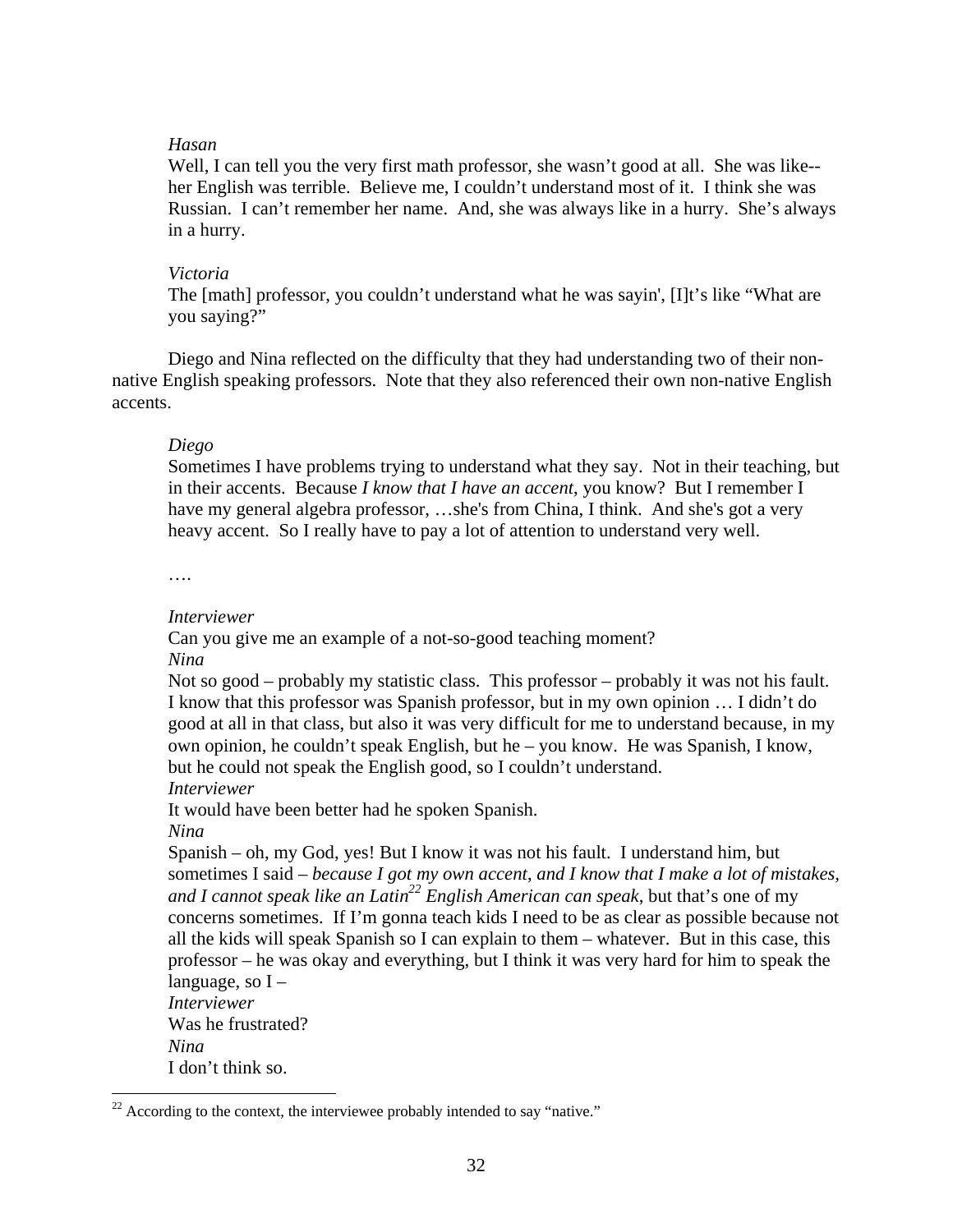*Interviewer*  No, he didn't care? He didn't know? *Nina*  I think he didn't know. I think he was thinking he was fine, you know, I guess. But for me, it was like, "Oh, my God!"

While Nina couldn't understand her teacher because he had difficulty speaking English, Diego suggests that students and professors from the same language background can understand each others' accents in English:

He is Latin, like me, right? He is from South America. And then, I could understand his accent, you know? But some my classmates from Middle East, or my classmate from Brazil, I have one, for them I know it's hard to understand him sometimes. And I think it goes like that, because when I have my Middle East professor, they could understand him. My Middle East classmates, they could understand, but I couldn't.

### **Experiences in science courses**

1

Interviewees' descriptions of their challenges in their science courses perhaps rival the difficulties experienced in all other subjects combined. In many cases, inadequate performance in these course contributed to a critical juncture. Brief descriptions of these through the target semester are included in Table 4. Nearly all were majoring in one of the allied health fields (e.g. Nursing, Emergency Medical Technician, and Physical Therapists Assistant), most of which are highly competitive. To qualify for candidacy in many of these, aspirants must earn a competitive GPA in several key courses many of which are in the natural and applied sciences. Candidacy in these programs is typically awarded to those with the highest GPA rank in each program's "key" pre-clinical course [requirements.](https://requirements.23)<sup>23</sup> Like most other community colleges, this is done based on the resources and size limitations of the lab science and practicum courses in these programs. In short, there are more students at the study college and nationally who make the minimum cut for such highly desired programs than can get in due to the lack of resources.

Interviewees responded in several ways to failing or not doing well in science courses depending upon their degree goals and the length of time in their program. Paul and Cynthia remained dead set on making candidacy in their respective majors (EMT/Paramedic and RN) despite poor showings in science courses. Paul responded to failing *Human Biology I* by enrolling part-time the following semester when he retook the course and earned a 'C', a grade good enough for the paramedic program. Julia withdrew from *Biological Chemistry* due to its difficulty, but retook the class and made an 'A' in a subsequent semester.

Others who sought RN candidacy stubbornly persisted with that major's course of study though their grades in prerequisite courses clearly would not qualify them for candidacy. Cynthia earned a 'B+' in *Human Biology I*, but because of a 'B-' in *English Composition I* was probably not going to have a competitive GPA. She switches her major to the nursing certificate as a fall back plan, though still considers herself "on the waiting list" for RN candidacy. The program denied her nursing candidacy that semester, yet despite this fact, she moved forward

<sup>&</sup>lt;sup>23</sup> Depending upon the strength of the applicants applying for candidacy in a particular semester, this GPA can be as high as 3.8 for the Nursing program. This is despite the fact that the minimum cut off for the combined GPA in the pre-clinical courses for Nursing is 2.75.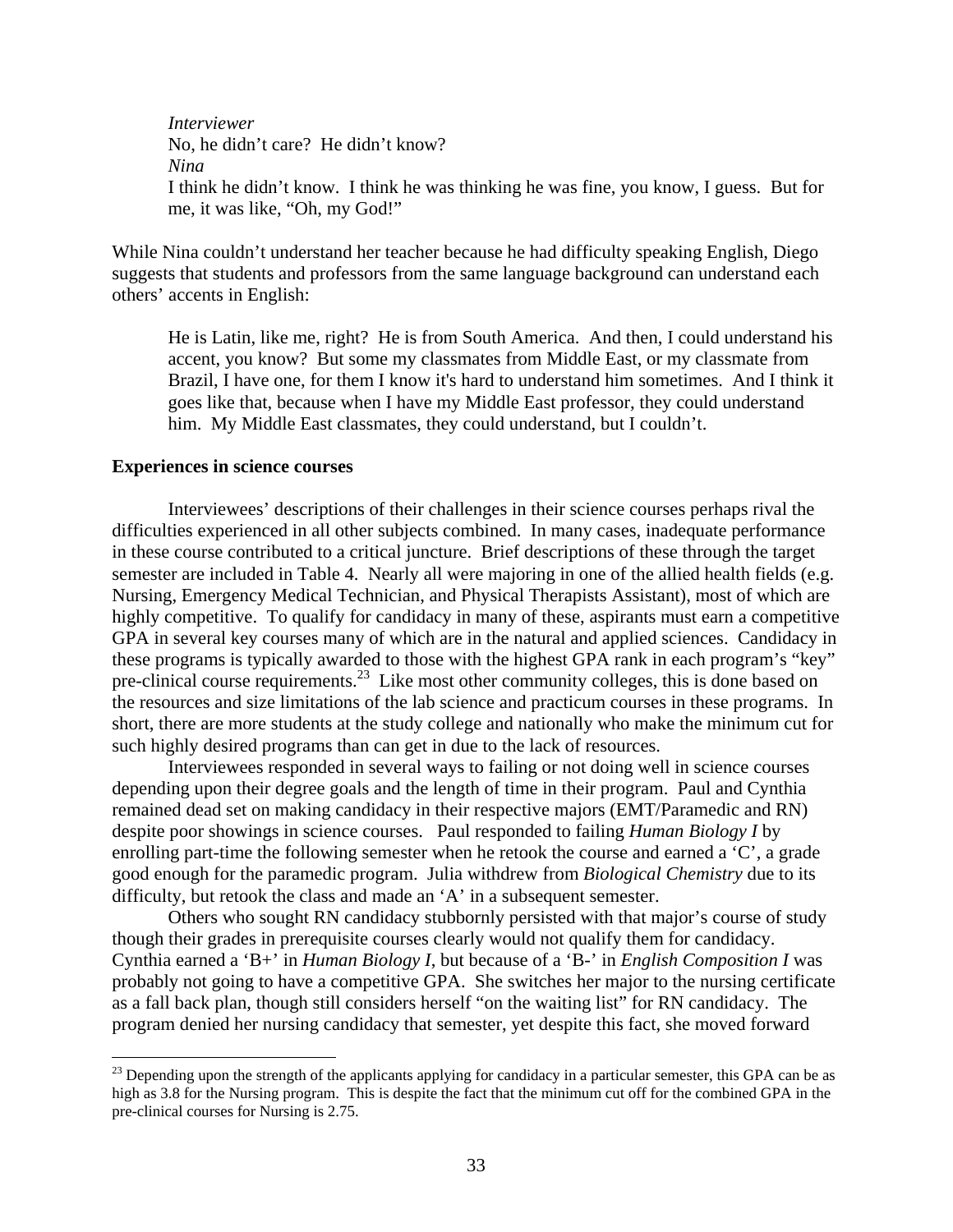#### [Insert Table 4 about here]

with the coursework for the RN program, passing *Human Biology II* with a 'C' in spring 2008 and *General Microbiology* with a 'B' in fall 2008. Fortunately, she is admitted to RN candidacy that semester. However, due to her undocumented status, she is unable to receive financial aid and does not return to study college or any other college as of the spring 2009 semester.

Like Cynthia, Kathy continues with nursing coursework despite not making candidacy in fall 2008. Though she made a 'C' in *Human Biology II* in the second quarter of fall 2008, she continued to enroll part-time in spring 2009, biding her time by taking credit courses in French, dance and voice. This strategy was not likely to help her because her GPA in the core courses is too low to ever be competitive for RN candidacy and these elective courses are a waste of time, credit speaking, for the RN major. Like several other nursing aspirants who are unable to make candidacy at the study college, she switches to another local community college to attempt to finish her nursing associate degree.

A third response to low grades in their science courses was to adjust their degree and career goals, at least for the short term. Unlike Cynthia and Kathy, Violet changed her major to the nursing practitioner's certificate because of a low grade in *Human Biology II* and moved forward with this choice in spring 2009. She claims that she couldn't make one of her exams for that course because of feeling sick that day because of sickle cell anemia and traffic. She reported that the professor had a "no tolerance" policy for being late to exams. In attempts to retake the exam, she talked with the professor and the department regarding what she felt was a reasonable explanation. However, the department chair said that the authority ultimately was the professor's and the professor did not let her take the exam so she earns a 'B-' in the course. Violet was not willing to retake the course perhaps because of her pride or unwillingness to give in to the professor. She was very upset in our interview about needing to downgrade her degree goals because she had A's in all her other classes.

Two other interviewees adjusted their degree goals because of less than adequate grades in their science courses. Farrah originally wanted to study nursing, but decided against this major in favor of Social Science after making a 'C-' in "Chemistry I." Carlos also changed his major from Vet Tech to Social Science after failing *Biological Chemistry*.

A fourth response was taking a science course over and over until passing with a 'D'. On the surface, this seems to be an adequate strategy, however it jeopardized more than one students' academic status at the study college.

### *Alicia*

Alicia went to a 4-year college in a southern state right after high school. She studied hospitality management there for two years before moving to the local area in 2002 to be with her then boyfriend. She worked full-time in customer service occupation before returning to college at the study college in spring 2004 after her first child turned seven months old. She chose the study college because it offers a major in Dietetic Technician, something she was introduced to in her course of study at her previous college. She was only able to transfer six courses from her first college though she had earned 48 credits. This illustrates one of the major drawbacks of inter-institutional swirl—loss of credits earned. It has been estimated that 1 out of every three new college students will transfer colleges at some point. This adds up to a great deal of credits lost collectively and requires further investigation.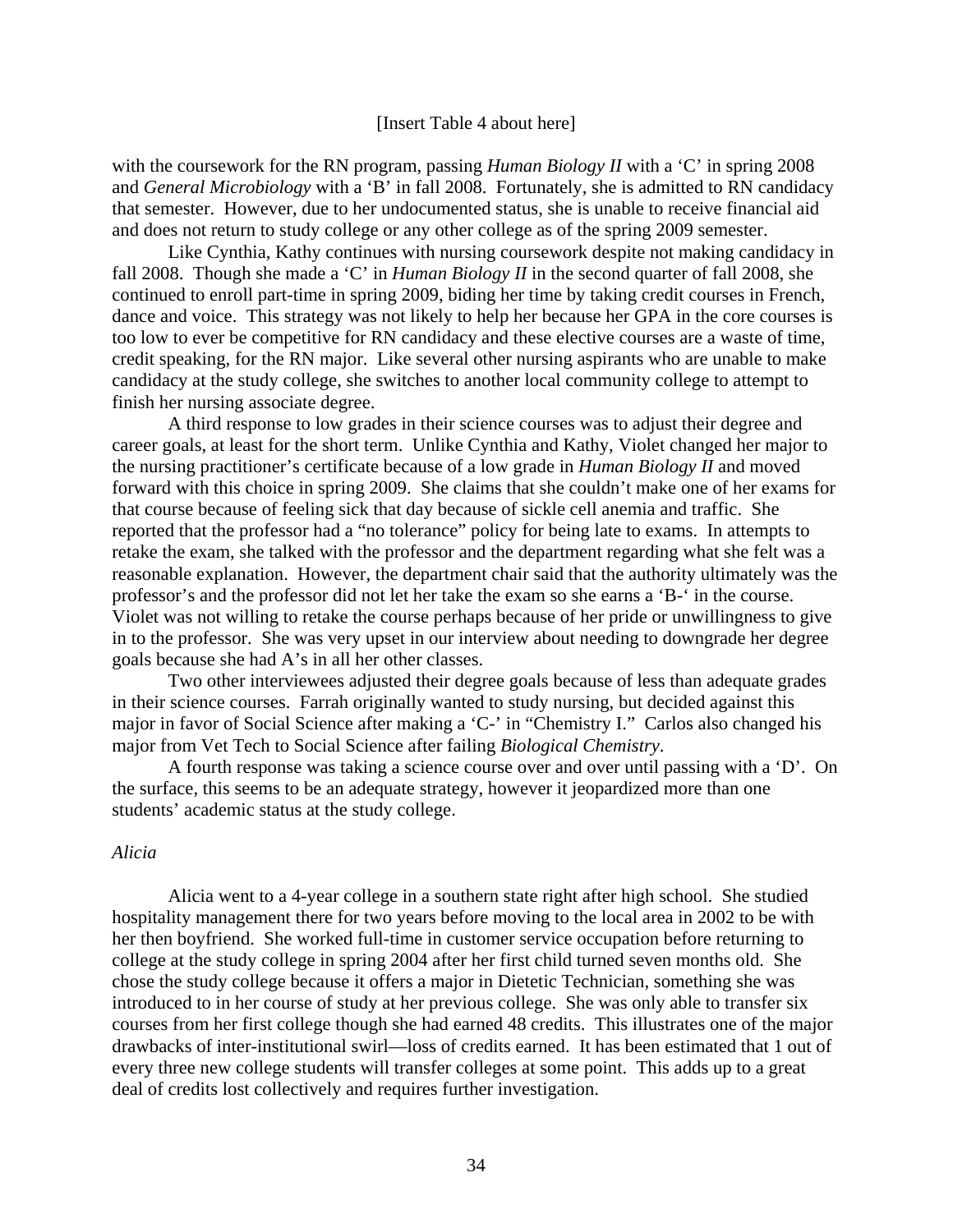Alicia did very well her first semester at the study college, earning a 3.7 GPA. Unfortunately, she struggled academically thereafter. Her developmental math requirement and the science coursework in her major were particularly challenging. She mentions that her internships, being pregnant and caring for her growing family also compromised her ability to attend classes and to study. She stopped-out the spring 2006 and the fall 2007 for the birth of two children.<sup>24</sup> In spring 2007 she went part-time when her father passed away and remained so from spring 2008 onwards because the only two courses she needed to graduate were the *Human Biology I* and *II* sequence required by her major. Up until this point she had been going mostly full-time and receiving nearly the maximum financial aid award.

The *Human Biology* courses were particularly difficult for Alicia. Her strategy had been to stick out the first course to the end of the semester regardless of whether or not she passed:

I was the type of person where I always wanted to try to stick into the class, and you know see if I could pass; because with my major, I just needed a D to pass. And I know how I am with science. I'm not striving for an A, because that's unrealistic. Unfortunately I stayed in there numerous times, and I didn't withdraw. Got an F; which has brought me down very low. I've seen a couple of advisors who basically said, "Well okay you need to pass [*Human Biology I*], at least get a D."

She passes *Human Biology I* with a D on her fourth attempt in spring 2008 and *Human Biology II* on her second attempt in fall 2008, also with a D. In explanation of why she continued in these science courses even though it was clear to her that she would probably not pass, she suggests that she has "withdraw issues." As further evidence of her issue with withdrawal—or alternatively as an act of help-seeking-- instead of dropping courses when her pregnancy made it difficult to come to school, she made arrangements with two professors to take their classes as independent studies. She found that these independent studies were "not like being actually in the class," and it made it difficult for her to do well on the assessments resulting in failing both courses.

There are two possible factors which contributed to Alicia's persistence. First is the fact that she probably needed to maintain a full-time load to receive the maximum financial aid. Though she reported receiving assistance from her children's father and her mother, the only work she reports engaging in is conducting catering jobs now and then. Therefore, financial aid was probably essential for her to remain enrolled. A second motivation may have to do with the fact that she had been in college for many semesters, both at the study college and at her previous college, and was trying hard to get out of school as quickly as possible. Considering the amount of investment, she may have reached the point of no return where not continuing was *not* an option. Even in the face of evidence that she might not make it through, this led her to pile hope upon hope that she might pass these difficult courses at the end of the semester.

I probe her about what makes these courses so hard. Her response:

I just cannot grasp the concepts that we're learning a lot. I mean I try to study and study and study. When it comes to the test, I don't know I just – I can't understand it. It's just very difficult for me.

 $\overline{a}$ 

<sup>&</sup>lt;sup>24</sup> At the time of the interview, she was caring for three children of ages 5, 2  $\frac{1}{2}$  and 1 on her own.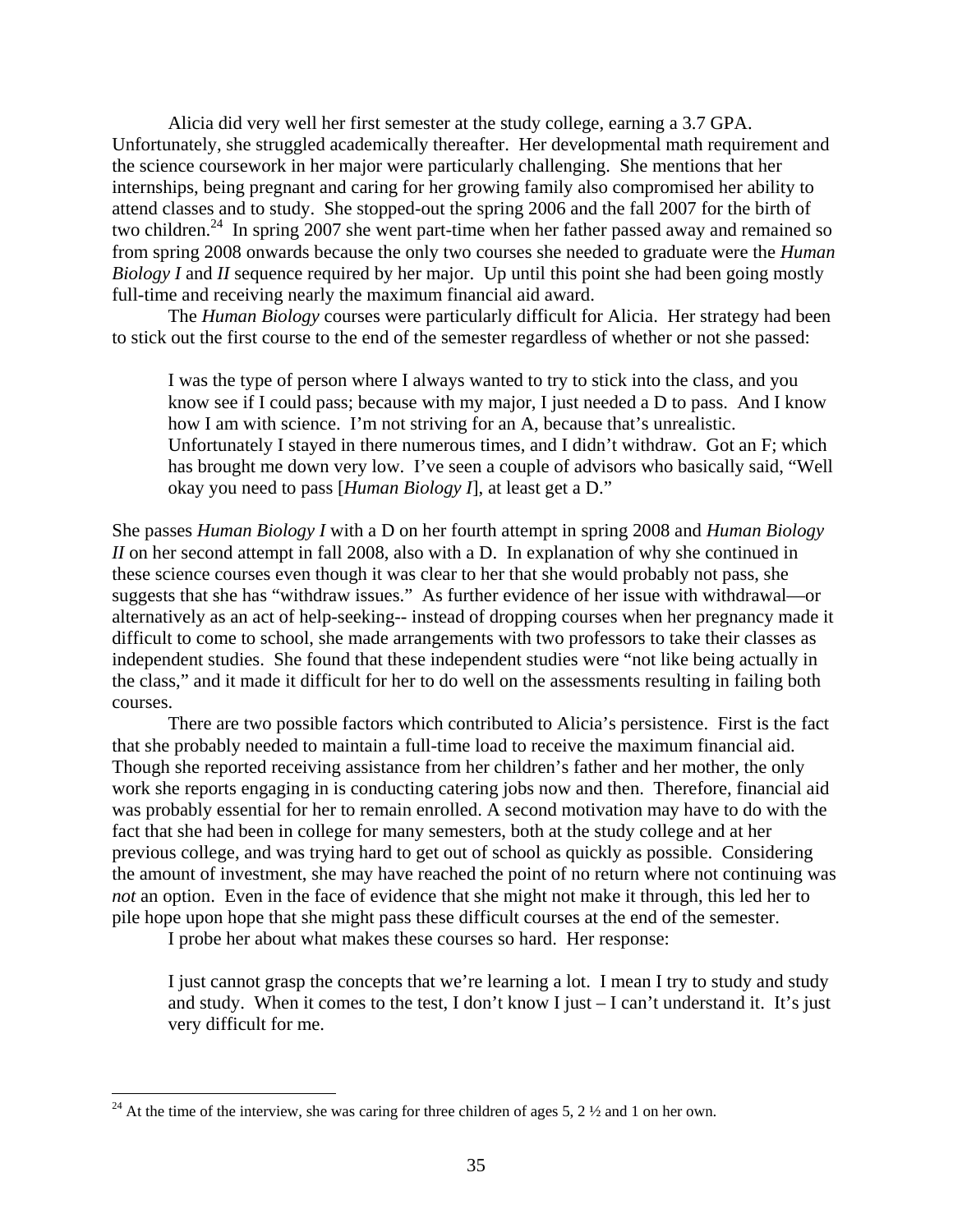She describes being more successful in the practical assessments in these science courses because these rely on rote memorization. She reports studying almost two hours a day on the science material in the interview semester. And, she reports reaching out to her professor for advice on how to study for the exams. But, when she encounters the multiple choice exams based on the lectures,

the professor is wording it in something that you don't understand – away from what you study; you're not going to pass as opposed to just looking at this and saying, 'Well I remember this is you know the patella,' or something like that.

Instead of having a hard time remembering what she studied and the actual functions of each of the features of the anatomy, she doesn't seem to understand what is being asked of her on the test (like Kavon). In short, the test turns out to be something very different that what Alicia prepared for.

This determination seemed to have worked against her in terms of continuing in a major which required a core of science courses. Further compounding these difficulties was her experience with depression, medical proof of which she brought to two offices at the study college in an unsuccessful effort to have some of her failing grades converted to W's. In the end, following the suggestion of "a couple of advisors" that Alicia just shoot for 'D's in her key science courses and then trying to pull her grade up with some easy electives at the end of her college career backfires. When asked whether or not she did not consider changing her major, she replies, "nutrition… is the only thing I want to do." Despite having earned 48 credits at her first college and passing all of her degree courses in eight semesters at the college (seven of which she attended full-time) she was put on academic suspension in fall 2008.

# *Indira*

A fifth and final response to poor grades in science or upper level allied health coursework was to transfer to another college. Indira made excellent progress in the nursing program at the start, but fell off very drastically at the end of her time at the study college and had to transfer. She started her college education as an international student at four-year college in a southern state in a science degree that would be prohibitively expensive in her homeland. She initially planned to return to her homeland after graduating and help support her parents. However, she changed her plans to nursing because it would be easier as a course of study, pay a salary that would enable her to help her parents – a very common theme for international and immigrated students—and because she became attached to living in the US, would allow her to stay in the U.S. more easily. Through online research about inexpensive community colleges in the local area and with some encouragement from homeland friends already living here, she enrolled in the study college in fall 2008 as a nursing major transferring only one course, English 101.

She did extremely well in her first year, earning a 3.7 GPA and was admitted to the nursing program on time in her third semester, fall 2007. However, because of a collusion of factors including her living situation, full-time job, and personal and family financial and health problems, she began to struggle academically. Her father, a poultry farmer in her near eastern homeland, had lost his entire stock due to the SARS epidemic. He developed health problems caused by worry and stress over his family's financial situation and a lifetime of heavy smoking.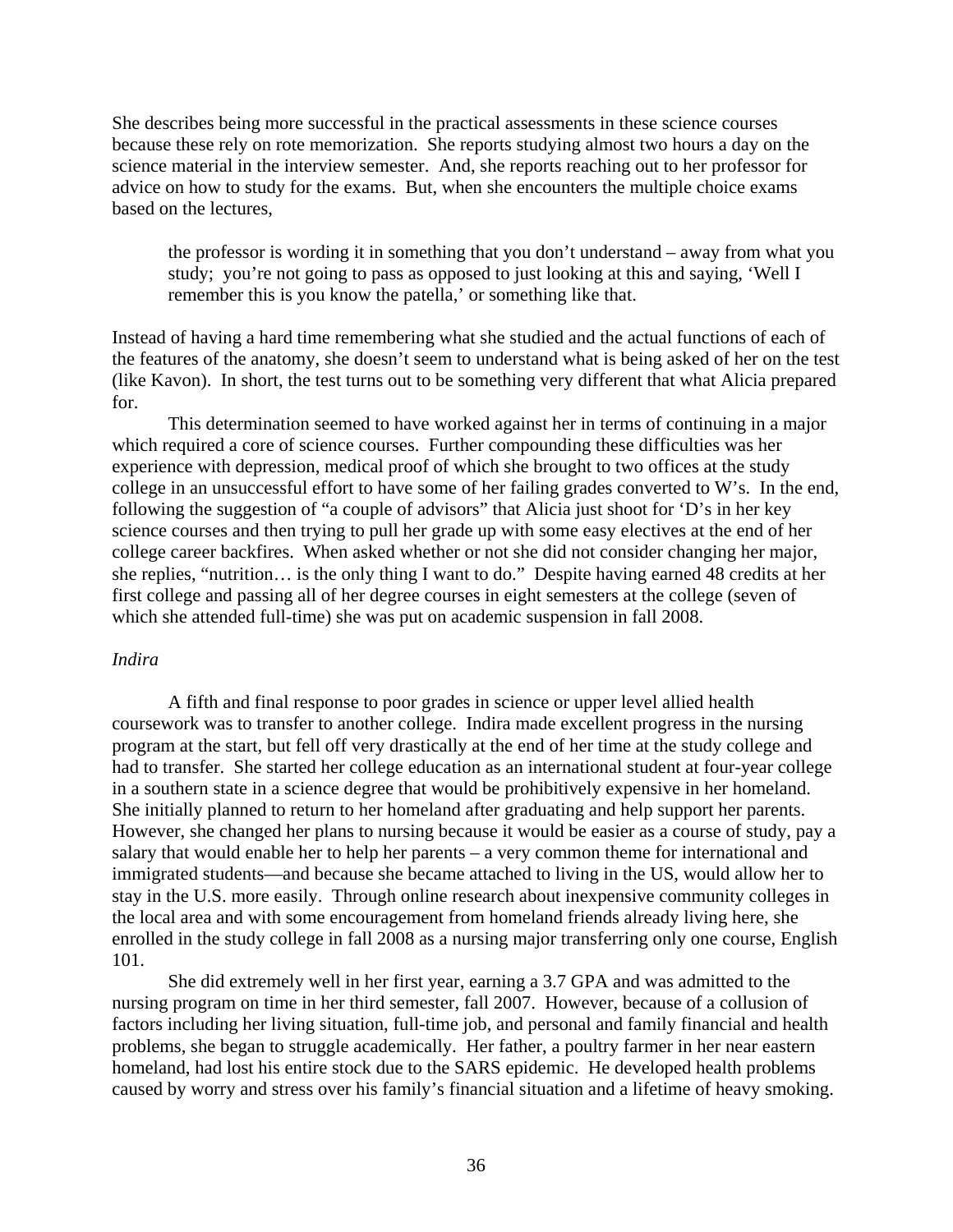As a result, Indira, the oldest of six siblings on her own in the US, also began to worry and be stressed causing her an (unspecified) health problem. She could not afford to see a doctor and get proper care for her illness because she had no health insurance—a fact ironic for a nursing major. Above all, she needed to continue to work full-time at a coffee shop off the books sometimes as much as fifty hours in a week in the summer so that she could have enough money to attend the next semester exacerbating her health problem. She could not ask her parents for money due to their situation and she could not relay the fact that she was having academic difficulties out of shame. Indira had been an extremely successful student in high school.

After becoming sick in the fall of 2007, she sought the advice of the international student office advisor who told her to stick out the semester because as an international student she must remain enrolled full-time each semester

And I talked to him, "I don't know if I can do this or I need to drop the class," and he said, "You are doing okay. You are a 4.0 student, so I think you can do it. So don't feel stressed. So go through this semester and then we'll decide what to do." And then by the semester I was working like 35 – yeah, 5 days, 35 hours, and then I did this one. I was sick, and in the class I was sleepy all the time. My professor used to tell me, "What happened to you? What's wrong?" So it was like everybody in the classroom knew that I was sleeping in the class.

She simply could not take a much needed break from school or even go part-time because it would violate the conditions of her visa.

Despite this, Indira passed all of her courses, earning a C+ in the first clinical course of the nursing major that semester and high marks in her other three courses. However, she could not continue to balance her personal challenges and working full-time with her school work. In each of the next two semesters, she failed an upper-level nursing course. It was during that semester that we held our interview and she was getting pressure from her housemates to move out because she was not paying her rent on time. Here's how she describes her state of thinking at that time:

So I was like, "It's okay. If I pass this difficult time I'll be okay because I'm doing good with my studies." But now I'm so stressed out that I'm like – this semester I was – I didn't really study until like the last week of the classes, last week of the deadline because I was not sure if I'm coming for this class. So – and then finally I had to take this [F grade] because I cannot take a semester break just because I want to take a semester break.

Indira leaves the study college as of fall 2008 after losing her nursing candidacy at the study college, but enrolls in a nursing program at another local community college in spring 2009 as do Kathy and Tricia who have similar difficulties in their nursing courses at the study college. This response to their critical junctures--a lateral transfer--costs each academic momentum. They must transfer their credits and potentially retake classes as well as meet new and different course requirements. At least for Indira, had she been able to take a much needed semester break available at least in principle to most other students, she could have recovered from her health problems and remained at the study college.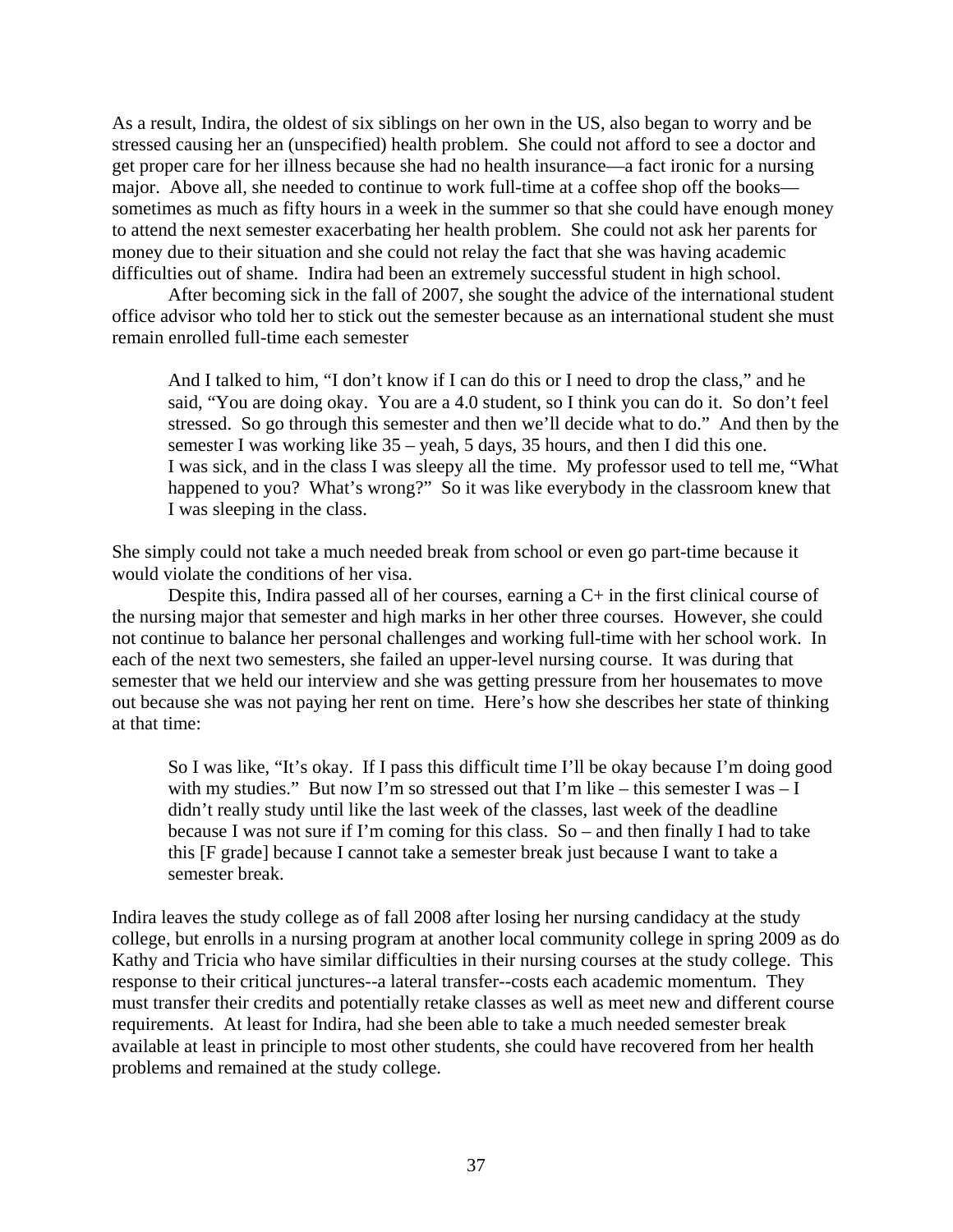#### **Discussion**

1

In terms of dealing with critical junctures caused by academic factors, the most effective strategies included retaking failed courses, dropping down to a part-time course load to have more time to study, and seeking tutoring or other forms of socially-based resources despite the "face" costs of such assistance-seeking. Other productive responses were produced when interviewees adapted to the realities of their capabilities and interests by readjusting their degree and career goals. Other perhaps more drastic responses which still allowed them to maintain progress towards their degree when they faced academic challenges were: stopping-out for a semester to "regroup;" continuing with their ideal course of study even though they were not doing well in "key" courses; retaking difficult courses until passing these with a 'D'; and transferring to other colleges when the latter two strategies did not work. The least productive responses were obviously to give up on their studies altogether, though we have seen that some who left the college seemingly never to come did in fact return after a prolonged stop-out.

## *Work and academic progress*

Already alluded to in the proceeding findings, the types of jobs interviewees held and the number of hours they worked in a week significantly influenced the academic progress.<sup>25</sup> Table 5 presents interviewees distributed across three major dimensions of work which contributed to critical junctures cause by work for the fifty-two interviewees for whom adequate information about working was collected. The first dimensions considers how much they worked (e.g., fullor part-time or not at all). Most of the interviewees were either employed full- or part-time (40% and 35%, respectively) before and/or during their time at the study college.<sup>26</sup> Most held jobs with standard full- or part-time hours; a few worked outside these traditional parameters, either upwards of 50 hours, a few hours per week or on and off, when they needed money. Thirteen interviewees (25%) were not working at the time of the interview. This is very much in line with national survey data on the amount that community college students in urban settings work per week (Community College Survey of Student Engagement 2008). Those who worked part-time and studied full-time could be called "students who work" (Berker et al. 2003). And, those interviewees who worked full-time and studied more or less part-time could be called "employees who study" (ibid). Though, as detailed earlier, many interviewees' were double fulltime (i.e., they worked full-time and went to school full-time).

#### [Table 5 about here]

The second dimension is the degree to which work was absolutely necessary for their own economic survival. Twenty-one interviewees (41%) described work (usually full-time) as absolutely necessary for their economic survival and sometimes that of their children or other family members as well. Eighteen individuals (35%) worked for other (non-mutually exclusive)

 student dropped out because he or she had lost his or her job), the student's prior status was considered. For all  $25$  When an interviewee's work experience prior to the interview was related to current degree progress (e.g., the other cases, the student's work status at the time of the interview was counted.

 $26$  Three people were not classified as working although they were engaged in work-related or economic activities. Pooran was participating in an unpaid internship in a commercial real estate firm. John had a small online business reselling sporting event tickets. And, Derrick was participating in illicit economic activities.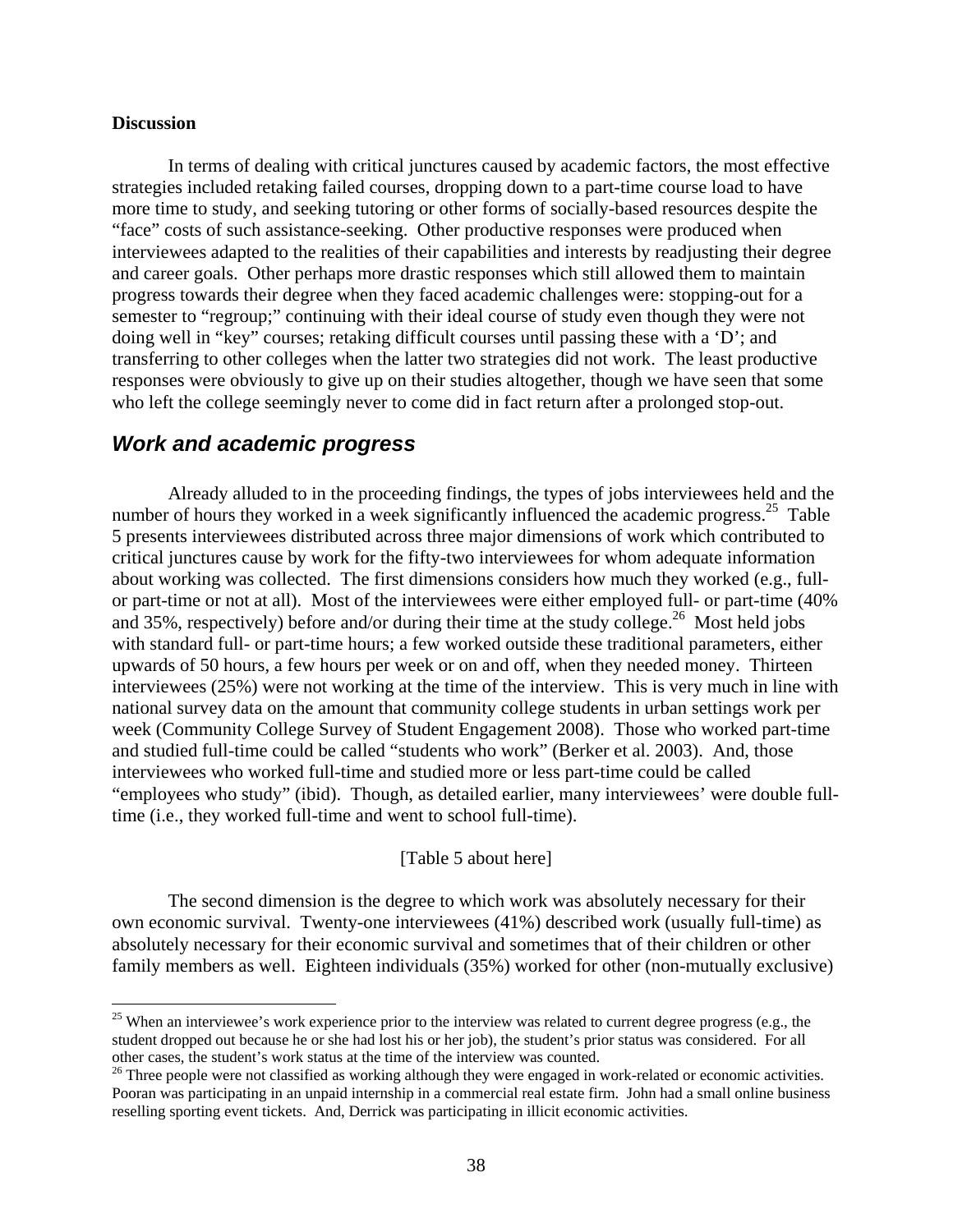reasons sometimes established in high school. The ranged from gaining freedom from their parents, having spending money, paying for college, helping their parents out with household expenses, sending money to parents back home, because the opportunity for a good paying job simply presented itself, or to gain work experience for a desired career. In the best case, working for these individuals resulted in stopping-out for one semester or more; in the worst case, it caused them to leave college altogether. A couple of interviewees for whom work was not an economic necessity did not connect the fact that working caused them academic problems. They either did not realize, admitted to or took advantage of the fact that they had latitude in how much they could work, realizing one or more of these facts only after stopping out or leaving college altogether. In most cases, these interviewees worked part-time and were younger and still living at home, although a few reported working full-time. In most instances, working parttime was viewed as preferable to taking out loans. All interviewees saw loans as inappropriate for financing an education.

Age was also found to provide a useful explanatory factor in the amount and reasons for interviewees' working. Three age categories became salient in the analysis: traditional collegeaged (17-22), near traditional college-aged (23-29), and non-traditional college-aged (30 and older). Traditional college-aged interviewees tended to work less, study full-time and live at home. Near-traditional college-aged interviewees often had some things in common with their non-traditional counterparts such as living at home and not having children. But, they also shared working full-time and being on their own in common with their older counterparts. That is, individuals in this group were in a transition phase between being what is thought of as a traditional college student to the truly non-traditional college student. There were significant exceptions to these categories. Five (20%) of the traditional college-aged interviewees worked full-time having taken on adult roles very early in life. A few of the interviewees in the two older categories indicated that they too had taken on adult roles at an early age. And, a few of the near- and non-traditional-aged interviewees did not work for various reasons including fullsupport from the government or husbands (it should be noted that all were women).

There were instances where interviewees managed the demands of full-time work, while setting aside enough time to study, by developing proactive strategies, utilizing time management skills and prioritizing activities. Some described limiting their socializing and spending habits; others described strategies involving enrolling part-time or stopping-out for a semester. These strategies were more apparent among those individuals who lacked other significant external constraints like children or family responsibilities—either by choice or by chance. Also, those who had more time invested in one job or field were able to benefit from their relationship with their supervisors in terms of work scheduling. Some were already working in lower level jobs in their desired career field (e.g., allied health services, education) or had completed internships before enrolling in college in these fields. This experience helped them see there college-going in a professional context. Those who reported working only parttime or not at all tended to make better progress towards their degrees, regardless of their academic background. These interviewees were almost always younger and still living at home.

Because the sample contains a disproportionate number of foreign born students, an interviewee's nativity (i.e., native born, native born 1<sup>st</sup> generation, 1.5 generation, or laterimmigrators)<sup>27</sup> was also considered for its role in their attempts (and/or failures) in balancing

 $\overline{a}$ 

 immigrated at some point during school age) can all be distinguished by the fact that they attended primary or secondary school in the U.S with some graduating high school and some earning a GED. For the 1.5 generation <sup>27</sup> Native born, 1<sup>st</sup> generation and 1.5 generation individuals (i.e., individuals who were born in another country but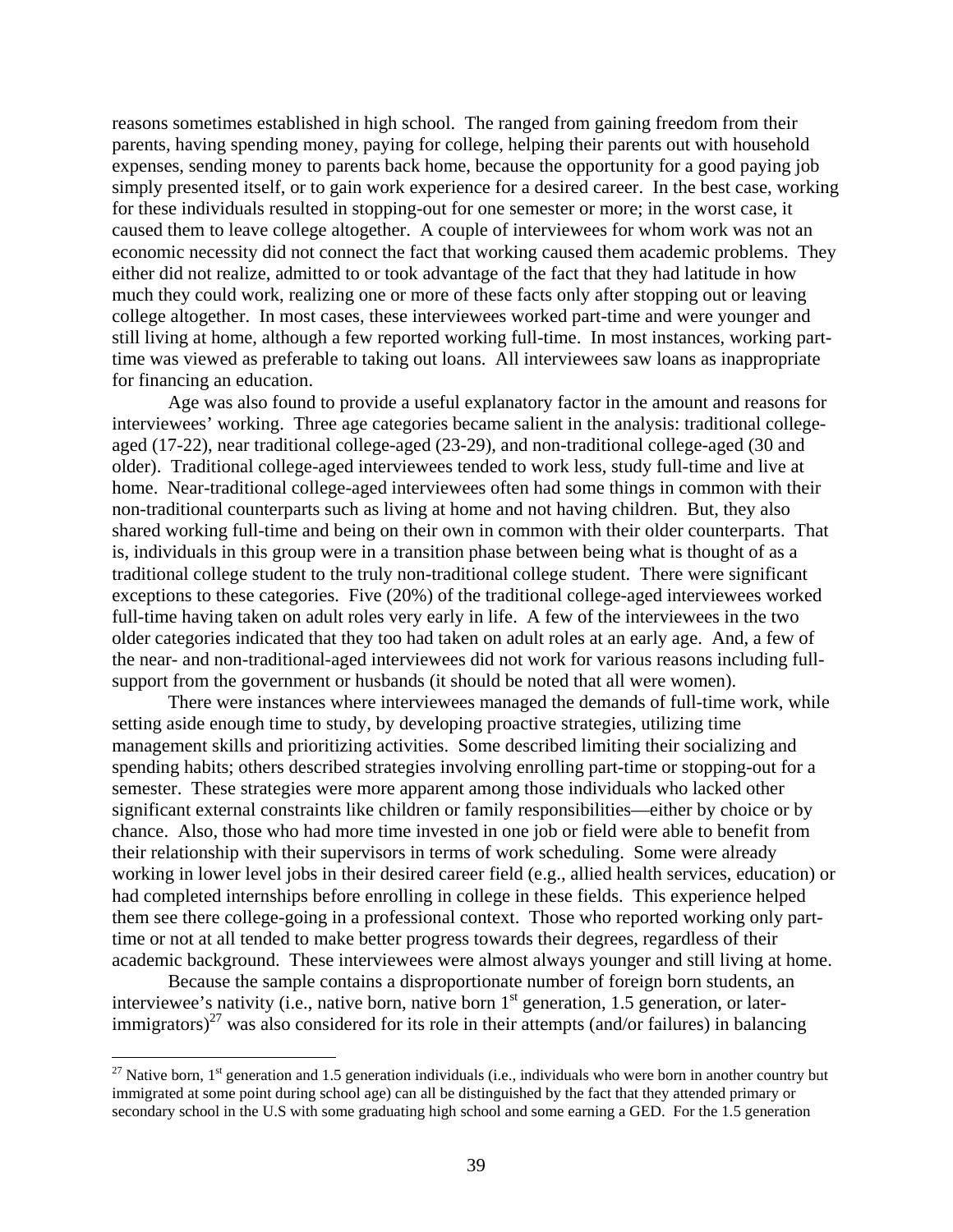work, life and school demands. Setting aside the age of the interviewees, there were sufficient numbers of cases among those who reported working full-time out of necessity to make a comparison of native born,  $1<sup>st</sup>$  or 1.5 generation individuals to those who immigrated later in life after at least graduating high school and perhaps also having attended and and/or graduated college and perhaps even started a career.<sup>28</sup> A lack of participation by non-traditional collegeage (again, those 30 and above) native born students suggests that future research should be conducted with native born students to complement and test these findings.

#### **Working out of financial necessity**

1

#### **Traditional and near-traditional college-aged interviewees**

Seven of the ten (70%) traditional and near-traditional college-aged interviewees faced difficult life situations as adolescents that required them to start working full-time at a young age. These early difficult life situations involved their families, high school or becoming pregnant. Dian, Victoria, Sandy, Lori and Juliana each dropped out of high school and all but Victoria left home at an early age. Dian and Victoria described themselves as falling into the wrong crowds, getting into trouble and leaving high school. While Dian left home, Victoria remained at home because of the traditional cultural expectations of her father. Juliana described herself as "just lazy "and that she "just stopped going" to high school. Sandy and Lori dropped out of high school because they became pregnant. Each mentions their effort to enroll in a local school for pregnant and parenting girls. Sandy eventually decided it was too far from her home and felt compelled to work full time to support her and her daughter. In one of many instances where the past repeats itself in interviewees' accounts, Lori was very interested in that school because it had been a great resource to her mother when she was pregnant with Lori. Unfortunately, Lori was not offered a spot in the school. Because of these life difficulties, all of these interviewees subsequently went to work at an early age and all but Victoria and Juliana remained continually self-sufficient. Victoria and Juliana lived on and off at home and they were doing so at the time of our interview.

Of traditional and near-traditional college-aged interviewees who worked full-time out of financial necessity, only Paul and Tanisha graduated high school. Paul eventually became estranged from his father and was forced to find full-time employment to help support himself. Tanisha had perhaps the most the most stereotypical path to college, having graduated high school and enrolling in a private 4-year college without any delay with family support. During her second semester at her first college, she became pregnant and her grades suffered as a result, requiring her to drop out. Her parents stopped supporting her college-going at this point, forcing her to work full-time to support her child as the father of her child was incarcerated.

individuals, this means that they are more or less acculturated Americans and share with the native born far more cultural and social similarities than they do with those immigrating later in life. The latter graduated high school in their foreign homelands, and came to the U.S. with or without college experience or degrees. For these individuals, the relevant difference is the life experience they have accumulated (or are burdened by), which varies with age, and how this affects their ability to make adequate academic progress, either positively as in the case of those who have earned degrees and had professional experience, or negatively for those who do not have such experiences.

<sup>&</sup>lt;sup>28</sup> Although international students meet the first criteria, they tend statistically to be of traditional college-age, not meeting the later (though two of the four international students who participated in an interview happened to be of non-traditional college-age).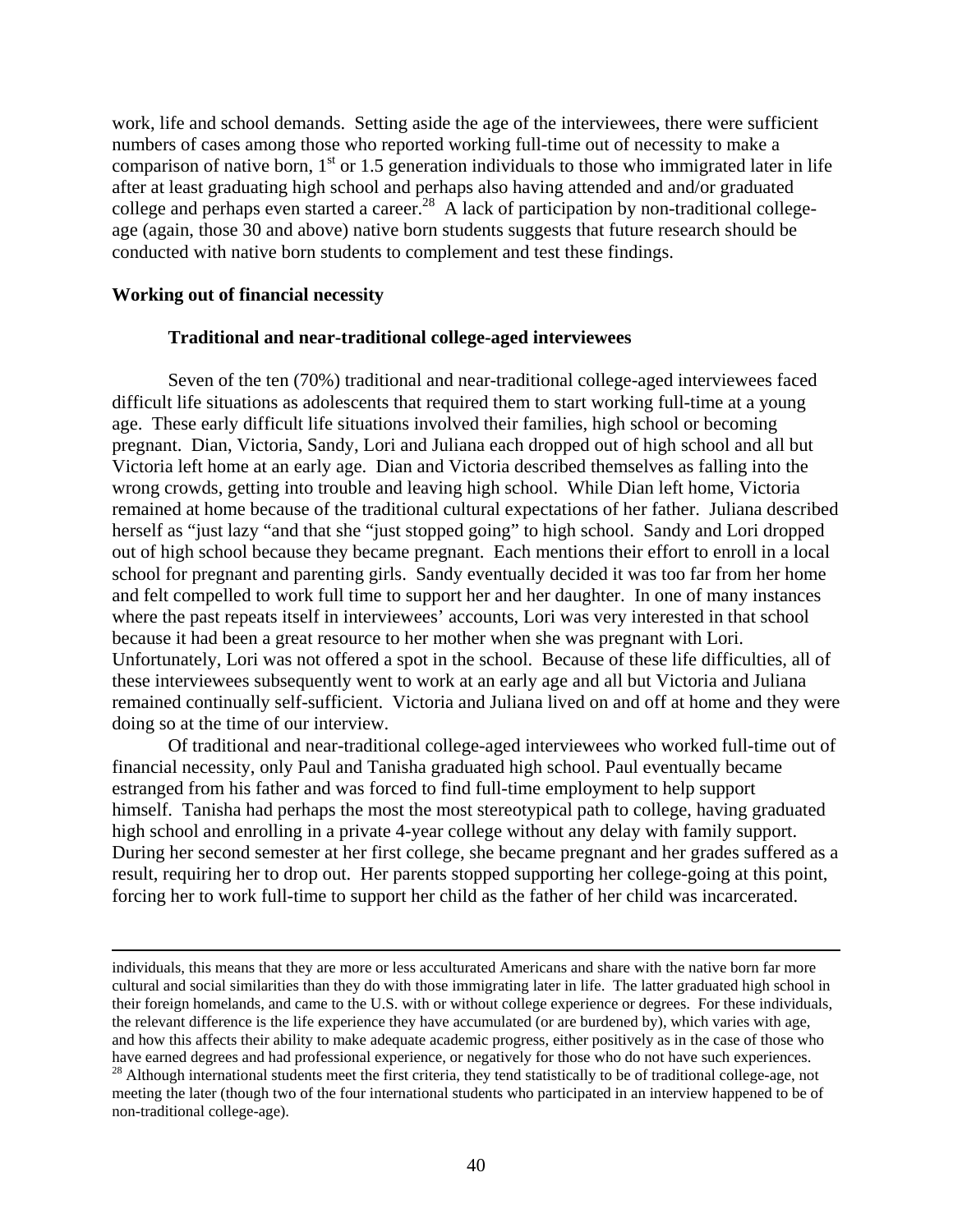Despite the early life difficulties and the necessity of working full-time, these individuals sought to better their life chances by either starting or returning to college. For all but Paul and Tanisha, this also meant getting a GED first. The burden of working full-time paired with other concurrent challenges (e.g., pregnancy, child care and child rearing) significantly hindered four of these six from making adequate progress toward their degree. Both Tanisha and Sandy experienced high-risk pregnancies during their first semester at the study college. Tanisha eventually had a miscarriage and subsequently lost her full-time job with the TSA because she could not find a babysitter for her first child. While Tanisha's loss of her full-time job is a primary reason for dropping out, the legacy of the debt that she still carried from her time at the private college prior to the study college from which she dropped out may also play a significant role in her decision to leave. Even though Tanisha thought of the study college as the only opportunity for her to continue her studies, the fact that she and her family owed nearly \$10,000 in loans from the first college made her very wary of the cost, no matter how modest, of the study college. While giving up on her degree over \$361 seems like the straw that broke the camels back, however, it may in fact be a way of putting the blame off on the college as opposed to managing her disappointment of dropping out of yet a second college.

Sandy worked off the books full-time as a waitress and decided to live her dream of going to college. She earned her GED through the ACE program the summer before enrolling in the study college. Then, perhaps as a result of her physically demanding job as well as the increased activity of going to school full-time while raising her first child, her pregnancy became problematic. Her doctors put her on bed rest, making work and school impossible. Unfortunately, Sandy was not successful at proving to the college that her pregnancy caused her to leave the college. Therefore, she received all WU's and one F.

#### *Lori*

 $\overline{a}$ 

As a single parent of three small children, Lori was extremely intent on becoming a nurse although multiple difficulties as a result of her work led her to drop out during her second semester. During her first semester at the study college, she managed to put together a very effective schedule which involved 30 hours as a relief staff member at a residential home: "At the time I would just work 3:00 to 11:00 Friday, all day Saturday and all day Sunday just – and that was 30 hours. And then I had the rest of the week to myself to go to school." With that strategy, she did very well in her first semester. She passed both of her remedial courses with an 'A' and earned a 'B+' in a credit bearing course.

In her second semester, Lori received a raise at her job but because of the income guidelines for public assistance, the bulk of her public assistance was discontinued. Fortunately, she was able to increase her hours from that of relief staff to full-time employee, but this adaptation backfired. The increased time commitment of her job had dire consequences on her ability to continue at the study college. At that point she needed to find more child care resources for her three children. She struggled to create a patchwork of child support options, including the study college child care program, to match her work and school schedule:

So I had to find the babysitter and then it became too much; it was overbearing. Agencies<sup>29</sup> pay for 9:00 to 5:00 schedules. They don't pay for 3:00 to 11:00 schedules.

 $29$  The "agencies" Lori refers to is likely the public assistance program to help pay for childcare.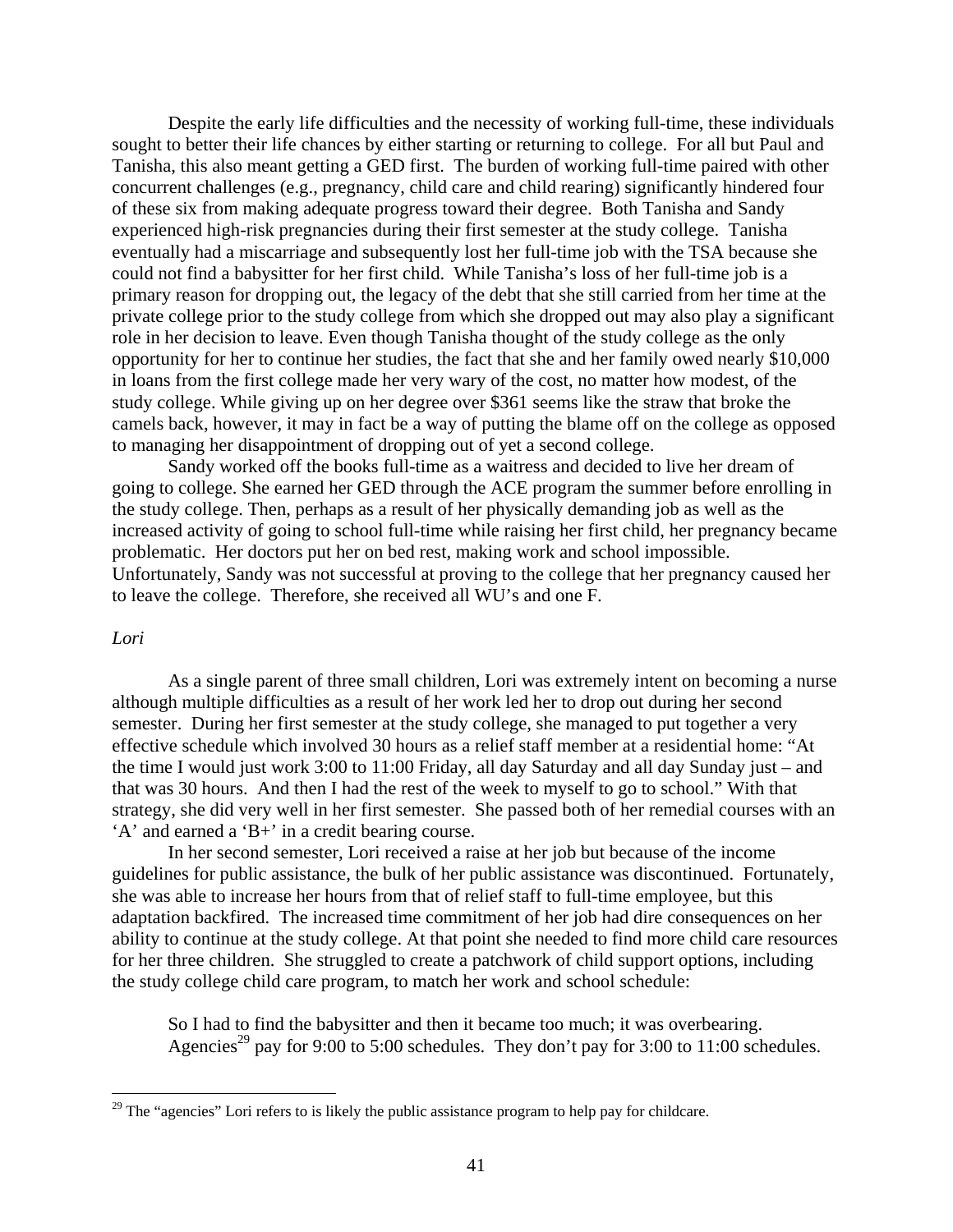So it kind of, when I did sign up for the permanent schedule, it messed me up 'cause I worked 3:00 to 11:00. And I was trying to maintain school, which I still was going.

Unfortunately, Lori found it difficult to get her children into the study college's child care program. Additionally, as a result of her increased income, her financial aid award was reduced by two-thirds. It was at this point that her work situation had already exacted its costs on Lori's time and energy and the study college's childcare program would have been the only collegelocated feature that might have prevented her from dropping out.

After dropping out of high school in a neighboring state, Juliana went "from job to job." During that time she had one child and later earned her GED in 2004 at age 22. In the following reflection, we hear Juliana account for her motivation for enrolling in the study college after seeing information about the veterinary technology program on the internet:

…it just came to mind that I wanted to do something with myself and I was like focused and I wanted to register into classes and start going to school before that – before the motivation just – you know how you just forget about it, "I'll do it next year," you know I didn't wanna stall anymore.

She was fortunate to have child care support from her mother and help with tuition and high transportation costs between her home state and the study college from her fiancé. However, the long commute, working full-time and caring for her daughter made studying nearly impossible. Even before her semester ended abruptly when she broke her ankle badly on an icy train platform on her way to the study college she described having serious academic difficulties. When asked what she would have done differently, she replies:

I think I would actually work part-time on my job. Honestly. I think that's where I went wrong. Because just for the simple fact is I had a daughter, I was going to school full time and also going to work full time….I was unbalanced. I couldn't balance everything out correctly. So I would actually – I just spent too much time at work tryin' to do my homework and things on my breaks and things like that or too much time at school that I didn't have time for my daughter or actually trying to sit down and just study the way I was supposed to. You know I was unbalanced, you know, with no interruptions or things like that. I think that's where I went wrong.

#### *Dian and Victoria*

Of any of the six traditional college-aged native born,  $1<sup>st</sup>$  generation or 1.5 generation interviewees, only Dian and Victoria were still making adequate progress toward their degrees. Despite working 55 hours a week as a bartender and having been completely self-sufficient since 15, Dian had remained enrolled full-time at the study college since 2006 except for one semester when he went part-time. As a result, he graduated in three years in spring 2009, if everything goes well with his five current session I classes. He voices skepticism, however, that he would be able to continue his business administration studies at Baruch because his GPA was near 2.5, less than the 3.2 he believes they require. Dian managed to make adequate progress toward his Associate's degree within the rather demanding parameters of his daily life, a result he and the college should be proud about. He might not, however, be able to meet his ultimate goal of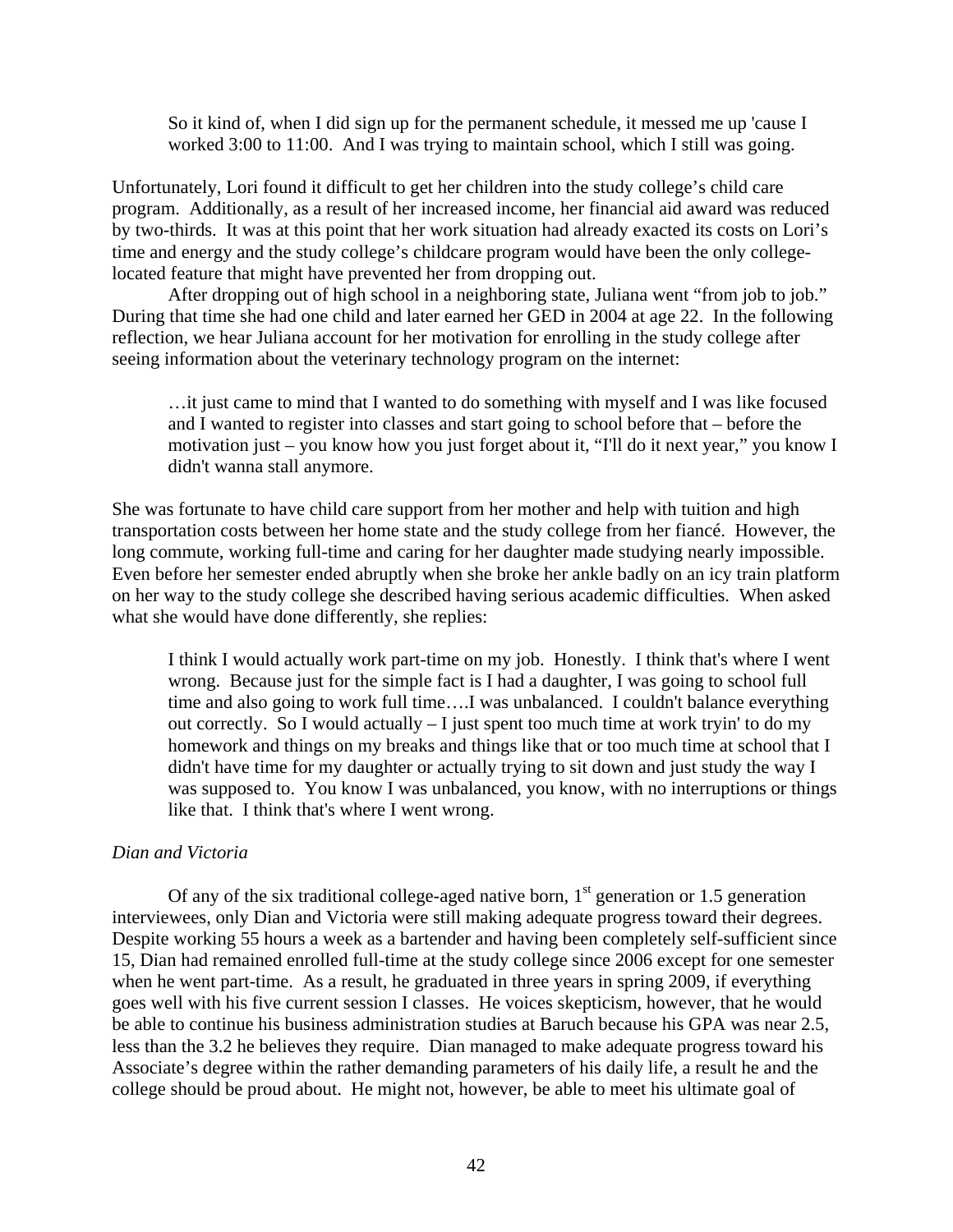transferring to a Bachelor's degree program at Baruch. Whether or not Dian ultimately made less than adequate progress is debatable, but should be considered.

After supporting her family during the period that her father was in jail for INS violations and making headway on a demanding, yet successful, career in the restaurant industry, Victoria decided to accelerate her progress toward her degree. She wished to reach her goal of getting a BA in hotel management and moving to Europe or Dubai more quickly. Because of her longterm employment she was able to negotiate with her company to bring her work schedule down to two or three days a week so that she could go to school four days. She was required by her supervisor to take one "graveyard" shift a week to make this arrangement acceptable. As a result of this less intense work schedule, she had consistently been able to make 'A's' since returning. In another example of the past repeating in interviewees' narratives, however, her mother was arrested three weeks prior to our interview by INS for the same immigration violation as her father. She maintains that, having learned from the experience with her father, she had the situation under control, and it won't affect her studies. Hers was a hard won sense of selfefficacy and we should only hope that this event is, as a result, not going to act as a setback for her academic progress.

The three remaining traditional and near-traditional college-aged interviewees, Murat, Indira, and Tensing, were all self-supporting later-immigrating students with Indira and Tensing being international students. Murat's strategy to support himself and send home remittances to his family was to take off every other semester and work full-time to save enough money to go to school the next semester full-time. This strategy appears to be a good one as Murat continues to make adequate progress toward his degree. Tensing and Indira both come from the same far eastern country faced with continuing political and economic turmoil. Both relay stories of needing to be self-sufficient and hiding their academic and financial difficulties from their parents while they were in the U.S. They both report not being able to ask their family for help because it would violate some sort of cultural expectation that they would go out on their own and be successful and eventually help their financially struggling parents. Tensing worked parttime on campus in a job permitted by his student visa, but, because of financial difficulties, he must enlist the assistance of a doctor to forge a back problem so that, like Murat, he could stop out for a semester and work full-time off the books. Only by using this strategy was he able to afford his living expenses and his full-time non-resident tuition.

The majority of younger interviewees who needed to work out of necessity relayed accounts of struggling to balance the demands of work and family in their attempts to make progress toward their degree. Many took on adult roles early in life including full-time jobs, supporting themselves and their children. Some managed to balance the demands of work and school with various strategies (i.e., Murat, Dian, Tensing, Victoria), while others faced nearly insurmountable train wrecks. These involved the necessity of working full-time and academic, administrative and health problems that left them with no other choice than to leave the college (i.e., Sandy, Lori, Tanisha, Indira, Juliana, and Hasan).

#### **Non-traditional college-aged interviewees**

In contrast to the traditional college-aged interviewees, a majority of those in the oldest age category relayed accounts of better management of their family-work-school balance. Because they had already established adult lives-- in their homelands or in the US- including such things as families, careers, and sometimes postsecondary education, their accounts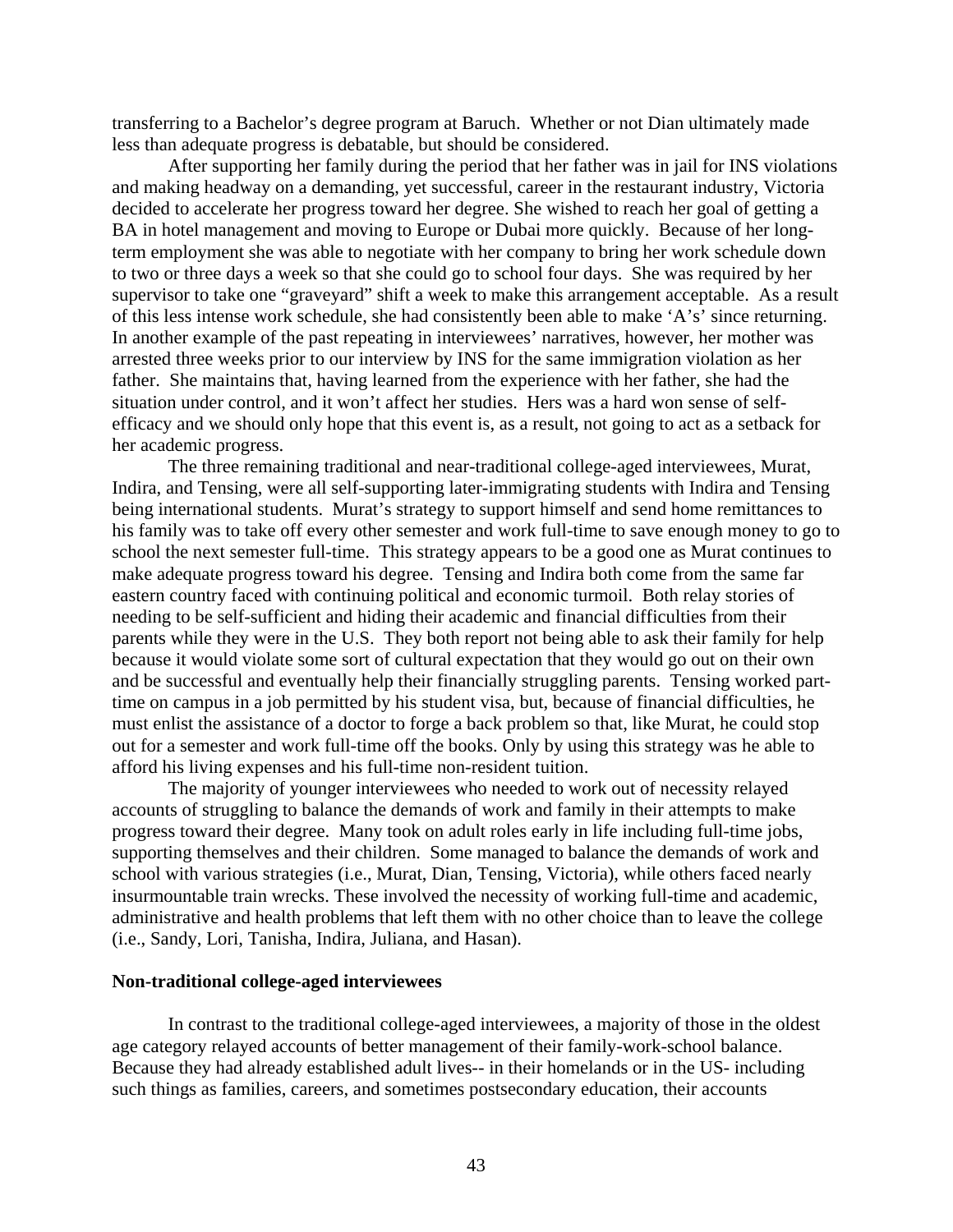contained evidence of a greater sense of self-efficacy, an ability to prioritize, plan and manage difficulties. Although needing to learn English for some meant that progress in establishing their second adult lives in the U.S. was slow and certainly modest in comparison to what they had accomplished in the homelands, they were proud of their perseverance and ability to more or less make adequate progress toward their degree at the study college. For several, however, work responsibilities hampered both their ability to learn English and make adequate progress toward their degrees.

Nearly all of the non-traditional college-aged interviewees immigrated as adults. Both at the study college and nationally, foreign students do better academically than their native-born colleagues. While the findings here might help explain the differential academic progress of foreign born students, the low numbers of native-born respondents in this age group prevents us from fully exploring what it is about being raised abroad that improves academic progress. However, those raised abroad offer descriptions of more rigorous secondary school experiences and social and cultural expectations for behavior which may differentially benefit both the 1.5 generation interviewees and those who immigrated as adults. A future interview study of native born students might be conducted in order to explore which native and non-native experiences matter for college success.

Not surprising given their age, the students in the non-traditional college-age category almost universally described needing to work full-time out of financial necessity to support themselves and sometimes children and extended families. Some could only come to the study college because they qualified for financial aid, while for others financial aid was not possible because of their undocumented legal status, requiring even more than full-time work. For nearly all the interviewees in this age category, work tended to play a central role in their narratives about remaining engaged with college and making adequate progress.

Like many in the younger age categories, work acted as an extrinsic motivation: they viewed getting a college degree as a way to get out of menial jobs and careers, which they saw as a step backwards from where they had been in their homelands. They also expressed sources of intrinsic motivation such as interest in learning, speaking and understanding English better, and working in more meaningful careers, such as physical therapy, nursing, education or veterinary technology. Nevertheless, continuing to work in their current jobs also substantially hindered some in their ability to make adequate progress toward their educational goals, a catch-22 we see over and over again in the interviews.

As mentioned, a defining feature of many non-traditional college-aged interviewees' accounts was their need and struggle to learn English in order to make academic and career progress. A few struggled to such a degree to learn English and pass their basic skill requirements that they eventually because frustrated and gave up. As we will see, whether or not their jobs required them to use English played a significant role in how rapidly they learned English and subsequently their ability to make adequate progress in school.

#### **Case Group #1: Academically striving late-immigrators**

Socially based resources, interpersonal skills and past educational experiences played a particular role in the ability of Nicolas, Lyndell and Francois in making adequate progress toward their degrees. They described their efforts to prioritize their life responsibilities such as needing to work full-time and adjust their degree goals in light of various roadblocks to their original degree and career goals. Three had earned college degrees in their home countries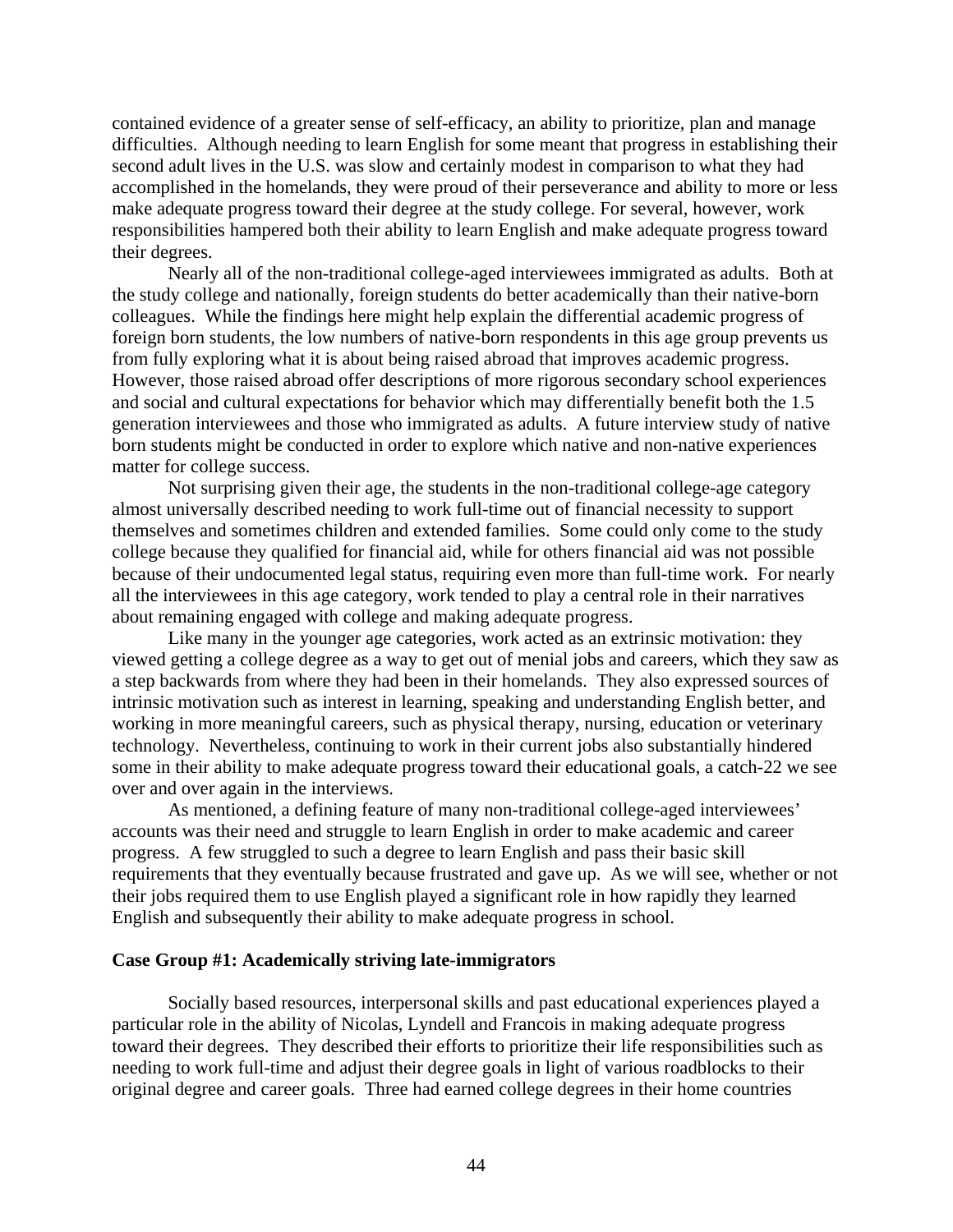before coming to the U.S. which provided valuable resources in their quest toward their degree goals.

#### *Nicolas*

Nicolas had spent some time in a business administration degree program in his Latin American homeland before becoming in that subject because of its emphasis on profit and money. He took the opportunity to come to the U.S. on a five-year work visa in 1999. He was fortunate that his boss of many years sponsored his eventual application for citizenship, after which time he decided to go back to school, but to pursue a more meaningful career as a physical therapists assistant (PTA).

Several factors played a role in Nicolas' ability to satisfy his basic skills requirements on his first try and eventually make PTA candidacy by his fifth semester. First, while Nicolas' worked in a dead-end job in a semi-skilled trade, it was both a stable job with a flexible schedule, supportive boss and a setting that required him to speak English on a daily basis. Second, his past experience in college along with his brother's experience and example as a successful college student provided him with the cultural capital he needed to plan and be persistent. Third, he had several years to reflect on his educational and career goals and craft an approach that would be efficient and successful. The greatest example of his ability to strategize, prioritize and plan was evident in Nicolas' ability to time milestones toward his degree. Initially, he waited until he was a citizen before applying so that he could get financial aid. After enrolling full-time for two semesters, he went part-time in order to make good enough grades to qualify for PTA candidacy the semester after our interview. After making candidacy, he told me of his plan to quit his job and to take out loans to support his full-time enrollment until graduation.

#### *Lyndell*

Lyndell, a native English speaker, had a more than decade long career as a nurse's assistant in several Atlantic island countries before coming to the local area to be near his parents who had recently immigrated. He did his research well in advance and took the NCLEX even before moving to the U.S. and quickly found employment in a hospital. In that his original nurse training would be considered more at the vocational level relative to U.S. standards, he came to the realization that he would have to complete a Baccalaureate degree in nursing to get where he wanted to go professionally in the U.S.. An advisor in the nursing program at a local 4-year college suggested that the best way for him to get into their program was to complete 21 credits at a community college before transferring, because he had a foreign high school diploma, and his original nurse training may not have been in line with the U.S. higher education standards.

Lyndell originally contemplated enrolling in a different local 4-year college after being accepted, but the commute would have been too difficult from his job. In order to earn the 21 credits necessary to transfer to his preferred local 4-year college, he chose instead to enroll in the study college because of its convenience to where he worked and to his home. In order to achieve a high enough grade point average to assure him admittance into his preferred college's nursing program, Lyndell made an intentional decision to go part-time after his first semester. He also described declining a nursing manager's position at his current job so that he could concentrate on his studies. He recognized that the nurse manager's position was a low hanging fruit that would only defer his educational and career goals. He was clearly focused on getting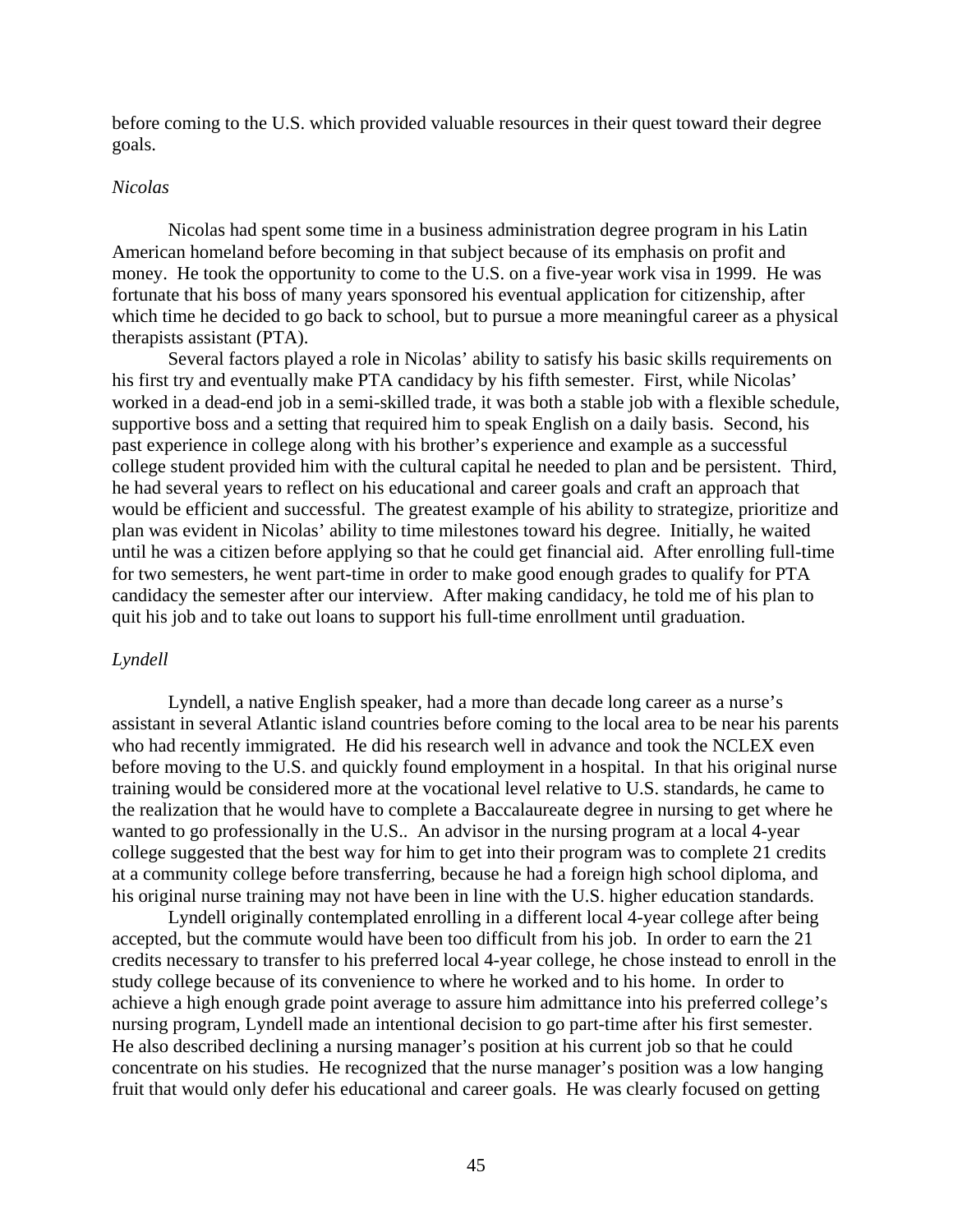his baccalaureate in nursing. He even mentions the possibility of getting a masters degree in public health, but he also said that he was "kind of getting tired of the studying." Like Nicolas, Lyndell's work experience as well as his prior college experience played a pivotal role in his ability to stay on target with his degree. He researched his options extensively, speaking with administrators at both the study college and the 4-year college to find the most expedient and affordable avenue toward his degree.

#### *Francois*

Francois originally came to the U.S. as a tourist to visit friends after being a secondary school teacher for seven years in a French speaking African country. He eventually tired of being a teacher and came to the U.S. to visit some friends and learn English for a short period of time. He overstayed his visa and found a restaurant job while taking English classes at a local propriety language school. After working 50 or more hours a week for several years at his restaurant job and even pedi-cabs on the side, it dawned on him that he did not want to continue this sort of work and was drawn back to college. Francois found out from a friend that the study college had the "best" nursing program and he visited the campus twice and enrolls because he liked the "multiracial" atmosphere. Like many late-immigrating foreign born interviewees, Francois earned a GED on his first try right before enrolling full-time in the study college in fall 2006 as a nursing major.

Francois described the absolute necessity of working more than full-time hours to pay for both his expenses and foreign non-resident tuition. He could not qualify for financial aid because of his undocumented status. He worked a double shift on Friday nights both because his boss required him to do so and because the time-and-a-half pay rate for his overtime was the additional money that he needs to afford his tuition. Like Nicolas, Francois dropped to a parttime load after his first year in order to make good enough grades to get into the nursing program. Even if he could go full-time, his boss was not very flexible in terms of allowing Francois to work less than 50 hours a week. He became a permanent resident by the start of fall 2008 and was able to pay instate tuition and applied for financial aid but did not qualify.

Francois did quite well each semester, earning two A's in the first two credit bearing courses he took. Despite his progress, he begins to rethink his plans to major in nursing because he realized that it would take a long time to make candidacy going part-time and, once he did, he could not quit his job to go full-time. During his  $5<sup>th</sup>$  semester, a friend he made through his nursing program told him that "you can't work" when you go full-time in the nursing program. He also learned from this friend that he could enroll instead in the LPN certificate program which he believed would allow him a more feasible route to the study college nursing program. He intends to go part-time while earning his LPN certificate and then after graduating, finding a full-time position in a hospital. He had heard that hospitals may be more flexible in terms of allowing LPN's to go back to school to finish their RN degree and that "even the hospital can pay for your studies or whatever." He was very committed to this route, enrolling in the core biology course for the RN degree in fall 2008, a course which was not required for the LPN certificate. Once he came back to the study college as a nursing major, he would have this very difficult core course out of the way, speeding up his time to candidacy.

Francois' decision to switch from RN to LPN was his way of managing the Catch-22 Nelson planned to avoid by taking out a loan to support himself while he went to college fulltime for his last year and a half. On the other hand, Jean changed his major to LPN in order to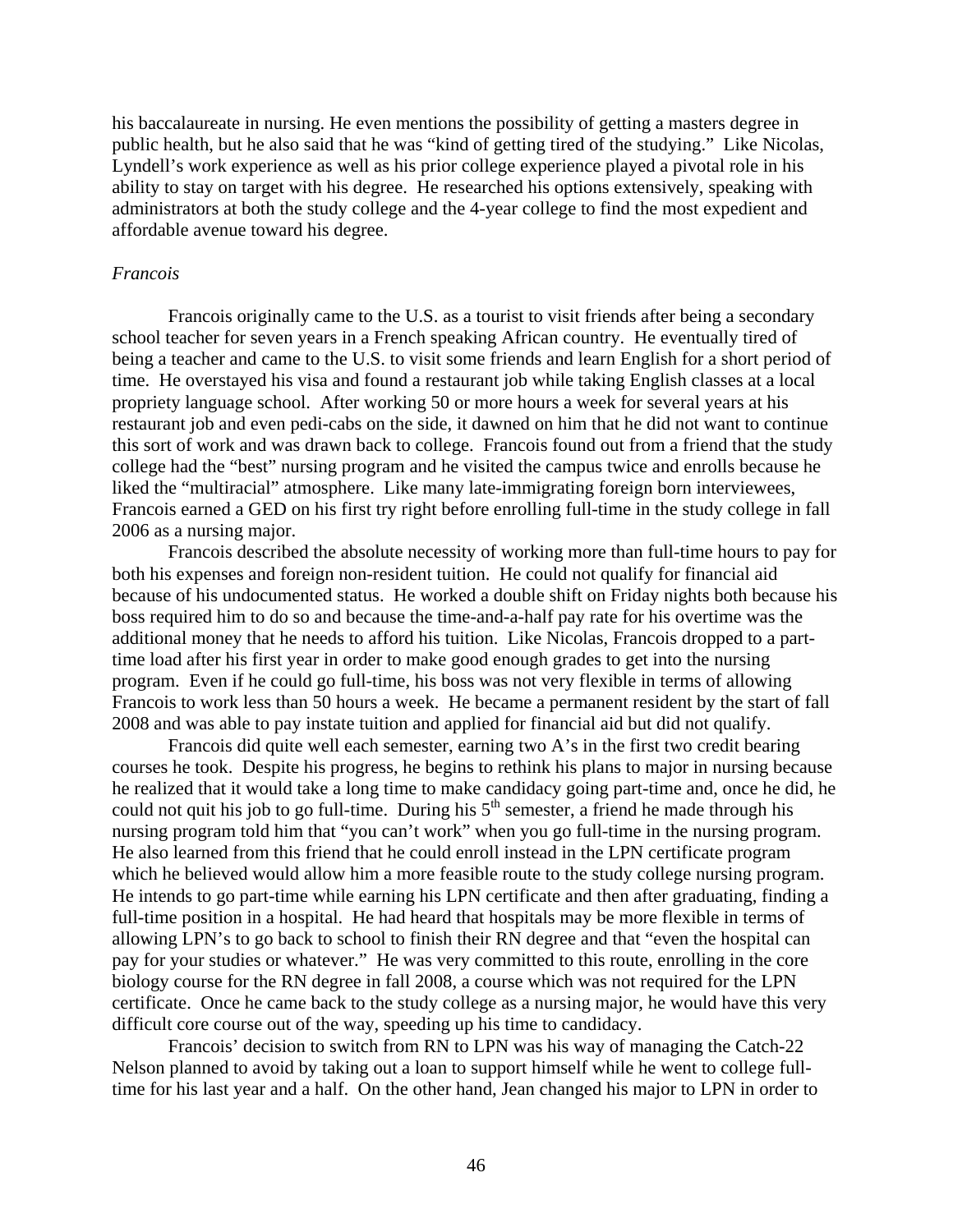get out of his restaurant job and find a job in a hospital which he believed would provide more flexibility in terms of schedule and support in terms of transferring to a nursing program.

Prior college experiences, information gathering and networks, goal commitment along with delayed gratification and the ability to balance work and school factor heavily in the ways these four non-traditional aged immigrated students were able to make adequate progress toward their degree. It was worth mentioning a couple of other factors which may have also allowed these individuals to better balance their priorities and be successful. First, Francois, Nicolas and Nina, who needed to learn English from the beginning, worked in jobs that required them to speak English. By doing so, it forced them to improve their English in a way not experienced by their foreign-born peers. In the next section, we will contrast this advantage with the challenges faced by late-immigrating interviewees Maria, Celeste, Edward.

Second, attention to their physical health played a role. Francois and Nelson exercised regularly and were very physically fit. In high school, Francois wanted to play soccer as a career and was even selected for the national B team for his country. Nelson reported that he liked going to the gym (where he saw a poster about a career in physical therapy). Lyndell and Nina did not indicate a passion for physical fitness, although each appeared to be very fit. For these individuals, physical fitness may have acted as one of the important balancing agents in their lives.

Third, each of these individuals was not responsible for supporting children and family. While having children or supporting family may provide significant motivators to pursue a college education, the lack of these responsibilities may played a pivotal role in their capacity to manage their work-school balance. Relatedly, Francois reports that he broke up with a girlfriend because she prevented him from doing well in school. Nina also in a sense a member of this case group reports not being in a relationship. While romantic relationships are certainly a sources of support and security for young people on their own, the absence of relationships may also allow more time for the pursuit of education and career goals. In this sense, students probably also need to assign a thoughtful priority to romantic relationships, but more research would be needed to establish this.

#### **Case Group #2: Academically struggling late-immigrators**

Six other late-immigrating interviewees were not as academically successful as Nicolas, Lyndell, Francois and Nina. While most of the six also had prior college and work experiences, they had difficulty managing the relationship between their full-time jobs and external responsibilities in their attempts to make adequate progress toward their degrees. For three in this group, Maria, Celeste and Edward, the necessity of work paired with difficulties learning English posed a particular challenge for these interviewees' ability to make adequate progress.

#### *Maria*

Maria emigrated in 1993 along with her husband and young daughter from a Latin American country in order to give her daughter a better life. She described that the difficult political situation in her country paired with the low pay of being a police officer contributed to their decision to immigrate. Like one of many immigrated interviewees who did not understand that they can go to college without a green card or citizenship, she waited until she gained citizenship before enrolling in the study college full-time as a paralegal major in fall 2007.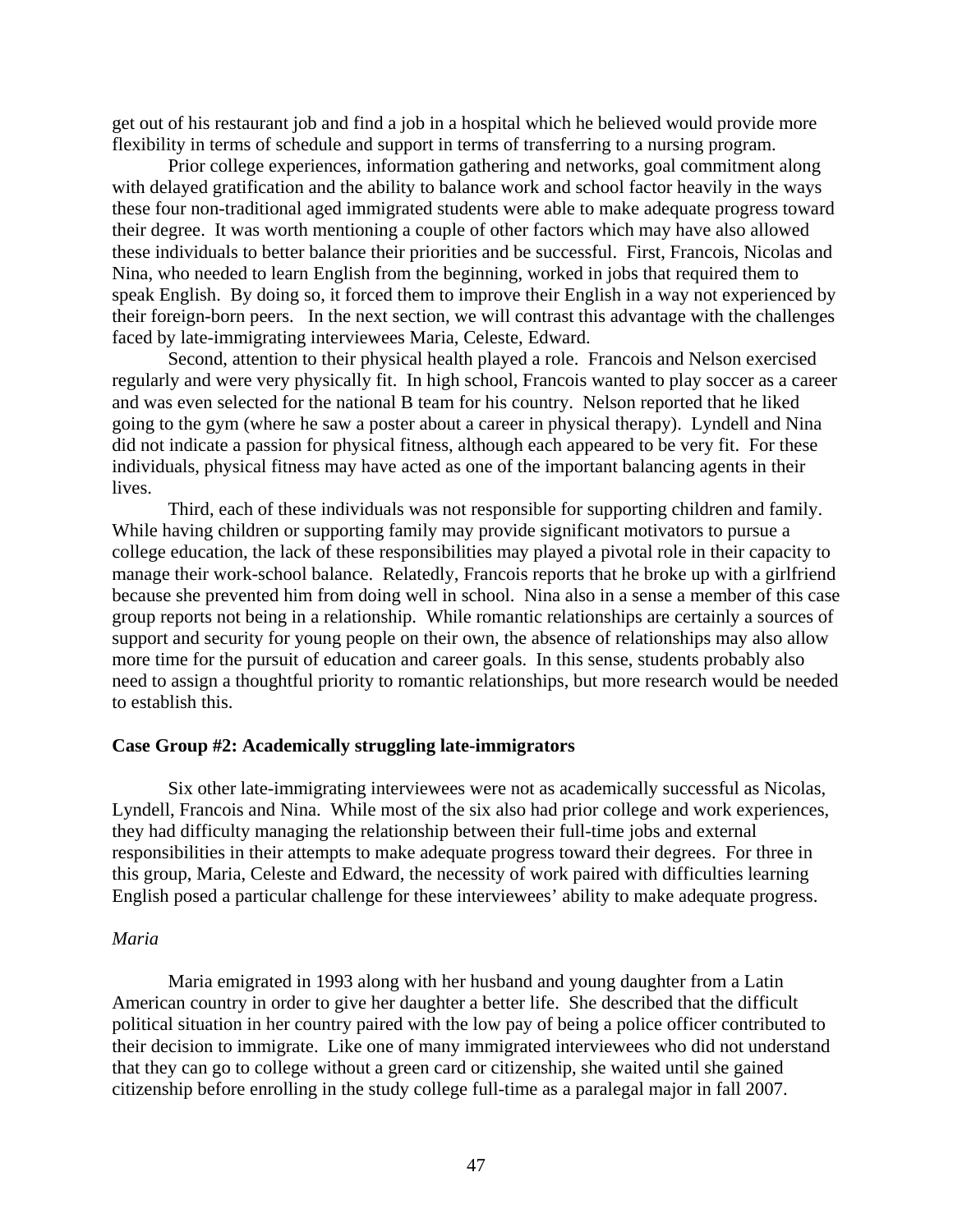#### *Interviewer*

Well, between 1993 and 2007 that's quite a few years that you were out of school or you were working, you were raising your daughter, that sort of thing. What brought you to [the study college] in 2007?

#### *Maria*

 $\overline{a}$ 

Because I was citizen – citizenship in two years, three years. That is why.

And after that, I still waiting for four years, and you know, I have my citizenship now.... This is why I start to study, but before I don't have any idea if I can go to the college if I don't have paper or the legal situation, you know.

## *Interviewer*

Well, as a foreign resident you can go to college. You could go to school if you had a visa. You know, if you had a legal status you can go to school here.<sup>30</sup> *Maria* 

Yeah. Now I know. Now I know. Now because I have spend more time here talking about one person, the other, the teacher….I have open mind. You know, before, you know, I stay in the house, working in the house. My daughter, you know, all this….It's different world. Now I is here I discover many, many things. Now I know. I lost many, many years you know.

She chose the paralegal major because she planned to study criminology at a local public 4-year college, a natural choice because of her police background (ex. *career and educational planfullness). Her* freshmen seminar advisor advocated taking 24 credits at the study college before transferring.

Maria worked as a kind of superintendent for a house of worship, doing cleaning and sometimes preparing meals for community meetings. Before she began classes, Maria asked her supervisor if she could be flexible with her schedule. At first her supervisor agreed to be flexible, but after a few weeks told her that she had to work regular hours. As is now clear, this is a common theme with the interviewees, and is one which depended on the power balance between the employee and the employer. Maria had to drop down to a part-time load. She also stopped-out during her second semester to attend to a family medical emergency in her home country.

Her struggle with English (clearly apparent in our interview) hindered Maria from making significant progress on her degree goals. She did not speak much English on her job and did not know to take advantage of the ESL program at the study college. Even if she was successful in her remaining courses, it would take her two more years going part-time to accumulate the 24 credits she needed before transferring. Fortunately, Maria described receiving support from her husband and her daughter to pursue her degree. Her daughter attended the study college at the time of our interview and reported that they studied together. The potential of intergenerational transfer of her daughter's English skill to Maria may be an asset to her in learning English, though it is most likely that the *lingua franca* of their household will remain Spanish. Despite significant things going for her, Maria discontinues her studies after fall 2008 after failing two developmental English courses.

 $30$  In actuality, individuals can enroll in the study college even without legal status. The one benefit that legal status brings, however, is the ability to qualify for financial aid and that is perhaps the reason for such individuals' attempts to gain full legal status before enrolling.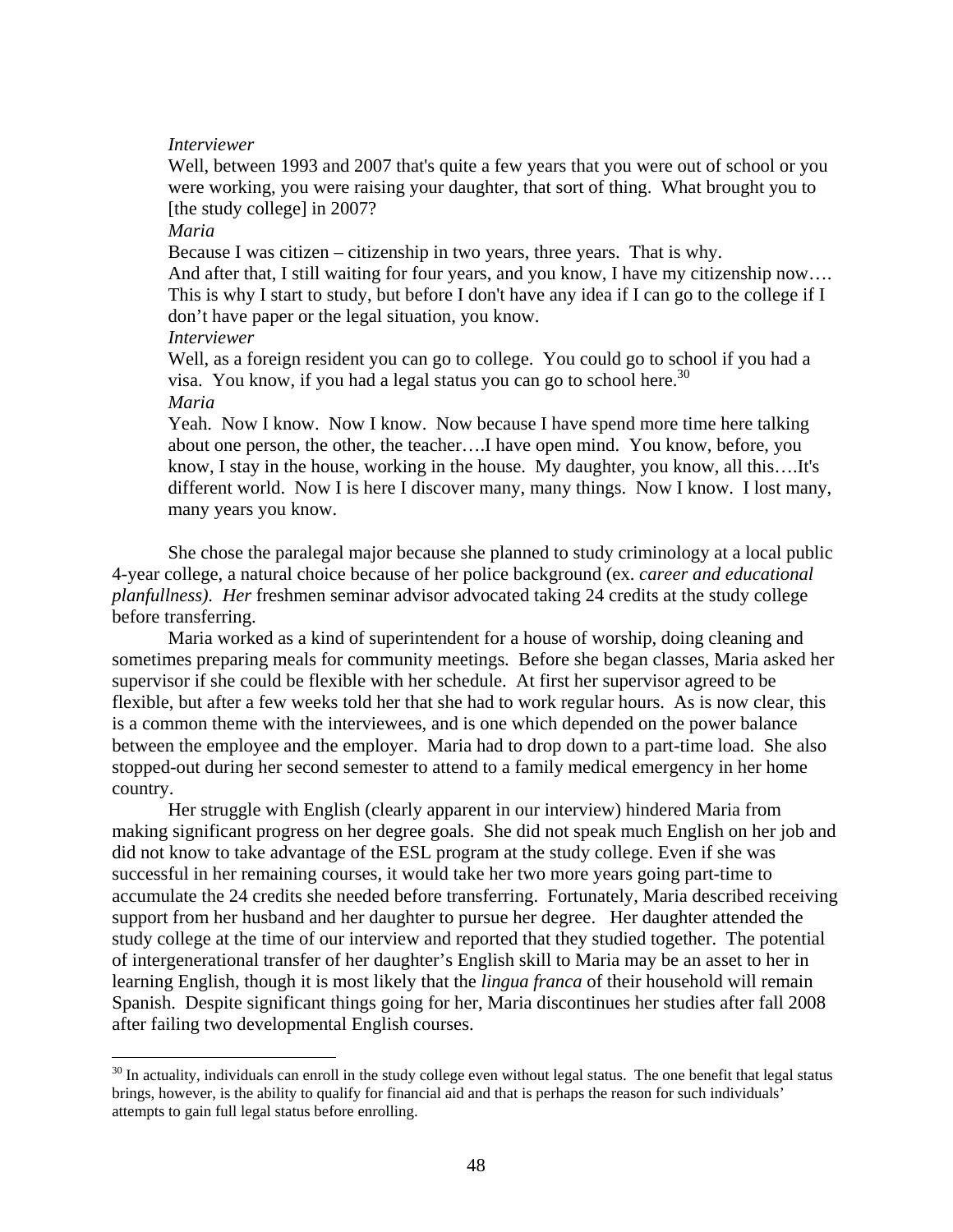#### *Celeste*

 $\overline{a}$ 

Like Maria, Celeste struggled to learn English and had a hard time describing her experience in English in our interview. A nurse for many years in her Latin American homeland, she moved to the U.S. several years following her parents who followed her brother to the U.S.. She was caring for two school-aged boys with the help of her extended family and was the sole stable bread-winner in a household of nine. (The pending birth of her sister in-law's baby to make ten). She intended to complete the nursing program at the study college to again work as nurse in the U.S..

Despite this success in her homeland, Celeste contends that her English ability poses a very substantial challenge for her success in the U.S.:

…[O]ne of my objectives is learn English, but not only because people say, "You are looking for a second degree." It's not only  $- I$  would like to can express what I feel, help to my childrens in the school, get information about how they are doing, help to my parent to translate one letter, now many things in this country. But the situation means that I must for to do something with my ESL because I know one program in the study college helped a student for, in my case, for nursing, to get to learn that exam, to give that exam in the…this state and get a license like a nurse and work. That is what I would like to take, that course, but I must to do an [ESL course] that I'm probably  $\text{lost}^{31}$  because teacher told me I'm doing bad — weak. *Weak*.

In this passage, we are witness to the many extrinsic motivators that drive Celeste to learn English and become a nurse in the U.S.. This would not only allow her to help her English-poor family with logistical issues (i.e., translation). It will also increase her capacity to support her two sons and large extended family: "if you have that language, you can do further things and can help — most of the people you can help."

If Celeste can get her U.S. nursing degree she has the potential to help our her family substantially. Thankfully, Celeste can count on a great deal of logistical and some financial support from her family. She could afford to work part-time and she reported that her parents helped care for her sons. Her father would even meet her at the train station in between school and work to give her some home cooked food for dinner. As a result, Celeste consistently took advantage of English tutoring at the college studied five hours a week. In addition, one of her sons attended a school located on the study college's campus, a proximity which was very valuable as she needed to maintain close contact with her son's teachers and disciplinarians after he began acting out.

Despite the support of her family, long term planning and successful adult experiences from which to draw confidence, a change in a state financial aid policy apparently derails Celeste's degree progress. This new policy stipulated that in order to qualify for state aid, aid which she depended upon to attend, applicants with foreign high school credentials must pass all three skills placement exams and an additional writing exam. In our interview Celeste expresses happiness that she passed the reading test (she was exempt from math), but seems despondent that she will not be able to pass the writing exam despite taking a test workshop. She fails the exam on her second try and was required to pay back \$800 in state financial aid awarded to her in fall 2007. She describes needing to pay the money back "like when you try to fly and

<sup>31 &</sup>quot;Lost" is a mis-translation from the Spanish verb *perder* which means both "to lose" and "to fail."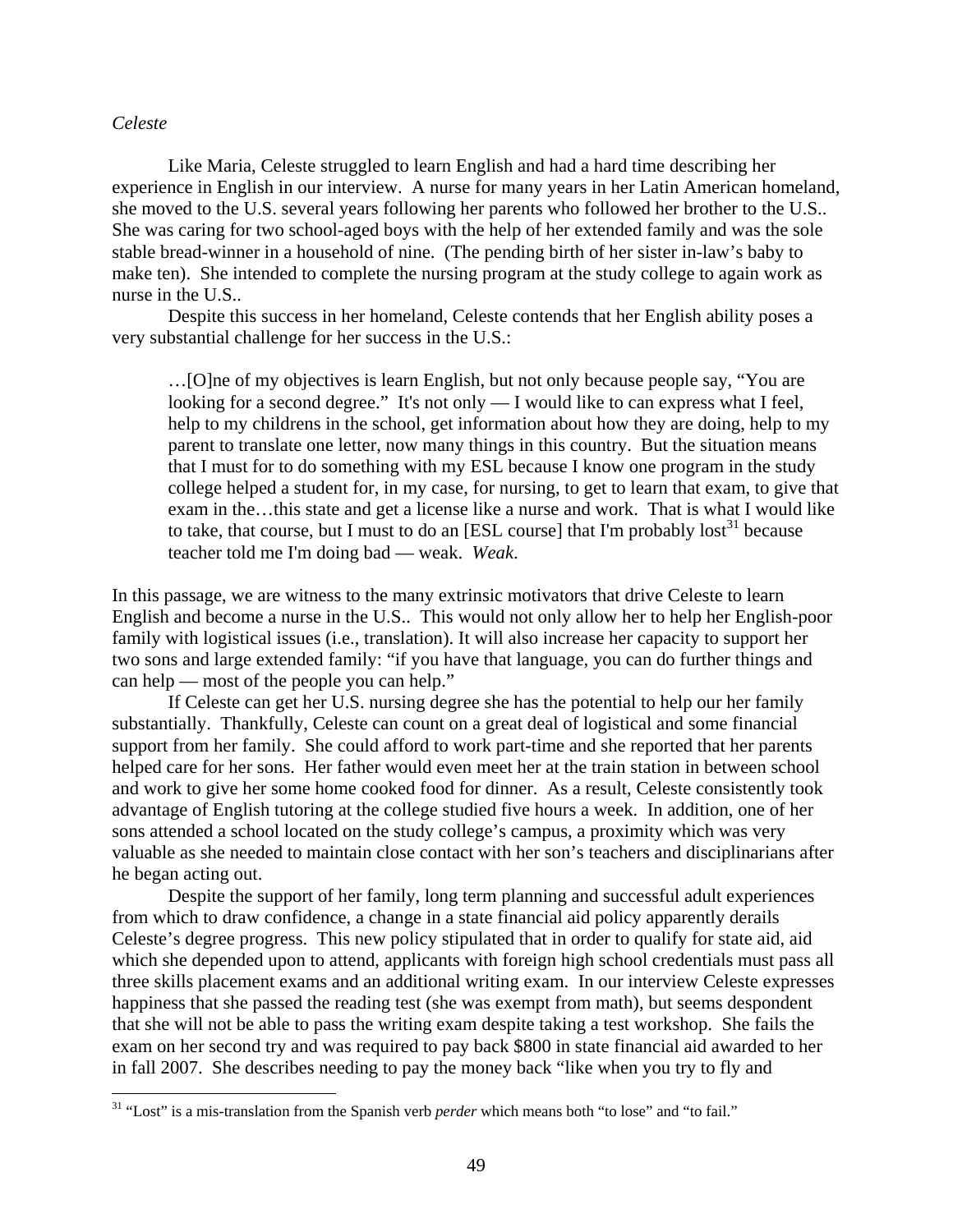somebody catch you, I feel like that." To maintain her status with the college, she stops out during the target semester to find a better paying job in a chain pharmacy as a receptionist to make enough to pay back the award. As an added benefit, she "feel[s] good" that she needed to speak English at this job as it forced her to learn more quickly. She returns in fall 2008 part-time without financial assistance. Like Maria, she fails her ESL class a second time, yet reregisters for and withdraws in each of the following two semesters (spring 2009 and fall 2009).

technology certificate program offered by the study college's continuing education division.<sup>32</sup> Though she seems to have discontinued her studies, in our follow-up interview she reports that her inability to pass the two writing exams as well as her ESL course leads her concentrate on a career in pharmacy technology. She enrolls in a non-credit pharmacy Her voice is tinged with melancholy as she responds to how she feels about the change in her degree and career plans. Like many other late immigrators who needed to learn English, the practical realities of their limited English skills and immediate need to earn money contributes to their decision to discontinue their degree studies for a quicker solution. However, in Celeste's case, her professional background in nursing along with ample support from her family, helpseeking and adaptability appear to have led her into a different, yet potentially stable, direction.

#### *Edward*

1

Edward's stagnant progress in his English skills described earlier are also matched by his job schedule as contributing to his decision to leave the college. Edward emigrated from a Latin American country as an adult, but did not have any prior college experience. His job as a construction laborer, evidenced clearly by his soiled work boots and jeans and callused handshake, motivated him extrinsically to pursue a college degree to become an architect. It did not, however, provide him with an opportunity to learn English on the job like Celeste and Francois. Demonstrating foresight and/or information network or gathering skills, he started off taking ESL classes at a local 4-year college as well as the study college, and enrolled in fall 2004 initially as a fine arts major. He attended his first semester part-time but changed to full-time the next three semesters. He also changed his major in the following spring semester to mathematics evidently because it would prepare him better for architecture.

Even though his daytime work schedule allowed him plenty of time to make his evening classes, his boss would occasionally require him to work late, compromising his ability to make class:

My schedule back at work is the regular time. I start by 7:00 and finish by 2:00. Every time when I start to study, I talk to my boss. I ask him for permit. You know, I know I go to study English, say, "Okay, take your time." I started, but you know, business is business, and money is money, and the time when the boss need you, you have to be you have to be there.

 colleges find their way into non-credit programs. Though these individuals are engaged in post-secondary exposed to more suitable, or at minimum, more pragmatic, educational options.  $32$  It is likely that a certain percentage of individuals like Maria who drop out of degree programs at community workforce training, they are counted against community colleges in terms of calculation of retention and graduation rates. Without attending the community college in the first place, these former students might not have been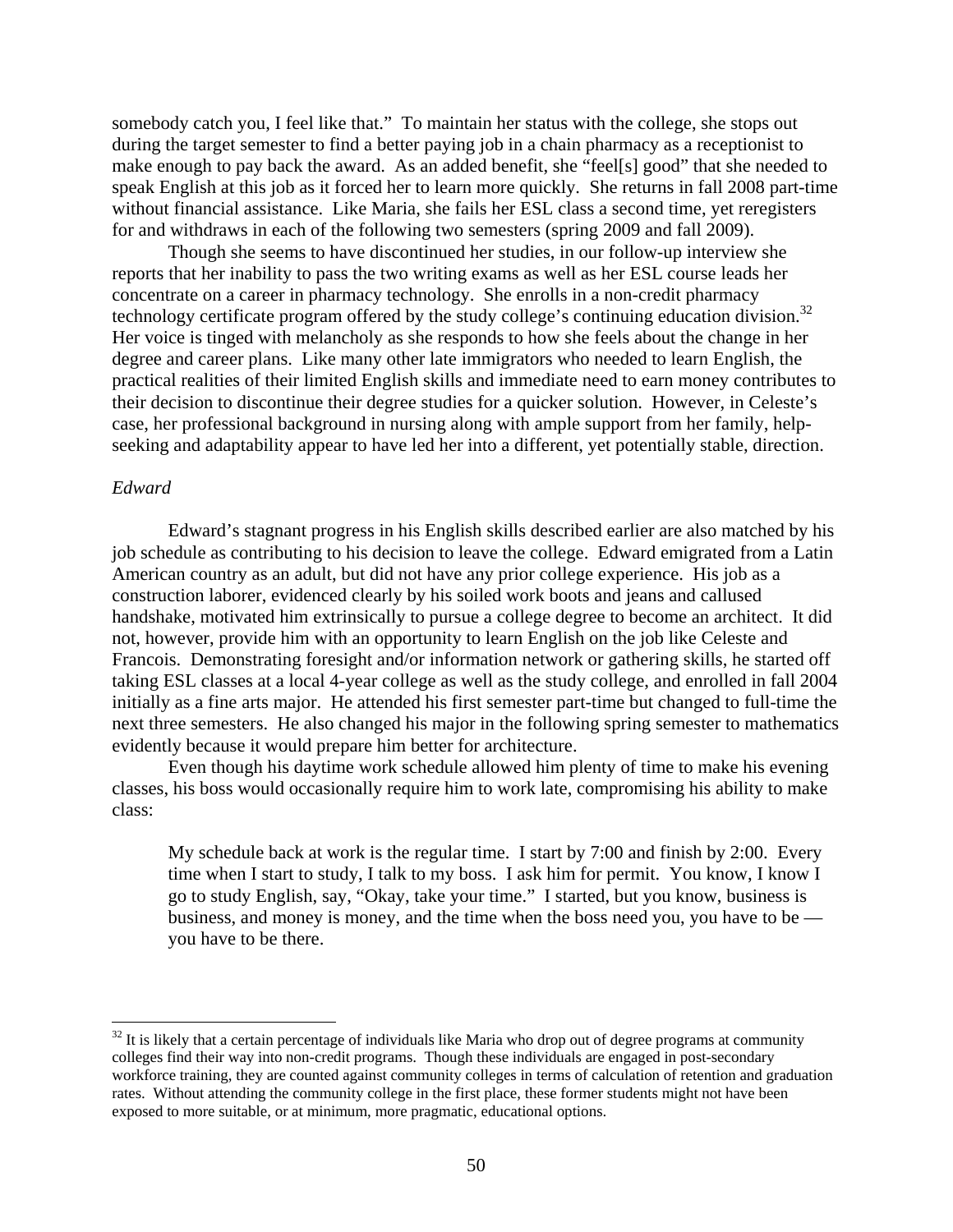Again, we see the offer of flexibility on the part of a student's boss rescinded. Although Edward did not do well in his basic skills classes, he was persistent in retaking classes he failed. Nevertheless, missing class because of his boss' inflexibility begins to take its toll. In his second fall semester, he missed a couple of classes with permission from the instructor, but afterward "I couldn't catch the class because they move the class and they don't put in you know some kind of sign or something like that." He contended that the class was moved on the first day, and that he received permission to miss the class, but because he didn't follow up with the department to find out where the class was meeting, he just stopped attending. He fails the course (with a WU) and because he was unable to repay the financial aid, he could not apply for the next semester leaving the study college for three semesters.

Demonstrating perseverance, he pays back his award and returned in fall 2007 changing to Fine Arts because he found math too hard. However, his problems with getting to class continued. He again spoke with the instructor of the speech class, and, although he reported that the instructor understood that he would be late some days, the instructor reneged on this arrangement, giving Edward a 'F.' Edward reported that the instructor was not flexible and that the counselor he went to see about having this course dropped supported the professor's decision because "he have to follow the rule — the college rule, and the college say if you have so many hours, then you lost a class. But I say, 'But, I asked for permission!'"

The variability of Edward's work schedule clearly took a toll on his ability to make class. An additional factor was that between work and coming to class, Edward was left with very little time to do homework. He did report coming to math tutoring and described his study habits as approaching one or two hours a day, but that did not seem to be enough for him to make progress on his English skills. The final straw appears to be his frustration over the teaching methods in an ESL course which he failed for a second time in fall 2007. After that experience, Edward left the study college.

A point that emerges from that accounts by Celeste, Maria and Edward is that going to college part-time for late immigrating English language learners may not produce the necessary momentum needed to learn English adequately. That is, a certain intensity of exposure to English in class, supplemented by exposure at work and possibly at home, may be required to continually improve an adult's English skills. Otherwise, the pace of one's English learning may stagnate, becoming detrimental to one's sense of accomplishment and efficacy and ultimately one's commitment to a degree.

#### *Jasmine and Hasan: Legal troubles at work*

Out of all of the non-traditional college-age interviewees, Jasmine's experience with her job is probably the most egregious. Jasmine graduated from a three year secretarial school in her Caribbean island homeland and worked for about five years as a secretary at a phone company. She then visited her mother here in the U.S. and decided to overstay her visa to live near her and all her extended relatives and, as common with many late-immigrators with children, to give her daughter a better life. She took a job as a secretary and eventually enrolled in the study college, but her boss took advantage of her undocumented status, paying her late and sometimes with bad checks. She also described him as verbally abusive and jealous of her college attendance. (He was eventually arrested for defrauding his employees.) Jasmine needed to discontinue her studies because she could not continue to afford the high foreign non-resident tuition. Despite working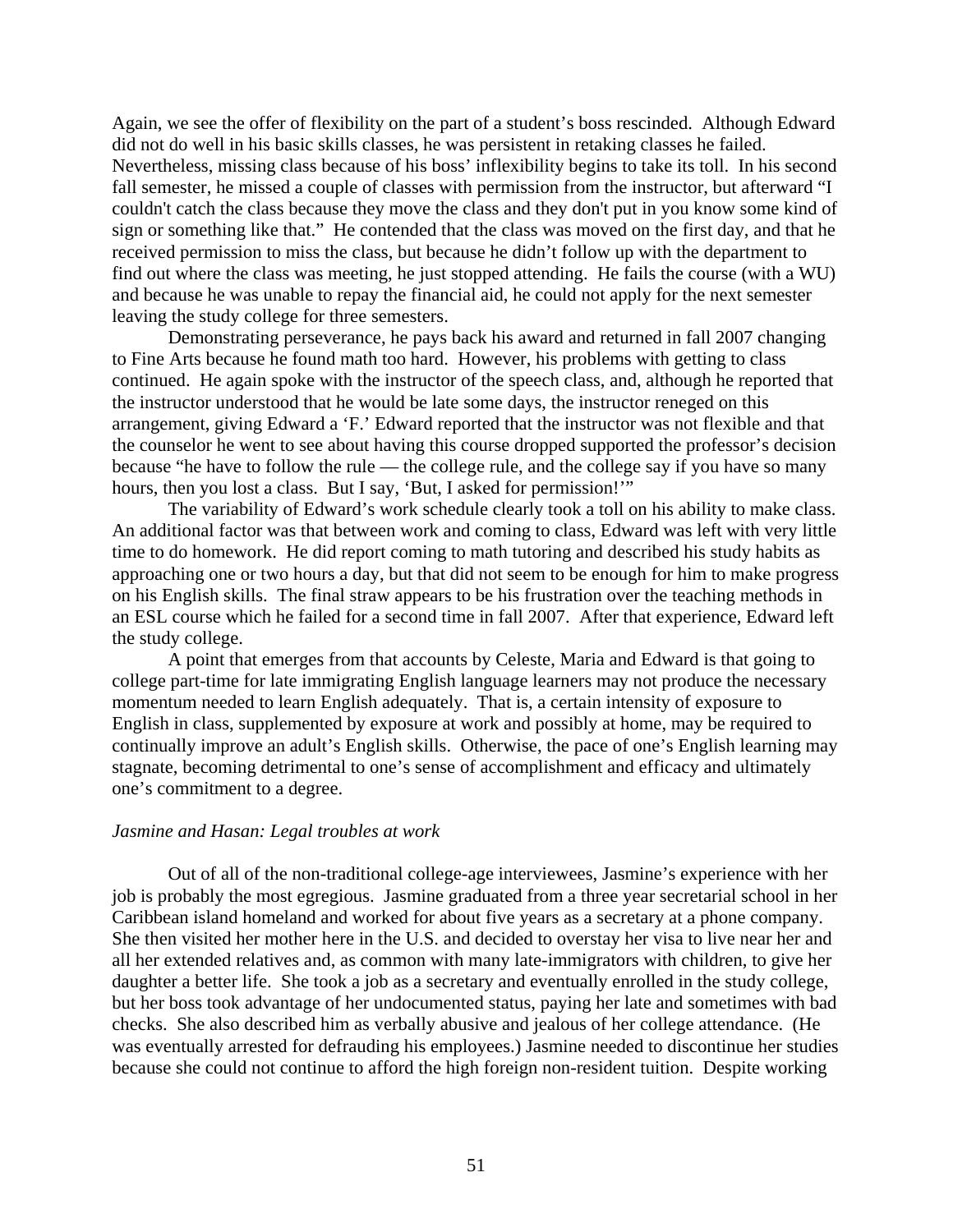full-time, Jasmine reported being a very committed student and earning B's in all of her basic skills courses.

Hasan, a later-immigrating student of near traditional college-age, also had difficulties with his employer. During our interview he was on an administrative leave from his job because of a long standing legal dispute with his employer. His employer forced out Hasan and his coworkers who had voted to join a union. Hasan then took legal action and the subsequent administrative leave. (This dispute was verified through information available on the internet.) From the following passage we can understand Hasan's reasons for leaving the study college:

I felt I had to quit it. I had nobody to support me financially. I just had to quit the school. And, then, it so happened that I have not came back since because of the stress of my job and now I'm having so much problem in my job I'm going to have to take them to court because I don't know what's going on with my job. My boss is giving me so much stress I just can't focus anymore.

Hasan's problems with his boss clearly had him agitated during our interview and he even cut our interview short because he got a call from his lawyer on his cell phone. Like his native born and 1.5 generation counterparts, Hasan was financially on his own (although he shared an apartment with his sister who provided comfort and counseling during this difficult time) and when faced with a stressful work issue, he set aside his studies in order to cope with the situation.

## **Working for reasons other than financial necessity**

In contrast to those who reported needing to work out of financial necessity, seventeen interviewees supplied other reasons. Most nearly always worked part-time and, except in a couple of cases, were traditional college-aged. The reasons that emerged through the interviews with these individuals were:

- working out of habit (i.e., since high school)
- $\blacksquare$  to have their own spending money
- $\bullet$  to help out with family expenses
- $\bullet$  to get work experience for their future careers
- $\bullet$  to defray or pay for the cost of going to college so that their parents don't have to
- their job only offered full-time hours.

Two things may support the notion that working is in some senses optional for individuals in this group. First, accounts of job loss, at least for those working part-time, were not universally associated with needing to leave school. Most were traditional college-age, and most lived at home and reported receiving at least a modicum of family support for their education and sometimes a great deal more. Whether they felt that they could ask for more help from their parents or were willing to sacrifice making money for their school are bridges they needed to cross to continue.

Second, those who worked full-time and as a result struggled to make progress reflected that if they had to do it over again, they would have worked part-time. To what extent was their college degree goal hampered by the low hanging fruit of immediate, potentially optional, and yet occasionally substantial economic gain? There appears to be a teachable moment here where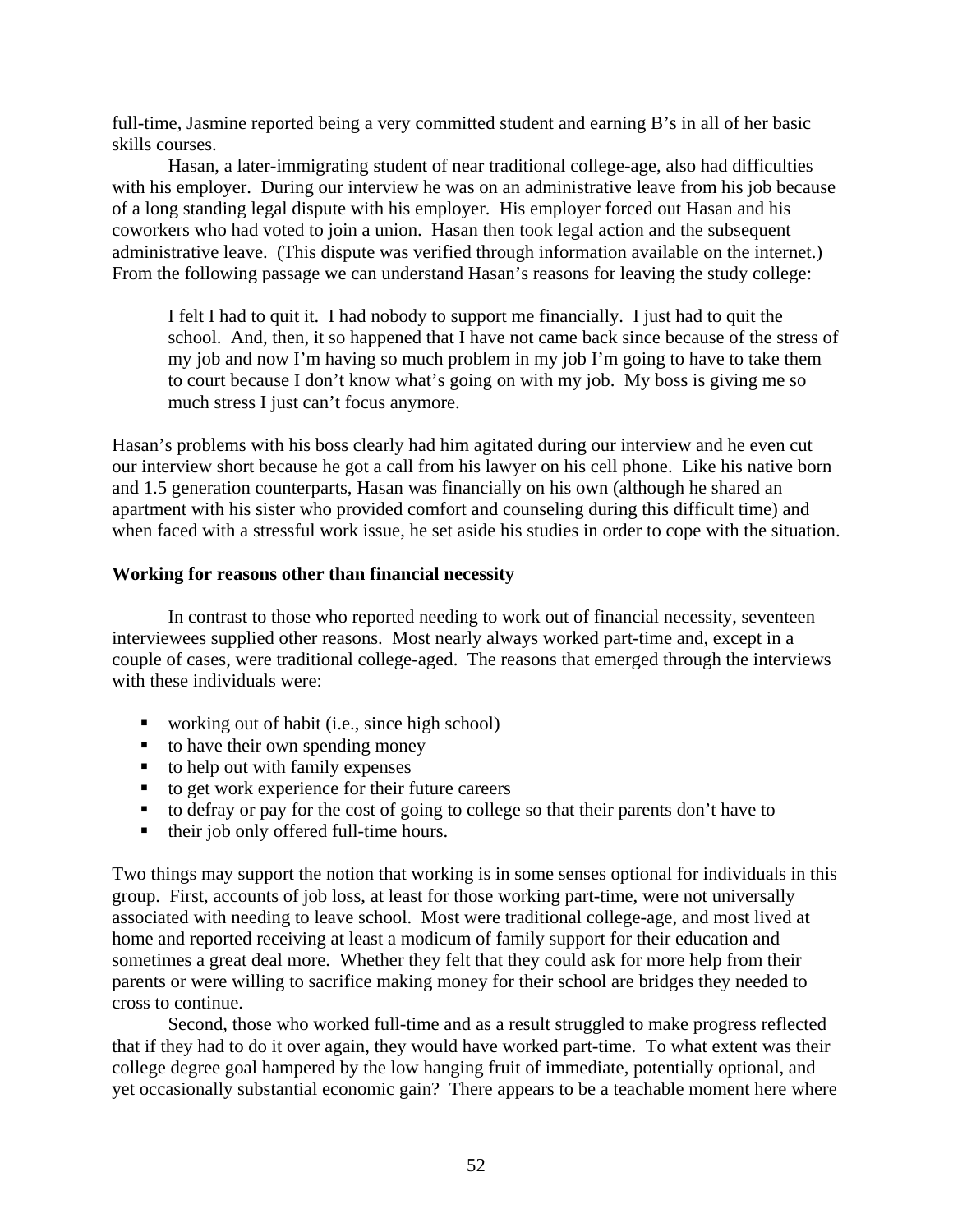colleges could educate students about the relative benefits of reducing the amount that they work so that they can increase their chances of earning their college degree and earn even more money down the road. While there may be substantial barriers to this in terms of cultural expectations, personal pride and familial power and politics, the effort it would take to help community college students overcome these is nonetheless preferential to failure.

#### **Case Group #3: Working full-time, "getting the money"**

#### *Shannon*

Among those for whom work was not a critical financial necessity, four worked full-time "getting the money" as Shannon put it to afford spending habits established before coming to college as well as to help defray the costs of attending college for their parents. Shannon started out her college career at another local community college after high school because the college was close to home and a friend from her high school was also going there. She found college "pretty scary" and she was "indecisive" about what she wanted to major in. She started out as a nursing major because her father wanted her to study nursing but found the science coursework too difficult. She was unable to pass any of the math or biology requirements and after two years going full-time as a nursing major, she switched to Liberal Arts. Her performance in the humanities and English courses was bi-modal: she earned more A's, B's, F's, WU's and incompletes than C's or D's in these courses.

 but it would not make sense to me. And I'd try to reread it, and I'm like, 'You know what? Forget it. Let me just sleep. I'm already exhausted.'" She felt that she did not do very well at her first college because she skipped classes with her friend and because she found it difficult to find energy and time to study while also working full-time as a copier at a law firm. The latter was particularly the case when she had to wake up early after a long work day: "So I would not study for long, basically. I would read something,

 In the following exchange, Shannon came to terms with the fact that her grades suffered as a result of her job:

#### *Shannon*

I'm so focused on like *getting the money* and paying bills I have, so that was my main focus. And I know I have to go to school, but I wasn't too, too focused on it. That's why my grades were slipping. But I guess if I can do it all over again, I know I can get A's and B's, I know that.

## *Interviewer*

[A]t what point did it occur to you: "If I were working only full-time<sup>33</sup>, I might be able to do it." At what point, do you remember?

*Shannon* 

When I got suspended from [SCC]. Even though that should have been "Duh," my point, like, I should stop working full-time, but, still… I still need the money. I still do.

*Interviewer* 

What did you need the money for?

*Shannon* 

 $\overline{a}$ 

<sup>&</sup>lt;sup>33</sup> While the interviewer says "full-time" here, "part-time" was meant, and the interviewee apparently corrects for this as a result of the context.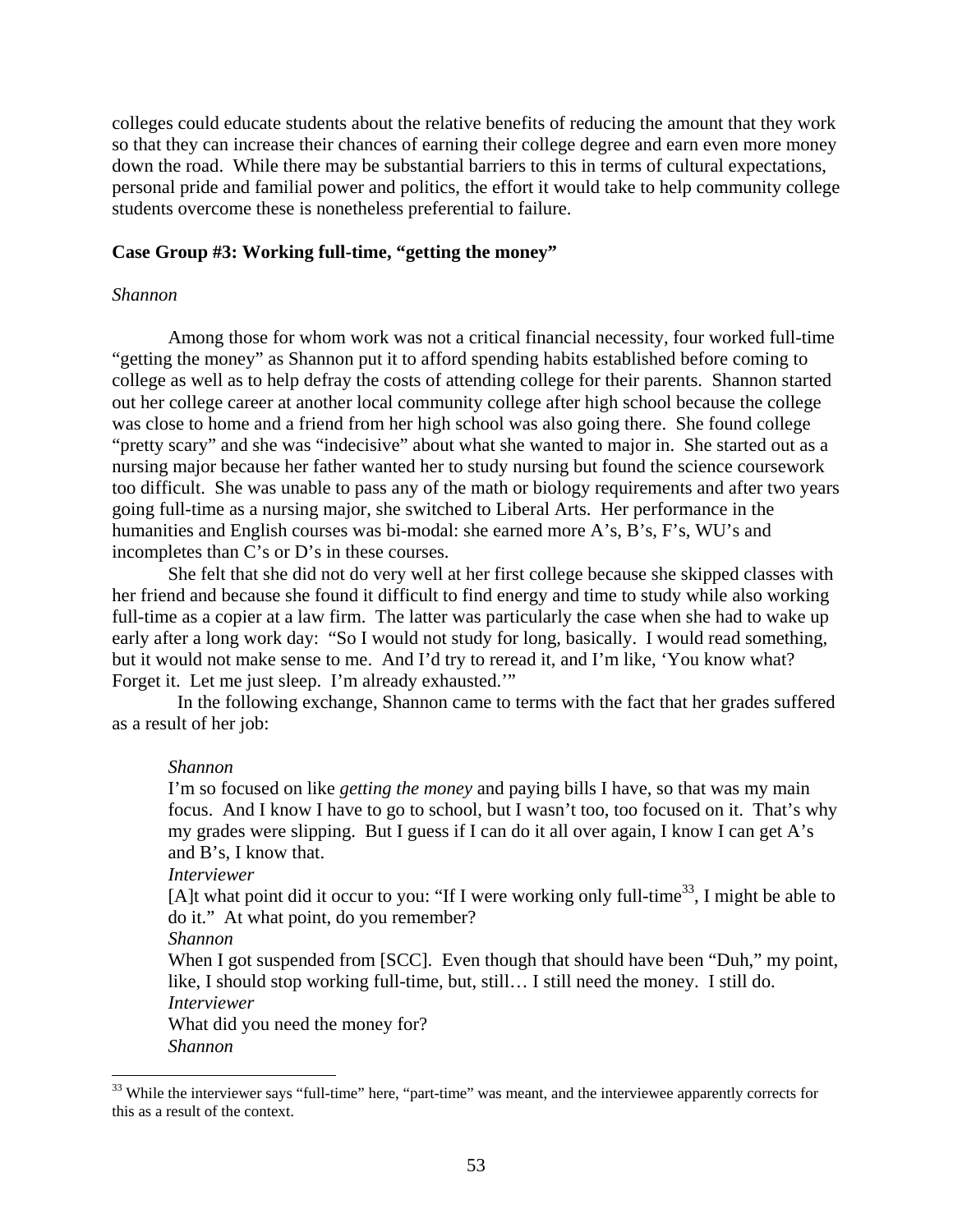Because I had my bills to pay, and also I still wanted to help out paying half of the tuition. So I said, "If I go part-time, I get less pay." So I mean, I wasn't making much on top of that, but at least with full-time I have some money to pay for half the tuition, my bills, and still have a little bit in my savings, and some pocket money for me. *Interviewer*  Right. *Shannon*  So even though I knew that I should go part-time, I didn't. Because I was so focused on *getting that money*, but yet I was still focused on finishing school. *Interviewer*  Right. Sounds like you knew, but you couldn't change the sort of situation, like you had sort of a set path? *Shannon*  Right.

"Getting the money" was a priority for Shannon, one that supplanted going to class and having time and energy to study. She listed several purposes to which she put the money, but the one that had the most complex origin seems to be helping to defray the burden on her parents by paying her "portion" of the costs. At one point, she mentioned not wanting to "waste [her] parents' money" by studying to be a nurse. At another she confided that she did not tell her parents that she was not doing well in her courses. It appears that Shannon had some sort of motivation to prove both to herself and her parents that she could help pay her way. Or, perhaps feel a responsibility to pay her share if she did not do as well as her parents might have wanted her to. Either way, her interest in not burdening her parents contributes to her working full-time which came at a cost to her academics.

Could Shannon have asked her parents for more financial support instead of working fulltime? On the one hand, she described paying her share as "helping out" and as a family they found the tuition at both community colleges to be reasonable. On the other, her parents seemed to being doing okay financially, making more than would allow her to qualify for financial aid. Moreover, all her older siblings were out of school and not living at home. Without admitting to her parents that she was having difficulty, they had no opportunity to cover all her tuition costs so that she could work only part-time and have more time and energy for her studies. Or perhaps she could have scaled back on her spending to invest more into the long term pay off of her college degree. As a result of her poor performance, Shannon was suspended from her first college after the fall 2005 semester. She transferred to the study college in fall 2006. Of the 14 credit courses she passed at her first college, she was able to transfer eight to her third major Social Science.

In a classic example of the past repeating itself, Shannon continued to work full-time while enrolled at the study college, failing to connect the dots regarding working full-time and her poor performance in school. She eked by each semester maintaining a 2.0 until her third semester when she took 17 credits in the first session and earned 2 D's, bringing her cumulative GPA under 2.0. After the end of the spring semester, she consulted her degree audit and believed that she had passed all of her degree requirements. Thereafter, without registering to graduate or seeing a counselor, she moved "down south" where her parents had moved, an illinformed decision on her part.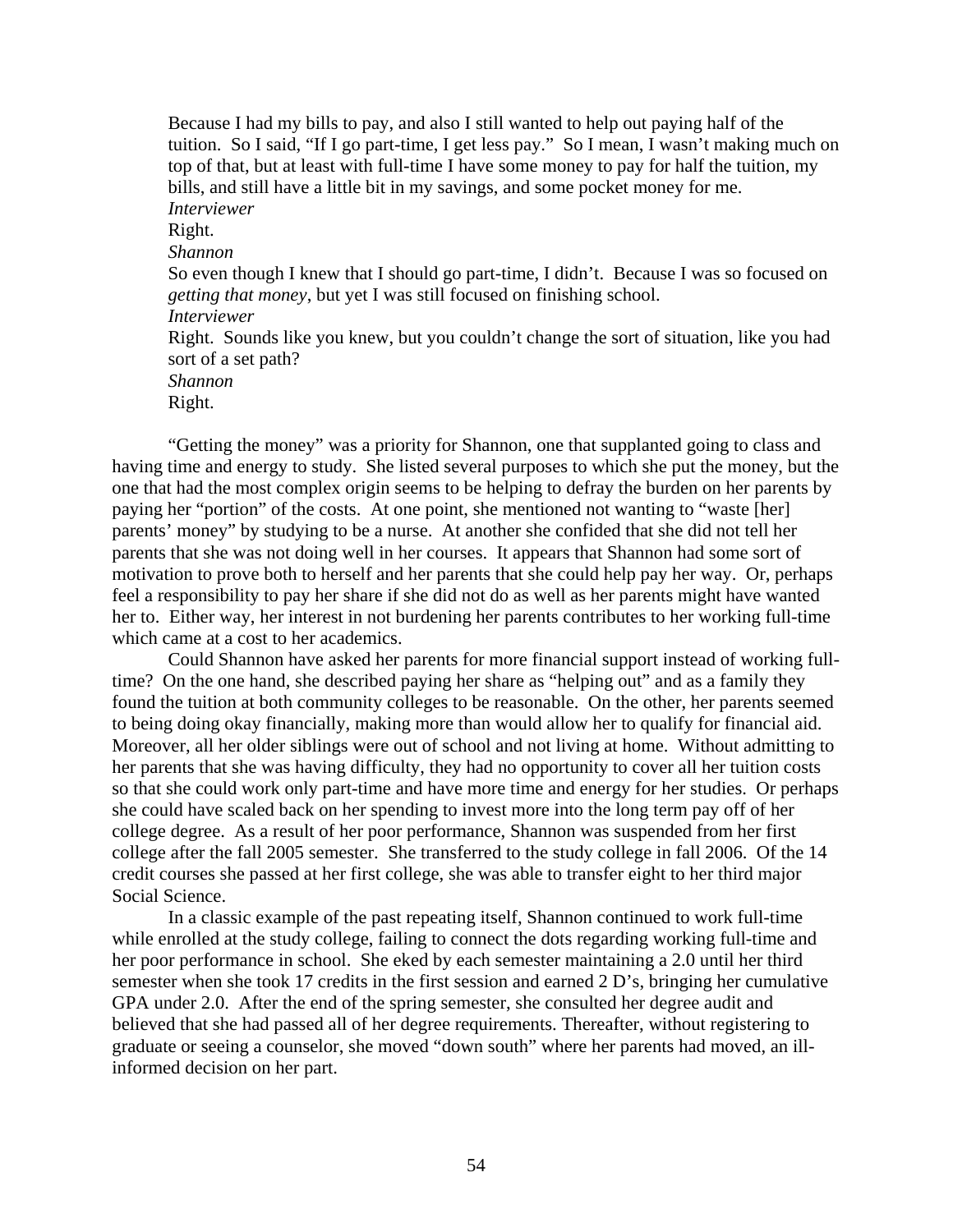What happens next is both confusing to her and staff and faculty at the study college and after an initial account was shared with advising personnel, spurred new policy and a technical intervention. Shannon registers to graduate in the fall of 2007 through the college's web-based electronic registration system, after which she consults her online transcript in March to see how things are going: "Then next thing you know, I see like one or two classes pop up, and I had to call someone and they told me that I would have to come back and finish." The courses that "pop up" are the required biology course she failed in her last semester, as well as two new courses added to her major after her initial year at the college.

Instead of pursuing further the true source of the misunderstanding to find a solution to her problem, she relies on her dogged determination:

#### *Interviewer*

Did they give you a reason why these new courses sort of suddenly appeared as requirements for your degree?

*Shannon* 

No, not really. The person who I spoke to, she really didn't know why. So I said, "Alright, well I know what I have to do." Instead of getting upset I said, "You know what? Let me just come back to [local area] and finish out these courses." And then when I got a hold of the new academic booklet, I actually saw the new courses there. So I figure, okay, these must be the brand new courses – because I know they're always adding on courses to degrees to finish. So I said, "Okay." But I felt that someone should have contacted me instead of me having to  $-$  I know it's my responsibility to look as well, but someone should have contacted me beforehand so I could at least have started in spring of '08 to finish.

Had she talked with a counselor, Shannon would have found out that new courses can't be added to a major in progress. But, when students change majors, new courses can be added because their catalogue year is changed to the current year. This is what happened to Shannon though the inadvertent collusion of a technical flaw in the college's student data system and procedural oversight. Because the study college shares a registration system other same-system colleges, students are first assigned a three digit place-holder major code ending in '0'. Each individual college is responsible for changing this code to a college specific code. This does not happen automatically, however. Either a student or an advisor needs to change the major code in the online system at some point before graduation.

When a student registers to graduate, counselors in the Office of the Registrar review that student's transcript and if it has not been changed previously, assigns them the appropriate college specific major code based on their course of study. However, the student information system automatically resets a student's catalogue year to the current year when their major code is changed. It is up to the counselor to recognize that this change will occur and to manually change the catalogue year back to the student's original year when they update their record.

The counselor who reviewed Shannon's transcript changed her major code but did not undue the change to her catalogue year (from to 2006 to 2007 and back) after assigning her the appropriate major code. Thus, her program of study automatically updated to include two additional courses that were legitimately added to her major in a later year. Though she doesn't see a counselor, she does go to the chairperson of the department hosting these two new courses to find out why this course is now required of her.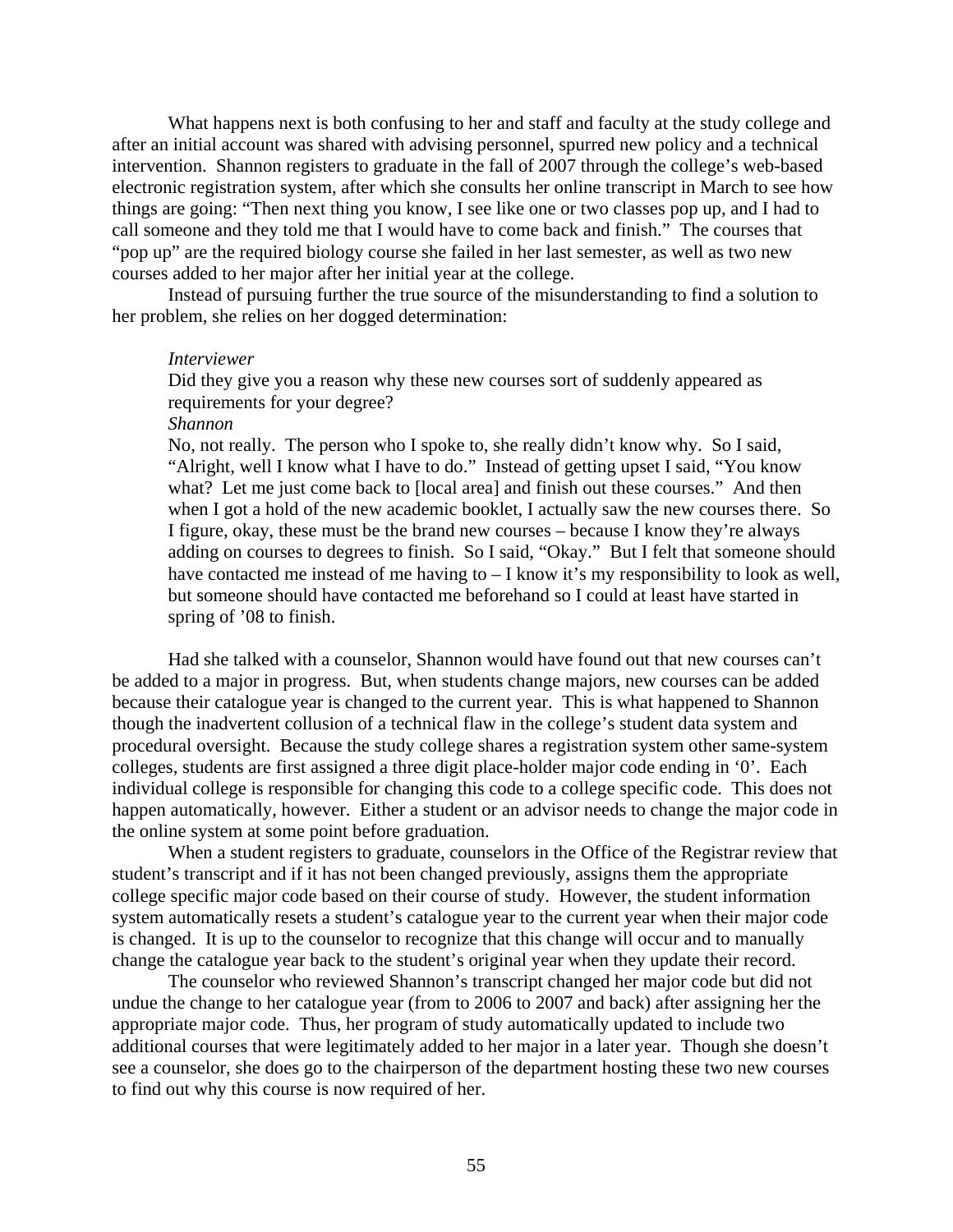And when I saw that one class appear on [the degree audit system], I went to the chairperson and asked him – this was in the summertime – I said to him, "You know, this class just popped out of nowhere. I feel I shouldn't have to take it." So he said, "Well, it's required for [study college] students." I was like, "Okay, but you just added this on, so I figure it's supposed to be for students who are new to the school." He said, "Yea, you're right. Let me talk to someone," and he did. He said that, "Okay, you wouldn't have to take the class." I was like, "Are you sure now?" he's like, "Yes, don't worry about it, it's gonna be removed from [the system]." I said, "Okay."

So when he said that, it still stayed in the back of my mind, like I have to still be on top of this. And when the summer session finished, I went back to him – let's say in August. Yea, definitely August, before this semester started. So I knew he didn't remember me, but I told him my name, I told him I was here before, and I said, "Is it still on that I don't have to take this particular course?" He said, "Well, now you have to take this course." I said, "But you told me I didn't have to." He said, "Well, now you have to." I was like, "You know? I should've gotten a written statement for you to sign." So now I have to stay back just to finish this one course. That's why I'm doing part-time, because of this one class.

As a result of the confusion, she stays in the local area for the first quarter of fall 2008 to take and pass this new course added to the liberal arts major.

As a result of her frustration, we see Shannon intensifying her information gathering from members of the college administration. She also finally sees a counselor who tells her --after reviewing her transcript-- that she did not actually need to take the two new courses because she already had enough liberal arts credits and her catalogue year should have been set to 2006, not 2007, respectively. Upon hearing the news, she was "shocked" and "pretty upset about it, pretty upset." As she opines in the following exchange, Shannon put a blind faith into how the online degree audit system worked, and did not understand that counselors were the ultimate gatekeepers towards her degree:

#### *Shannon*

They say some students don't even follow [the degree audit system], some say they don't follow [it] because [it] is always wrong. So it's like half and half, like which one do you believe? So I feel like maybe a counselor should contact students who are on their way to graduating, at least let them know, "Okay, you're graduating. You might need suchand-such class." Like, "Thank you for informing me." I think that would be a great help. *Interviewer* 

Certainly in your case, if they just gave you one answer, then you could've wrapped this up a little earlier.

*Shannon*  Oh, yea.

 This late understanding of the relationship between the online degree audit system and counseling comes at a cost for Shannon. She leaves the study college and the local area, ostensibly for good, after fall 2008 without her AA degree having earned 75 credits. Lessons are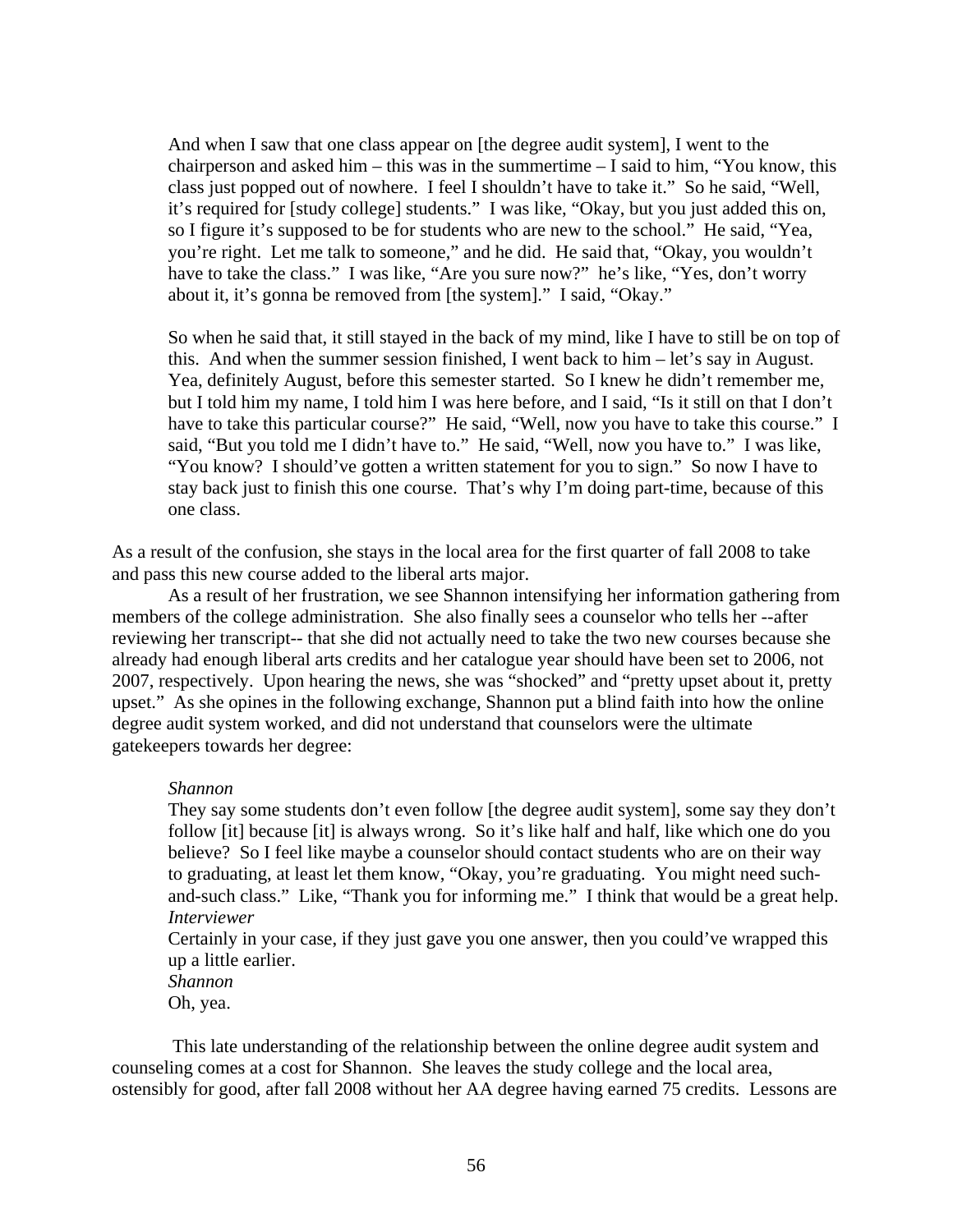to be learned from Shannon's experience on both sides of the equation. On the institutional side, this demonstrates that counseling is crucially necessary for transfer students who usually avoid taking the freshman seminar. Had she been required --at a minimum-- to go to counseling before being able to apply for graduation, she would have found out that she needed to change her major code and that she had actually satisfied all of the course requirements by spring of 2007 save for passing the required biology lab elective. She still would have had to take and pass the rising junior exam and bring her GPA up to 2.0, the latter which she might have done easily by retaking at least two courses in which she received D's, all of which could have theoretically been accomplished in fall 2008.

Shannon's personal role in failing to reach her degree goal can be traced to, on the one hand, not learning from her lesson about working full-time while going to college. While we don't know the particular conditions around her parents' willingness or ability to help her financially, working full-time and going to school full-time came at the cost of her degree. She clearly values "getting the money" and paying her own bills. But, that she continues to work full-time after transferring to the study college--in light of pretty strong evidence that it's detrimental to her progress—suggests some serious inflexibility on her part. She is unable to replace the long term payoff of a college degree with the short term gain of a low level white collar job.

On the other hand, Shannon also does not seek information from individuals at the college; instead she trusts the degree audit system and only seeking advisement when her ability to graduate seemed in jeopardy. This technical issue regarding her major code certainly plays a significant role in this less than successful outcome for Shannon. The college would do well to identify those students who are at risk of automatically having their catalogue years reset when they apply for graduation. Because some of these students, like Shannon, will only rely on the audit system to inform them that there is a problem.

#### *Jimena*

Jimena's experience was almost identical to Shannon's. First, her earning and spending habits were established before she came to college. In the semester she took off between graduating high school and enrolling in her first college, another local community college, Jimena began to work full-time off the books at three different jobs. "I worked all day and I would make a lot of money and I would just go out. It wasn't necessary. It was a luxury for me to have that much money. An 18-year-old girl shouldn't walk around with \$800.00 in her wallet." Second, she did not relinquish her immediate money making opportunities to have more time for school. Third, as a result of her prioritization, she failed out of her first college and after transferring to the study college failed out again. As we see in the following exchange, she again had difficulty making her evening classes, because her boss reneged on an offer to support her schedule and her studying at work:

#### *Jimena*

I was working the three jobs, I would be there from 8:00 in the morning till about 6:00 in the afternoon which was bad, but the thing is I started my classes at 5:30 and I was taking the night classes till about 10:00ish. But my boss would never let me go on time. He would always have me waiting for him because I couldn't leave till he got there. I was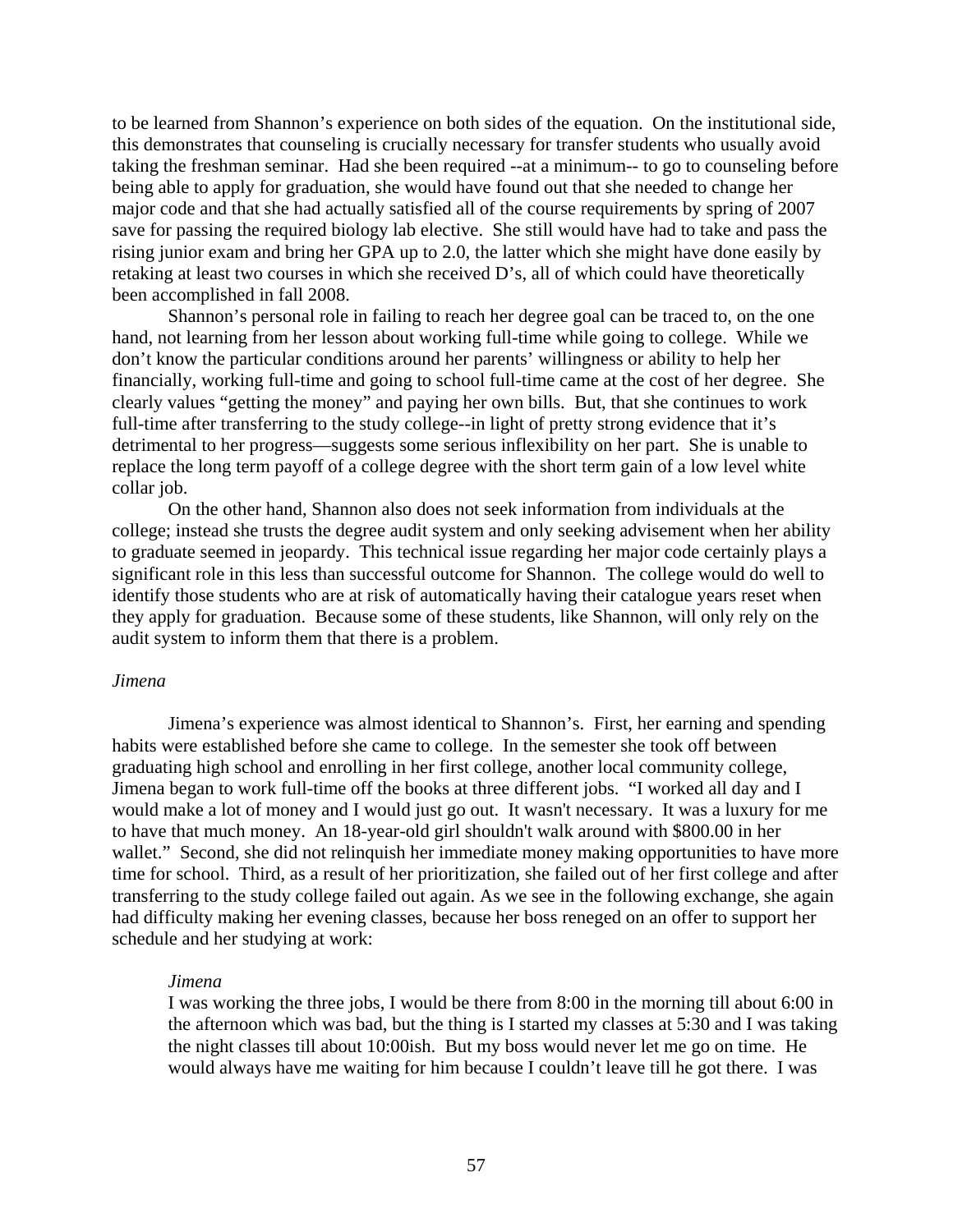doing coat check. So he would never come – he was always there at like 7:00. I failed. I had to withdraw some classes.

*Interviewer* 

Did you tell your boss, at least the boss for the job that mattered for you to get to class, the last job in the day, did you tell your boss I need some flexibility with my schedule because I'm going to school?

*Jimena* 

I told him. I gave him a copy of my schedule and everything. Explained to him but he was just very – sometimes he had people who were supposed to come in after they went to school they were supposed to come in and cover for me at 5:00 but they wouldn't show up. It was just a big mess and I wasn't able to leave. One time I left and I almost got fired.

*Interviewer* 

What point of the semester did it sort of occur to you that this is not gonna work? That you were not – things weren't working out?

*Jimena* 

It was about maybe towards the middle of the semester because I tried and tried and tried and it was too much. Not only that – my boss told me you can study here, you could study at work since I was doing coat check. But then we had gotten complaints that all the students that worked there were doing their homework and studying while they were working

In addition to placing a higher priority on making money than the long-term, yet unknown, benefits of getting a college degree, Jimena's case shares several traits in common Jasmine. First, she shows planfulness and taking a College Now course at her high school, then by passing her skills tests easily and then by being committed to finding time to study. Second, and less fortunately, she was working "off the books" which gave her boss more leverage to be inflexible. In addition to her Achilles heel of working to satisfy her spending habits, another feature of Jimena's personality which may have hindered her ability to make adequate progress on her degree was a sense of perfectionism. Jimena's is just one of several instances where interviewees' bring to bear a self-concept forged by events and experience external to the college which is less than productive for their academic progress.

#### *Genevieve*

Like Jimena, Genevieve graduated high school one semester early and began working full time at a customer service job to pay for her cell phone, monthly metro cards and clothes. She was accepted into a four year college, but could not attend the summer skills program required to satisfy her reading skills requirement because of her job schedule. Enrolling in the study college as a Nursing major, she finds that she looked forward to class and asked a lot of questions. Although she received full financial aid, she continued to work and described her schedule during her first and only semester like this:

At the time I was working a morning shift, had to wake up at 6 am to be at work by 8 am, get out at 5, get to school for classes by 5:45, get out by 10, stay up to 2 am doing school work, get up again for the next day. On Mondays and Wednesdays, I would leave work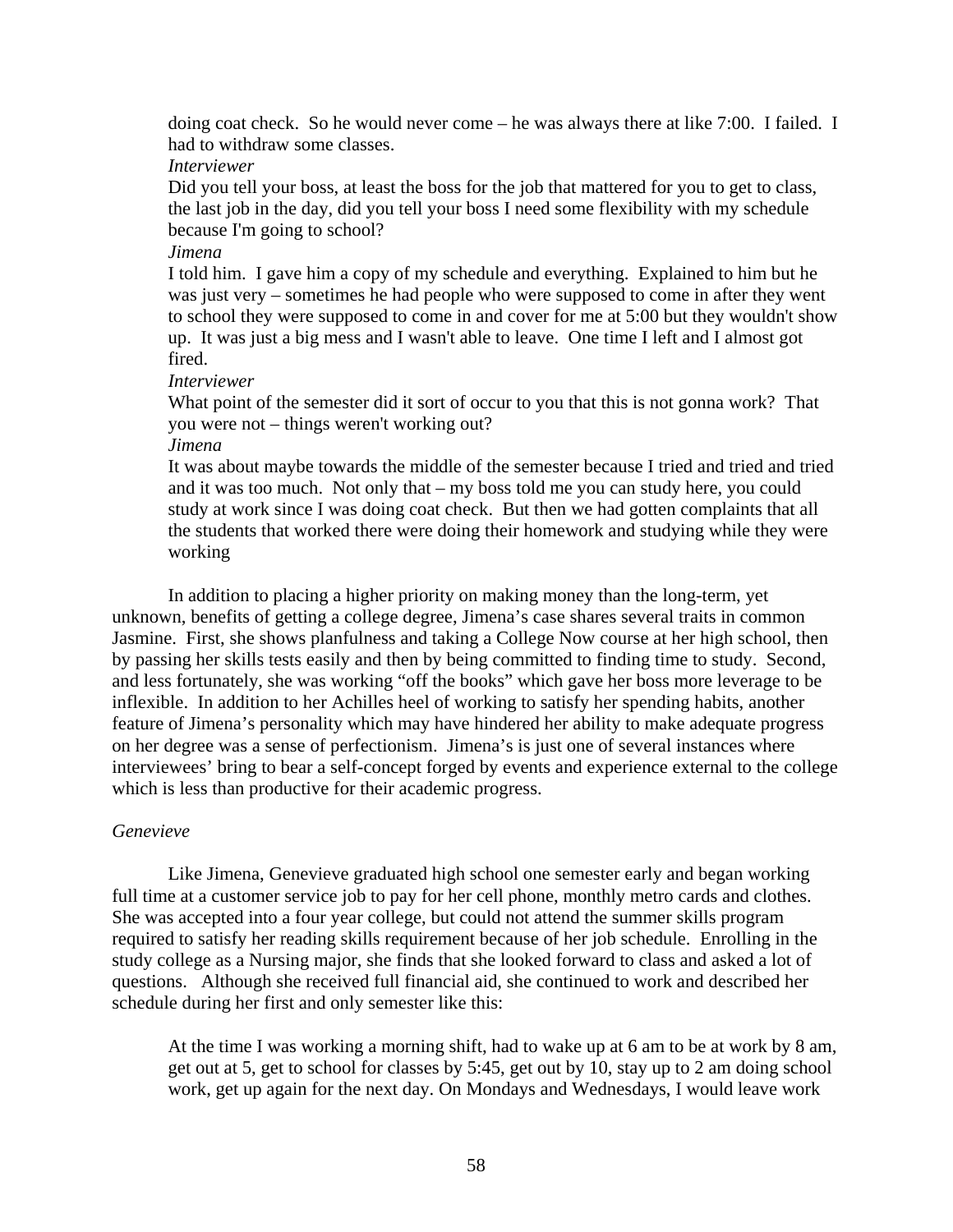from 1 to 3 and come back to work to finish up the [work] day then go back to the study college for my evening classes. Everything became more stressful and harder.

Because she was a valuable employee capable of a lot of responsibility—a source of immediate personal pride—she was able to make this arrangement with her boss. But she reported that her boss would still get mad when she took the time off to go to class (ex. *sabotage by boss*). Although the work load was nearly unbearable, she could not enroll part-time because she would not have qualified for enough aid to continue. Like Edward, her freshman seminar class was moved and because her work day was so cluttered, she could not find time to call the school to find out where the class was meeting. Her company then had "financial issues" and she was let go during the latter half of the semester. "And then I didn't have money for transportation for school. I was missing days, getting behind." As a result of getting behind, Genevieve stopped attending classes around mid-November and did not withdraw from her fall second quarter course resulting in a WU. She described an interest in returning, but like Tanisha she could not immediately afford to pay off the \$400 emergency loan for books she had received at the beginning of the fall. She even researched local proprietary colleges to continue her education, but they insisted that she would have to pay off what she owed the study college before enrolling and qualifying for financial aid.

Fortunately, Genevieve was able to return to the study college as of the fall 2009 semester as a *Mathematics* major after stopping out for three semesters. She earned a 2.4 GPA in her first year back.

#### *Carlos*

Carlos is one of the few who grasped quickly how much working full-time hindered his ability to make adequate academic progress. Carlos left high school in order to get away from "the bad sort of people that got [him] into going to parties every day, cutting high school, stuff like that." Unlike most other high school leavers, Carlos remained at home with his parents and two brothers. After a few years working, "getting money" and taking it easy, his parents encouraged him to get his GED. He then earned his GED through the study college's ACE program and enrolled in the Vet Tech program. He benefited from the fact that the study college was close where he lived. He described himself as the "black sheep" in the family in terms of education. His younger brother currently attends a local private university and his older brother graduated from another local private college. Both his parents graduated from college in Peru, emigrating when Carlos was in middle school to give their children a "better life."

Despite passing all of the skill tests, Carlos essentially failed out of the study college in his first semester including two key courses for his major. He resisted dropping the most difficult of these because he figured he "could at least get a C on it and then …take it again and get a better grade." He attributed his poor showing to continuing to work full-time even though he qualified for nearly full financial aid. Carlos concisely explained his motivation for placing making money above going to college: "Yeah, when you're young, if you get money, you want [it] to stay like that."

In his first attempt to manage the rigors of school and working, Carlos dropped down to a part-time work and school load in his second semester (spring 2007) which allowed him to attend class more consistently. He passed a social science course with a C+ and *Statistics* with a D. He liked the social science course and claimed he should have done better except that he did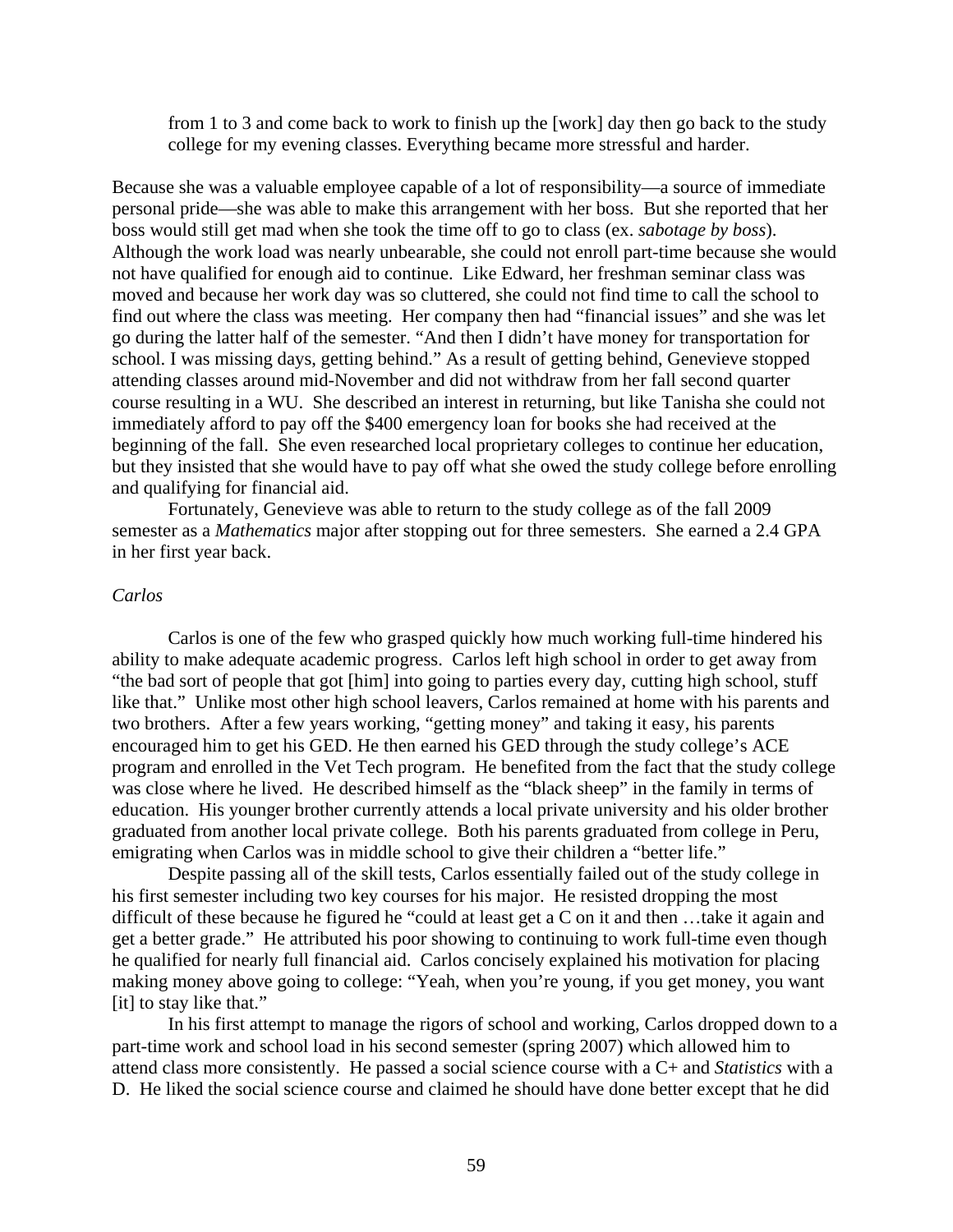not do well on the tests. As for the statistics course, he believed that "'cause I took so much time off that I kind of lost – I kind of don't remember how it went, how these problems are solved." Despite this modest turnaround, Carlos leaves the study college for the entire 2007-08 academic year because of his disillusionment with the difficulty of the coursework and the competitiveness of the veterinary technology program.

After a year of soul-searching, Carlos returned to the study college on a new tack. He changed his major to Liberal Arts, developed a passion for painting and stopped working altogether, partially because he qualified for full financial aid:

So that's a good thing. Now I'm trying to get my GPA up so they can keep giving me financial aid, so I'm gonna keep studying. I'm not working so that's kind of a thing. It's kind of a thing getting used to not getting money but I'm gonna have to get used to it if I want to do something else with my life.

As a result of learning from his mistakes, adapting his goals to better match what he believed were his capabilities and with the support and encouragement of his family, Carlos returned to college and in his first semester back earned all A's. While not all community college students are allowed second (and even third and fourth) chances from their family like Carlos, his experience sheds light on why students stop out for a year or more and return successfully. Prioritizing his degree over the immediate gratification of making money allows him to turn his progress around at least for the interim. Unfortunately, Jimena, Genevieve and Shannon did not learn the same lesson.

#### **Case Group #4: Part-timers: Balancing school and work**

Ten of the 11 interviewees who worked part-time for reasons other than economic necessity were still living at home as of our interview. And, of these eight were traditional college-aged at the time of the interview (only Arnold and Arif were older). Part-time work directly limited the ability to make adequate progress toward a degree in only two cases (Carlos as described above after the target semester and Daphne below). Most held hourly low-skilled jobs in customer service or light industrial fields, although there were professional benefits to some of these jobs.

While all started their jobs before coming to college, their work experiences differed in several ways from that of their counterparts who worked out of economic necessity. Their bosses were usually supportive of their education. This occurred both because they had established a history with their employer and because their bosses wanted them to be successful in college. They could count on adjusting their work schedules to accommodate their class schedules. This flexibility was available to them both in terms of during the week as well as across semesters. While these jobs were important to them for various reasons, they also understood that these jobs were temporary and subordinate to their goals of getting a college degree and going into professional careers. That is they described sensitivity to delaying their material gratification as well as faith that postsecondary education would provide them tastier fruit once they finished.

A number of the interviewees in this subgroup held jobs which gave them semiprofessional experience working with the public, experience which they might capitalize on in their future careers. Jose worked in event planning in a children's museum; Kathy was a lab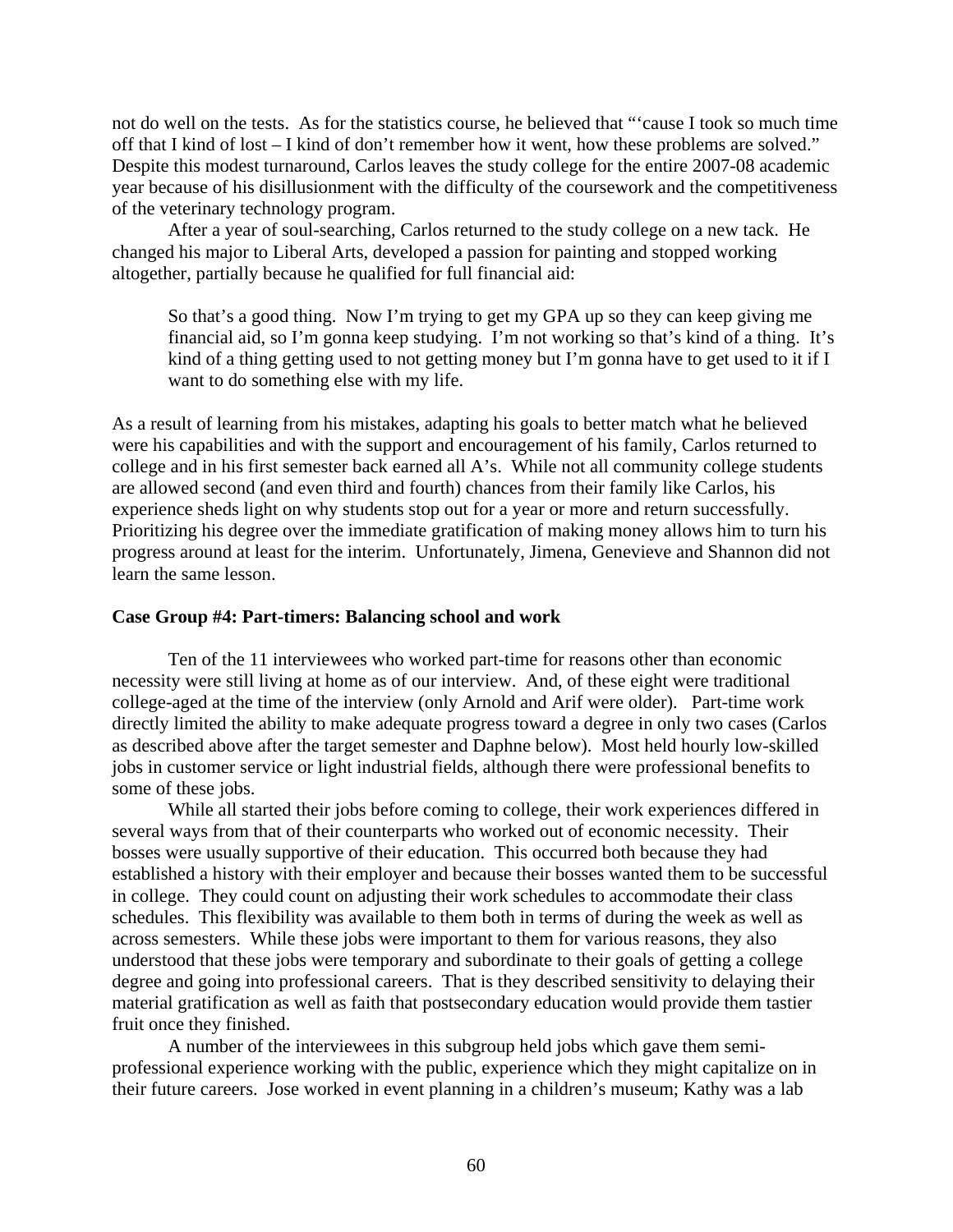assistant at the college; Lydia worked in a library gift shop; Farouk was recently promoted to a shift supervisor at a fast food restaurant; and Arif worked as a real estate agent for a company (but was eventually let go as the real estate market collapsed in late 2007). Finally, losing their part-time jobs did not cause any turmoil in terms of attending school. This is a hallmark of this group: working is not necessary for attending college.

#### *Daphne*

Daphne was the only individual in this group for whom part-time work in conjunction with her mother's medical crisis posed any serious risk to her academic progress. Daphne did well enough in high school to earn a small scholarship and conditional acceptance to a baccalaureate college contingent upon passing her math skills test. Her math test results, however, were not adequate, and she then enrolled in the study college. Shortly before classes started, her mother was hospitalized unexpectedly. This required a great deal of Daphne's time and energy, making it difficult for her to attend class. She was also continuing to work a retail job with a variable schedule which she had landed two weeks before school started. Because she did think initially that she would be enrolling in college until the spring semester, she had been open to receiving whatever shifts were available. Unfortunately, her manager was either unable or unwilling to generate a more stable schedule for Daphne.

Because she could not afford to pay back her scholarship, Daphne did not withdraw from her classes despite knowing she would probably fail her classes. She did not understand, however, that not withdrawing results in WU's which still would require her to pay back this scholarship. This assumption on her part caused her to earn a 0 GPA in her first semester. She only managed to pass the non-credit freshman seminar, the only course she continued to attend. Daphne reported that her mother's health stabilized over the fall semester and she attempted to reenroll in the spring for a full-time course load. Because her boss still was not able to provide her with a predictable work schedule, she was only able to take *English 101* that semester in which she earned an 'B.' After all that she did to compromise her academic progress to accommodate her job, she was fired during the spring semester after a disagreement with her boss.

In fall 2008, Daphne enrolled part-time in the first session, only finishing two courses with an F in each. She repeated this poor performance in the following semester, and reenrolled full-time for the spring 2010. Unfortunately, the circumstances related to her part-time job and her mother's health prevented her from living up to her potential on her first attempt at college. In her case, the combination of her dogged determination to hold on to her arguably optional job as well as her misinformation regarding policies on withdrawing from classes, taking a leave of absence and financial aid were academically disastrous for her.

#### **Case Group #5: Unemployed or not working out of choice**

Thirteen interviewees reported that they were not working at the most critical juncture(s) in their college going. That is, work did not play a role in how much progress they were making toward their degree. Nevertheless, they may have worked at some point in the past or during the time of our interview. Not surprisingly, nine of these thirteen lived at home and their collegegoing was supported by their family. Seven of those living at home received very little or no financial aid, suggesting that their parents' income was near or above the cutoff for financial aid.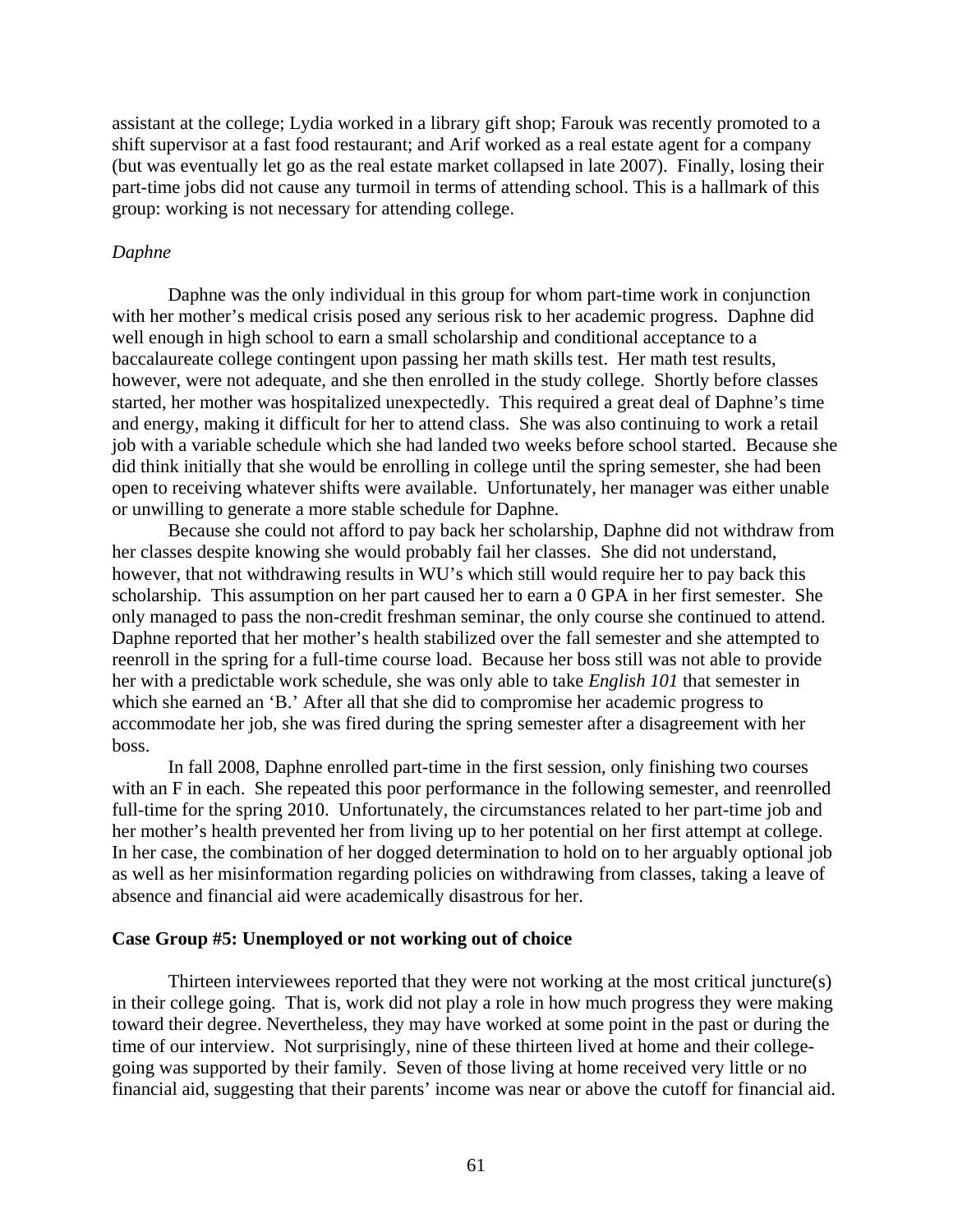Jane received three-quarters of a full financial aid award. Alicia, David, Inez, and Soo received full or close to full financial aid support, although for Soo this amount decreased to half and for David to nothing over time.

#### **Discussion**

Work clearly plays a huge role in many interviewees' ability to make progress toward their degrees at the study college. Table 6 presents the effects of interviewees' working on three "enrollment intensity" categories (with full-time being the unstated reference group) by their reason for working. Among the 39 students who worked at any point while at the study college within the timeframe of this study, working caused 11 part-time events, 4 stop-out events, and 9 leaving events. While going part-time and stopping-out were found to be adaptive strategies in managing the demands of work and school and, thus, allowed most to continue making adequate progress toward their degree, work and its relationship to financing their college was a central cause in the majority of cases where interviewees left the college.

Work involves and intersects many variables in students' lives beyond school, including family and dependent responsibilities, immigration experiences, and plans and goals for the future. Many students have already established a relationship to work, sometimes long before coming to college. Often these menial, dead-end jobs provide the motivation to earn a college degree in a search for a more meaningful and better paying career. Several interviewees even mentioned changing their career goals after enrolling in college in order to move away from fields based entirely on money (e.g., banking, accounting) to prepare themselves to work in health or criminal justice careers. Thus, college provided the motivation to seek out jobs in helping professions.

#### [Table 6 about here]

While work was a motivator for many interviewees, for some it also carried significant baggage, in terms of how much time they could attend class and study and the sacrifices they had to make for their education. For those who needed to work out of financial necessity, school had to be fit in and around their work schedules and, when present, family responsibilities. Some were able to manage this with careful planning, herculean persistence and personal scarifies. Others, particularly those who did not need to work out of financial necessity, became used to the immediate financial returns of their jobs. This inability to delay gratification came at the expense of time and energy for their studies. Immediate money-making ability trumped whatever career and income that they thought a college degree might offer them later. Not surprising, this was often accompanied by a lack of clear career paths or disillusionment or lack of focus in their studies and in some cases an adjustment in what they studied (i.e., Arnold, Carlos, Jimena, Juliana, Ormando and Tanisha).

Work greatly affected many interviewees' decisions about college attendance. Employers in contemporary service businesses stand to lose in the short and long terms if their employees go back to college. In the short term, they are asked to be flexible with schedules or to allow their employees to study on the job. This costs the employers in terms of extracting the greatest amount of work for the least amount of pay. This may explain why so many interviewees relayed episodes of their supervisor's reneging on their offer of flexibility or even worse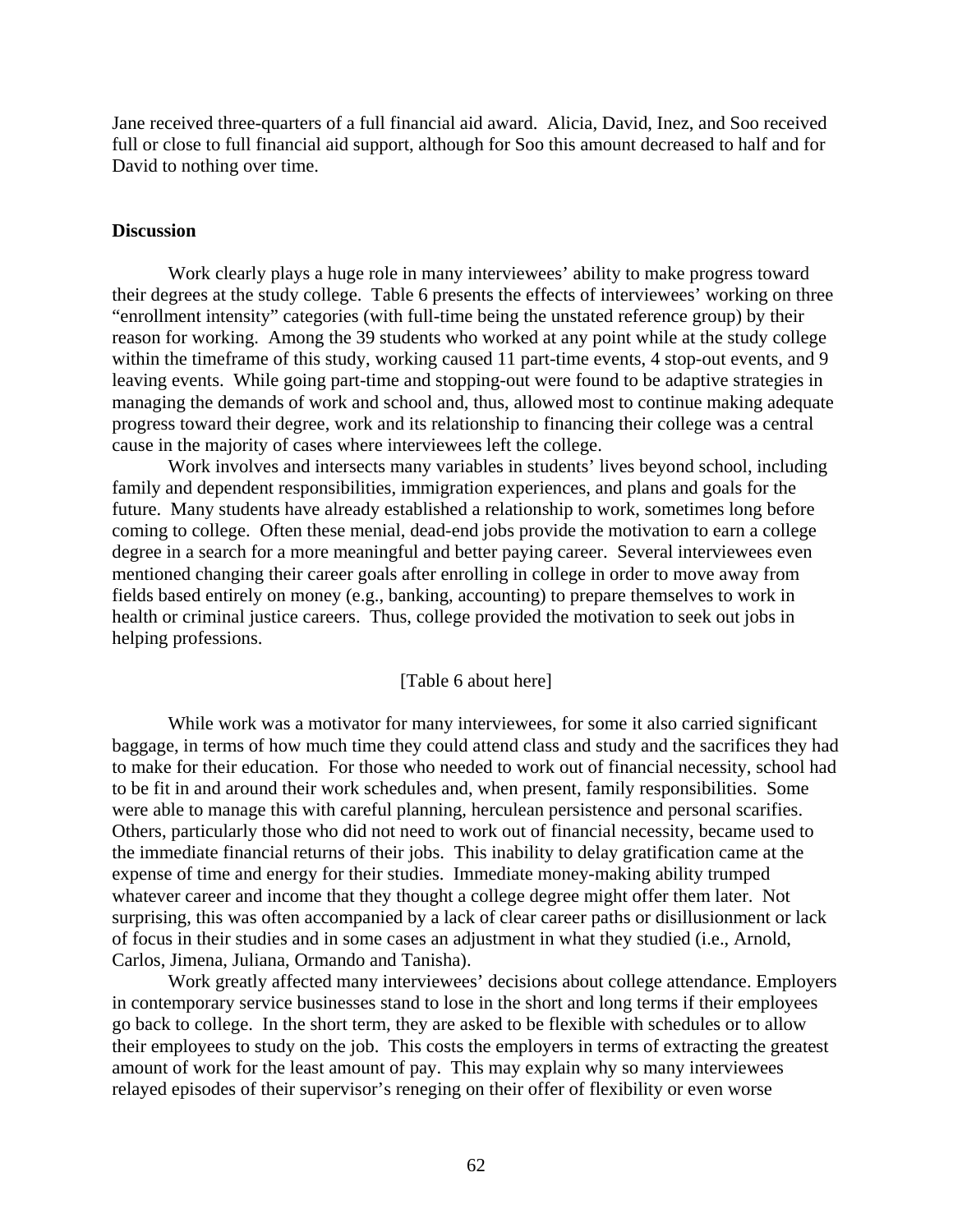episodes of harassment. At first, they oblige but once they encounter the cost of this flexibility, they rescind the offer. In the long term, the employers risk losing what are or are becoming valuable employees if their employees finish their degrees and move on to better jobs or careers.

The exceptions to the difficult boss syndrome seemed only to occur when students and their employers began with the clear understanding that these are temporary, if mid-range, positions. In these instances the bosses mentored and encouraged interviewees, occasionally because they themselves were unable to attend or finish college. That is, they wanted the students to learn from their own mistakes. For the most part, these jobs seemed to be less deadend "adult" careers. These were jobs where clearly the best employee would be a young, responsible and socially outgoing young person. A number of the jobs held by those in the older age categories required less cultural capital. In these instances, an interviewee's immigration status and length of time in the U.S. also played a role in what job they could get and what arrangement they could make with their employer in terms of having time to go to school.

Another feature of the undermining nature of working is that many interviewees accepted more work and greater pay when it became available almost out of principle. Some did so nearly without any regard to the effect this might have on their studies or even on other aspects of their life. This occurred almost exclusively with those who worked for reasons other than financial necessity.<sup>34</sup> In a sense, the concrete immediate gain of money was preferable to expressed yet distant goals of getting a college degree and entering a career. Future research might explore in more depth students' decision-making process regarding the value of immediate financial gain through working and the value they place on the more distant labor market rewards once they earn their degree. We would like to understand what influence college has on students' decisionmaking and prioritization regarding this issue.

While working had directly and indirectly affected students' ability to make progress toward their degrees, the English language work environment has an indirect effect on students' academic progress. A second indirect effect occurs when those English language learners who could only attend part-time or who needed to stop-out as a result of the job may not experience the academic intensity necessary to make more than incremental progress on the English skills. Some may need intensive periods of work on their English skills in order to make lasting improvements. Going part-time may not present enough exposure to English to make the gains needed to ultimately be successful, particularly for older English language learners. By extension, the lack of exposure to the academic intensity inherent in a full-time load may apply to the whole range of academic subjects and skills. For instance, several individuals complained that they had been out of school so long, that they had forgotten how to do math problems.

Despite the apparent drawbacks to working for many of our interviewees, there was ample evidence that working provided a sense of accomplishment and capacity and contributed to self-image and identity. In that so much of modern society is based on what one does and how much one makes, it is not surprising that so many features of self-assessment are based on one's working life. Unfortunately for many, an established relationship to work, sometimes long before enrolling in college, means that a competition of sorts arose between the immediate gains of work (both emotional and monetary) and the more distant and uncertain rewards available to them in the labor market once they finish their degrees. Some in the sample were able to see

 $\overline{a}$ 

 continue to go to college there, but it did not work out. <sup>34</sup> However, both Victoria and Lori may fall into this category. Lori took a raise but didn't understand the implications of it for her public assistance; Victoria moved out to California on the urging of her boss and tried to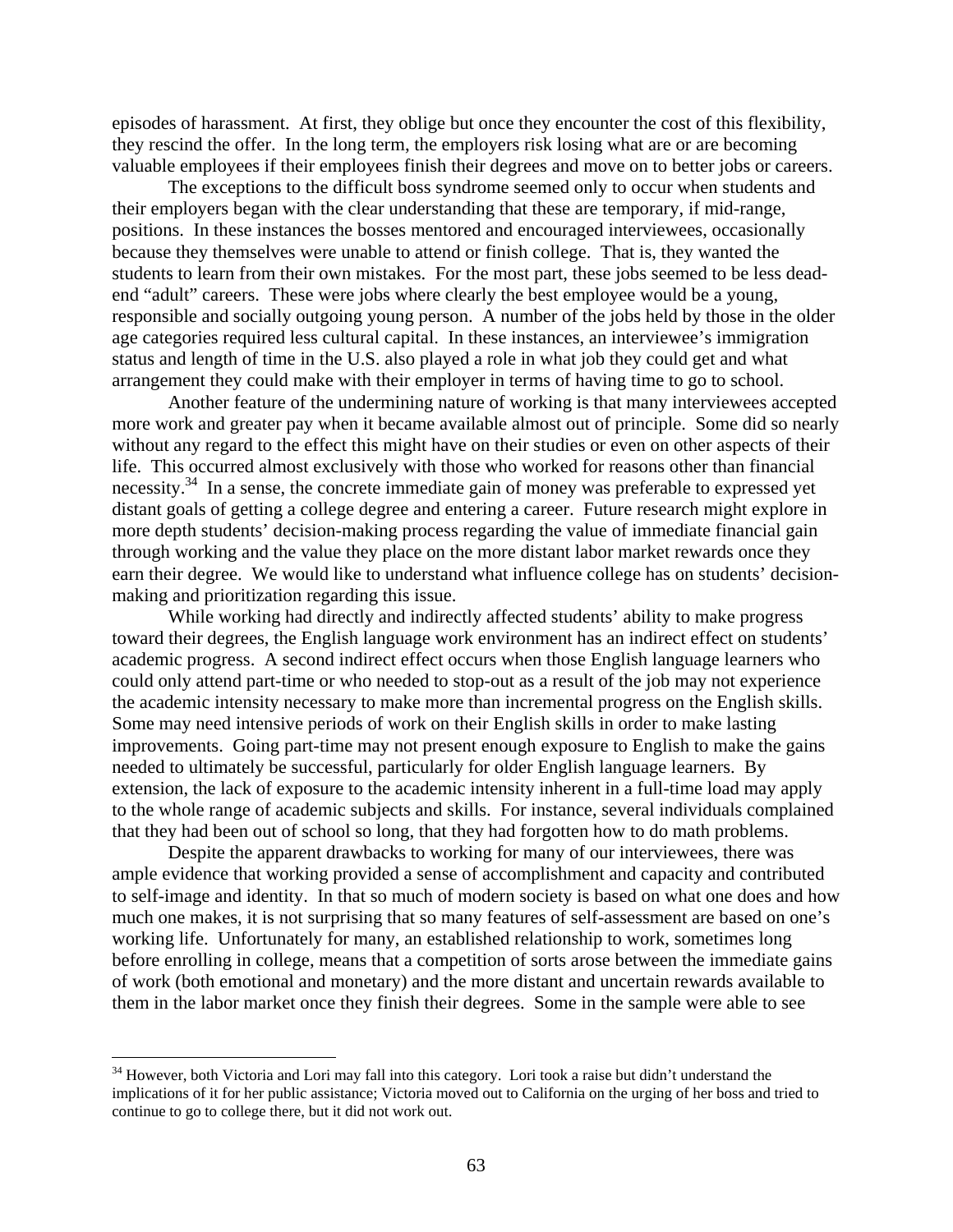beyond the low hanging fruit of their immediate money-making opportunities, while others unfortunately did not.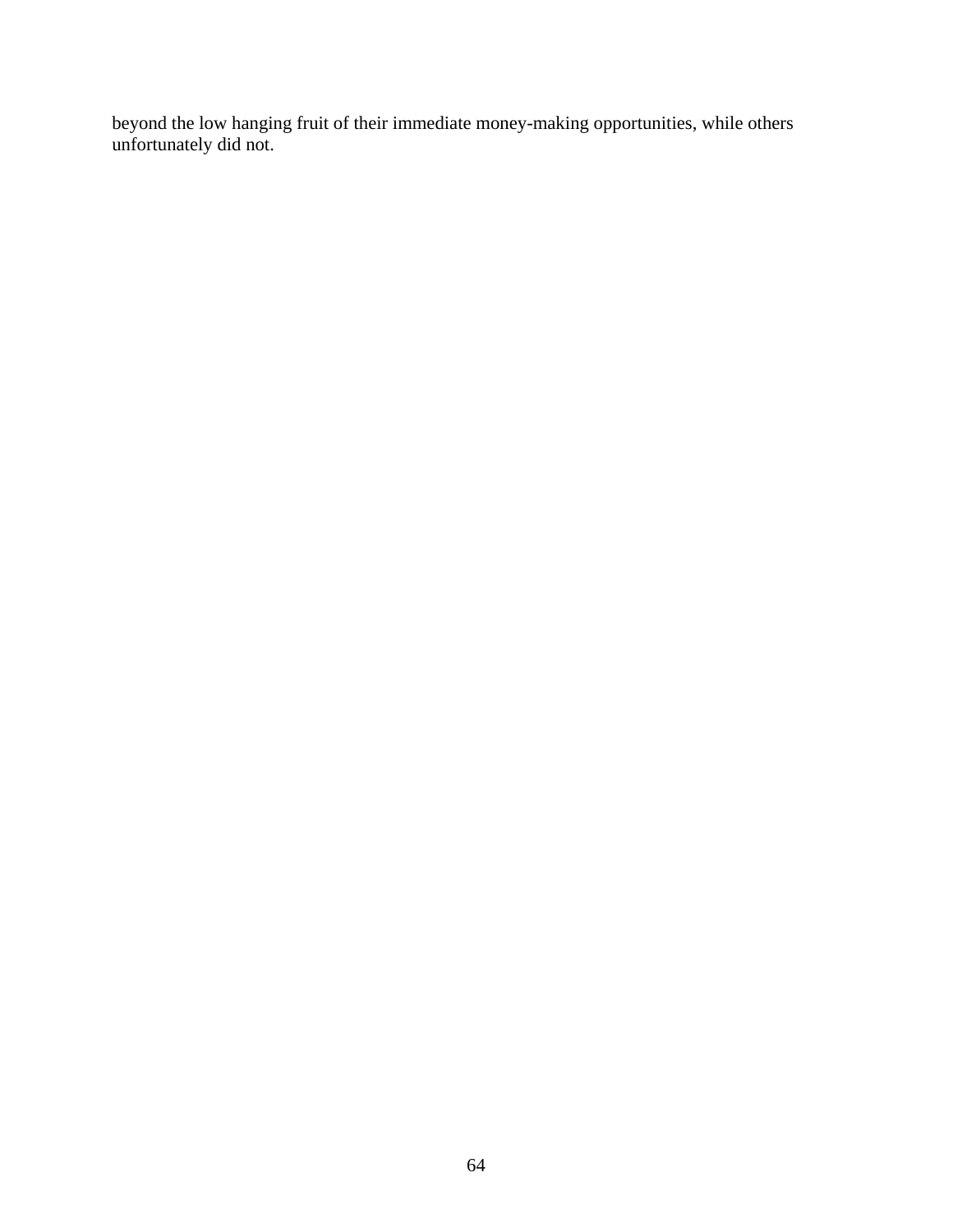## **Conclusion**

 academic progress is not a deterministic process. How and why they attempted to resolve critical The critical junctures model developed though this qualitative study provides valuable understanding of the process of community college student disengagement. Presented were the ways in which academic preparation, external constraints, administrative issues, academic challenges and working combine to create critical decision-points for students. The types of interpersonal skills and social resources that students brought to bear on these critical junctures shaped how effective their responses were for short and long-term outcomes. This study demonstrates that the relationship of students' backgrounds, encumbrances and abilities to their junctures mattered for their progress. Policy and intervention efforts to address the low outcomes of community college students should incorporate this understanding.

In terms of enrollment disruptions, this study suggests that students who downgrade from full-time to part-time status are more likely to succeed than those who stop-out. This occurs for two reasons. First, attending part-time allows for continued academic momentum in ways stopping-out does not. In many instances, dropping down to a part-time course load was a productive adaptive strategy. Second, the circumstances which preceded their decision to attend part-time appear qualitatively less acute than those that led to stopping-out. While some interviewees stopped out as a response to discrete and relatively benign administrative problems (Lydia) and personal issues like travel (Malika), the majority did so as a result of more acute college-related issues (Soo), life crises (Douglass, Victoria, Tensing) and personal health issues (Violet, Jose, John). It may not be surprising that many in the stop-out group wound up stopping out again during the time scope of the study. And, more of those who stopped-out left the college than their peers who only went part-time. In other words, the attendance profile for those who stopped-out tended to be more complicated and was associated with less positive long-term [outcomes.35](https://outcomes.35)

Of those who left the college entirely during the time scope of the study, the critical junctures that they encountered were the most serious combining both academic and life issues. Although some attempted to rectify and manage these junctures by seeking help, their challenges were so demanding that they—and quite possibly anyone—would have difficultly crafting a productive response. For some in-transfers, the reasons why and the manner in which they left the college was identical in effect to their departure from their previous college (Shannon, Jimena, Tanisha).<sup>36</sup> In other cases, students learned from past experiences and altered their response thus avoiding departure. It is only hoped that in the act of leaving, leavers take appraisal of what led them to leave and readjust their approach if and hopefully when they return.

1

 $35$  A study conducted by the college using institutional data for the 2002 cohort of first-time freshmen confirmed that those who stopped out had a decreased likelihood of graduating in six years than those whose only enrollment disruption was going part-time.

<sup>&</sup>lt;sup>36</sup> This also plays out going forward. Several interviewees have gone on to other community colleges after failing out of the college.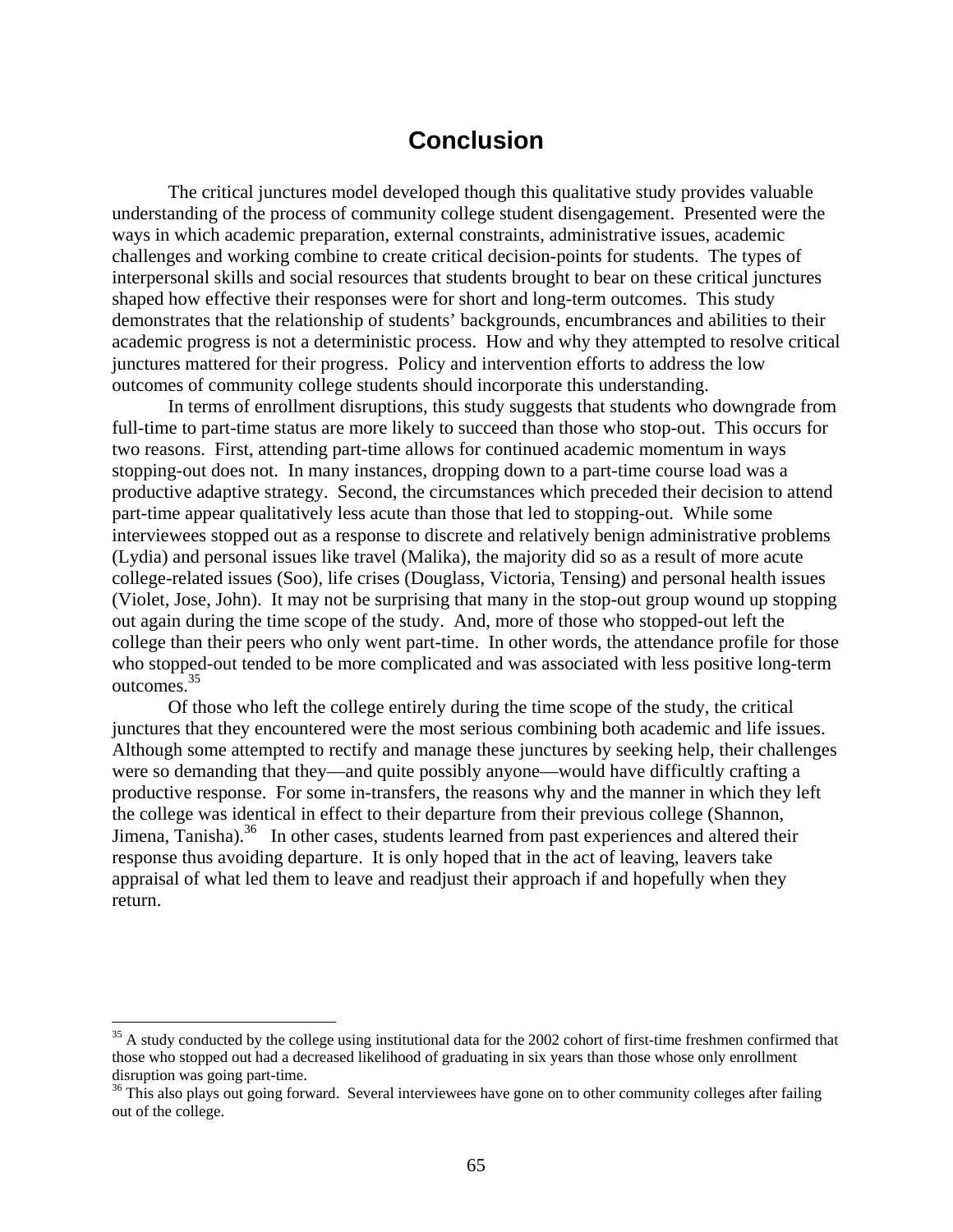#### **The relevance of students' life-task appraisal and self-concept discrepancy**

Understanding students' decision-making processes when faced with critical junctures is a useful resource for policy and interventions. Here, students weigh solutions and options against their goals, commitments, resources and various costs of these solutions. Cantor et al.'s (1987) insights into the process of college students' strategy formation in academic and social life-tasks provide a useful way to frame this decision-making process. They find that when individuals are faced with difficult life-tasks, they develop different cognitive strategies to protect their self-esteem. Cognitive strategies are defined thusly: "coherent patterns of appraisal, planning, retrospection and effort that translate an individual's goals and beliefs about himself or herself into effective action" (1180). They hypothesize that these strategies are shaped by the discrepancy between their actual self-concept and ideal self-concept in the performance of these life-tasks. Actual self-concept concerns an individual's evaluation of his or her current performance on a life-task (e.g., I am not doing well in this math class). Ideal self-concept is how they think they should perform based on normative definitions and expectations (e.g., I should do well in this math class).

Cantor et al. (1987) examine this process among a sample of 4-year honors college students as they engage with two life-tasks: academic performance and a social event (i.e., a party). They find that the differing motivation to fulfill normative pressures associated with these two life-tasks depends upon whether or not the domain is comfortable (such as a party) or stressful (such as pertaining to academic work). Discrepancies between actual and ideal selves in the academic but not the social realm produced two different motivational strategies. Students with a larger discrepancy between their actual and ideal academic selves used a defensivepessimistic strategy to defend their self-esteem. The anxiety produced in this discrepancy contributed to their pessimism about future performance on academic tasks which motivated them to work harder. Optimists, on the other hand, did not have a large discrepancy and they, therefore, believed that they would do well thereby protecting their self-esteem before, during and after the academic task. These two strategies emerged despite the nearly identical and successful academic performance of these two groups prior to and during the study. Thus, their findings do not pertain to how academic preparation or other factors influence outcomes, but rather the cognitive process through which students reach the same outcomes.

The current research highlights a third set of life tasks which can extend Cantor et al.'s (1987) work to non-traditional community college students whether at a community college or 4 year college. These are the life tasks which make college students "non-traditional," namely child rearing and other family responsibilities, full-time work, and increasingly immigration experiences (i.e., learning English, naturalization). As we have seen, success in most if not all of these life tasks is not only obdurate necessity for these students: they are also life-tasks in which they are actively engaged in appraisal, self-concept evaluation and motivational strategy creation. As the likely discrepancy between their actual self-concept in life tasks with their actual—much less ideal—performance in academic tasks becomes apparent, this may strengthen non-traditional college students' attachment to their success in these life tasks for their selfesteem and self-concept. Not only do life-tasks complicate in a practical sense the ability of nontraditional students to meet academic challenges, but ironically their success in these may actually increase the likelihood that they will adopt a pessimistic strategy for academic tasks. As a result of this pessimism, they might be quicker to rationalize giving up their educational goals when faced with serious academic challenges. The threat to their self-esteem that likely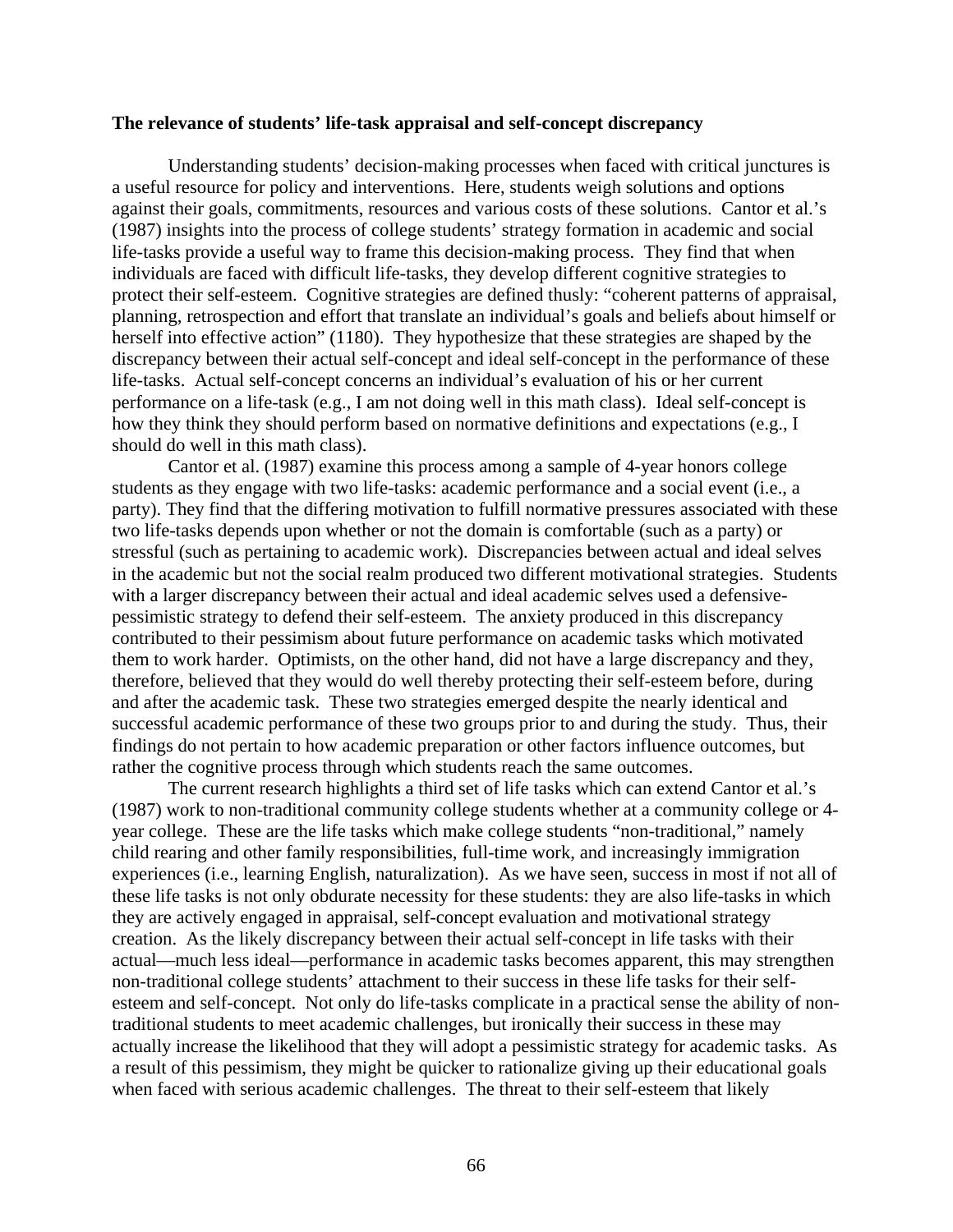academic failure portends, therefore, makes the self-concept and self-esteem garnered through success in life-tasks that much more valuable.

On the other hand, this study also points out that success in life tasks can also be a source of positive cognitive strategies for students' academic tasks. Here, students apply the strategies developed in their life-tasks such as perseverance, help-seeking and sacrifice-making to their academic tasks. Even in the face of repeated academic failure, they adopted an optimistic cognitive strategy to manage this threat to their self-esteem. That is, their life-task success was their primary source of self-esteem and self-concept which mitigated the damaging effects of academic difficulties. This was also observed from another angle. Those who were struggling to be successful in life-tasks (Jane, Arif) did not have resilient cognitive strategies to deal with both these and academic difficulties. They tended to "preserve their old strategies and routines in the face of shifts in the rules of the...game" (Cantor et al. 1987: 1190). In short, they chose to abandon their academic goals when faced with new academic challenges.

#### **Policy Recommendations**

 $\overline{a}$ 

Based on this deeper understanding of students' decision-making along with the insights about the importance of interpersonal skills and socially-based resources, it is clear that much more attention needs to be paid to developing community college students' "soft" skills and capabilities. Short of brief and intermittent advising sessions and a new student seminar, interviewees' did not describe participating in any additional college-initiated development experiences. Certainly the constraints that their non-traditional college student lives put on their time and energy contributed to their not taking advantage of the many student development experiences offered at the study college like clubs and academic success workshops.<sup>37</sup> They simply do not have time for the social aspects of attending college. However, this study indicates that the features which shape students' decision-making during critical times are powerful fulcrum points with which to improve the quality of their responses and ultimately their long-term educational outcomes. Therefore, policy and intervention should focus on developing systematic, sustained and required development experiences which incorporate the insights of the critical junctures framework.

Three additional policy and practice recommendations stem from the findings. The first emerge from insights regarding *slippage* in students' progress caused by preventable administrative problems. Systematic outreach to students vis-à-vis quick polls, surveys and other feedback mechanisms could be used to identify and address those administrative issues which are causing students to attend part-time or stop-out. By addressing and preventing these through policy, professional development, and cross-training (i.e., to prevent "runarounds"), significant improvement in aggregate student progress could be attained. Critical junctures lend themselves to identification vis-à-vis students' transcripts, early alert type interventions (e.g., based on attendance) and faculty and advisor contact with students. At these junctures, students could be provided crisis-type assistance either to help them manage their crises (i.e., connecting students directly to child care resources) and remain enrolled or leave the college in more productive ways (i.e., canceling all of their classes and avoiding and unpaid balance). The identification, prevention or solution to critical junctures has the potential of improving aggregate student progress.

 $37$  This is in fact why Tinto's (1975, 1987) theory about the importance of social integration in college gains finds little support in the research literature regarding community college students.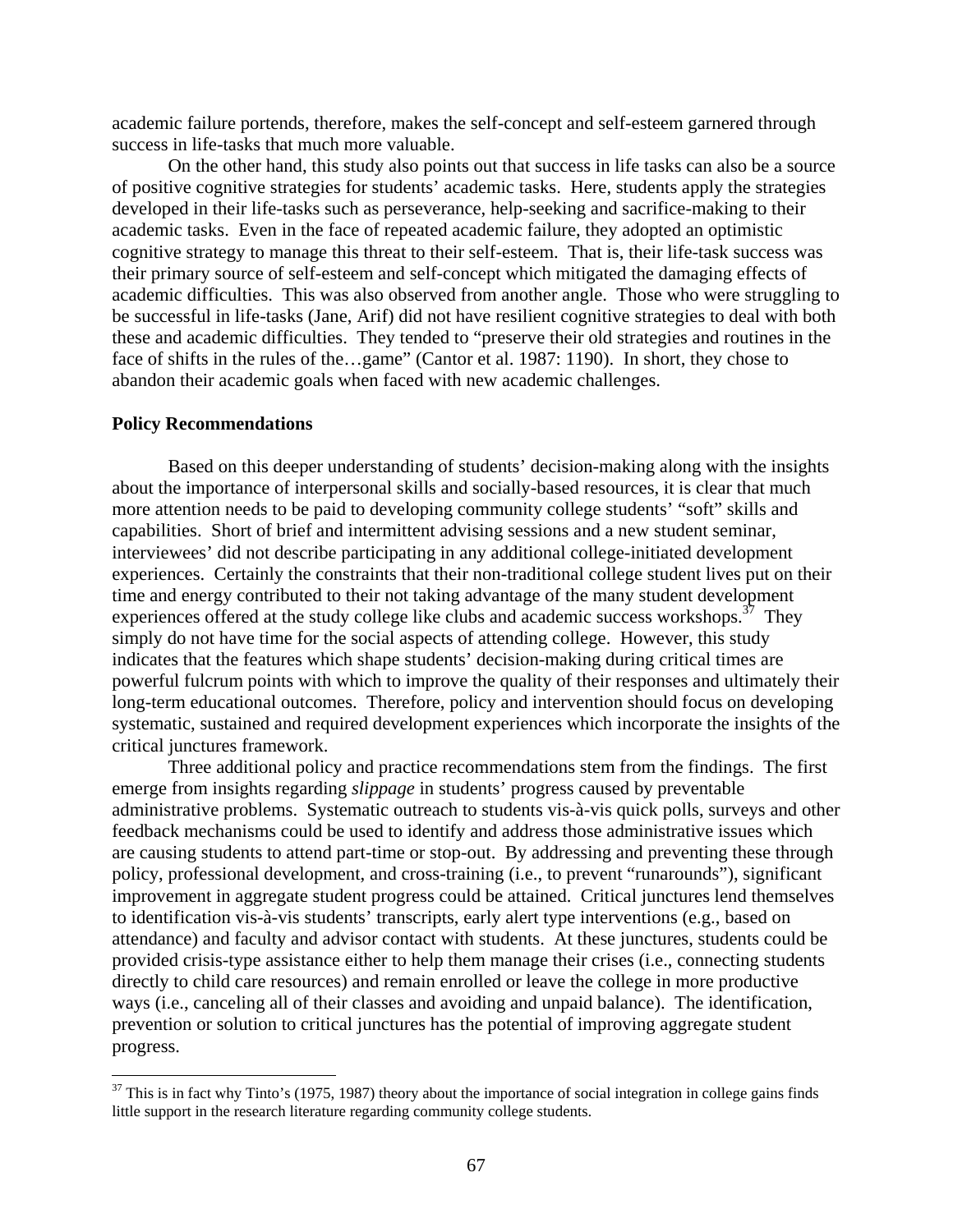A second finding is that the most productive responses to critical junctures were observed with those individuals who had a strong commitment to their degree and career goals. Their goal-commitment enabled and encouraged them to marshal and sometimes develop interpersonal skills and socially based resources essential to manage these sometimes overwhelming circumstances. In many cases this entailed adjusting their original goals to fit their actual skills and capabilities. It follows then that a major source of critical junctures for leavers was the result of not adjusting degree and career ambitions to better match their skills. This occurred most often with those enrolled in one of the allied health fields. On the one hand, these individuals overestimated their academic capabilities in math and science courses. On the other, they underestimated the amount of commitment, time and effort that completing these degrees would entail. Some like Carolos corrected their degree aspirations as a result of course failure. Others like Janice and Alicia continued despite clear indications that they were not making adequate progress until they were put on academic suspension. And, a third group left the college after the first semester once they saw the gap. That is, instead of adjusting their goals, they abandoned them.

It follows that the college might work to better match students to majors more appropriate to their skill level. This might involve an evaluation and counseling before they choose a particular course of study and enroll in key courses. This might persuade students like Janice and Alicia to major in more realistically attainable fields earlier in their careers instead of being put on academic suspension. It may certainly go against the grain for the college to intrusively counsel *Veterinary Technology* aspirants, for instance, to choose other majors based on their skills and comfort level in math and science courses. It would, however, ultimately serve them and the college better with the additional benefit of reducing the loss of students' academic momentum associated with switching majors.

The third finding revolves around the efficacy of the three age categories—traditional, near-traditional, and non-traditional—in understanding they types of critical junctures students face and how they managed these. While younger students were exposed to less dramatic external factors, they were not as capable as older students at dealing with critical junctures when they occurred. Those in the middle age category were exposed to more complicated life situations such as early emancipation (Dian) and family crises (Victoria), but they also tended to have more family support and better developed coping and decision-making skills than their younger counterparts. Most in the older age category were most often saddled with the most trying life responsibilities, but as covered previously were the most developed in terms of persistence, commitment and decision-making—as well as cognitive strategies. These skills were ironically often developed through their life-experiences including immigrating to the U.S. (Francios, Diego) and supporting their family (Celeste) which provided them the faith that they could succeed and made them more open-minded in devising solutions to critical junctures.

As a result, the college should consider more carefully students age specific needs and strengths. One approach would be to age-grade the Freshmen seminars so that instructors could better tailor that experience according to students' ages. Same-age students may feel more open to sharing and learning from their peers than in mixed settings.

#### **Directions for future research**

One goal of this study was to invigorate quantitative models of community college student progress through foundational qualitative work. These in turn may provide the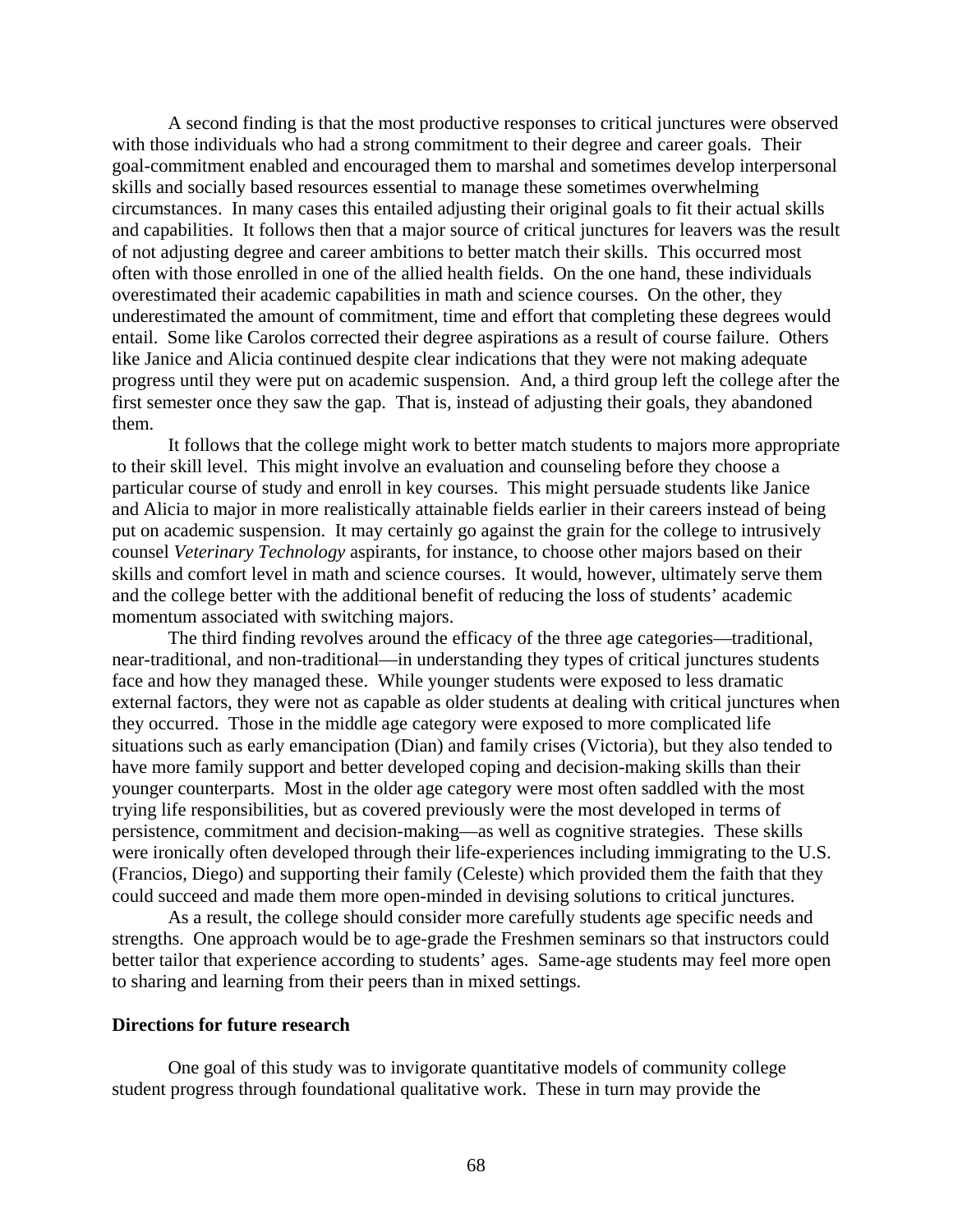actionable suggestions needed for policy and interventions aimed at improving the academic outcomes of community college students. Many, but certainly not all, risk and preventative factors associated with critical junctures were presented. While it is beyond the practical capacity of most institutional research offices to collect additional data on these factors, existing administrative data can be repurposed to this end.

Tables 7 and 8 present an inventory of data elements collected by the study college which could be explored as indirect or proxy measures of some of the interpersonal resources outlined in this study. Whether or not a data element is a direct or indirect measure is also indicated. The plus (+) or minus (-) sign of the data element indicates the direction of association that it is believed to have independent of the value (i.e., positive or negative) that resource is assumed to have to students' academic progress. Also, in some cases there are perhaps no better direct measures for the item as it pertains to student academic progress than what is offered as an indirect measure short of a comprehensive psychological assessment. These instances are indicated by a " $\leftarrow$ ".

Identifying critical junctures for the sake of predicting responses and outcomes would be a less certain process as there is no way to access all of an individuals' experiences internal and external to the college which create these events. There are, however, a few obvious indicators of disengagement such as going part-time and stopping-out as well as incidences where students fail or withdraw from a course or earn non-passing grades which may indicate a critical juncture is at hand. The goal of a predictive model would then be to identify critical junctures through these transcript events, ascertain the possible responses to these events (e.g., dropping-out, going part-time) based on whatever interpersonal traits and personal resources or constraints are identified though repurposed data and suggest the possible outcome(s) of these responses. Below is a rendering of an interviewees profile based solely on their administrative data, repurposed or otherwise including the following features or steps:

- interpersonal skills
- **Personal resources and responsibilities**
- critical junctures
- **Predicted outcome**
- actual outcome
- suggested intervention to prevent the predicted outcome
- the potential return on that intervention.

Table 9 presents an example of this sort of meta-transcript analysis using both the insights of this qualitative study and the additional data points available through repurposed existing data. Once a catalogue is created of such predicted critical junctures, the potential outcomes and best possible interventions and return on interventions, larger scale testing of the prediction of critical junctures and their outcomes as well as interventions to changes these outcomes can take place.

[Insert Tables 7, 8 and 9 about here]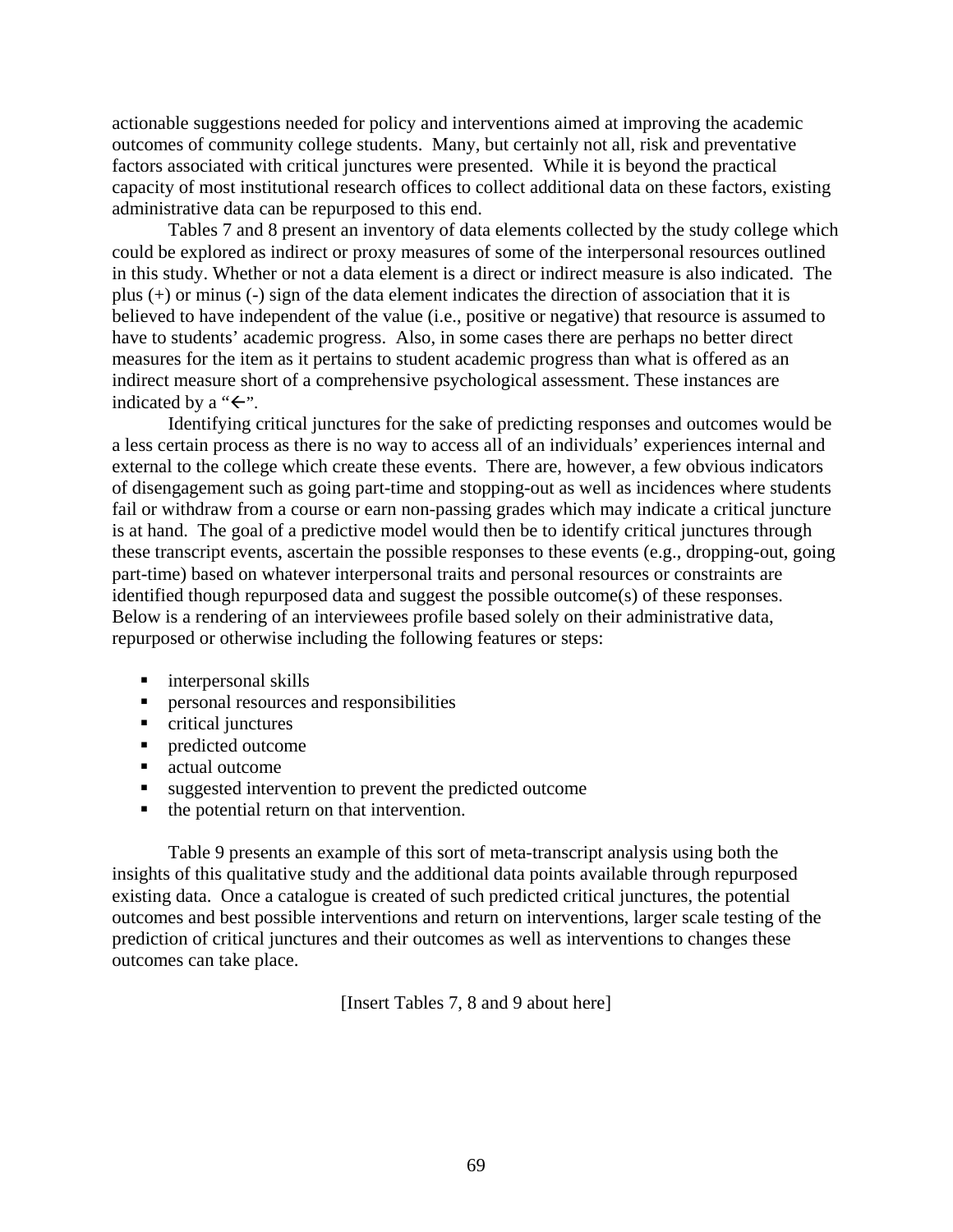# **List of Works Cited**

- Adelman, C. (1999). *Answers in the toolbox: Academic intensity, attendance patterns, and bachelor's degree attainment.* Washington, DC: U.S. Department of Education, Office of Educational Research and Improvement.
- Adelman, C. (2006). *The toolbox revisited: Paths to degree completion from high school through college.* Washington, D.C.: U.S. Department of Education.
- Astin, A.W. (1984). Student involvement: A developmental theory for higher education. *Journal of College Student Personnel*, *25*, 297-308.
- Attewell, P., Lavin, D., Domina, & Levey, T. (2006). New evidence on college remediation*. The Journal of Higher Education*, *77*(5), 886-924.
- Bailey, T., Calcagno, J., Jenkins, D., Leinbach, D., & Kienzl G. (2006). Is student-right-to-know all you should know? An analysis of community college graduation rates. *Research in Higher Education, 47*(5), 491-519.
- Bean, J. P., & Metzner, B. S. (1985). A conceptual model of nontraditional undergraduate student attrition. *Review of Educational Research, 55*(4), 485-540.
- Bers, T. H., & Smith, K. E. (1991). Persistence of community college students: The influence of student intent and academic and social integration. *Research in Higher Education, 32*(5), 539-556.
- Behr, P. R. (2008). Does mathematics remediation work?: A comparative analysis of academic attainment among community college students. *Research in Higher Education, 49*(5), 420- 450.
- Bettinger, E. P., Long, B. T., Oreopoulos, P., & Sanbonmatsu, L. (2009). The role of simplification and information in college decisions: Results from the H&R Block FAFSA experiment. National Bureau of Economic Research Working Paper No. 15361. Retrieved from [http://www.nber.org/papers/w15361.](http://www.nber.org/papers/w15361)
- Braxton, J., Milem, J., Sullivan, A. (2000). The influence of active learning on the college student departure process: Toward a revision of Tinto's theory. *The Journal of Higher Education 71*(5), 569-590.
- Brower, A. M. (1992). The "second half" of student integration: The effects of life task predominance on student persistence. *Journal of Higher Education*, *63*, 443-462.
- Cantor, N., Norem, J. K., & Brower, A. M. (1987). Life tasks, self-concept ideals, and cognitive strategies in life transition. *Journal of Personality and Social Psychology 53*(6), 1178- 1191.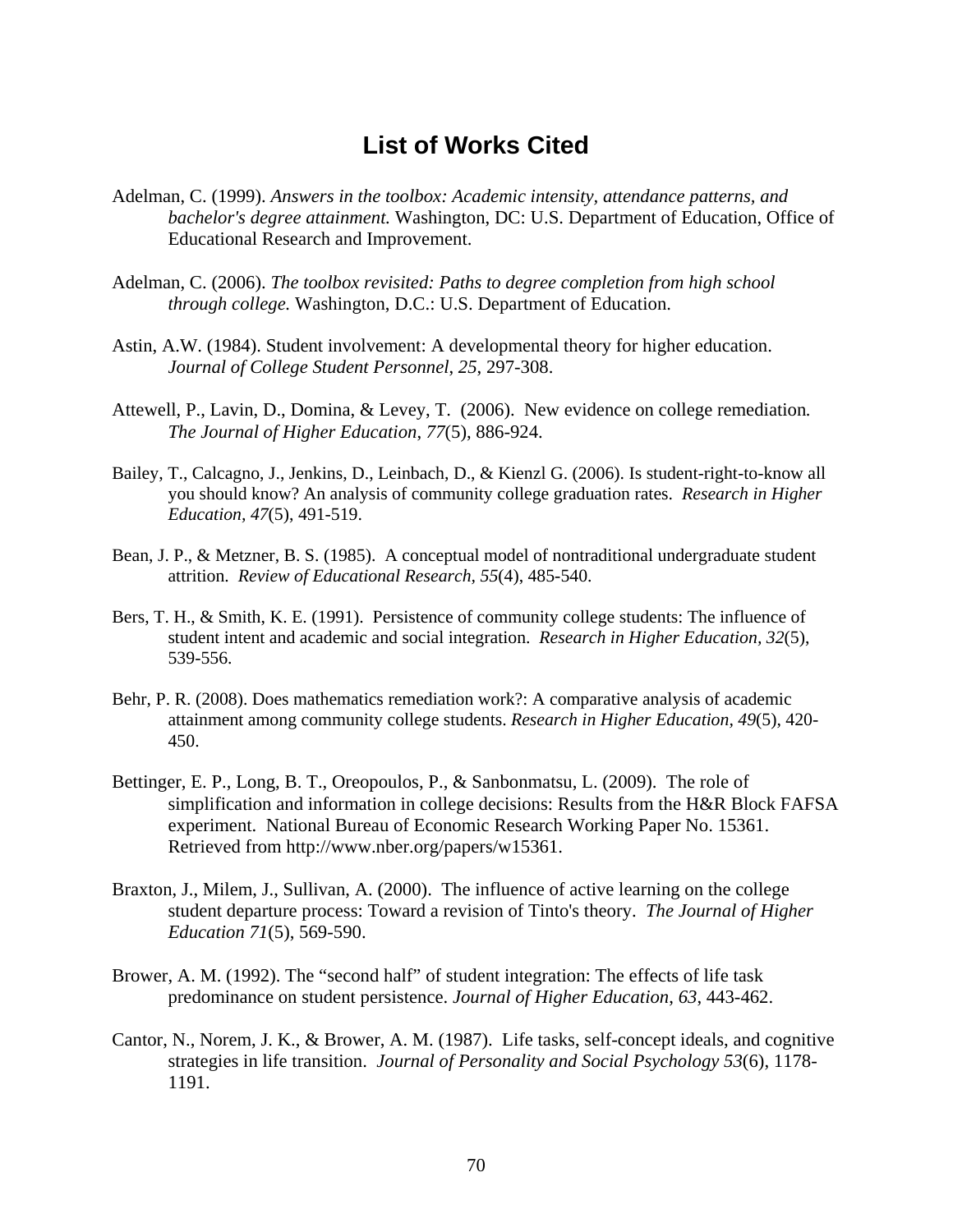- Community College Study of Student Engagement. (2008). [Data file]. Retrieved from [http://www.ccsse.org/survey/search1.cfm.](http://www.ccsse.org/survey/search1.cfm)
- Conley, D.T. (2005). *College knowledge: What it really takes for students to succeed and what we can do to get them ready.* San Francisco: Jossey-Bass.
- Cox, Rebecca D. (2009a). 'I would have rather paid for a course I wanted to take': Students' utilitarian approaches at a community college. *The Review of Higher Education, 32*(3), 353-382.
- Cox, Rebecca D. (2009b). *The college fear factor: How students and professors misunderstand one another.* Boston, MA: Harvard University Press.
- Di Tommasso, K. (2004). Adjusting to College: The Non-cognitive experiences of developmental writing students. Unpublished doctoral dissertation. Harvard University.
- Men of color discuss their experiences in community college. Gardenhire-Crooks, A., Collado, H., Martin, K., & Castro, A. (2010). Terms of engagement: Retrieved from http://www.mdrc.org/publications/547/full.pdf
- Gates, A., & Creamer, D. (1984). Two-year college attrition: Do students or institutional characteristics contribute most? *Community/Junior College Quarterly of Research and Practice*, *8*, 39-57.
- Glaser, B. G. & Strauss, A. L. (1967). *The discovery of grounded theory: Strategies for qualitative research.* Chicago, Aldine Publishing Company.
- Gohn, L., Swartz, J., & Donnelly S. (2001). A case study of second year student persistence. *Journal of College Student Retention: Research, Theory and Practice, 2*(4), 271-294.
- Ishitani, T. T. (2006). Studying attrition and degree completion behavior among first-generation college students in the United States. *Journal of Higher Education, 77*(5), 861-885.
- Jeffreys, M. R. (1998). Predicting nontraditional student retention and academic achievement. *Nurse Educator, 23*(1): 42-48.
- Karabenick, S. A. (2004). Perceived achievement goal structure and college student help seeking. *Journal of Educational Psychology, 96*, 569-581.
- Kuh, G., Cruce, T., Shoup, R., Kinzie, J., Gonyea, R. (2008). Unmasking the effects of student engagement on first-year college grades and persistence. *The Journal of Higher Education, 79*(5), 540-563.
- Metzner, B. S., & Bean, J. P. (1987). A conceptual model of nontraditional undergraduate student attrition. *Review of Educational Research, 55*(4), 485-540.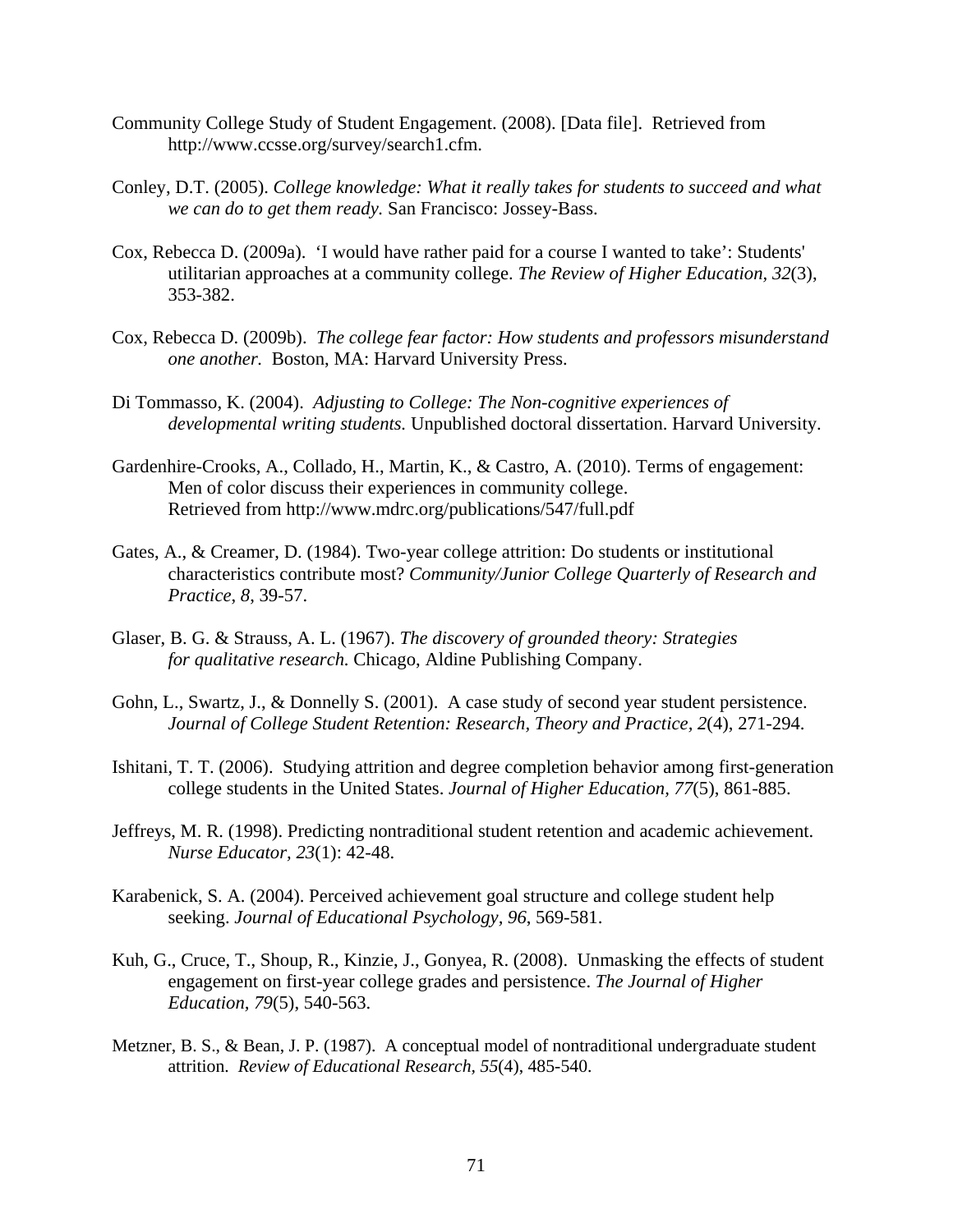- Nora, A., Cabrera, A. F., Hagedon, L. S., & Pascarella, E. T. (1996). Differential impacts of academic and social experiences on college-related behavioral outcomes across different ethnic and gender groups at four-year institutions. *Research in Higher Education, 37,*  427–451.
- O'Gara, L., Mechur-Karp, M., & Hughes, K. L. (2009). Student success courses in the community college: An exploratory study of student perspectives. *Community College Review, 36*(3), 195-218.
- Olivas, M. A. (2009). Undocumented College Students, Taxation, and Financial Aid: A Technical Note. *The Review of Higher Education, 32*(3), 407-416.
- Pascarella, E., Pierson, C., Wolniak, G., and Terenzini, P. (1998). First Generation College-Students: Additional Evidence on College Experiences and Outcomes. *The Journal of Higher Education, 75*(3), 249-284.
- Roderick, M., Nagaoka, J. Coca, V. & Moeller, E. (2008). From high school to the future: Potholes on the road to college. *Consortium on Chicago School Research*. Retrieved from [http://ccsr.uchicago.edu/publications/CCSR\\_Potholes\\_Report.pdf.](http://ccsr.uchicago.edu/publications/CCSR_Potholes_Report.pdf)
- Roueche, J.E. & Roueche, S. (1993) *Between a Rock and a Hard Place: The at-risk student in the open-door college.* Washington, D.C.: The Community College Press.
- Tinto's model of college withdrawal. *American Educational Research Journal, 20*, 87-102. Pascarella, E.T. & Chapman, D. W. (1983) A Multiinstitutional, path analytic validation of
- Saunders, M & Serna, I. (2004). Making college happen: The college experiences of firstgeneration Latino students. *Journal of Hispanic Higher Education, 3*, 146-163.
- Stahl, V. V., & Pavel, M. D. (1992, April 20-24). *Assessing the Bean and Metzner model with community college student data.* Paper presented at the Annual Meeting of the American Educational Research Association, San Francisco, CA.
- Tannock, S., Flocks, S. (2003). "I know what it's like to struggle": The working lives of young students in an urban community college. *Labor Studies Journal, 28*(1), 1-30.
- Terenzini, P., Springer, L., Yaeger, P., Pascarella, E., & Nora, A. (1996). First-generation college students: Characteristics, experiences, and cognitive development. *Research in Higher Education*, *37,* 1-22.
- The College Board. (2008). Fulfilling the commitment: Recommendations for reforming Federal student aid. Retrieved from <http://professionals.collegeboard.com/profdownload/rethinking-stu-aid-fulfilling>commitment-recommendations.pdf.
- Tinto, V. (1975). Dropout from higher education: A theoretical synthesis of recent research. *Review of Educational Research, 45*(1), 89-125.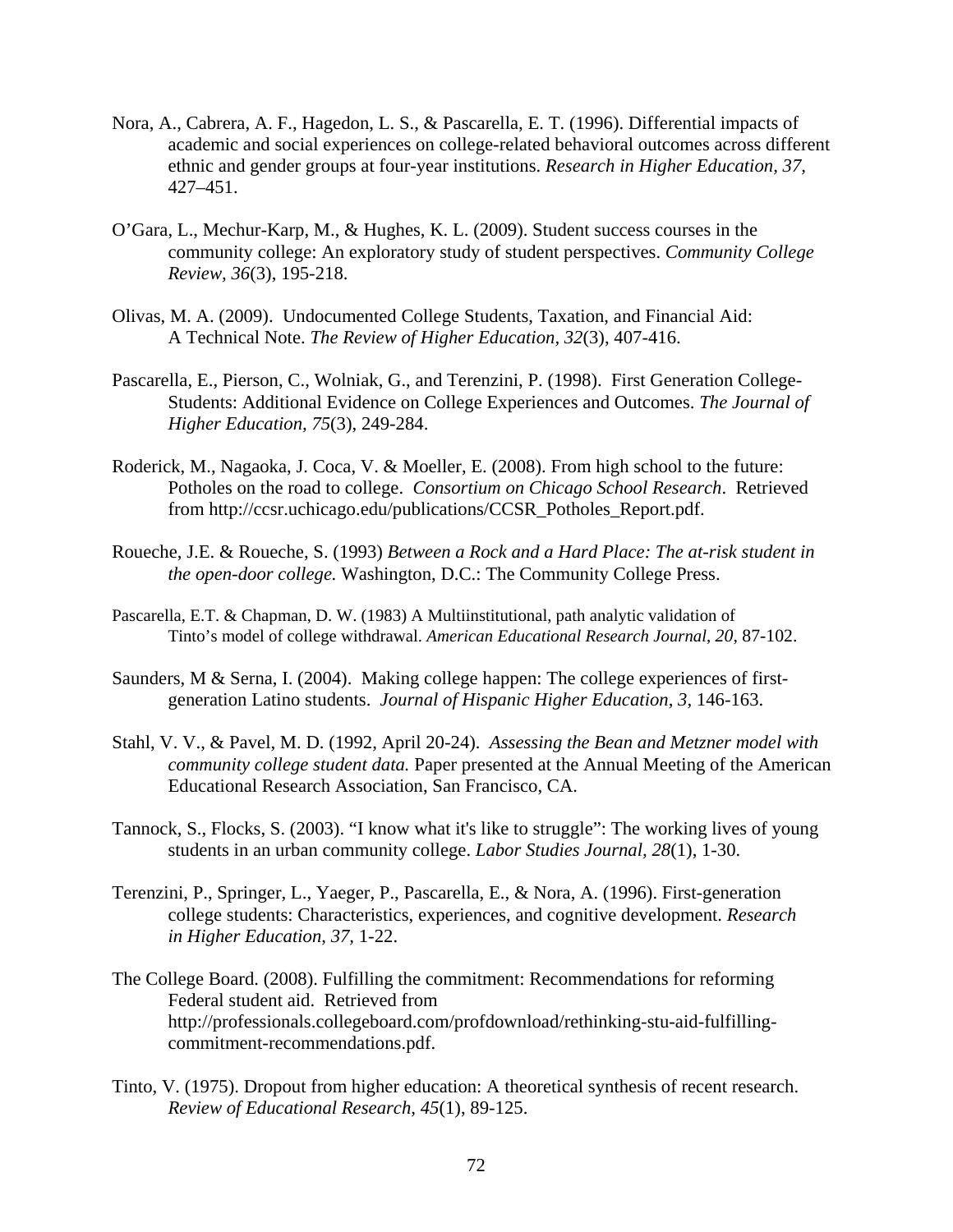- Tinto, V. (1986). Theories of student departure revisited. In J. C. Smart (Ed.), *Higher Education: A Handbook of Theory and Research* Vol. 12, 107-164. New York: Agathon Press.
- Tinto, V. (1987). *Leaving college: Rethinking the causes and cures of student attrition.*  Chicago: The University of Chicago Press.
- Tinto, V. (1998). Colleges as communities: Taking research on student persistence seriously. *The Review of Higher Education, 21*(2), 167-177.
- U.S. Department of Education, National Center for Education Statistics. (2003). Work First, Study Second: Adult Undergraduates Who Combine Employment and Postsecondary Enrollment, NCES 2003–167, by Ali Berker and Laura Horn. Project Officer: C. Dennis Carroll. Washington, DC.
- Voorhees, R. A. (1987). Toward building models of community college persistence: A logit analysis. *Research in Higher Education, 26*(2), 115-129.
- Zimmerman, B., Bandura, A., Martinez-Pons, M. (1992). Self-motivation for academic attainment: The role of self-efficacy beliefs and personal goal setting. *American Educational Research Journal, 29*(3), 663-676.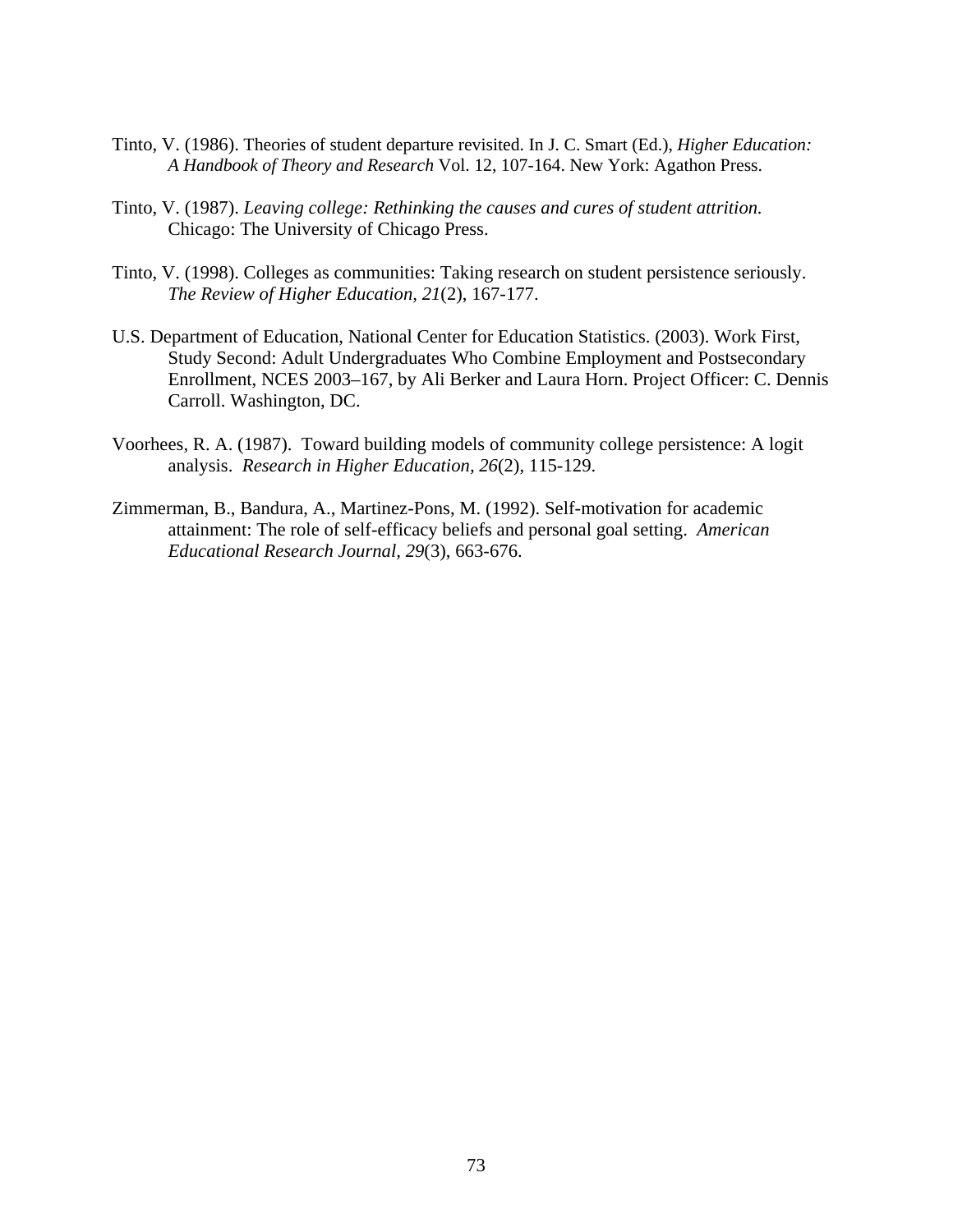# **Appendix A Tables and Diagrams**

#### Table 1 **Comparison of Interview Sample with Study College Degree Student Population**

| staacht i opalation           |    | <b>Interview</b><br><b>Sample</b> | <b>Study</b><br><b>College</b> |
|-------------------------------|----|-----------------------------------|--------------------------------|
|                               | N  | %                                 | $\%$                           |
| Total                         | 55 | 100.0                             | 100.0                          |
| Gender                        |    |                                   |                                |
| Female                        | 30 | 54.5                              | 64.0                           |
| Male                          | 25 | 45.5                              | 36.0                           |
| Nativity                      |    |                                   |                                |
| U.S. Born                     | 19 | 34.5                              | 41.0                           |
| <b>First Generation</b>       |    |                                   | na                             |
| Foreign Born                  | 36 | 65.5                              | 59.0                           |
| 1.5 Generation                |    |                                   | na                             |
| Race                          |    |                                   |                                |
| Asian                         | 10 | 18.2                              | 18.0                           |
| <b>Black</b>                  | 13 | 23.6                              | 18.0                           |
| Hispanic                      | 18 | 32.7                              | 34.0                           |
| White                         | 4  | 7.3                               | 14.0                           |
| Other                         | 1  | 1.8                               | 6.0                            |
| Unknown                       | 9  | 16.4                              | 10.0                           |
| Age                           |    |                                   |                                |
| 17 to 22                      | 26 | 47.3                              | 48.0                           |
| 23 to 29                      | 15 | 27.3                              | 26.0                           |
| $30+$                         | 14 | 25.5                              | 21.0                           |
| Representation by Region      |    |                                   |                                |
| Africa                        | 1  | 1.8                               | 3.0                            |
| Europe                        | 1  | 1.8                               | $7.0$                          |
| Far East & Oceania            | 11 | 20.0                              | 20.0                           |
| Latin America & the Caribbean | 19 | 34.5                              | 29.0                           |
| Near & Middle East            | 1  | 1.8                               |                                |
| United States & Canada        | 22 | 40.0                              | 41.0                           |
| High School Degree            |    |                                   |                                |
| High School Diploma           | 23 | 42.0                              | 51.0                           |
| <b>GED</b>                    | 17 | 31.0                              | 16.0                           |
| Foreign                       | 14 | 25.0                              | 13.0                           |
| Missing                       | 1  | 2.0                               | 21.0                           |
| Developmental Needs           |    |                                   |                                |
| <b>ESL</b>                    | 10 | 18.2                              | 23.0                           |
| Math                          | 28 | 50.9                              | 54.0                           |
| Reading                       | 14 | 25.5                              | 34.0                           |
| Writing                       | 34 | 61.8                              | 36.0                           |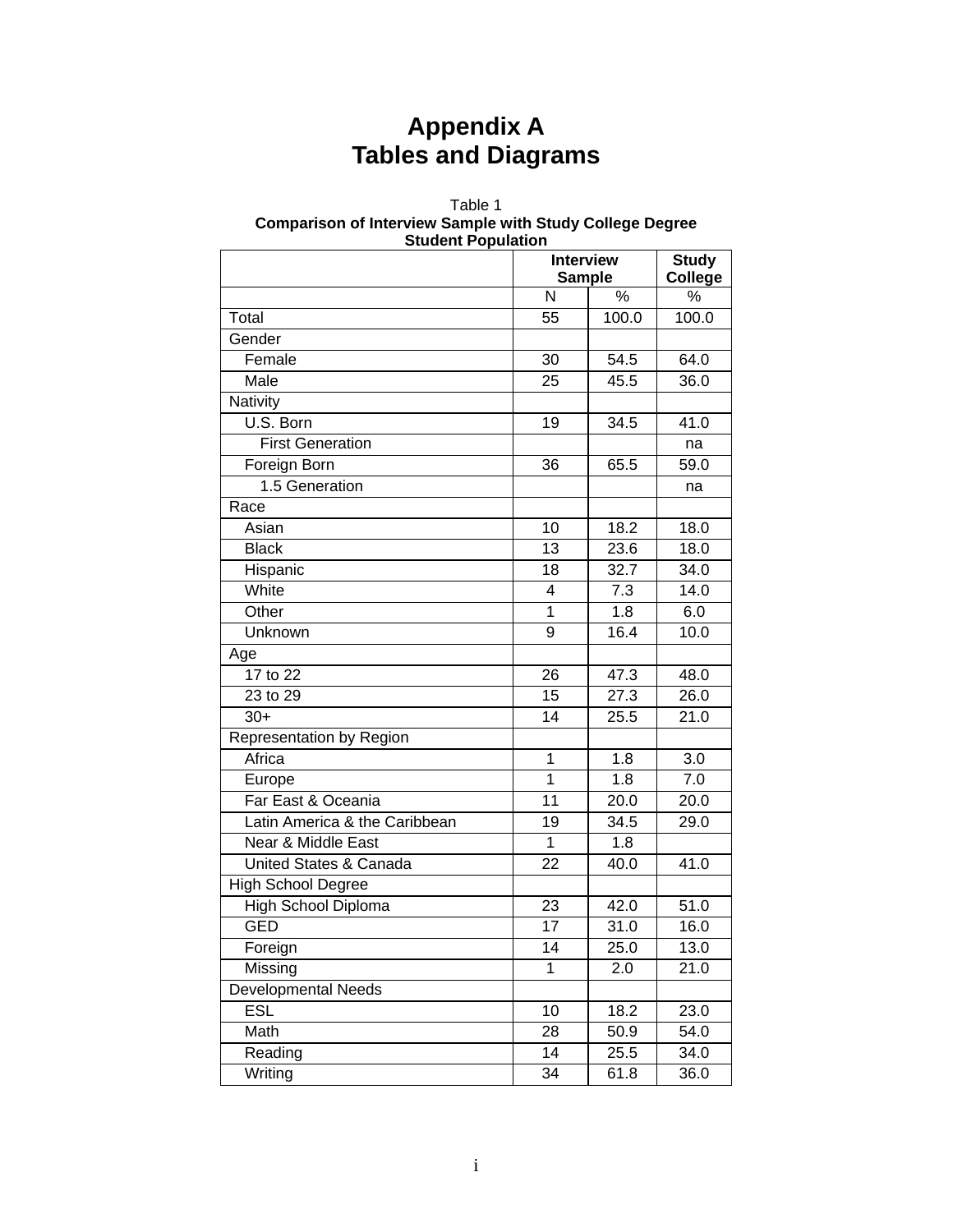| Resources Brought to Bear on Unitieal Junctures |                                 |  |  |
|-------------------------------------------------|---------------------------------|--|--|
| <b>Interpersonal Skills</b>                     | <b>Socially Based Resources</b> |  |  |
| Learning from mistakes                          | Personal contact at the college |  |  |
| Pro-active, strategizing, time management       | Kinship/homeland peer networks  |  |  |
| Adaptability                                    | Role models                     |  |  |
| Career and educational planfulness              | Supportive family member(s)     |  |  |
| Educational and career goals and commitment     | Supportive boss                 |  |  |
| Delayed gratification, sacrifice-making         | Internships                     |  |  |
| Prioritization                                  | Religious faith                 |  |  |
| Perseverance                                    | <b>Cultural expectations</b>    |  |  |
| Decision-making                                 |                                 |  |  |
| Problem solving                                 |                                 |  |  |
| Academic self-concept/college-going identity    |                                 |  |  |
| Help-seeking                                    |                                 |  |  |
| Internal locus of control                       |                                 |  |  |

Table 2 **Resources Brought to Bear on Critical Junctures** 

Table 3 **Primary Source of Disruption to Full-time Enrollment by Degree of Disruption: Spring 2008** 

|                          | <b>Degree of Enrollment Disruption</b> |                  |          |       |
|--------------------------|----------------------------------------|------------------|----------|-------|
|                          | <b>Potential</b>                       |                  |          |       |
| <b>Primary Source</b>    | Leaver                                 | <b>Part-time</b> | Stop-out | Total |
| Administrative Issue     |                                        |                  |          |       |
| <b>Critical Juncture</b> | 17                                     | 13               |          | 41    |
| <b>Personal Choice</b>   |                                        |                  |          | 5     |
| Гоtal                    | 18*                                    |                  | 15       | 55    |

\*Five converted to 1-year or longer stop-outs within the scope of the study.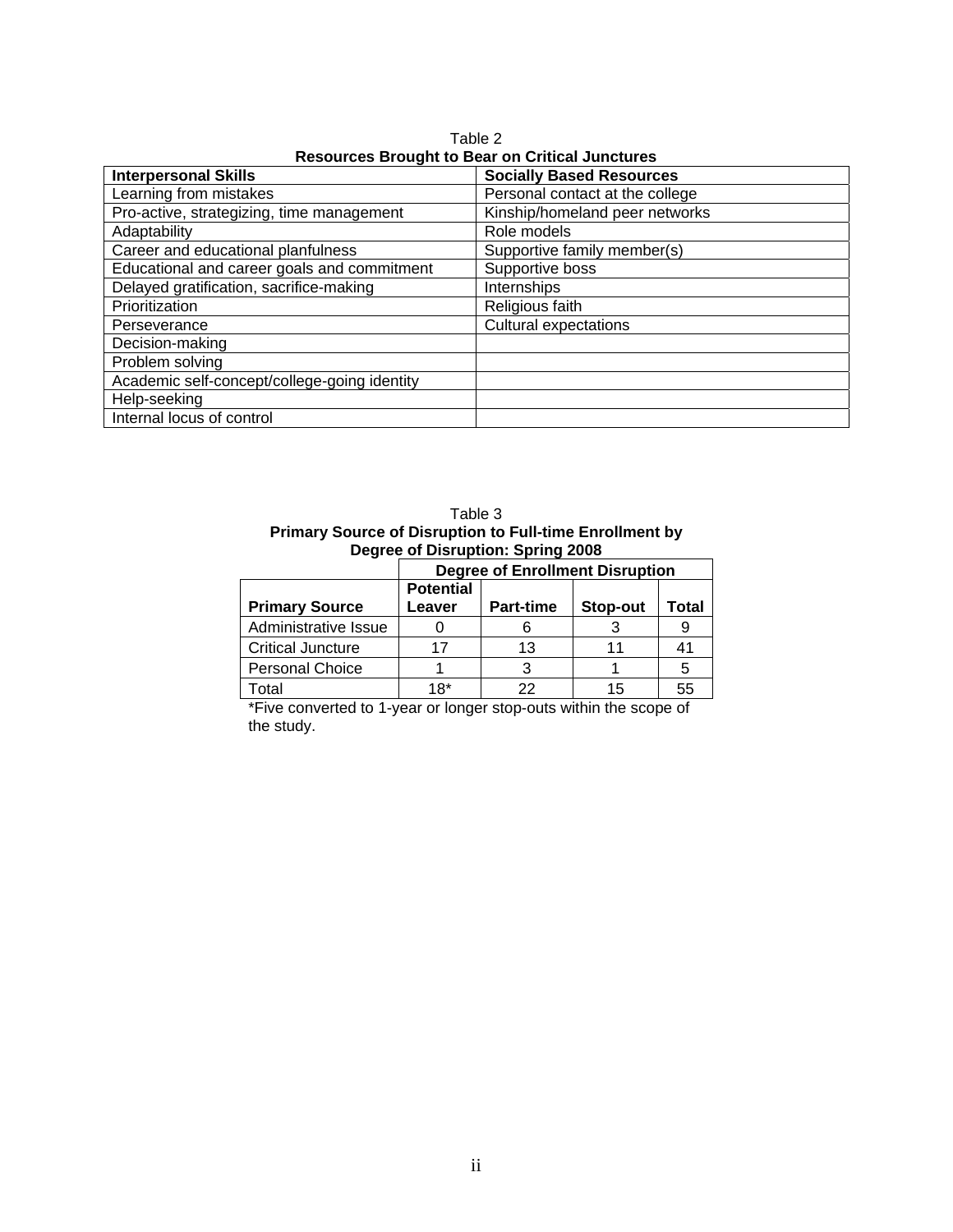Table 4 **Interviewees' Responses to Science Courses Difficulties and Eventual Outcomes** 

| Interviewee | Major           | Course                      | Grade                 | Reason                                    | Response/Outcome                     |
|-------------|-----------------|-----------------------------|-----------------------|-------------------------------------------|--------------------------------------|
| Alicia      | Diet Tech       | Human Biology I             | F(x3);                | Material too difficult; issues with       | Persisted to complete these two      |
|             |                 | (SCB203)                    | W(x1);                | terminologies and test-taking;            | courses, but GPA is under 2.0 as a   |
|             |                 |                             | D(x1)                 | depression                                | result of D grades.                  |
|             |                 | Human Biology II            | W(x1);                |                                           |                                      |
|             |                 | (SCB204)                    | D(x1)                 |                                           |                                      |
| Carlos      | Vet Tech        | <b>Biological Chemistry</b> | F                     | Material too difficult; working full-time | Stopped out and changed degree to    |
|             |                 | (SCC140)                    |                       |                                           | Social Sciences                      |
| Cynthia     | <b>RN</b>       | Human Biology I             | $B+$                  |                                           | Didn't not make RN candidacy;        |
|             |                 | (SCB203)                    |                       | (Not provided)                            | went part-time to make better        |
|             |                 | Human Biology II            | $\overline{\text{C}}$ |                                           | grades; switched to PN               |
|             |                 | (SCB204)                    |                       |                                           |                                      |
| Indira      | <b>RN</b>       | <b>Medical Surgical</b>     | F(x2)                 | Personal emotional and health issues      | Although near the end of her         |
|             |                 | Nursing (SCR210)            |                       | due to working full-time and family       | program, student left the college    |
|             |                 |                             |                       | troubles                                  |                                      |
| Julia       | Mortuary        | <b>Biological Chemistry</b> | W                     | Registered late; book not available in    | Stopped out; retook course and       |
|             | Science         | (SCC140)                    |                       | the book store                            | earned an 'A'                        |
| Kathy       | <b>RN</b>       | Human Biology I             | B                     |                                           | Didn't not make RN candidacy;        |
|             |                 | (SCB203)                    |                       | (Not provided)                            | taking non-relevant courses to bring |
|             |                 |                             |                       |                                           | her GPA up                           |
| Farrah      | Liberal Arts    | Chemistry I (SCC210)        | $C-$                  | Material too difficult                    | Continued as a Liberal Arts major;   |
|             | (RN aspirant)   |                             |                       |                                           | will not attempt RN candidacy        |
| Paul        | EMT/            | Human Biology I             | F(x1); C              | Working and commuting left little         | Retook class; went part-time in      |
|             | Paramedic       | (SCB203)                    | (x1)                  | time/energy to study                      | school                               |
| Shannon     | Social          | <b>SCB201</b>               | F(x1);                | Material too difficult; working full-time | Retook class; GPA took low to        |
|             | <b>Sciences</b> |                             | D(x1)                 | left little time/energy to study          | graduate; left college               |
| Violet      | <b>RN</b>       | Human Biology II            | <b>B-</b>             | Instructor locked her out of an exam for  | Stopped out; returned as a PN        |
|             |                 | (SCB204)                    |                       | showing up late due to illness            | major                                |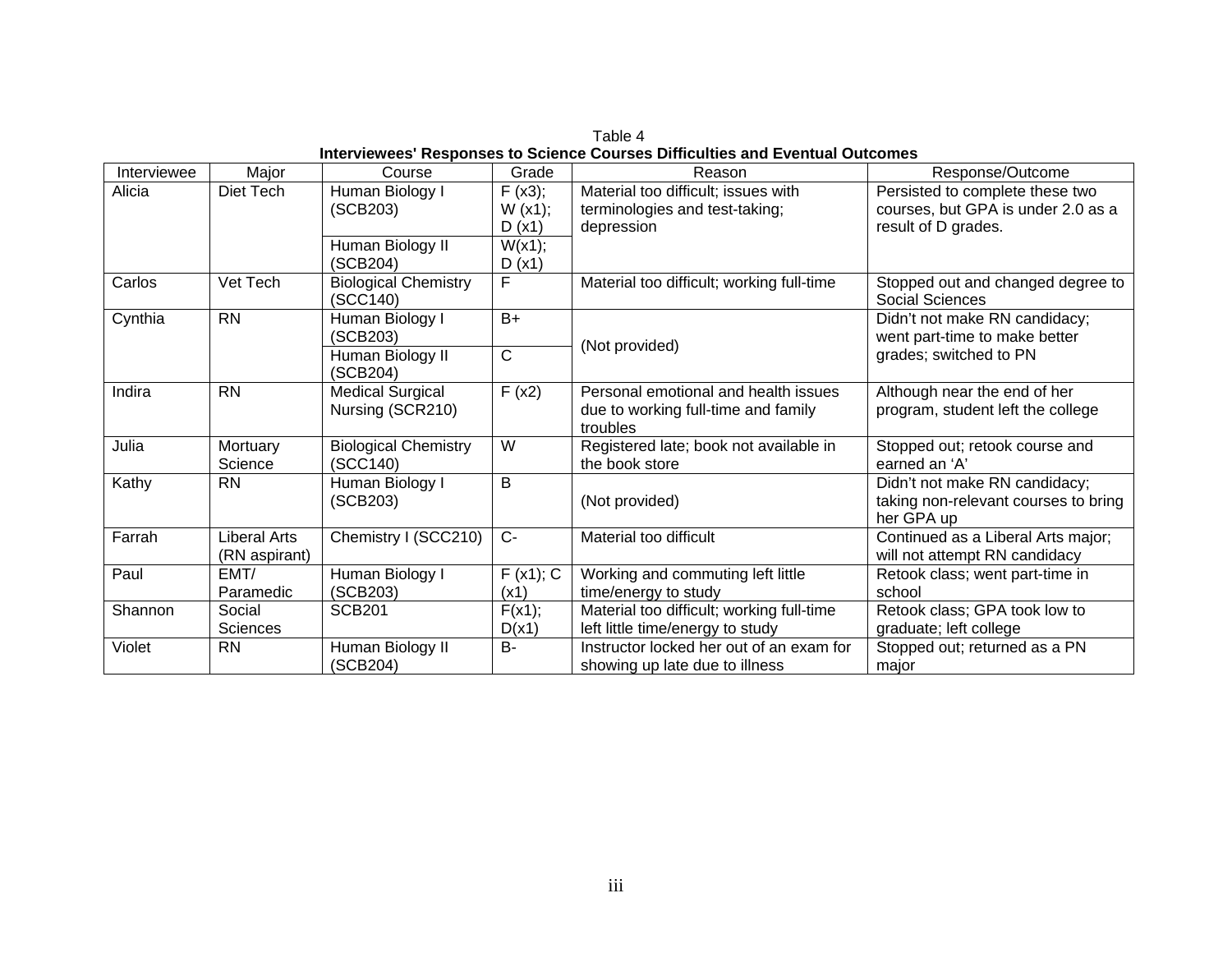| Work Intensity | Work out of Financial Necessity                |                                                                        |                                                           |                 |
|----------------|------------------------------------------------|------------------------------------------------------------------------|-----------------------------------------------------------|-----------------|
|                | <b>Traditional College-</b>                    | <b>Near Traditional</b>                                                | Non-Traditional                                           | N               |
|                | Aged (17 to 22)                                | College-aged (23 to 29)                                                | College-aged (30                                          |                 |
|                |                                                |                                                                        | and older)                                                |                 |
| Full-time      | Murat <sup>§</sup> , Tanisha <sup>®</sup>      | Dian <sup>‡</sup> , Hasan <sup>§</sup> , Indira <sup>¶</sup> ,         | Edward <sup>§</sup>                                       | 19              |
|                |                                                | Julianna <sup>+</sup> , Paul <sup>‡</sup> Sandy <sup>*</sup> ,         | Francine <sup>§</sup> ,                                   |                 |
|                |                                                | Victoria <sup><math>#</math></sup> , (Lori)                            | Francios <sup>§</sup> ,                                   |                 |
|                |                                                |                                                                        | Jasmine <sup>§</sup> , Lyndell <sup>§</sup> ,             |                 |
|                |                                                |                                                                        | Maria <sup>§</sup> , Nicolas <sup>§</sup> ,               |                 |
|                |                                                |                                                                        | Ormando <sup>‡</sup> , Nina <sup>§</sup> ,                |                 |
|                |                                                |                                                                        | Tora <sup>1</sup>                                         |                 |
| Part-time      | Tensing <sup>1</sup>                           | Lori, (Victoria <sup>‡</sup> )                                         | Celeste <sup>§</sup>                                      | 3               |
| Subtotal       | 3                                              | 8                                                                      | 11                                                        | 22              |
|                |                                                | Work Out of Habit for own Private Income, "to help out" the family, to |                                                           |                 |
|                |                                                | Pay for College or for work experience                                 |                                                           |                 |
| Full-time      | Genevieve <sup>+</sup> ,                       | Shannon <sup>+</sup>                                                   |                                                           | 4               |
|                | Jimena <sup>‡</sup> , (Carlos <sup>‡</sup> )   |                                                                        |                                                           |                 |
| Part-time      | $(Carlos‡), Cindy‡,$                           | Arnold <sup>+</sup> , Arif <sup>+</sup>                                |                                                           | 12              |
|                | Daphne, Diego <sup>§</sup> ,                   |                                                                        |                                                           |                 |
|                | Farouk <sup>‡</sup> , Farrah <sup>¶</sup> ,    |                                                                        |                                                           |                 |
|                | Janice, Jose <sup>+</sup> ,                    |                                                                        |                                                           |                 |
|                | Kathy <sup>§</sup> , Lydia <sup>*</sup> ,      |                                                                        |                                                           |                 |
|                | Robert <sup>+</sup> , Santosh <sup>§</sup> ,   |                                                                        |                                                           |                 |
| Subtotal       | 14                                             | 3                                                                      | 0                                                         | 17              |
|                |                                                | Did not Work                                                           |                                                           |                 |
|                | (Carlos <sup>‡</sup> ), Cynthia <sup>‡</sup> , | Violet <sup>#</sup> , Alicia*, (Lori)                                  | Inez <sup>§</sup> , Julia <sup>§</sup> , Soo <sup>§</sup> |                 |
|                | David <sup>*</sup> , Dilip <sup>‡</sup> ,      |                                                                        |                                                           |                 |
|                | Douglass <sup>*</sup> , Jane <sup>#</sup> ,    |                                                                        |                                                           |                 |
|                | John,                                          |                                                                        |                                                           |                 |
|                | Nathifa <sup>‡</sup> , Tricia <sup>‡</sup>     |                                                                        |                                                           |                 |
|                | 8                                              | 2                                                                      | 3                                                         | 13              |
| Total          | 25                                             | 13                                                                     | 14                                                        | $\overline{52}$ |

Table 5 **Primary Work Status Prior to Interview by Reason for Working, Work Intensity and Nativity** 

\*Native Born

<sup>+</sup>Native Born/1<sup>st</sup> Generation American

‡ 1.5 Generation

§ Later-immigrating (i.e., graduated high school in homeland and possibly college; also work experience in homeland)

¶ International Student

Note: Names in parentheses indicate individuals whose work status changed between the time they started at the study college and the time of the interview. Counts are unduplicated.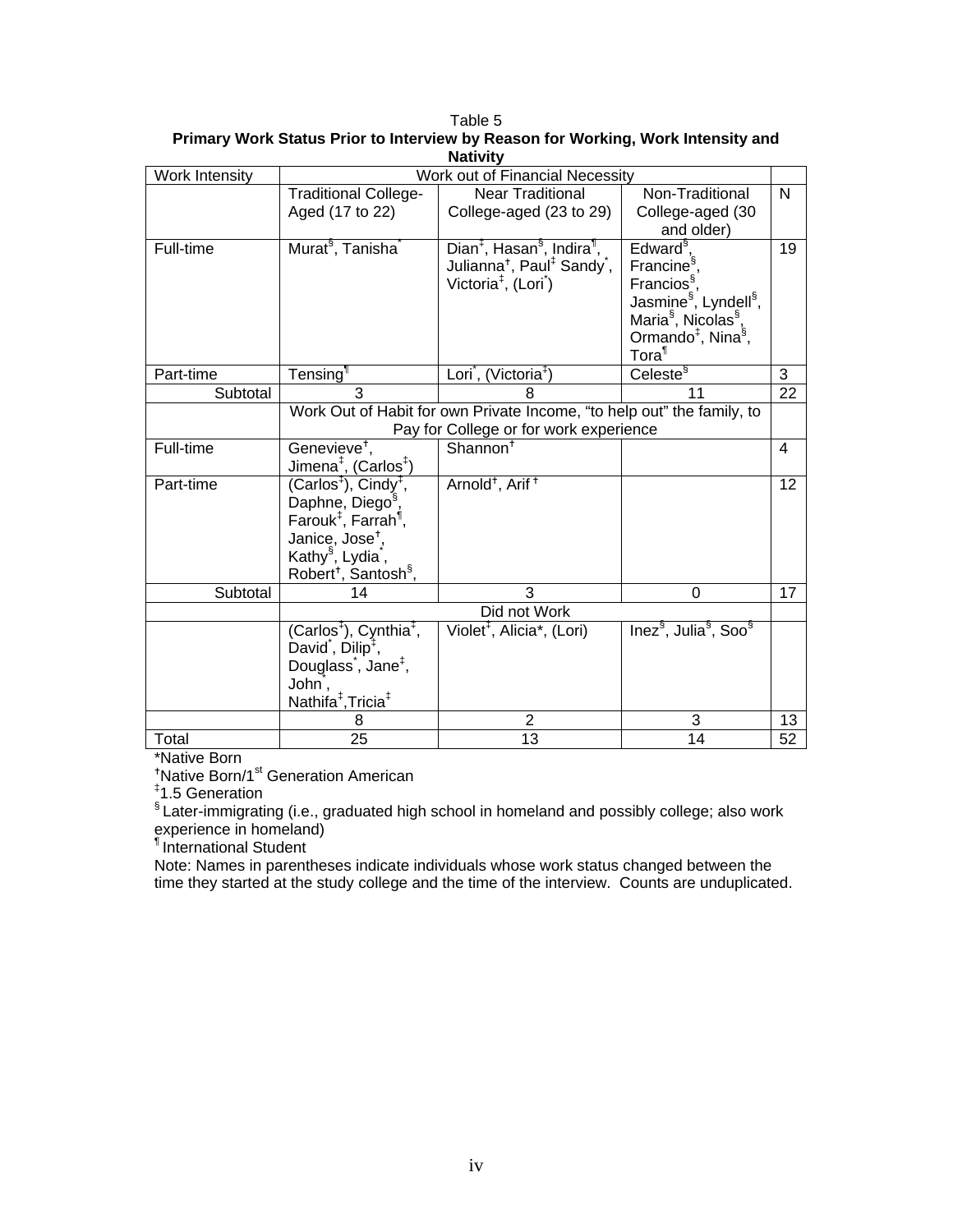#### Table 6 Effects of Working on Interviewees' Selected Enrollment Intensity Statuses by Reason for Working

| Work out of Financial Necessity |                  |                                                       |  |
|---------------------------------|------------------|-------------------------------------------------------|--|
| Part-time                       | Stop-out         | Leaver                                                |  |
| Dian, Indira, Paul,             | Murat, Victoria, | Tanisha, Hasan, (Indira),                             |  |
| (Victoria), Francine,           | Tensing          | Juliana, Sandy, Lori, Edward,                         |  |
| Francios, Lyndell,              |                  | Jasmine, Ormando                                      |  |
| Maria, Nicolas,                 |                  |                                                       |  |
| Celeste                         |                  |                                                       |  |
| $(11)^*$<br>8                   | 2(4)             | 8<br>9                                                |  |
|                                 |                  | Work for other reasons other than Financial Necessity |  |
| (Carlos), David,                | Carlos           | (Shannon), Jimena,                                    |  |
| Farouk, Jimena,                 |                  | Genevieve, Arnold, Arif                               |  |
| Shannon                         |                  |                                                       |  |
|                                 |                  |                                                       |  |
|                                 |                  |                                                       |  |

\* Those names and counts without parentheses indicate enrollment disruptions during the target semester (Spring 2008) related to work while those in parentheses indicate any change in enrollment status of these individuals during the interview semester (Fall 2008).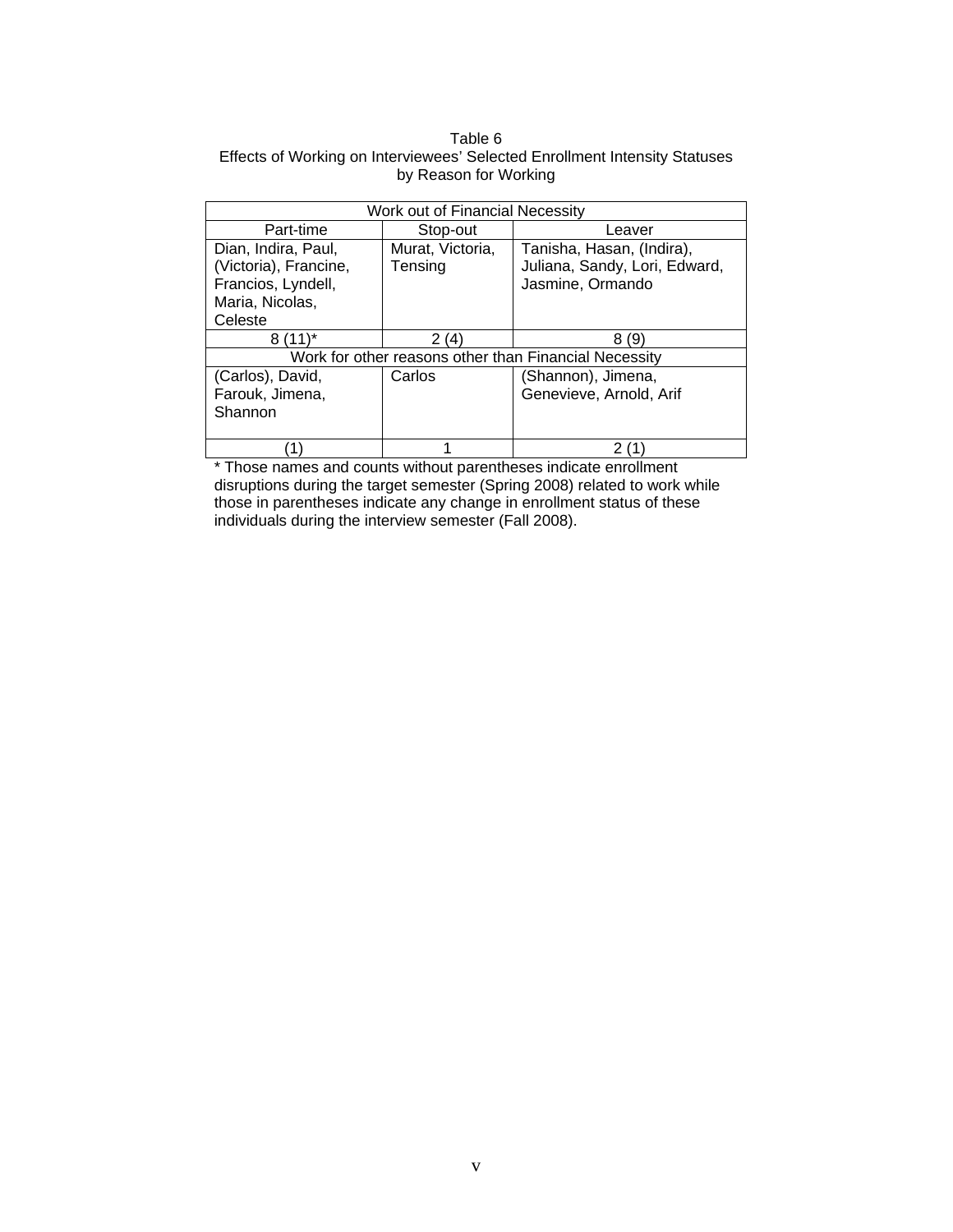| Table 7                                                                              |
|--------------------------------------------------------------------------------------|
| Examples of Potential Repurposing of Existing Data Elements as Measures of Students' |
| Interpersonal Resources                                                              |

| <b>Interpersonal resources</b>                        | <b>Direct Measure</b>                                                                                             | <b>Indirect Measure</b>                                                                                         |
|-------------------------------------------------------|-------------------------------------------------------------------------------------------------------------------|-----------------------------------------------------------------------------------------------------------------|
|                                                       |                                                                                                                   |                                                                                                                 |
| Problem solving                                       |                                                                                                                   | GED recipient if foreign (+)                                                                                    |
|                                                       |                                                                                                                   | GED recipient if native-born (-)                                                                                |
|                                                       |                                                                                                                   | Transferring from another college after<br>failing out (-)                                                      |
| Pro-active, strategizing,                             | Date at which student                                                                                             | Taking coursework for a higher major                                                                            |
| meets deadlines                                       | registers for classes/submits<br>paper work relative to the<br>start date/dead line                               | (+); undocumented resident                                                                                      |
|                                                       |                                                                                                                   | Going part-time while taking upper-level<br>courses $(+)$                                                       |
|                                                       |                                                                                                                   | Late applicant (-)                                                                                              |
|                                                       |                                                                                                                   | Applying for financial aid in first<br>semester                                                                 |
| Adaptability                                          |                                                                                                                   | Changing major after inadequate<br>performance in key course $(+)$ $($                                          |
| Decision-making                                       | Enrolling in [the study<br>college] shortly after earning<br>a GED (+)                                            | Changing major immediately after<br>inadequate performance in key course<br>$(+)(+)$                            |
| Perseverance/goal<br>commitment                       |                                                                                                                   | Retaking failed courses immediately<br>$(+)(\underline{\leftarrow})$                                            |
|                                                       |                                                                                                                   | Returning full-time after stopping-out for<br>a semester $(+)(\leftarrow)$                                      |
| Stubbornness*                                         |                                                                                                                   | Remaining in a major though GPA in<br>key courses are too low $(+)(\leftarrow)$                                 |
|                                                       |                                                                                                                   | Persisting to end of course of study<br>though GPA is too low to graduate<br>$(+)(+)$                           |
| Time management                                       |                                                                                                                   | Patterns in course selection (e.g. little<br>spacing between courses; only day or<br>evening) $(+)(\leftarrow)$ |
| Help-seeking/follow<br>through                        | Clearing Bursar and advising<br>stops in a timely fashion (+)                                                     | Gaining permission to take incompletes<br>and not finishing them (-)                                            |
|                                                       | Changing major, applying for<br>financial aid or other<br>behaviors immediately after<br>advising appointment (+) |                                                                                                                 |
| <b>Educational and career</b><br>goals are reasonable | Pre-college academic skills<br>are in line with the profile of<br>initial major $(+)$                             |                                                                                                                 |
| Delayed                                               | Taking more difficult courses                                                                                     | No economic hardship, family support,                                                                           |
| gratification/prioritization                          | early $(+)$                                                                                                       | but working full-time, COMPASS<br>(Question 1)                                                                  |

\*Stubbornness was found in this study to be perseverance or goal commitment carried to a negative outcome: the inability to make any additional progress towards one's degree as is the case with earning a GPA too low to graduate or remaining with a major which requires an unachievable GPA for candidacy.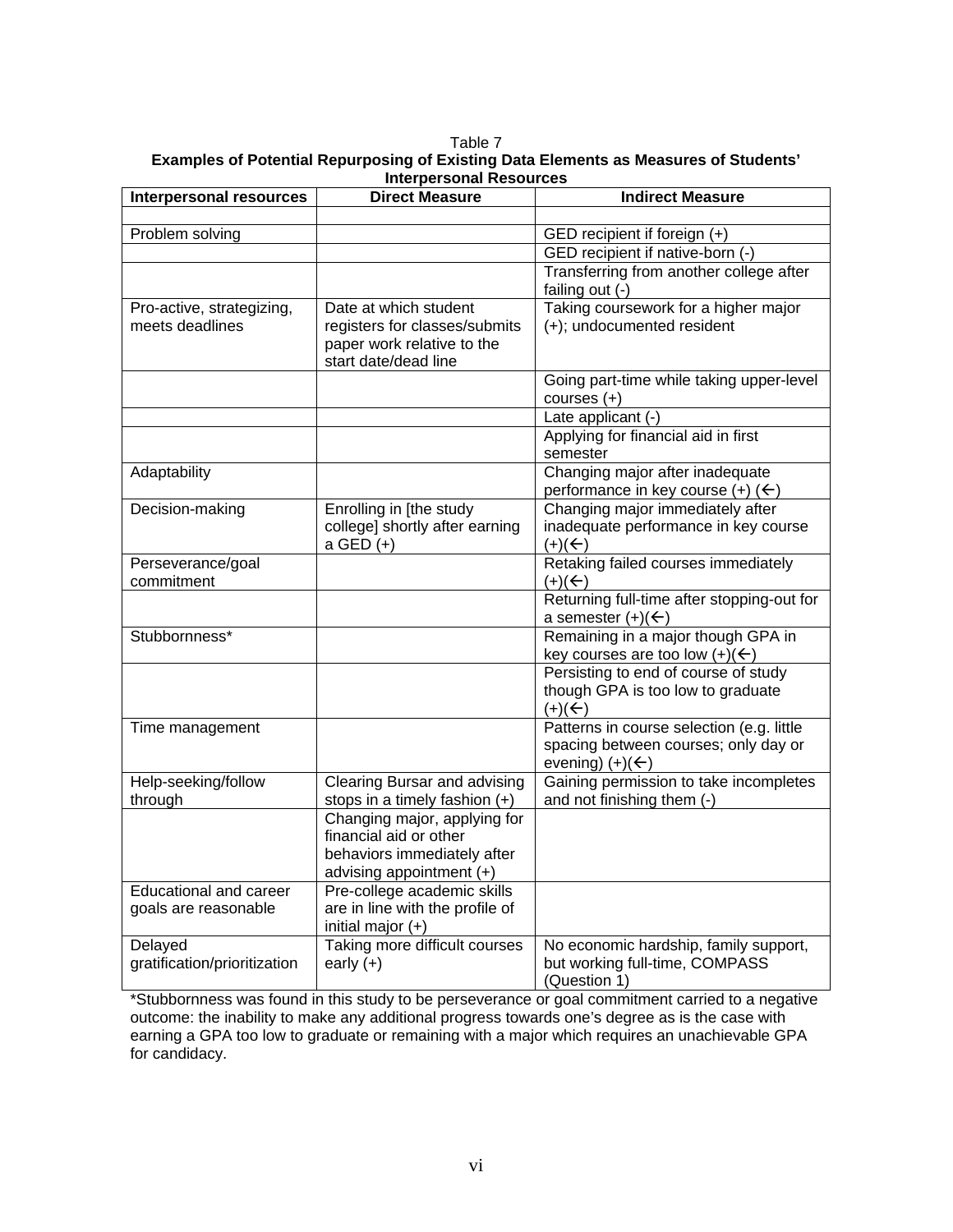#### Table 8

#### **Examples of Potential Repurposing of Existing Data Elements as Measures of Students' Personal Resources or Constraints Suggested by the Study's Interpretive Findings**

| <b>Personal</b>                 | <b>Direct Measures</b>                                                             | <b>Indirect Measure</b>                                                                                   |
|---------------------------------|------------------------------------------------------------------------------------|-----------------------------------------------------------------------------------------------------------|
| resources/constraint            |                                                                                    |                                                                                                           |
| <b>Work</b>                     | <b>COMPASS (Question 1)</b>                                                        | Patterns in course selection (all day or all<br>evening)                                                  |
|                                 | Income from Financial Aid<br>application data; COMPASS<br>(Question 6)             | Not applying for/qualifying for financial aid                                                             |
| Parent of young<br>children     | COMPASS (Question 7)                                                               | Patterns in course selection (all day<br>courses)                                                         |
| Single parent                   | COMPASS (Question 5 and<br>7)                                                      |                                                                                                           |
| Financial<br>hardship/need      | Income from Financial Aid<br>application data; COMPASS<br>(Question 6)             | Amount of Financial Aid awarded;                                                                          |
| Commute                         | Distance/time between home<br>and [the study college]                              | Estimated distance/time added if one also<br>works $(+)$                                                  |
| Family support                  | Income from Financial Aid<br>application data                                      | Not applying for financial aid $(+)$                                                                      |
|                                 |                                                                                    | Does not qualify for financial aid                                                                        |
|                                 |                                                                                    | Family information from Financial Aid<br>application data; marital status,<br><b>COMPASS (Question 5)</b> |
| Nativity                        | Resident status information<br>collected for the purpose of<br>determining tuition |                                                                                                           |
| Past educational<br>experiences | High school transcript data                                                        |                                                                                                           |
|                                 | Participation in ACE programs                                                      |                                                                                                           |
|                                 | Prior college performance for                                                      |                                                                                                           |
|                                 | transfers                                                                          |                                                                                                           |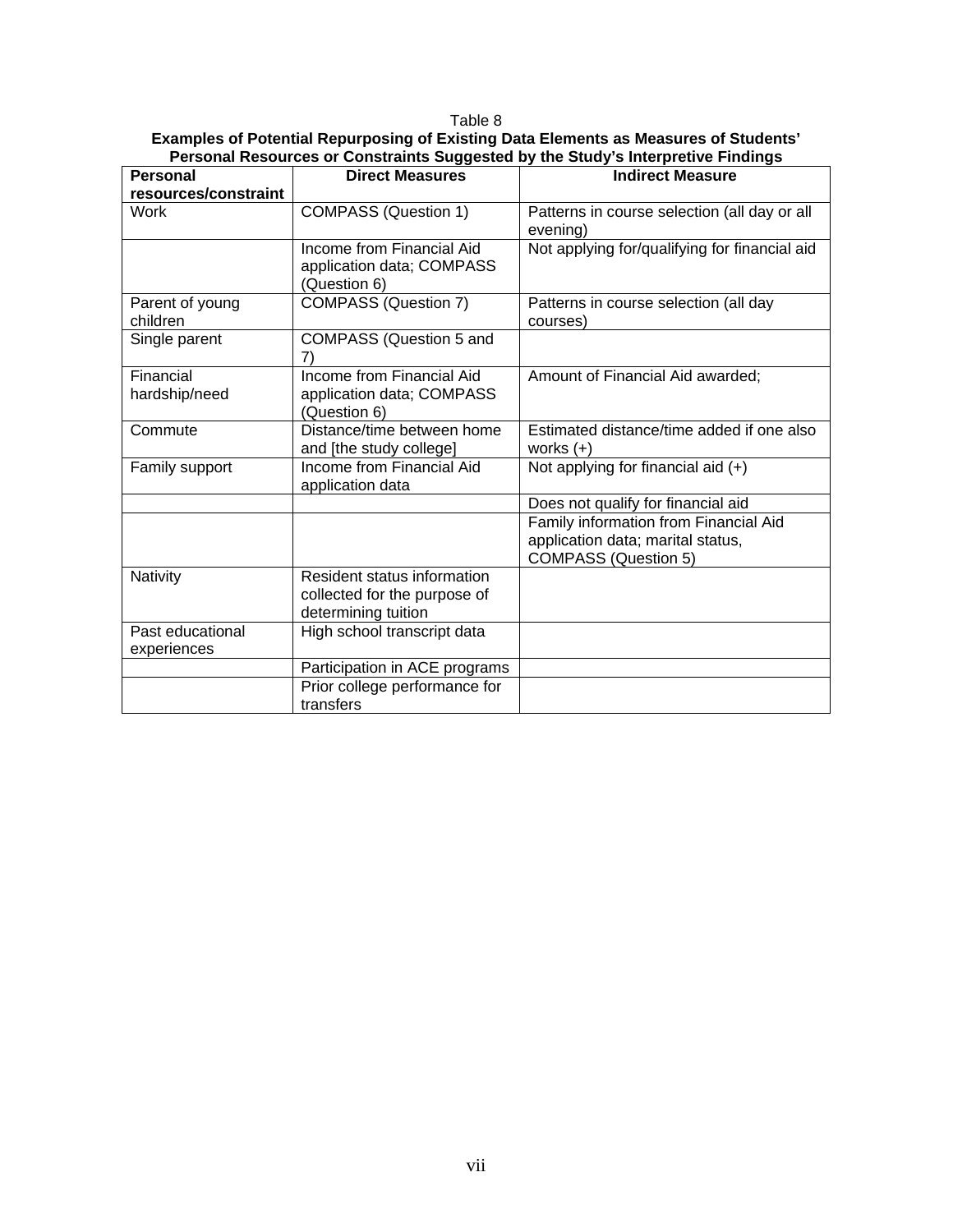## **Diagram 1 Interpretive Model of Critical Junctures**

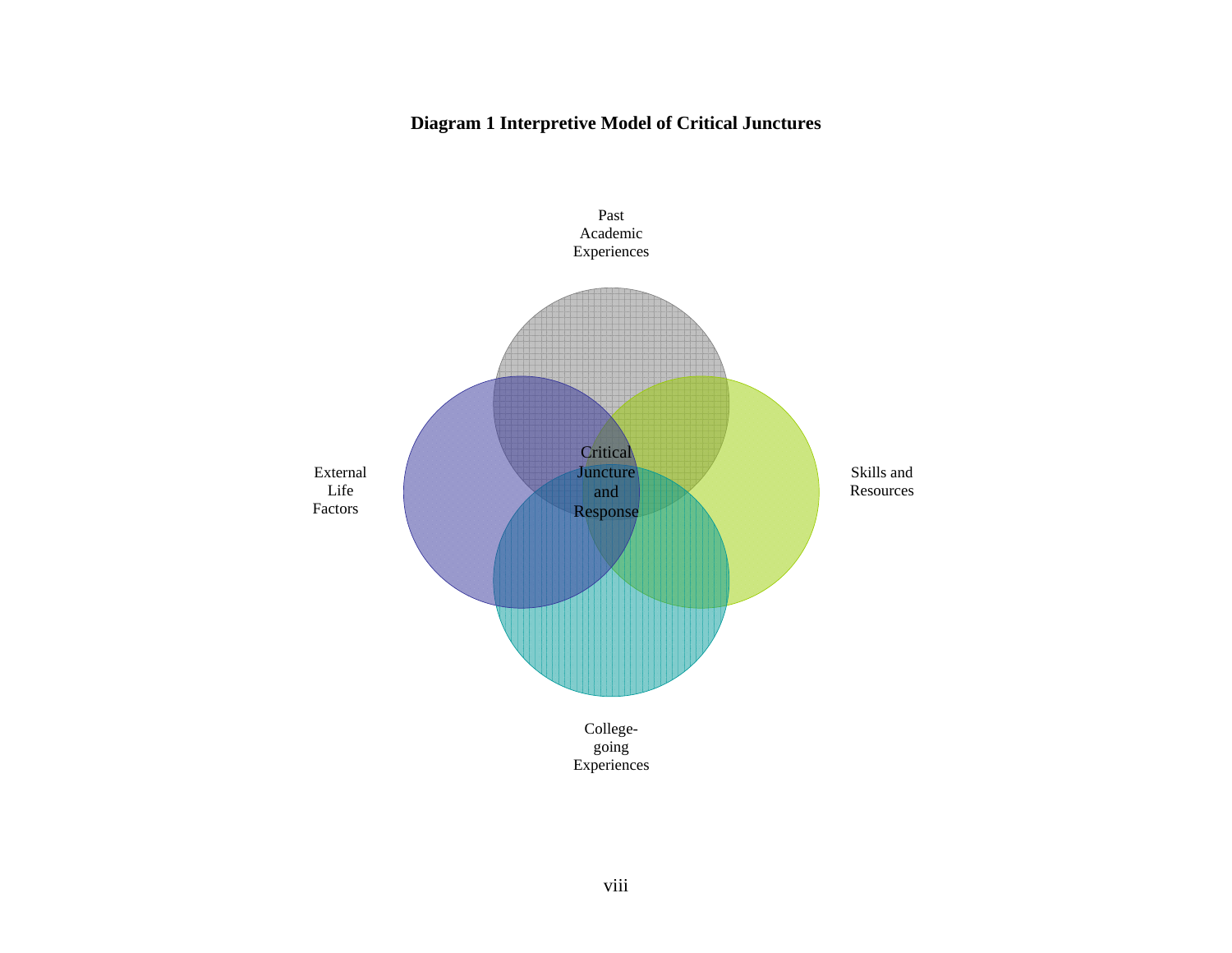# **Appendix B Interview Protocol**

## **Pre-interview Preparation**

Prepare and review academic transcripts of the students who will be participating. This will provide insights into participants' experiences at [the study college] and will allow the interviewer, to the extent possible, to anticipate or shape interview dynamics. Include learning community, GPA, credits attempted by semester, ePortfolio, financial aid applied for 2007-08, financial aid awarded 2007-08, developmental courses tested into, developmental requirements not completed, and number of times accessed [online transcript system].

I. Distribute and Obtain Signature on Consent Release Form

*As discussed on the consent form, you do not have to answer any of the questions for whatever reason. You may also terminate your participation in this interview at any time for whatever reason.* 

*Before we begin, do you have any questions?* 

## **II. Question Sets**

 $\overline{a}$ 

## **A. Causes and sources of interviewee's decision to take a lighter load, stop-out or leave [the study college]38**

*When did you realize that you were going to* [take a lighter load/stop-out/leave [the study college]]? [Probe: before fall 2007, during fall 2007, during the beginning of spring 2008]

*What contributed to or led to your decision to* [take a lighter load/stop-out/leave [the study college]] *in the Spring 2008 semester?* 

[Additional probe—if unanswered in the response and where appropriate]

*What sorts of difficulties, pressures, responsibilities or experiences influenced your decision to*  [take a lighter load/stop-out/leave [the study college]]?

[Additional probes—if unanswered in the response and where appropriate]

<sup>&</sup>lt;sup>38</sup> As discussed in the study proposal, a potential leaver is considered a student who did not enroll in the spring and fall 2008 semesters.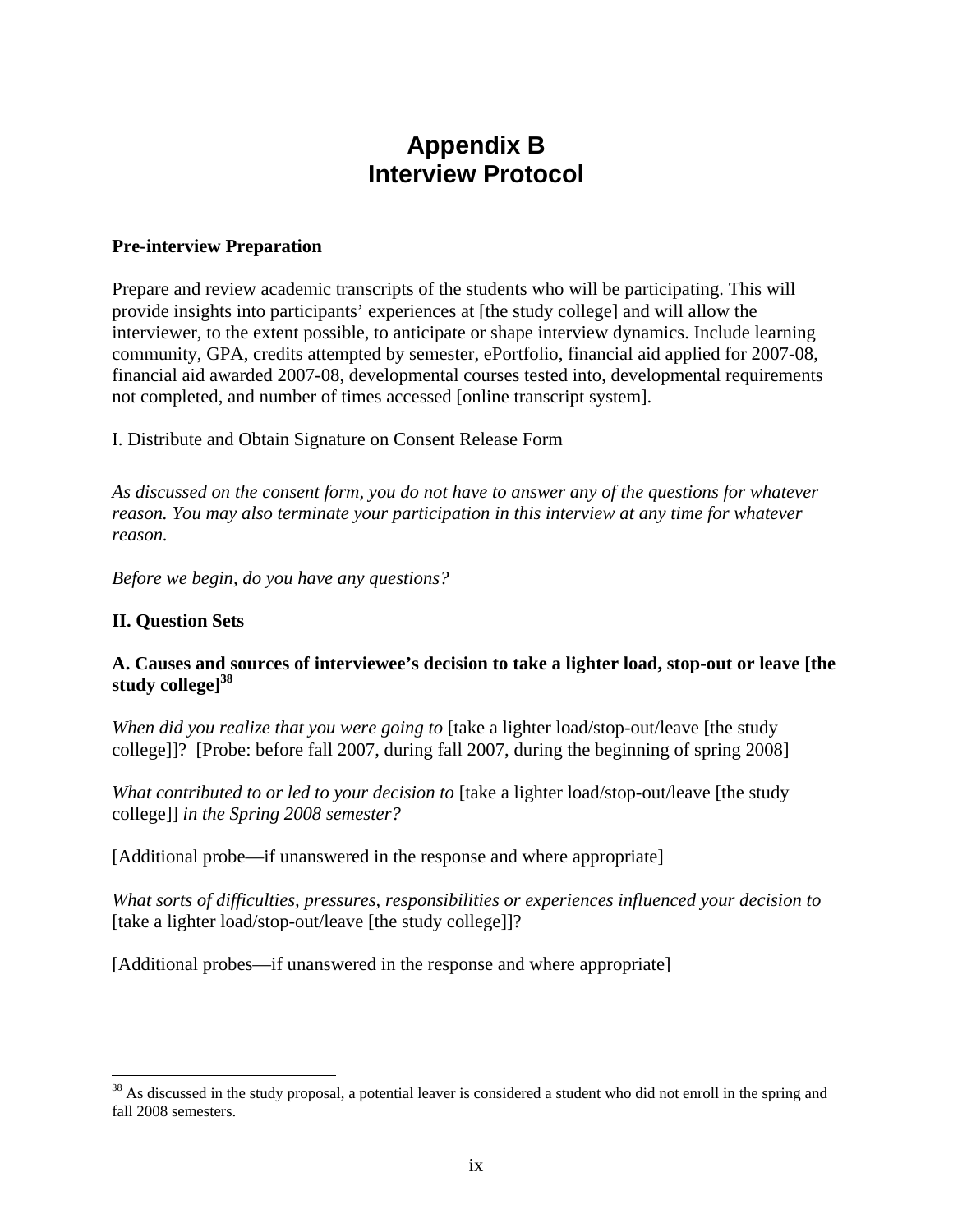#### **Institutional Sources**

- *Did any experience at [the study college] influence your decision to* [take a lighter load/stop-out/leave [the study college]]?
- [Optional probes—if unanswered in the response and appropriate]

*Did a lack of quality service or attention from professors or particular college offices influence your decision to* [take a lighter load/stop-out/leave [the study college]]?

*Did you have difficulty getting a good schedule, especially courses and lab times?* 

*What could [the study college] have done that might have made it possible for you to continue going full-time?* 

[Optional probes—if unanswered in the response and appropriate] *Could [the study college] have provided you more information about courses, requirements, schedules or various services that you think could have helped you maintain a full-time load?* 

*Were they any other things that contributed to your decision to* [take a lighter load, stop-out or leave [the study college]] [Possible probes: commute, had something else to do, just taking a break]

#### **Academic Sources**

*Did any difficulties with your studies play a role in your decision to* [take a lighter load/stop-out/leave [the study college]]?

*Were you doing okay at [the study college] before* [restate above academic difficulty or experience ]*?* 

*How did you feel about your grades? Did you have any incompletes?* 

[Leave off any that have been answered above.] *If you needed developmental course work, what role did that play in your decision to* [take a lighter load/stop-out/leave [the study college]]?

*Did your decision to* [take a lighter load/stop-out/leave [the study college]] *have anything to do with wanting more time to improve your GPA or performance in a particular course/subject*?

#### **Financial Sources**

*Did difficulties with financing college play in your decision to* [take a lighter load/stop-out/leave [the study college]]?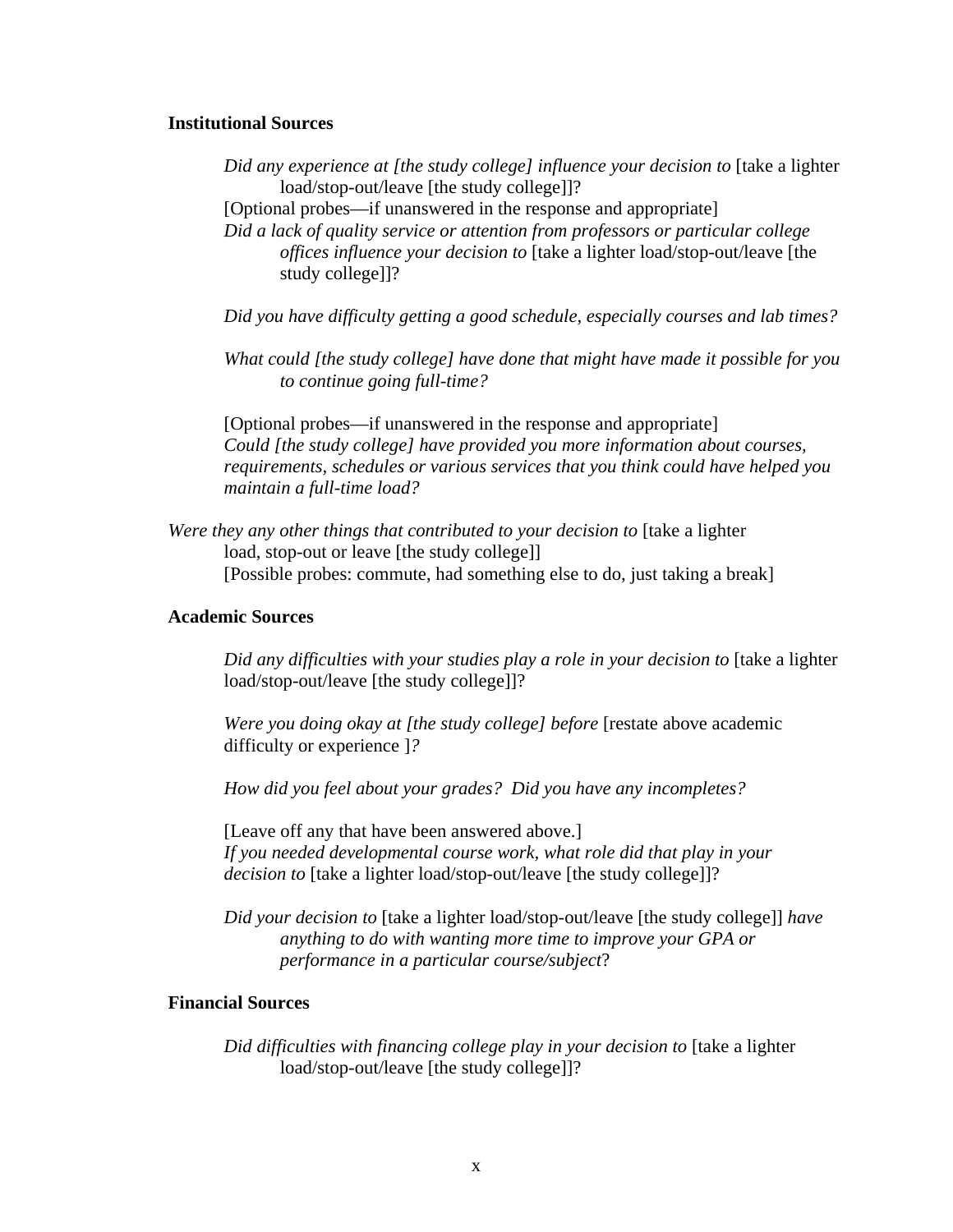*Did you encounter any problems when you applied for financial aid*?

## **Work Sources**

*Did work responsibilities play in your decision to* [take a lighter load/stopout/leave [the study college]]?

[Optional probes—if unanswered in the response and appropriate] *How many hours per week do you usually work?* 

*Is your schedule fixed or flexible? What is your schedule?* 

*Is the job so difficult that it makes attending classes and doing your assignments challenging?* 

## **Family or Personal Sources**

*Did family responsibilities or personal issues play in your decision to* [take a lighter load/stop-out/leave [the study college]]?

[Optional probes—if unanswered in the response and appropriate] *Did you need more time to* [take care of a sick family member/child; move; handle a relationship problem; take care of yourself]? [If yes] *Could you please describe how that event influenced your decision to* [take a lighter load/stop-out/leave [the study college]]

## **B. Interviewees' decision-making process to take a lighter load, stop-out or leave [the study college]**

*Before making your decision to* [take a lighter load/stop-out/leave [the study college]]*, did you seek help or talk with from anyone or any office at the college to help you remain full-time*? [Probe for: professors, staff or advisement, transfer, tutoring, counseling, financial aid, ombudsman, child care, [other] office]

If you did, at what point in time? What role did your contact with this [person/office] play in *your decision?* 

- *Did you talk about your situation with anyone at outside of [the study college]?*  [Probe for: friends, family, clergy/religious person, [other] professional] *If you did, at what point in time? What role did your contact with this [person] play in your decision?*
- *What relationship did you think* [taking a lighter load/stopping-out/dropping-out] *would have in making progress towards your degree at the time you made the decision?*

*What relationship do you think* [taking a lighter load/stopping-out/dropping-out] *has had on*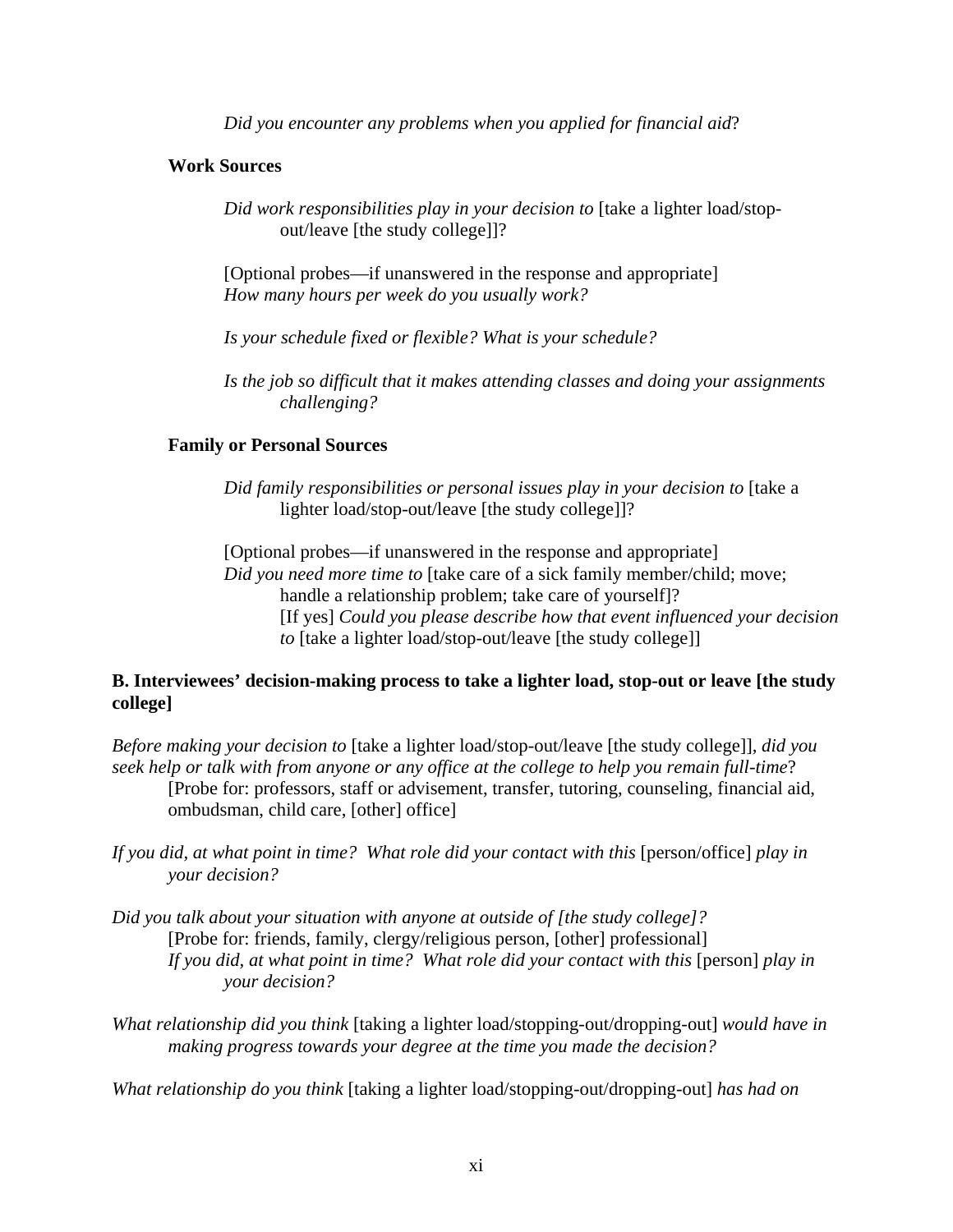*making progress towards your degree now?* 

*Will you try to switch back to full-time? What does that decision depend on?* 

*If you were to start [the study college] all over again, would you do anything differently?* 

## **C. Prior academic preparation, and work and career goals**

 *[the study college]?* [Probe: academic preparation {subject: math, English, writing}, time-*How do you think that your high school experience did or did not prepare you for your work at*  management, scheduling, taking notes]

*What are your educational goals?* 

[Optional probes—if unanswered in the response and appropriate] *What would you say is your motivation for those goals?* 

*Are you thinking of transferring? If so, when and to what school and why?* 

*What are your career goals?* 

[Optional probes—if unanswered in the response and appropriate] *What would you say is your motivation for those goals?* 

*Do you see your educational goals as related to your career goals?* 

## **D. Academic behavior and academic and social integration/support**

*I'd now like to get some further perspective on your experience as a student at [the study college].* 

## **Academic Behavior**

*What percentage of your classes are you/were you able to attend per day or per week?* [prompt suggestions: half, three-quarters, all]

*How much have you been able to study for your classes* [per day/per week]? [prompt suggestions: 1 hour per day, five hours per week

*Where do you study?* 

*Is* [place] *quiet and without distractions?* 

*When do you study?* [prompt suggestions: during the mornings/evenings/on the weekends]